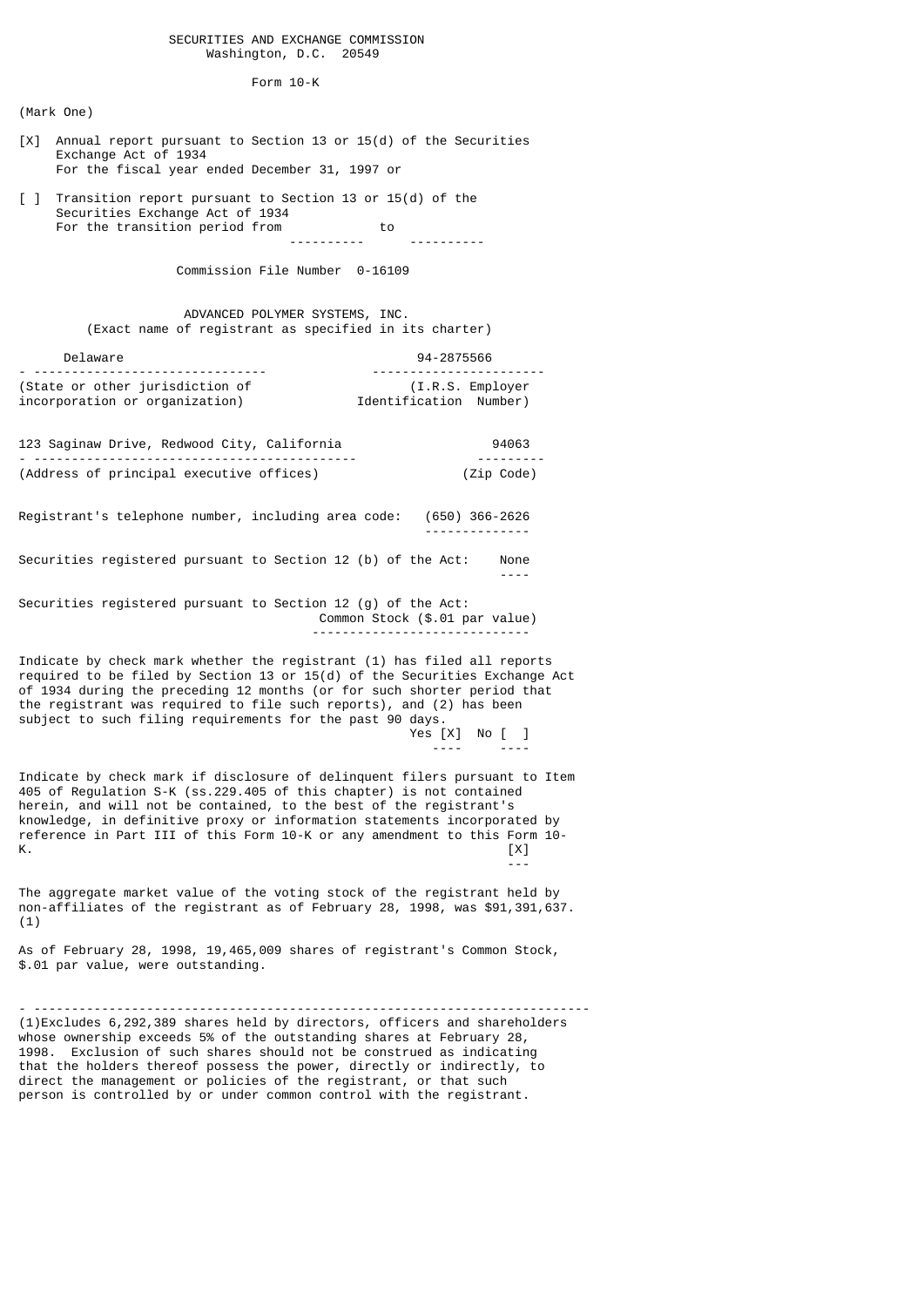DOCUMENTS INCORPORATED BY REFERENCE

|                                        | Form     |
|----------------------------------------|----------|
|                                        | $10 - K$ |
| Document                               | Part     |
|                                        |          |
| Definitive Desco, Chatamant to be used |          |

Definitive Proxy Statement to be used in connection with the Annual Meeting of Stockholders. III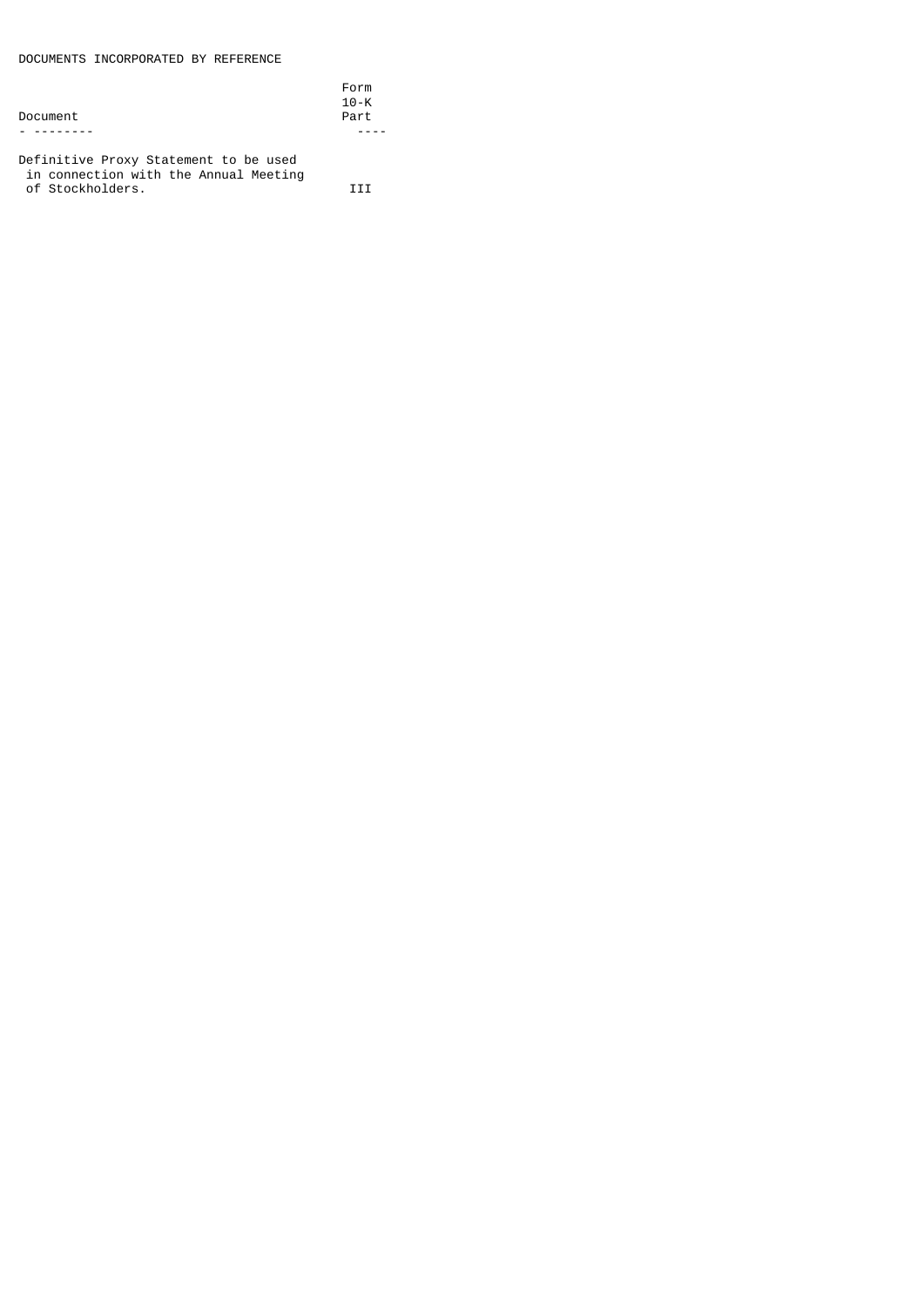# TABLE OF CONTENTS

## PART I

ITEM 1. Business

- ITEM 2. Properties
- ITEM 3. Legal Proceedings
- ITEM 4. Submission of Matters to a Vote of Security Holders

# PART II

- ITEM 5. Market for the Registrant's Common Equity and Related Shareholder Matters
- ITEM 6. Selected Financial Data
- ITEM 7. Management's Discussion and Analysis of Financial Condition and Results of Operations
- ITEM 8. Financial Statements and Supplementary Data
- ITEM 9. Changes in and Disagreements with Accountants on Accounting and Financial Disclosure

## PART III

- ITEM 10. Directors and Executive Officers of the Registrant
- ITEM 11. Executive Compensation
- ITEM 12. Security Ownership of Certain Beneficial Owners and Management
- ITEM 13. Certain Relationships and Related Transactions

## PART IV

ITEM 14. Exhibits, Financial Statement Schedules, and Reports on Form 8-K

Signatures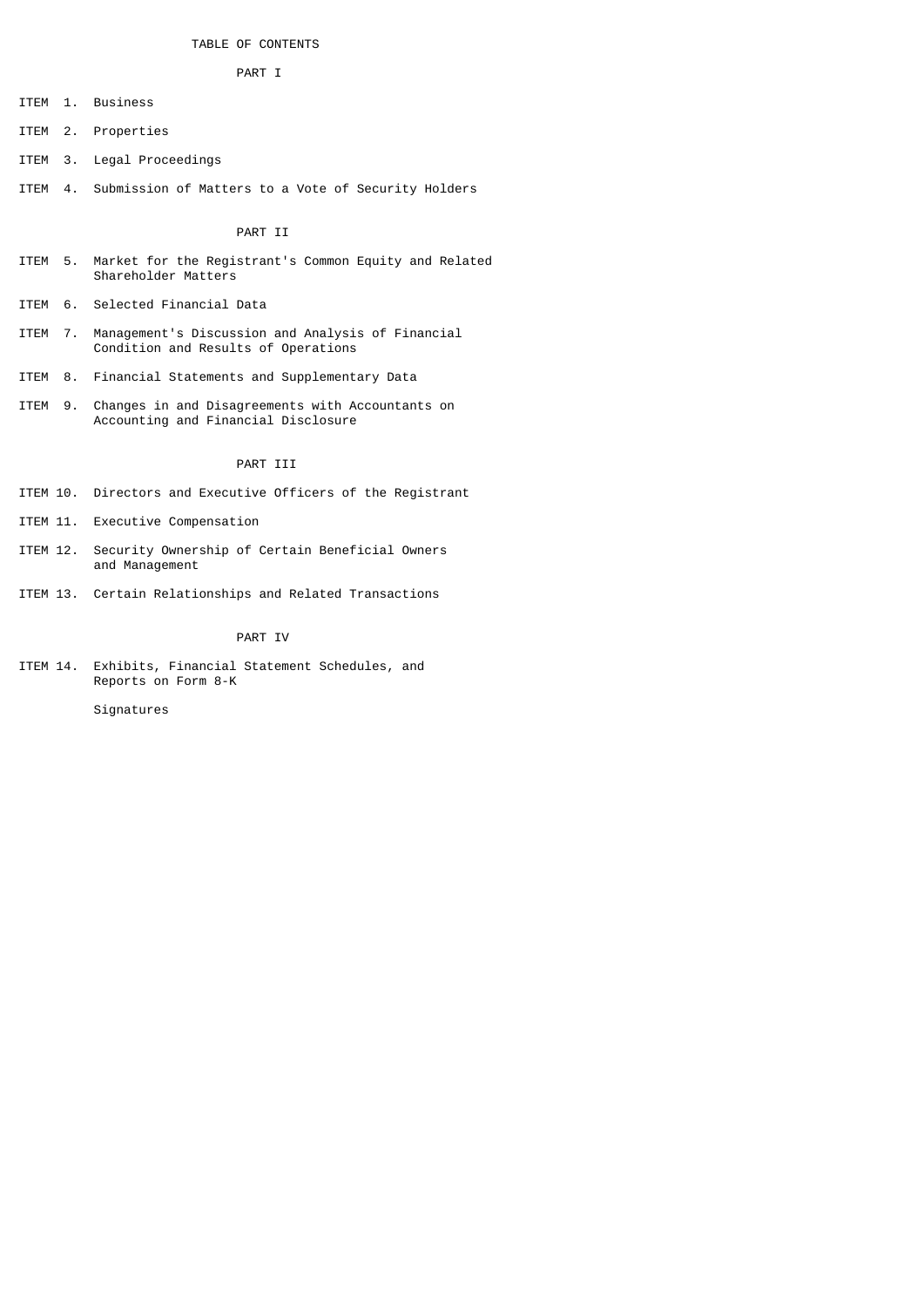Item 1. BUSINESS

## INTRODUCTION-FORWARD LOOKING STATEMENTS

- ---------------------------------------

To the extent that this report discusses future financial projections, information or expectations about our products or markets, or otherwise makes statements about future events, such statements are forward-looking and are subject to a number of risks and uncertainties that could cause actual results to differ materially from the statements made. These include, among others, uncertainty associated with timely approval, launch and acceptance of new products, the costs associated with new product introductions, as well as other factors described below under the headings "APS Technology", "Products", "Manufacturing", "Marketing", "Government Regulation", "Patents and Trade Secrets" and "Competition". In addition, such risks and uncertainties also include the matters discussed under Management's Discussion and Analysis of Financial Condition and Results of Operations in Item 7 below.

THE COMPANY

- -----------

Advanced Polymer Systems, Inc. and subsidiaries ("APS" or the "Company") is using its patented Microsponge(R) delivery systems and related proprietary technologies to enhance the safety, effectiveness and aesthetic quality of topical prescription, over-the-counter ("OTC") and personal care products. The Company is currently manufacturing and selling Microsponge systems for use by corporate customers in almost 100 different skin care products sold worldwide. APS holds 190 issued U.S. and foreign patents on its technology and has over 69 other patent applications pending.

The Company, founded in February 1983 as a California corporation under the name AMCO Polymerics, Inc., changed its name to Advanced Polymer Systems, Inc. in 1984 and was reincorporated in Delaware in 1987.

Products under development or in the marketplace utilize the Company's Microsponge systems in three primary ways: 1) as reservoirs releasing active ingredients over an extended period of time, 2) as receptacles for absorbing undesirable substances, such as excess skin oils, or 3) as closed containers holding ingredients away from the skin for therapeutic action. The resulting benefits include extended efficacy, reduced skin irritation, cosmetic elegance, formulation flexibility and improved product stability.

In February 1997, the Company received Food and Drug Administration ("FDA") approval for the first ethical pharmaceutical product based on its patented Microsponge technology Retin A(R)-Micro(TM) which has been licensed to Ortho-McNeil Pharmaceutical Corporation, a member of the Johnson & Johnson ("J&J") family of companies. This product was launched in March 1997. In September 1994, the Company submitted a New Drug Application ("NDA") for a melanin-Microsponge sunscreen. The NDA was found to be non-approvable pending additional information the Company is generating.

APS has established several alliances with multinational corporations including J&J, Avon and Rhone-Poulenc Rorer for products which incorporate Microsponge systems. The alliance partners receive certain marketing rights to the products developed. In return, APS typically receives an initial cash infusion in the form of license fees, future payments contingent on the achievement of certain milestones, revenues from the manufacture of Microsponge systems, and royalty payments based on third party product sales or a share of partner revenues. For products requiring FDA approval, these alliances provide for the partners to pay the costs of product development, clinical testing, regulatory approval and commercialization. J&J and Rhone-Poulenc Rorer also have made equity investments in the Company. APS and Dow Corning Corporation formed a joint venture alliance in 1992 to develop and commercialize Polytrap(R) and Microsponge systems for use in the manufacture of cosmetics and personal care products. In the first quarter of 1996, APS acquired all rights to the Polytrap technology from Dow Corning in exchange for 200,000 shares of APS common stock.

Effective January 1997, the Company licensed certain of its consumer products to Lander Company in the United States and Canada in return for guaranteed minimum royalties, revenues from the sale of Microsponge systems and research and development funding for new consumer products. Lander is responsible for all aspects of commercialization including selling, marketing, manufacturing, distribution and customer service.

To maintain quality control over manufacturing, APS has committed significant resources to its production processes and polymer systems development programs. The Company's manufacturing facility in Lafayette, Louisiana, is responsible for large-scale production of Microsponge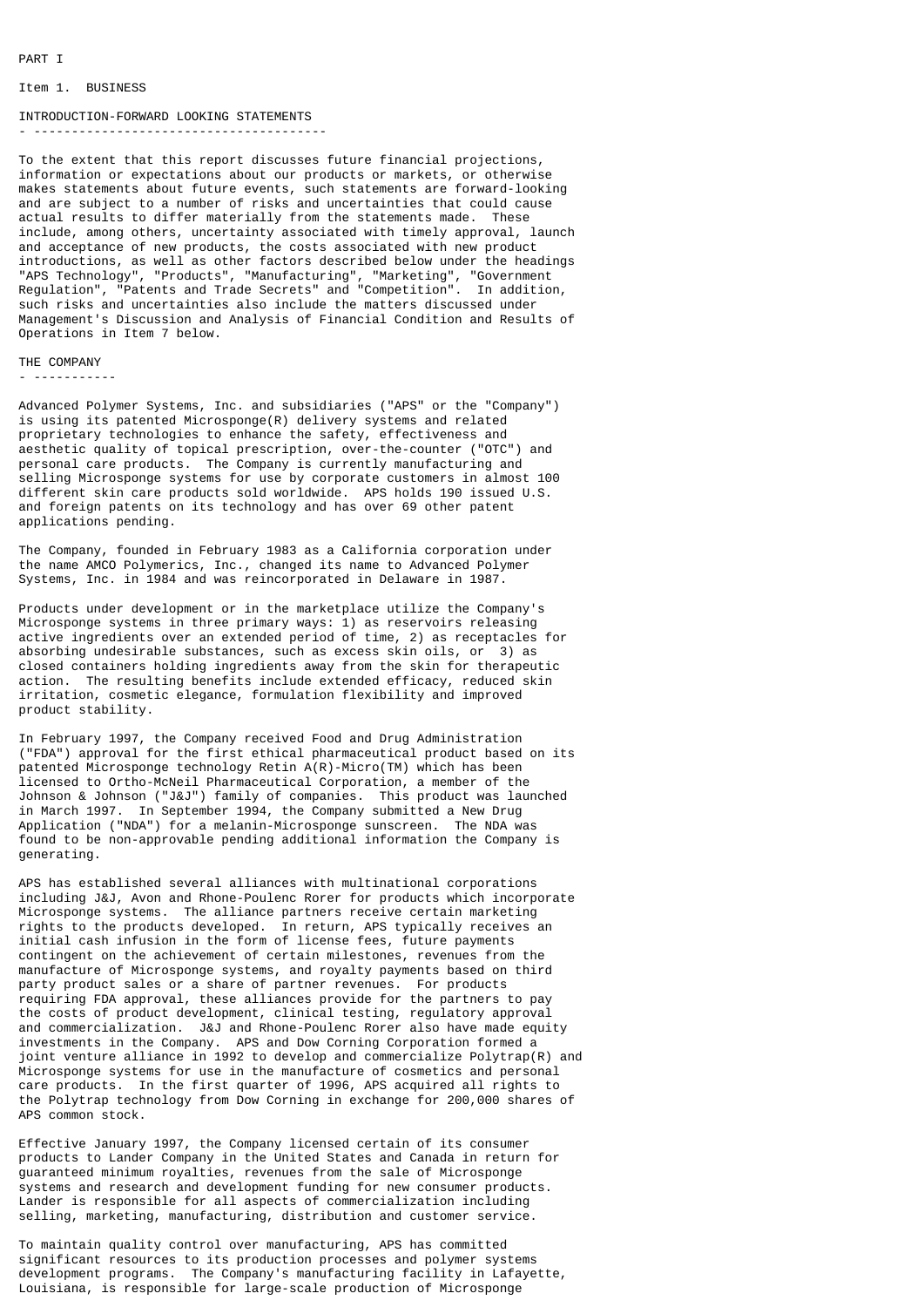systems and related technologies. All products are manufactured according to Current Good Manufacturing Practices guidelines ("CGMPs") established by the FDA. In addition, APS has a process development pilot plant in its Louisiana facility. APS also has established relationships with contract manufacturers, which provide second-source production capabilities to handle growing product demand. The Company's objective is to utilize these third parties selectively, so that it can maintain its flexibility and direct the bulk of APS' capital resources to other areas such as product and technology development.

## APS TECHNOLOGY

- --------------

The fundamental appeal of the Company's Microsponge technology stems from the difficulty experienced with conventional formulations in releasing active ingredients over an extended period of time. Cosmetics and skin care preparations are intended to work only on the outer layers of the skin. Yet, the typical active ingredient in conventional products is present in a relatively high concentration and, when applied to the skin, may be rapidly absorbed. The common result is over-medication, followed by a period of under-medication until the next application. Rashes and more serious side effects can occur when the active ingredients rapidly penetrate below the skin's surface. APS' Microsponge technology is designed to allow a prolonged rate of release of the active ingredients, thereby offering potential reduction in the side effects while maintaining the therapeutic efficacy.

Microsponge Systems. The Company's Microsponge systems are based on microscopic, polymer-based microspheres that can bind, suspend or entrap a wide variety of substances and then be incorporated into a formulated product, such as a gel, cream, liquid or powder. A single Microsponge is as tiny as a particle of talcum powder, measuring less than one-thousandth of an inch in diameter. Like a true sponge, each microsphere consists of a myriad of interconnecting voids within a non-collapsible structure that can accept a wide variety of substances. The outer surface is typically porous, allowing the controlled flow of substances into and out of the sphere. Several primary characteristics, or parameters, of the Microsponge system can be defined during the production phase to obtain spheres that are tailored to specific product applications and vehicle compatibility.

Polytrap Systems. In January 1996, the Company signed a definitive agreement with Dow Corning Corporation, one of the world's largest suppliers of ingredients used in cosmetics and personal care products, to acquire full rights to Dow Corning's Polytrap technology and full responsibility for the continuing commercialization of Polytrap systems in exchange for 200,000 shares of APS common stock. Polytrap systems are designed to: 1) absorb skin oils and eliminate shine, 2) provide a smooth and silky feel to product formulation, 3) entrap and deliver various ingredients in personal care products and 4) convert liquids into powders.

Microsponge and Polytrap systems are made of biologically inert polymers. Extensive safety studies have demonstrated that the polymers are nonirritating, non-mutagenic, non-allergenic, non-toxic and nonbiodegradable. As a result, the human body cannot convert them into other substances or break them down. Furthermore, although they are microscopic in size, these systems are too large to pass through the stratum corneum (skin surface) when incorporated into topical products.

Colon-specific Systems. A Microsponge system offers the potential to hold active ingredients in a protected environment and provide controlled delivery of oral medication to the lower gastrointestinal ("GI") tract. This approach, if successful, should open up entirely new opportunities for APS.

Bioerodible Systems. The Company is also developing systems based on new bioerodible polymers for the delivery of small and large molecule drugs, including proteins and peptides, which, if successful, should open up new fields of opportunity in systemic drug delivery arenas.

## PRODUCTS

- --------

APS is focusing its efforts primarily on the ethical dermatology, OTC skin care and personal care markets in which Microsponge and Polytrap systems can provide substantial advantages. Certain additional applications for the Company's technology are also under development, as noted below.

## Ethical Dermatology - -------------------

APS defines "ethical dermatology" products as prescription and nonprescription drugs that are promoted primarily through the medical profession for the prevention and treatment of skin problems or diseases. The Company is developing several ethical dermatology products which will require approval of the FDA before they can be sold in the United States. Although these pharmaceuticals are likely to take longer to reach the marketplace than OTC and personal care products, due to the regulatory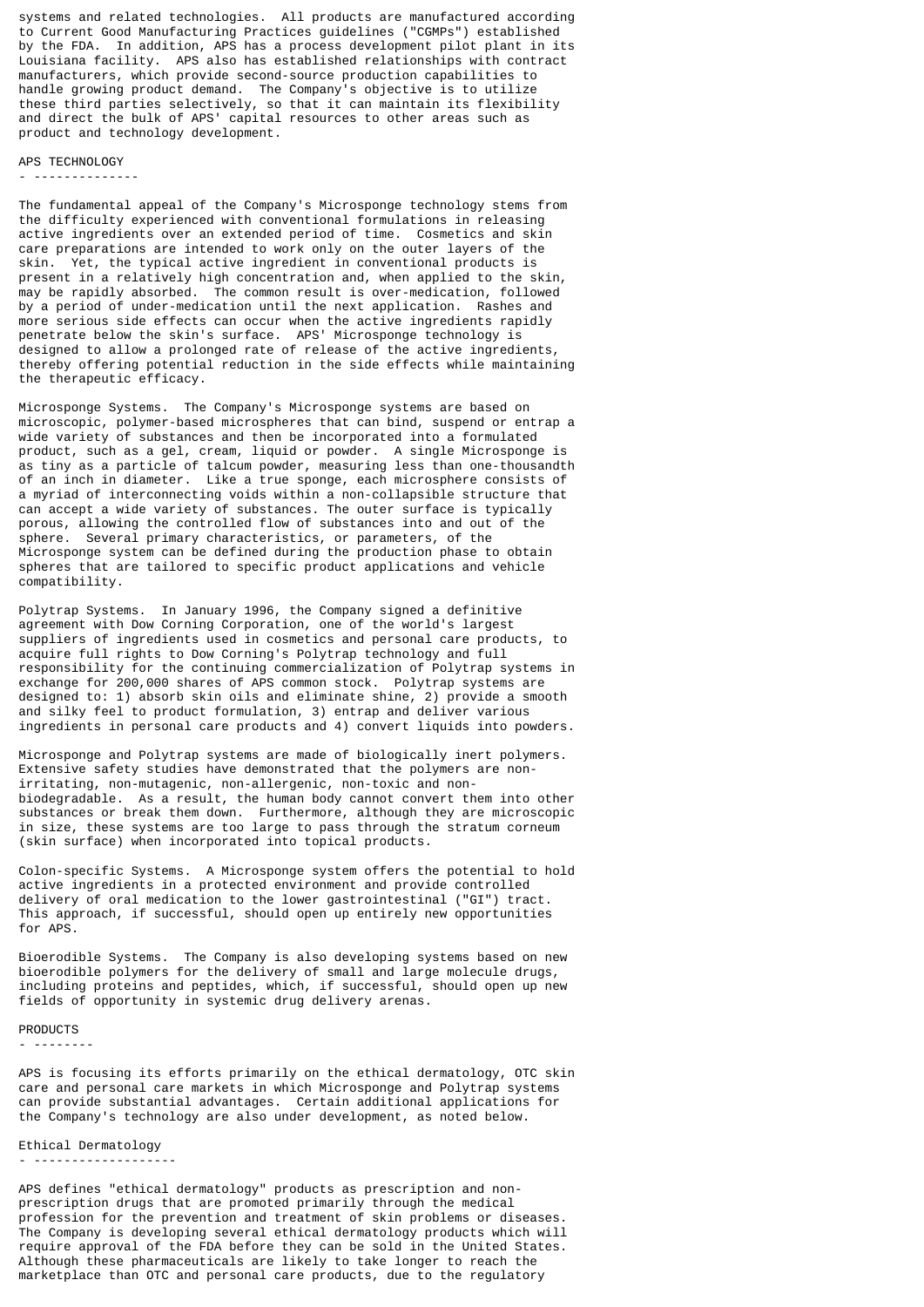approval process, the Company believes that the benefits offered by Microsponge delivery systems will allow valuable product differentiation in this large and potentially profitable market. Results from various human clinical studies reaffirm that this technology offers the potential to reduce the drug side effects, maintain the therapeutic efficacy and potentially increase patient compliance with the treatment regimen. The following ethical dermatology products have been developed or are under development by APS:

Tretinoin Acne Medication. In February 1997, the Company received FDA approval for Microsponge-entrapped tretinoin for improved acne treatment. This submission to the FDA represented the culmination of an intensive research and clinical development program involving approximately 1,150 patients. Tretinoin has been marketed in the U.S. by Ortho Dermatological, a Johnson & Johnson subsidiary, under the brand name RETIN-A(R) since 1971. It has proven to be a highly effective topical acne medication. However, skin irritation among sensitive individuals can limit patient compliance with the prescribed therapy. The Company believes its patented approach to drug delivery reduces the potentially irritating side effects of tretinoin. Ortho Dermatological began marketing this product in March 1997.

Melanin-Microsponge Sunscreen. Concern about the sun's harmful effects and its role in aging and skin cancer has resulted in heightened awareness of preventative measures in the sunscreen market. APS has developed a sun protectant designed to provide the highest-available protection against the sun's UVA rays as well as protection from the burning UVB rays. This unique APS product candidate incorporates the Company melanin-Microsponge system containing genetically engineered melanin, a natural pigment found in skin.

The Company filed its NDA in September 1994 for marketing clearance. Since it involves an entirely new ethical pharmaceutical ingredient and application, the regulatory review process is lengthier and more complex. The NDA was found to be non-approvable pending additional information which the Company is generating. There can be no assurance that U.S. FDA approval will be received. The Company has, however, begun to commercialize melanin-Microsponge systems through strategic partners in Europe and South America, where regulatory approval is not required for the sale of sunscreen products. If approval is received in the U.S., the Company plans to market this product through a strategic partner.

5-Fluorouracil. Another ethical dermatology product candidate, Microsponge-entrapped 5-Fluorouracil ("5-FU"), was the subject of an Investigational New Drug ("IND") filing in early 1995. 5-FU is an effective chemotherapeutic agent for treating actinic keratosis, a precancerous, hardened-skin condition caused by excessive exposure to sunlight. However, patient compliance with the treatment regimen is poor, due to significant, adverse side effects. Through a joint agreement with Rhone-Poulenc Rorer, the Company is developing a Microsponge-enhanced topical formulation that potentially offers a less irritating solution for treating actinic keratosis. Phase III clinical studies have been initiated.

Tretinoin Photodamage Treatment. Initial product development was undertaken in 1994 to develop a Microsponge system product for the treatment of photodamage, which contributes to the premature aging of skin and has been implicated in skin cancer. Should an IND be filed for this product, funding for this second tretinoin treatment indication will be provided by J&J's Ortho-McNeil Pharmaceutical subsidiary.

Cosmeceutical Products

- ----------------------

Retinol. Retinol is a highly pure form of Vitamin A which has demonstrated a remarkable ability for maintaining the skin's youthful appearance. However, it has been available only on a limited basis because it becomes unstable when mixed with other ingredients. APS has been able to stabilize retinol in a formulation which is cosmetically elegant and which has a low potential for skin irritation. The Company has executed agreements with five companies, each of which has marketing strength in a particular channel of distribution. The channels for which the Company has licensed retinol are direct marketing (Avon), dermatologists (Medicis), salons and spas (Sothys), plastic surgery (BioMedic), and prestige (La Prairie). The Company retains full rights to alternate channels of distribution, including department stores and other mass merchandisers. Additionally, the Company formed an alliance with R.P. Scherer to develop and commercialize unit-dose skin care treatments for aging skin, combining retinol and/or Vitamin C.

In May 1997, the Company entered into an agreement under which it licensed exclusive rights to broad-based patents covering the topical use of Vitamin K. Potential applications include bruises from surgery or traumatic injury, spider veins, age-related purpura, rosacea and a variety of other cosmetic dermatological conditions. Subsequently, the Company licensed rights to commercialize Vitamin K to Avon in the direct-toconsumer channel, to BioMedic for recommendation by plastic surgeons and to Medicis for recommendation by dermatologists in the U.S. Again, the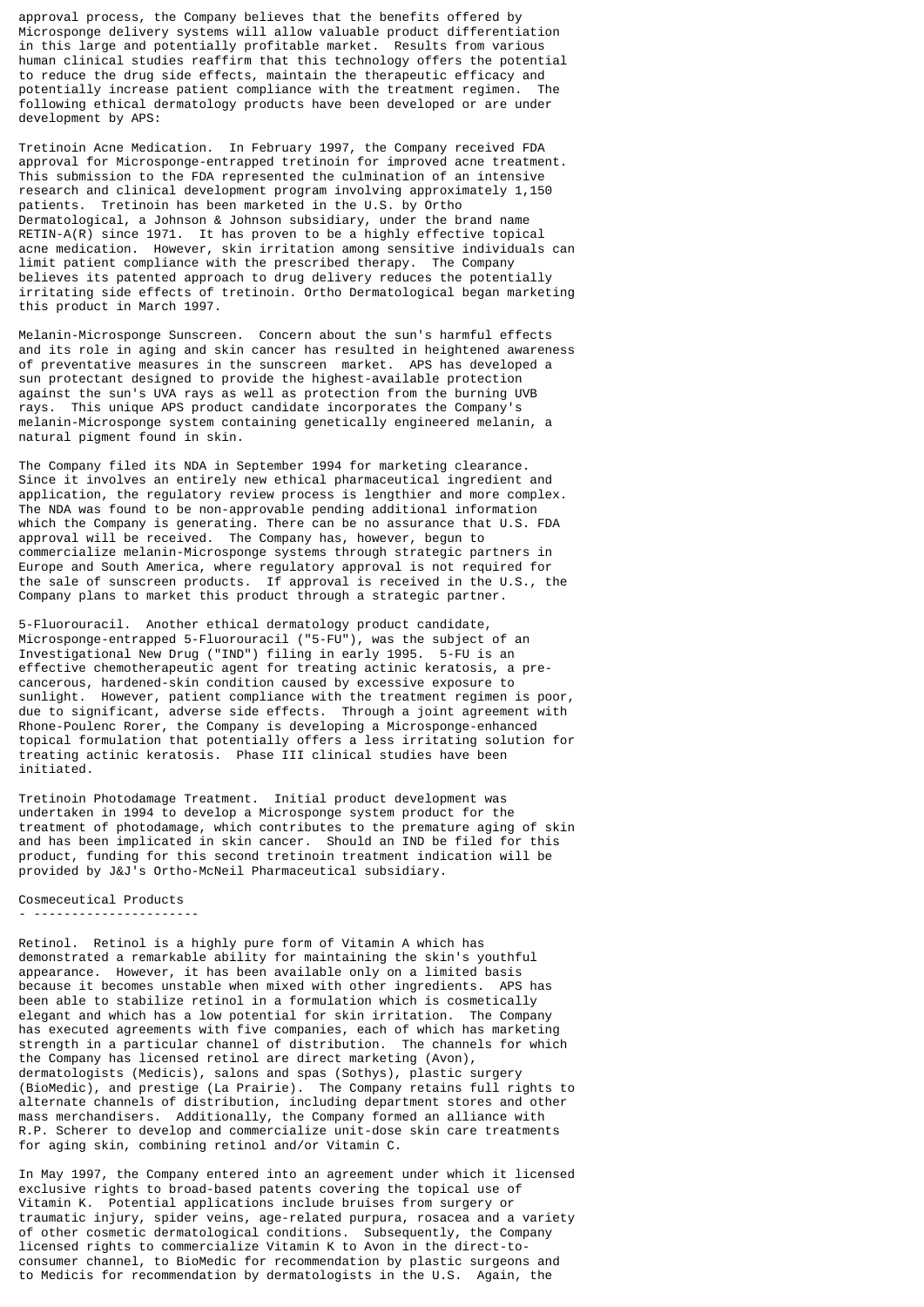Company retains full rights to alternate channels of distribution.

Personal Care and OTC Products - ------------------------------

APS technologies are ideal for skin and personal care products. They can retain several times their weight in liquids, respond to a variety of release stimuli, and absorb large amounts of excess skin oil, all while retaining an elegant feel on the skin's surface. In fact, APS technologies are currently employed in almost 100 products sold by major cosmetic and toiletry companies worldwide. Among these products are skin cleansers, conditioners, oil control lotions, moisturizers, deodorants, razors, lipsticks, makeup, powders, and eye shadows.

Entrapping cosmetic ingredients in APS' proprietary Microsponge delivery systems offers several advantages, including improved physical and chemical stability, greater available concentrations, controlled release of the active ingredients, reduced skin irritation and sensitization, and unique tactile qualities.

```
Other Product Applications
- --------------------------
```
While not the principal focus of APS development efforts, other products could benefit from the value-added application of the Company's polymer technology. To date, the Company has chosen to apply its technology to the following non-skin-care field:

Analytical Standards. APS initially developed microsphere precursors to the Microsponge for use as a testing standard for gauging the purity of municipal drinking water. Marketed by APS nationwide, these microspheres are suspended in pure water to form an accurate, stable, reproducible turbidity standard for the calibration of turbidimeters used to test water purity.

APS believes its Analytical Standards technology has much broader application than testing the turbidity of water. The Company has begun to develop standards for industrial use for the calibration of spectrophotometers and colorimeters.

#### MANUFACTURING

- -------------

Polymer Raw Material. Raw materials for the Company's polymers are petroleum-based monomers which are widely available at low cost. The monomers have not been subject to unavailability or significant price fluctuations.

Process Engineering and Development. The Company employs chemical engineers and operates a pilot-plant facility for developing production processes. The equipment used for manufacturing and process development is commercially available in industrial sizes and is installed in the Company's production facility in Lafayette, Louisiana.

Microsponge Production. APS has committed significant resources to the production process and polymer systems development required to commercialize its products. The Company has to date manufactured most Microsponge systems in company-owned and operated facilities.

The Company's manufacturing facility in Lafayette, Louisiana, is responsible for large-scale production of Microsponge systems and related technologies. The Company initiated a plant expansion project during 1997 in anticipation of higher volume requirements. This is expected to be completed during 1998. APS also has established relationships with contract manufacturers which provide second-source production capabilities. The Company's objective is to utilize these third parties selectively, so that it can maintain its flexibility and direct the bulk of APS' capital resources to other areas, such as product development and marketing. All products are manufactured according to CGMP. In addition, APS has a process development pilot plant in its Louisiana facility.

## MARKETING - ---------

A key part of APS' business strategy is to ally the Company with major marketing partners. The Company has therefore negotiated several agreements for the development of Microsponge delivery systems, the supply of entrapped ingredients, and the marketing of formulated products. To create an incentive for APS to develop products as quickly as possible, these development and license agreements provide, in some cases, for substantial payments by the client companies during the period of product development and test marketing. Additionally, some agreements provide for non-refundable payments on the achievement of certain key milestones, royalties on sales of formulated products, and minimum annual payments to maintain exclusivity. APS has, in some product areas, retained comarketing rights.

In general, APS grants limited marketing exclusivity in defined markets to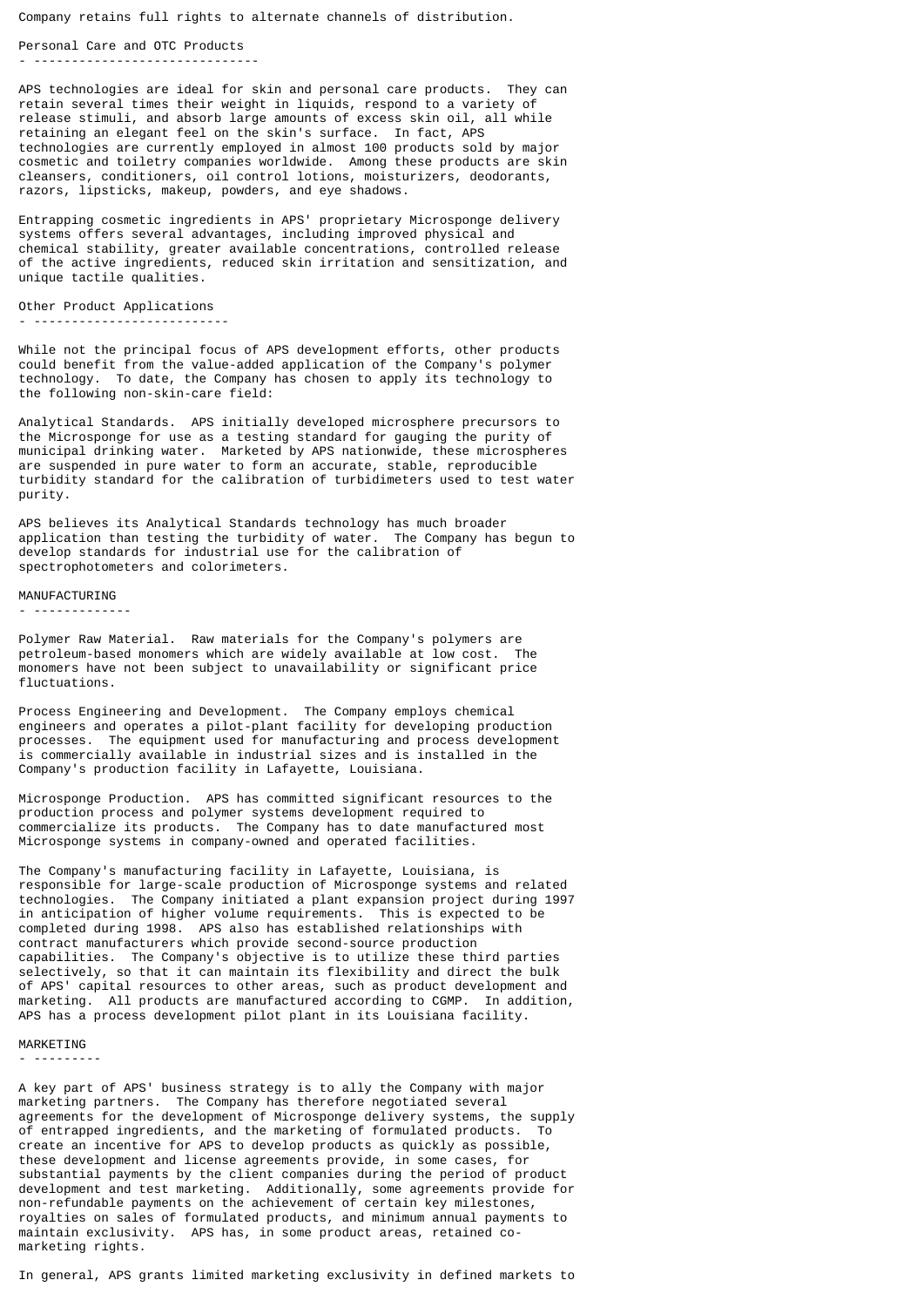client companies, while retaining the right to manufacture the Microsponge delivery systems it develops for these clients. However, after development is completed and a client commercializes a formulated product utilizing the Company's delivery systems, APS can exert only limited influence over the manner and extent of the client's marketing efforts. APS' client companies may cancel their agreements without penalty.

The Company's key relationships are set forth below:

Johnson & Johnson Inc. In May 1992, APS and Ortho-McNeil Pharmaceutical Corporation ("Ortho"), a subsidiary of J&J, entered into a licensing agreement related to tretinoin-based products incorporating APS' Microsponge technology. As part of the agreement, in 1992, license fees of \$6,000,000 were paid to APS. In addition, J&J purchased 723,006 shares of newly issued APS common stock for \$8,000,000. In 1994, J&J purchased 1,000,000 additional shares of newly issued common stock for \$5,000,000. J&J also received 200,000 warrants that expired in 1996. The number of shares issued to J&J was increased by 432,101 pursuant to an agreed upon formula tied to the trading price of APS stock prior to January 1996. In March 1998, J&J announced that it had divested its initial investment of 723,006 shares of the Company's stock as part of a rebalancing of its investment portfolio. The license fee provides Ortho with exclusive distribution or license rights for all Ortho tretinoin products utilizing the APS Microsponge system. Ortho's exclusivity will continue as long as certain annual minimum payments are made. In addition, Ortho will pay license fees and milestone payments over time to APS. APS also receives royalty payments on net product sales worldwide.

In February 1997, APS received FDA approval for the first product covered by this agreement, Microsponge-entrapped tretinoin. This product is being marketed by Ortho Dermatological beginning March 1997 as Retin-A(R) Micro (TM). APS received a payment of \$3,000,000 from Ortho upon receipt of the approval, of which half is a milestone payment which was recognized as revenue in 1997 and half is prepaid royalties which was recorded as deferred revenues.

Rhone-Poulenc Rorer. In March 1992, APS and Rhone-Poulenc Rorer ("RPR") restructured their 1989 joint venture agreement to give APS more freedom in developing products. Under the new terms, APS regained from RPR worldwide marketing rights to products in the prescription dermatology field, including the melanin-based sunscreen product in which RPR had invested approximately \$4,000,000 in development costs. APS also gained ownership of a partially-completed manufacturing facility in Vacaville, California, which the Company sold in December 1995. Also under the new terms, RPR invested \$2,000,000 in cash in APS and relieved APS of the obligation to repay a \$1,500,000 advance. In return, RPR received 705,041 shares of APS stock and maintains a minority share in the potential net profits of the melanin-based sunscreen product. Furthermore, RPR has agreed to continue funding the exploration and development of certain dermatology applications of APS' technology in which APS shares marketing rights. Product applications include a 5-FU treatment for pre-cancerous actinic keratosis. In 1995, RPR filed an IND application to begin human clinical testing of 5-FU. Phase III clinical trials have commenced.

Dow Corning. In July 1991, APS and Dow Corning Corporation formed a collaborative alliance to manufacture and sell both APS' Microsponge and Dow Corning's Polytrap technologies worldwide in the cosmetics and toiletries field. Under the agreement, Dow Corning provided financial assistance in this venture, as well as worldwide sales and support services; APS contributed its technology, research and development, technical support and manufacturing capability for both the Microsponge and Polytrap products. In the first quarter of 1996, APS acquired full rights to the Polytrap technology and full responsibility for the continuing commercialization in exchange for 200,000 shares of APS common stock.

Lander Company. In March 1996, the Company formed a collaboration with Lander Company, Inc. to develop and provide premium quality, store-brand personal care products based on the Company's patented delivery system technology. Under terms of the agreement, the Company received a \$3 million equity investment and license fees and will receive additional royalties on product sales and research and development funding for new consumer products. APS and Lander will collaborate on product formulations and marketing preparations and Lander will be responsible for sales, manufacturing and distribution to retailers.

Effective January 1997, APS established a new strategic alliance with Lander under which Lander was granted full marketing rights in the United States and Canada to Microsponge-based Exact(R) acne medications, Take-Off(R) facial cleansers, Everystep(R) Foot Powder, as well as in-licensed consumer products. Under terms of the agreement, Lander is responsible for all aspects of commercialization including selling, marketing, manufacturing, distribution and customer service. APS receives guaranteed minimum royalties, revenues from the sale of Microsponge systems and research and development funding for new branded consumer products.

Avon. In August 1996, APS signed a license and supply agreement with Avon under which APS is providing Avon with a formulation incorporating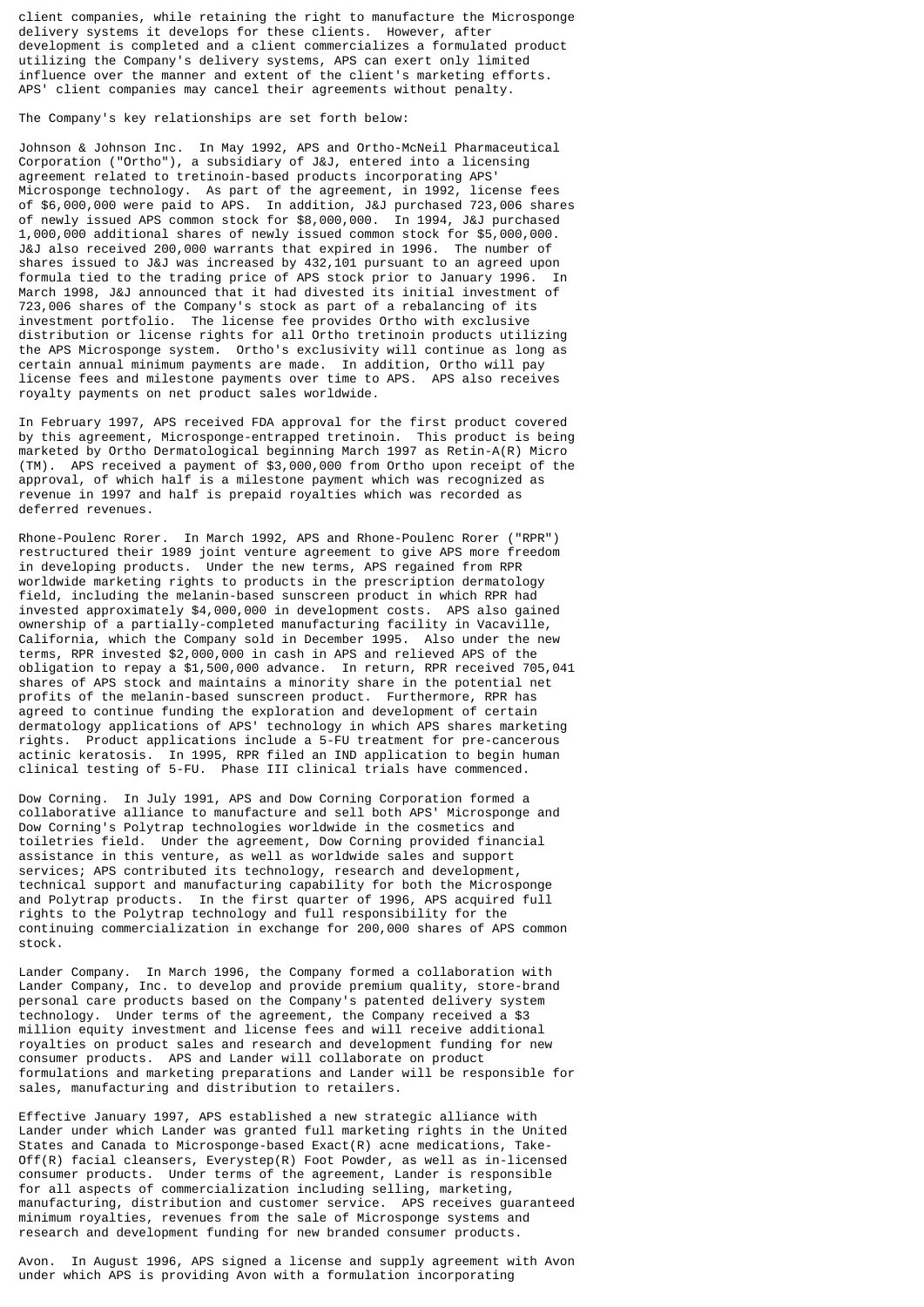Microsponge delivery systems and retinol, an ingredient developed to improve the appearance of aging skin. Under terms of the agreement, APS received upfront licensing fees and will receive manufacturing revenues on supply of product. In January 1998, the Company announced that it had signed a new agreement with Avon, substantially expanding Avon's access to Microsponge systems technology. The expanded agreement provides Avon with exclusive worldwide rights in Avon's channel of distribution to additional cosmetic products utilizing the Company's technology. In order for Avon to maintain exclusivity the Company will receive annual royalties on worldwide sales and research and development funding. Jointly developed products can be marketed independently by the Company.

Medicis. In October 1996, APS entered into an agreement with Medicis Pharmaceutical Corporation for the commercialization of certain dermatology products. Medicis will initially be responsible for marketing two newly developed APS products in the United States. In return, APS received licensing fees and a share of revenues, with guaranteed minimums. In November 1997, the Company licensed Vitamin K to Medicis for sale in the U.S. to dermatologists. In return, the Company received an additional fee and will share revenues on product sales.

Procter & Gamble. In the first quarter of 1992, Scott Paper Company began the regional U.S. launch of Baby Fresh with Ultra Guard baby wipes. Ultra Guard is Scott's trademark for an APS Microsponge system that contains dimethicone to help protect a baby's skin from diaper rash. In the first quarter of 1996, Kimberly-Clark completed its acquisition of Scott Paper Company. One of the conditions of the acquisition imposed by the Federal Trade Commission was that Kimberly-Clark divest the acquired baby wipe business. Procter & Gamble bought the baby wipe business in 1996 and now markets the product under the Pampers brand name. In July 1997, Procter & Gamble expanded its agreement with the Company to include adult wipe. These have been launched under the Attends $(R)$  name to healthcare institutions.

Pharmacia and Upjohn. In January 1998, the Company announced an agreement with Pharmacia and Upjohn to develop and commercialize a new product for a major global category. Advanced Polymer's Microsponge system technology will be utilized to deliver a proprietary Pharmacia and Upjohn therapeutic agent topically.

GOVERNMENT REGULATION - ---------------------

Ethical Products

- ----------------

In order to clinically test, produce and sell products for human therapeutic use, mandatory procedures and safety evaluations established by the FDA and comparable agencies in foreign countries must be followed. The procedure for seeking and obtaining the required governmental clearances for a new therapeutic product includes pre-clinical animal testing to determine safety and efficacy, followed by human clinical testing, and can take many years and require substantial expenditures. In the case of third-party agreements, APS expects that the corporate client will fund the testing and the approval process with guidance from APS. The Company intends to seek the necessary regulatory approvals for its proprietary dermatology products as they are being developed.

APS' facilities, utilized to manufacture pharmaceutical raw materials, are subject to periodic governmental inspections. If violations of applicable regulations are noted during these inspections, significant problems may arise affecting the continued marketing of any products manufactured by the Company.

The Company's plant in Lafayette, Louisiana operates according to CGMP prescribed by the FDA. This compliance has entailed modifying certain manufacturing equipment, as well as implementing certain record keeping and other practices and procedures which are required of all pharmaceutical manufacturers. The Company believes it is in compliance with federal and state laws regarding occupational safety, laboratory practices, environmental protection and hazardous substance control.

Personal Care Products - ----------------------

Under current regulations, the market introduction of non-medicated cosmetics, toiletries and skin care products does not require prior formal registration or approval by the FDA or regulatory agencies in foreign countries, although this situation could change in the future. The cosmetics industry has established self-regulating procedures and the Company, like most companies, performs its own toxicity and consumer tests.

PATENTS AND TRADE SECRETS

- -------------------------

As part of the Company's strategy to protect its current products and to provide a foundation for future products, APS has filed a number of United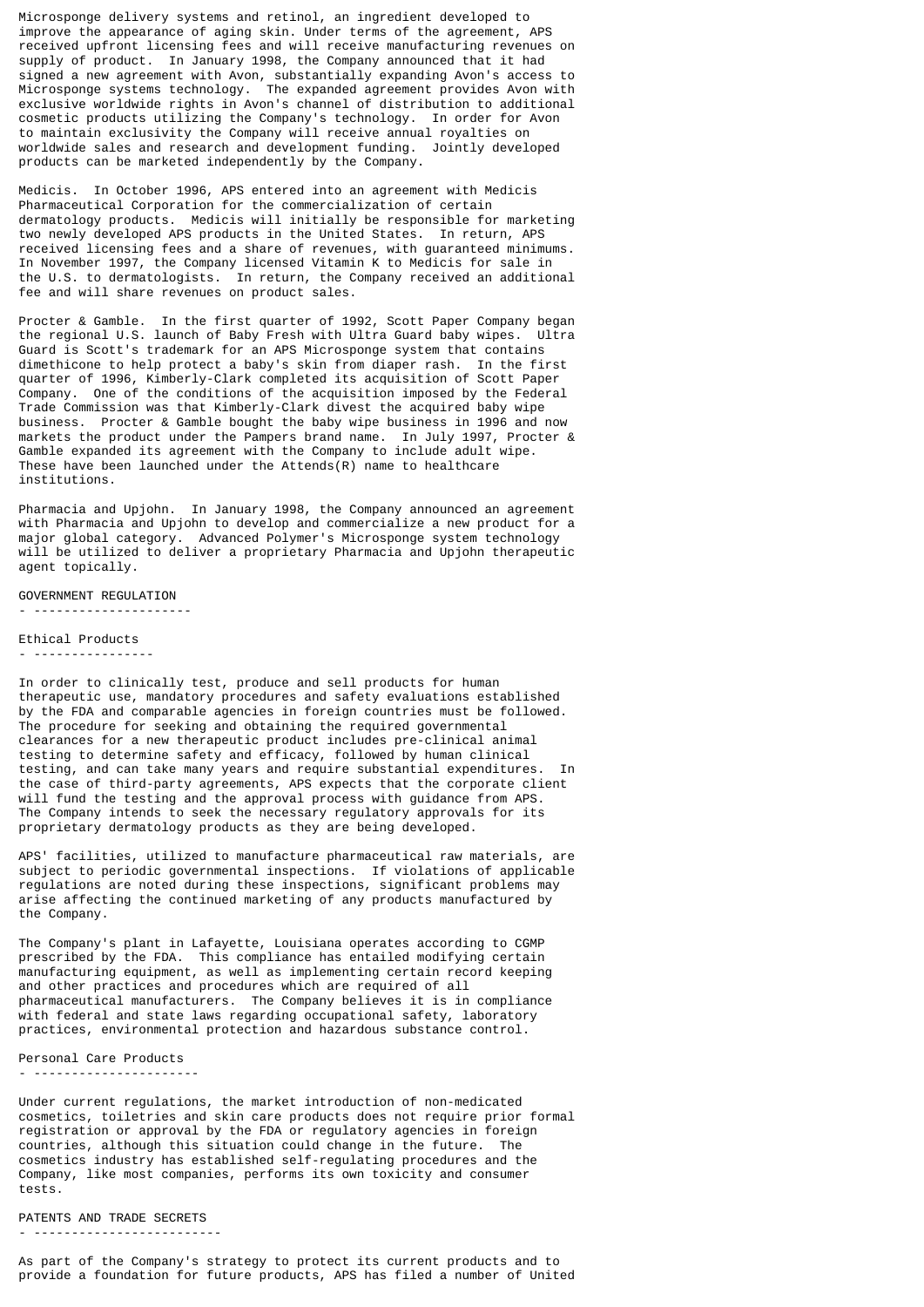States patent applications on inventions relating to specific products, product groups, and processing technology. The Company also has filed foreign patent applications on its polymer technology with the European Union, Japan, Australia, South Africa, Canada, Korea and Taiwan. The Company received U.S. patent protection for its basic Microsponge system in 1987 and now has a total of 41 issued U.S. patents and an additional 149 issued foreign patents. The Company has over 69 pending patent applications worldwide.

Although the Company believes the bases for these patents and patent applications are sound, they are untested, and there is no assurance that they will not be successfully challenged. There can be no assurance that any patent already issued will be of commercial value, or that any patent applications will result in issued patents of commercial value, or that APS' technology will not be held to infringe on patents held by others.

APS relies on unpatented trade secrets and know-how to protect certain aspects of its production technologies. APS' employees, consultants, advisors and corporate clients have entered into confidentiality agreements with the Company. These agreements, however, may not necessarily provide meaningful protection for the Company's trade secrets or proprietary know-how in the event of unauthorized use or disclosure. In addition, others may obtain access to, or independently develop, these trade secrets or know-how.

#### COMPETITION

- -----------

Although Microsponge and Polytrap systems, by virtue of their highly porous structure, are unique delivery systems, there are many alternate delivery systems available. However, in the cosmetic and cosmeceutical fields, Microsponge and Polytrap systems are particularly versatile at allowing the entrapment of active agents and controlled release by simple changes in vehicles.

Other delivery systems based on microparticulate materials could compete with Microsponge and Polytrap systems. Among these are liposomes, microcapsules and microspheres. Liposomes are small phospholipid vesicles capable of entrapping and releasing active agents. However, they are significantly more expensive to manufacture, less versatile and their stability is a concern. While they are primarily used in systemic applications, they are also used in the cosmetic arena.

The most closely related systems are microcapsules and microspheres. Microcapsules are spherical particles containing an active agent in the core, surrounded by a polymeric membrane. Mircospheres are spherical particles containing the active agent dispersed in a polymeric matrix. The major distinguishing feature between Microsponge and Polytrap systems and microcapsules, or microspheres is that the structure of Microsponge and Polytrap systems is highly porous, while microspheres or microcapsules are solid particles with no internal voids.

Thus, while one type of Microsponge system can be used to entrap a variety of active agents and release these at desired rates by vehicle changes, different active agents and different release profiles can only be achieved with microcapsules or microspheres by a complete change in polymer and fabrication methods.

HUMAN RESOURCES

- ---------------

As of March 5, 1998, the Company had 94 full-time employees, 4 of whom hold PhDs. There were 30 employees engaged in research and development and quality control, 36 in manufacturing and production activities and 28 working in customer service, finance, marketing, human resources and administration.

The Company considers its relations with employees to be satisfactory. None of the Company's employees is covered by a collective bargaining agreement.

#### Item 2. PROPERTIES

The Company occupied 23,040 square feet of laboratory, office and warehouse space in Redwood City, California as of December 31, 1997 and currently occupies 2,800 square feet of office space in Greenwich, Connecticut. Subsequent to year end, the Company relocated its Redwood<br>City operations to a 26.067 square-foot facility in the same city. The City operations to a 26,067 square-foot facility in the same city. annual rent expense for such facility is expected to be approximately \$642,000. The annual rent expense for the Greenwich office is approximately \$76,000.

The Company occupies a production facility and warehouse in Lafayette, Louisiana, with a current annual capacity, depending upon the application, to produce 1,000,000 to 3,000,000 pounds of entrapped materials. The existing plant, with contiguous acreage, has been designed to allow significant expansion. The construction of the facility in 1986 was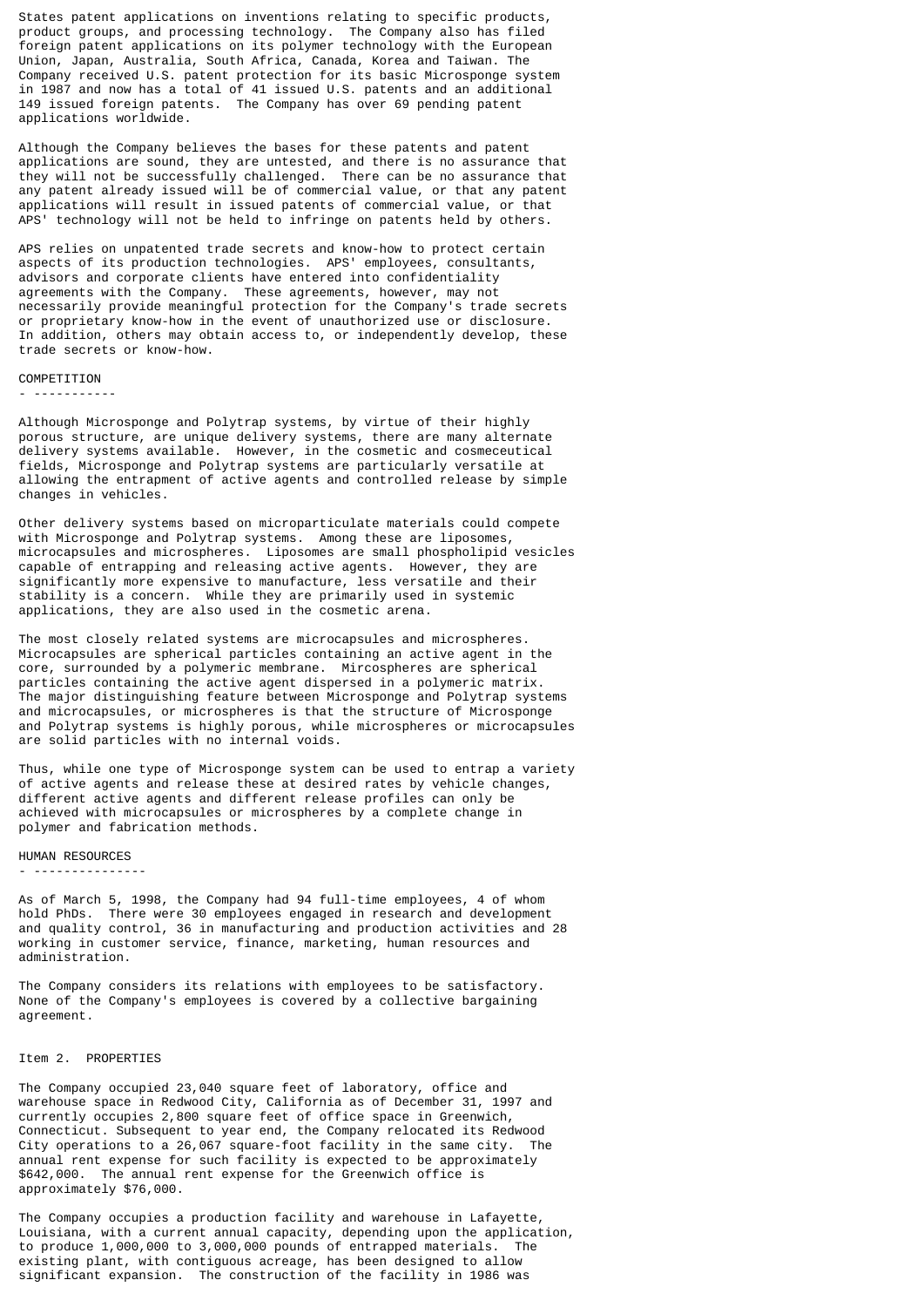financed primarily by 15-year tax-exempt industrial development bonds. In 1990, the bonds were refinanced. The maturity date of the bonds occurs in installments beginning June 30, 1993, and ending December 31, 2000. The bonds bear a fixed interest rate of 10%. In 1995, the Company extinguished the bond liability through an "insubstance defeasance" transaction by placing U.S. government securities in an irrevocable trust to fund all future interest and principal payments. In 1995 the Company sold certain assets and subsequently leased them back for a certain fixed monthly rent over a period of forty-eight months. The Company reported this transaction as a financing transaction.

The Company's existing research and development and administrative facilities are not yet being used at full capacity and management believes that such facilities are adequate and suitable for its current and anticipated needs. Additional manufacturing capacity could be required as APS expands commercial production. It is anticipated that any additional production facilities would be built on land the Company presently occupies in Lafayette, Louisiana.

## Item 3. LEGAL PROCEEDINGS

In November, 1997 Biosource Technologies, Inc. ("Biosource") filed a complaint against the Company in the San Mateo Superior Court. Biosource claims damages from the Company of an amount not less than \$1,050,000, on the grounds that the Company has failed to pay certain minimum amounts allegedly due under a contract for the supply of melanin. Biosource also claims interest on that sum and costs.

The Company has denied liability, basing its defense on the assertion that obligations under the contract have been suspended, because the expected FDA approval of the Company's melanin based product has not yet been forthcoming. The Company is vigorously defending the action, and has cross claimed for rescission of the contract and restitution of money paid thereunder, and for a declaratory judgment that it is not indebted to Biosource.

The Company expects that the outcome of this legal proceeding will not have a material adverse effect on the consolidated financial statements considering amounts accrued at December 31, 1997.

Item 4. SUBMISSION OF MATTERS TO A VOTE OF SECURITY HOLDERS

None.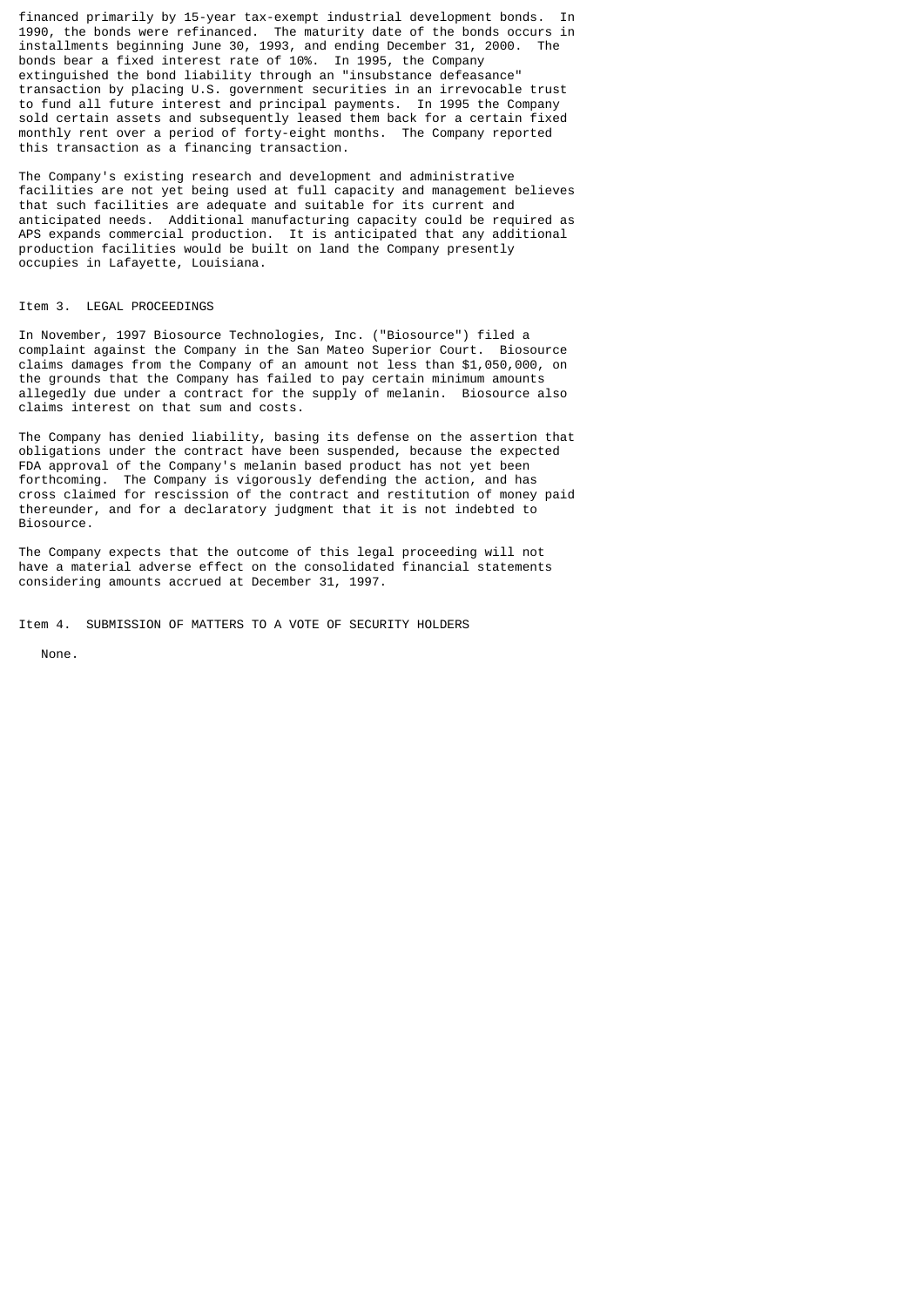# PART II

## Item 5. MARKET FOR REGISTRANT'S COMMON EQUITY AND RELATED SHAREHOLDER MATTERS

Shares of the Company's common stock trade on the Nasdaq National Market, under the symbol APOS. As of February 28, 1998, there were 570 holders of record of the Company's common stock.

The Company has never paid cash dividends and does not anticipate paying cash dividends in the foreseeable future. The following table sets forth for the fiscal periods indicated, the range of high and low sales prices for the Company's common stock on the NASDAQ National Market System.

| Hiah             | Low   | 1996           | High             | Low             |
|------------------|-------|----------------|------------------|-----------------|
|                  |       |                |                  |                 |
| $10 \frac{3}{8}$ | 7 3/8 | First Quarter  | $9 \frac{1}{4}$  | $5 \frac{1}{4}$ |
| $8 \frac{1}{2}$  | 67/8  | Second Quarter | $11 \frac{1}{4}$ | 7 7/8           |
| $8\,5/8$         | 67/8  | Third Quarter  | 9.5/8            | 57/8            |
| $8 \frac{3}{4}$  | 6     | Fourth Quarter | 87/8             | $6 \frac{3}{4}$ |
|                  |       |                |                  |                 |

Item 6. SELECTED FINANCIAL DATA (in thousands, except per share data)

| For the Years Ended and as of<br>December 31                                                                                                                                                                                                                  |                                            | 1997 1996                                                                                                                                                                                                  | 1995 — 1995                                | 1994                                                              | 1993                                         |
|---------------------------------------------------------------------------------------------------------------------------------------------------------------------------------------------------------------------------------------------------------------|--------------------------------------------|------------------------------------------------------------------------------------------------------------------------------------------------------------------------------------------------------------|--------------------------------------------|-------------------------------------------------------------------|----------------------------------------------|
| Statements of Operations                                                                                                                                                                                                                                      |                                            |                                                                                                                                                                                                            |                                            |                                                                   |                                              |
| Product and technology revenues<br>Consumer products<br>Milestone payments<br>Research and development, net<br>Selling, marketing and<br>advertising<br>General and administrative<br>Loss on purchase commitment,<br>including related inventory<br>Net loss | <b>Contract Contract</b><br>1,500<br>(683) | $$16,833$ $8,197$ $6,254$ $7,260$<br>10,468<br>$\mathcal{L}_{\rm{max}}$ and $\mathcal{L}_{\rm{max}}$<br>3,740 3,506 4,139<br>3,806 8,455 6,560 5,669 6,237<br>3,552 2,984 3,082 2,844 2,988<br>$- - 1,400$ | 9,104<br>750<br>600<br>$(9,378)$ $(9,359)$ | 8,624<br><b>Contract Contract</b><br>685<br>$(9, 759)$ $(9, 877)$ | 10,266<br>8,916<br>750<br>6,334 7,343<br>950 |
| Basic and diluted                                                                                                                                                                                                                                             |                                            |                                                                                                                                                                                                            |                                            |                                                                   |                                              |
| loss per common share<br>Weighted average common                                                                                                                                                                                                              |                                            | $(0.04)$ $(0.52)$ $(0.57)$ $(0.65)$ $(0.73)$                                                                                                                                                               |                                            |                                                                   |                                              |
| shares outstanding                                                                                                                                                                                                                                            |                                            | 18,779 17,987 16,459                                                                                                                                                                                       |                                            | 15,018                                                            | 13,527                                       |
| Balance Sheets                                                                                                                                                                                                                                                |                                            |                                                                                                                                                                                                            |                                            |                                                                   |                                              |
| Working capital<br>Total assets<br>Long-term debt, excluding<br>current portion<br>Shareholders' equity                                                                                                                                                       | 24,180                                     | $$4,357$ 3,800 4,976 5,641 4,555<br>3,055 5,579 6,355 979 3,355<br>10,241 5,010 5,233 11,786                                                                                                               | 18,444 23,082 23,508                       |                                                                   | 24,378<br>10,501                             |
|                                                                                                                                                                                                                                                               |                                            |                                                                                                                                                                                                            |                                            |                                                                   |                                              |

Item 7. Management's Discussion and Analysis of Financial Condition and Results of Operations(Dollar amounts are rounded to nearest thousand)

The following tables summarize highlights from the statements of operations expressed as a percentage change from the prior year and as a percentage of product revenues.

STATEMENTS OF OPERATIONS HIGHLIGHTS (in thousands)

- --------------------------------------------------

|                        |          |        | For the Years Ended December 31, Annual % Change |        |        |
|------------------------|----------|--------|--------------------------------------------------|--------|--------|
|                        | 1997     | 1996   | 1995                                             | 97/96  | 96/95  |
|                        |          |        |                                                  |        |        |
| Product and technology |          |        |                                                  |        |        |
| revenues               | \$16,833 | 8.197  | 6,254                                            | 105%   | 31%    |
| Consumer products      | $- -$    | 10,468 | 9,104                                            | (100%) | 15%    |
| Milestone payment      | 1,500    | $ -$   | 750                                              | N/A    | (100%) |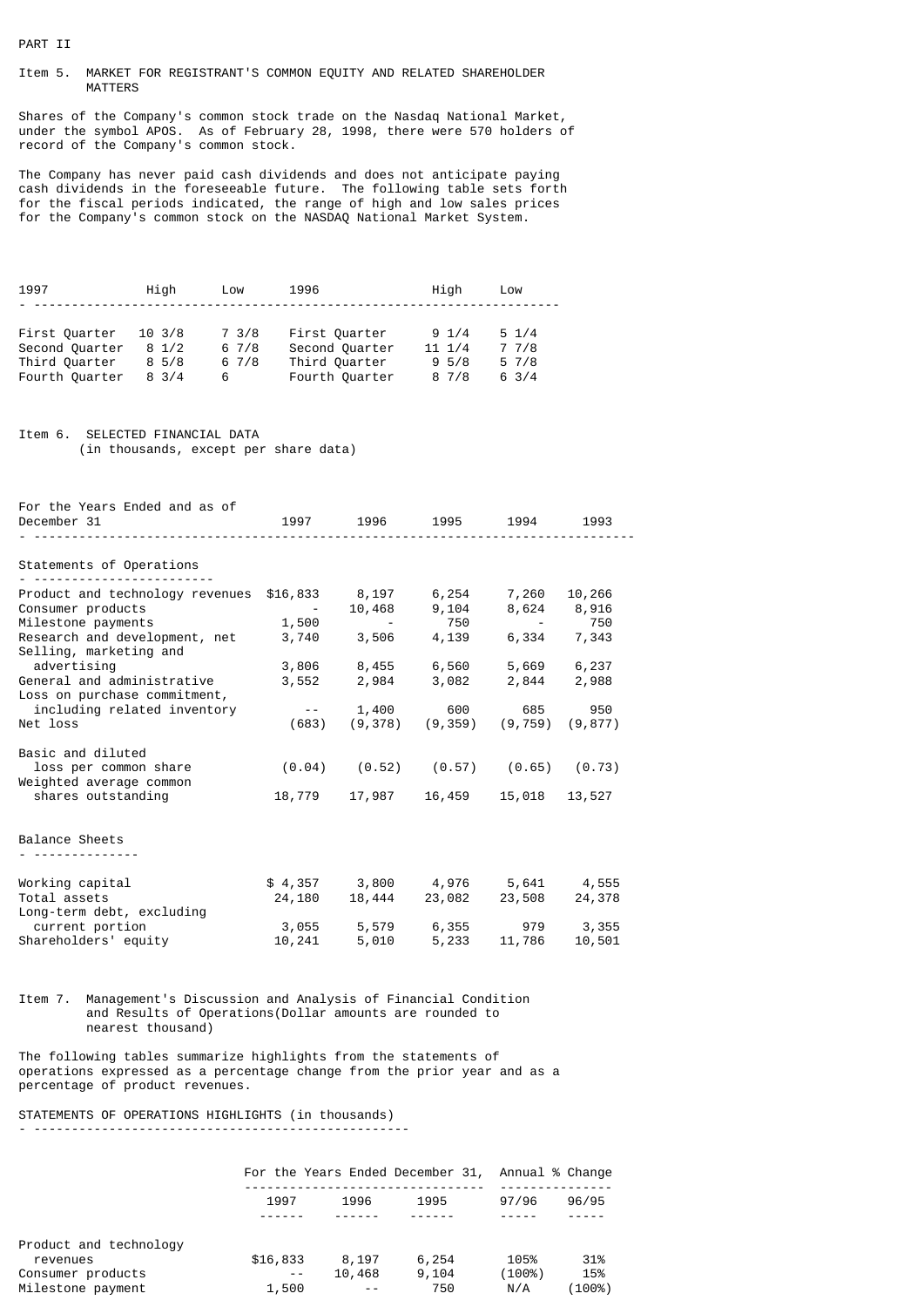| Total revenues                                               | 18,333 | 18,665 | 16,108 | (2%)   | 16%   |
|--------------------------------------------------------------|--------|--------|--------|--------|-------|
| Cost of sales                                                | 7,164  | 10,772 | 11,047 | (33%)  | (2%)  |
| Research and development, net                                | 3,740  | 3,506  | 4,139  | 7%     | (15%) |
| Selling and marketing                                        | 3,806  | 5,405  | 4,756  | (30%)  | 14%   |
| Advertising and promotion                                    | $ -$   | 3,050  | 1,805  | (100%) | 69%   |
| General and administrative                                   | 3,552  | 2,984  | 3,082  | 19%    | (3%)  |
| Loss on purchase commitments,<br>Including related inventory |        | 1,400  | 600    | (100%) | 133%  |

|                                                                                         | 1997 | 1996 | 1995 |
|-----------------------------------------------------------------------------------------|------|------|------|
| Expenses expressed as a percentage<br>of total revenues excluding<br>milestone payment: |      |      |      |
| Cost of sales                                                                           | 43%  | 58%  | 72%  |
| Research and development, net                                                           | 22%  | 19%  | 27%  |
| Selling and marketing                                                                   | 23%  | 29%  | 31%  |
| Advertising and promotion                                                               |      | 16%  | 12%  |
| General and administrative                                                              | 21%  | 16%  | 20%  |
| Loss on purchase commitments,                                                           |      |      |      |
| including related inventory                                                             |      | 8%   | 4%   |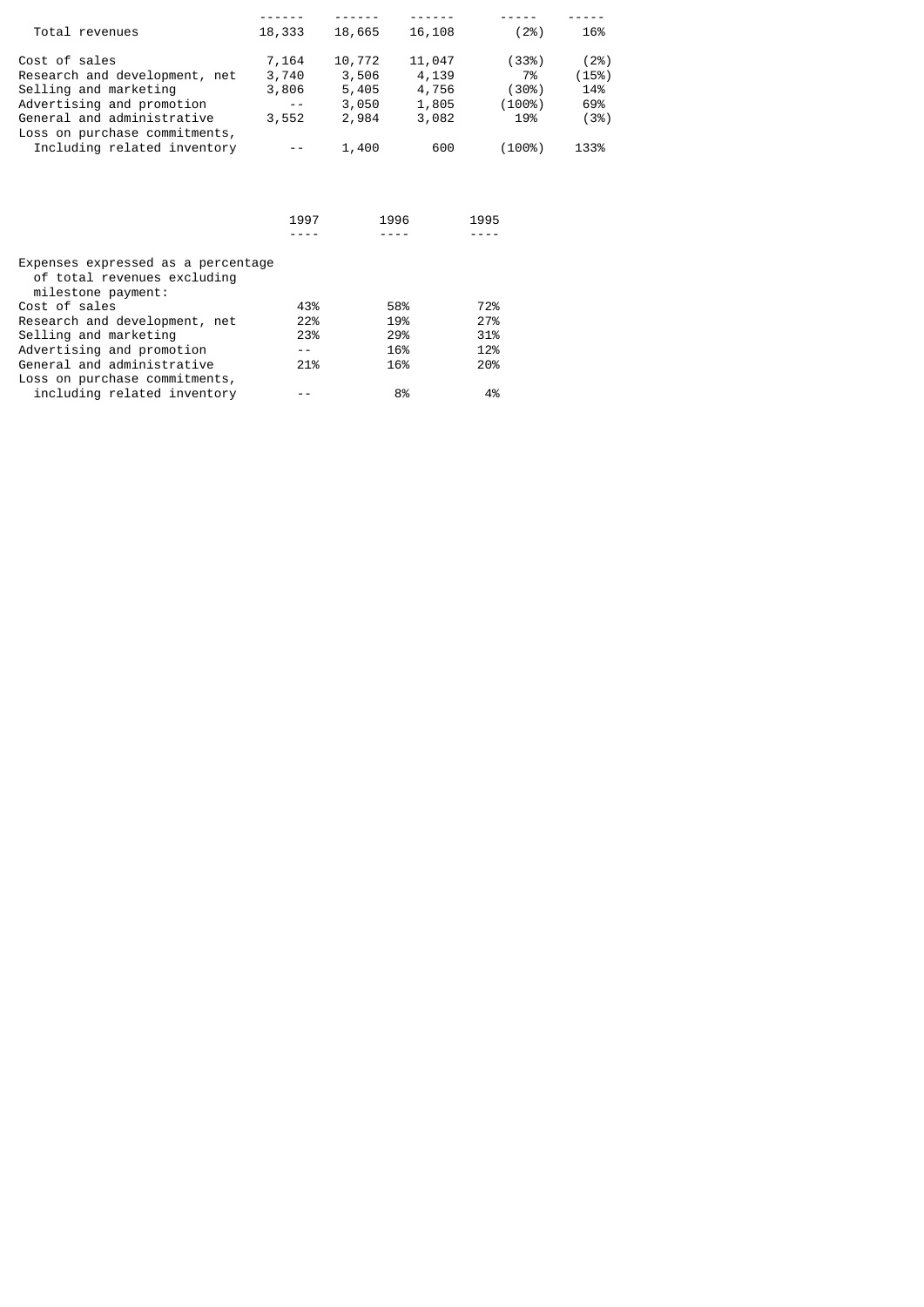## Results of Operations for the years ended December 31, 1997 and 1996 - --------------------------------------------------------------------

Except for statements of historical fact, the statements herein are forward-looking and are subject to a number of risks and uncertainties that could cause actual results to differ materially from the statements made. These include, among others, uncertainty associated with timely approval, launch and acceptance of new products, development of new products, establishment of new corporate alliances, progress in research and development programs and other risks described below or identified from time to time in the Company's Securities and Exchange Commission filings.

The Company's revenues are derived principally from product sales, license fees and royalties. The Company is currently manufacturing and selling Microsponge(R) delivery systems for use by customers in almost 100 different skin care products. Under strategic alliance arrangements entered into with certain corporations, APS can receive an initial license fee, future milestone payments, royalties based on third party product sales or a share of partners' revenues, and revenues from the supply of Microsponge and Polytrap systems.

These strategic alliances are intended to provide the Company with the marketing expertise and/or financial strength of other companies. In this respect, the Company's periodic financial results are dependent upon the degree of success of current collaborations and the Company's ability to negotiate acceptable collaborative agreements in the future.

Product and technology revenues for 1997 totalled \$16,833,000, an increase of \$8,636,000 or 105% over the prior year.

This increase resulted primarily from the launches of a variety of new products incorporating the Microsponge(R) system technology by the Company's marketing partners and technology revenues received from certain corporate partners. These product launches included Retin-A(R) Micro(TM) by Ortho Dermatological, Anew Retinol Recovery Complex PM Treatment which is marketed by Avon, and TxSystems(TM) AFIRM retinol formulation and Beta Lift peel kits which are marketed by Medicis Pharmaceutical.

Total revenues for 1997 of \$18,333,000 also included recognition of \$1,500,000 as a portion of a milestone payment received from J&J upon receipt of marketing clearance from the FDA for Retin-A Micro in February 1997.

Total revenues of \$18,665,000 for 1996 included \$10,468,000 from sales of consumer products most of which were licensed out to Lander Company effective January 1, 1997.

Gross profit on total revenues excluding milestone payment for 1997 was \$9,669,000, an increase of \$1,776,000 over the prior year. Expressed as a percentage of total revenues excluding milestone payment, gross profit increased from 42% to 57% due to increased sales of higher margin proprietary cosmeceutical products, technology revenues and increased manufacturing volume.

Operating expenses for 1997 of \$11,098,000 represented a decrease of \$5,247,000 or 32% from the prior year total of \$16,345,000. Operating expenses for the prior year included a loss on purchase commitment for the purchase of melanin for \$1,400,000.

Selling and marketing expense decreased by \$1,599,000 or 30% from the year-ago period to \$3,806,000 in 1997. This substantial decrease was due primarily to the execution of the Company's strategic plan whereby it is no longer responsible for the direct selling, advertising and distribution of consumer products. Effective January 1, 1997, the Company out-licensed most of its consumer products to Lander Company in return for a royalty stream. This also resulted in the elimination of spending on advertising and promotion of products which had been \$3,050,000 in the prior year.

Research and development expenses increased by \$234,000 or 7% to \$3,740,000 in 1997 as the Company continued to invest in the expansion of its technology base.

General and administrative expense increased by \$568,000 or 19% to \$3,552,000 in 1997 due mainly to increased spending on a variety of outside services.

Interest income increased by \$47,000 or 15% to \$370,000 due to higher average cash balances. Interest expense decreased by \$171,000 or 14% to \$1,053,000 due mainly to scheduled principal repayments during the year.

The net loss for the year of \$683,000 represented a decrease of 93% or \$8,695,000 from the year-ago loss of \$9,378,000.

Results of Operations for the years ended December 31, 1996 and 1995 - --------------------------------------------------------------------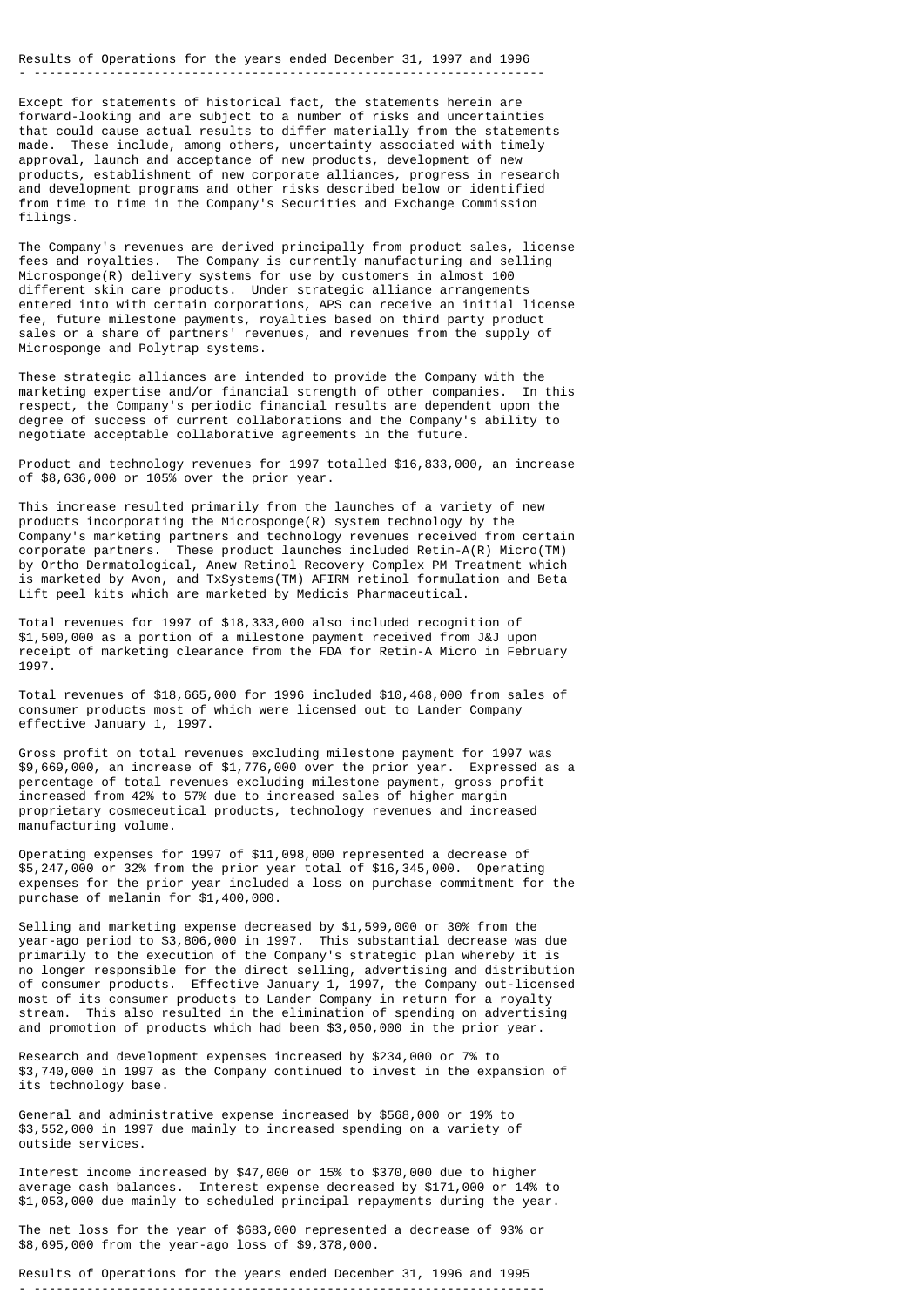Product and technology revenues for 1996 totalled \$8,197,000, an increase of \$1,943,000 or 31% over the prior year. This increase was due primarily to increased shipments of Microsponge systems to manufacturers of cosmetics and personal care products and up-front fees received from corporate partners and licensees.

Sales of consumer products increased by \$1,364,000 or 15% to \$10,468,000 in 1996. Most of these products were licensed to Lander Company effective January 1, 1997 in return for a royalty stream, as part of the Company's strategy to no longer be responsible for the direct marketing of its products.

Revenues for 1995 also included a milestone payment of \$750,000 received from J&J on the filing of the NDA for Retin-A Micro.

Total revenues for 1996 of \$18,665,000 represented an increase of \$2,557,000 or 16% over the prior year.

Gross profit on total revenues excluding milestone payment totalled \$7,893,000, compared to \$4,311,000 in the prior year, due mainly to increased up-front fees received from corporate partners and increased manufacturing efficiencies.

Research and development expense decreased by \$633,000 or 15% due primarily to a change in estimate. Additionally, there was a continuing reduction in outside services as external costs are being borne principally by corporate partners. Selling and marketing expense increased by \$649,000 or 14% to \$5,405,000 due mainly to an increased focus on opening new markets for Microsponge systems and increased distribution expense attributable to higher sales volume.

Advertising and promotion expense increased by \$1,245,000 or 69% due to a consumer products sampling program and expenditures relating to a full year's advertising for the Neet(R) depilatory product line which was licensed from Reckitt and Colman in September, 1995.

General and administrative expense decreased by \$98,000 or 3% to \$2,984,000 due mainly to reduced spending on external services.

The loss on purchase commitment relates to a contractual commitment for the purchase of melanin in excess of current estimated requirements. Melanin is the key ingredient in the manufacture of the APS-developed UVA/UVB sun protection cream for which an NDA was filed. This amount includes the final amount due under the contractual commitment.

The Company's operating loss decreased by \$869,000 or 9% to \$8,452,000 as a result of the factors discussed above.

Interest income was essentially flat between 1996 and 1995, but interest expense increased by \$778,000 to \$1,223,000 in 1996 as a result of the debt financing arranged in the second half of 1995.

The net loss for the year of \$9,378,000 was essentially flat with the loss in the prior year, with the increased gross profit being offset by increases in selling and promotional expense, interest expense and the increased loss on the purchase commitment.

Capital Resources and Liquidity

- -------------------------------

Total assets as of December 31, 1997 increased to \$24,180,000 compared with \$18,444,000 at December 31, 1996. Working capital increased to  $$4,357,000$  from  $$3,800,000$  for the same period and cash and cash equivalents also increased to \$8,672,000 from \$5,395,000. For the year ended December 31, 1997, the Company's operating activities used \$30,000 of cash compared to \$6,117,000 in the prior year. This was primarily due to the significant reduction in operating losses compared to the prior year as the Company's marketing partners launched several new products incorporating Microsponge systems during 1997. In addition, the Company no longer bore the high cost of marketing and distributing products directly to consumers. The Company invested approximately \$3,740,000 in product research and development and \$3,806,000 in selling and marketing the Company's products and technologies.

Capital expenditures for the year ended December 31, 1997 totalled \$2,800,000 compared to \$720,000 in the prior year. The increase was due primarily to plant expansion projects at the Company's manufacturing facility in Lafayette, Louisiana which are necessary to meet anticipated higher volume requirements. This stage of the plant expansion is expected to be completed during 1998.

The Company has financed its operations, including product research and development, from amounts raised in debt and equity financings, the sale of Microsponge and Polytrap delivery systems and analytical standard products, payments received under licensing agreements, and interest earned on short-term investments.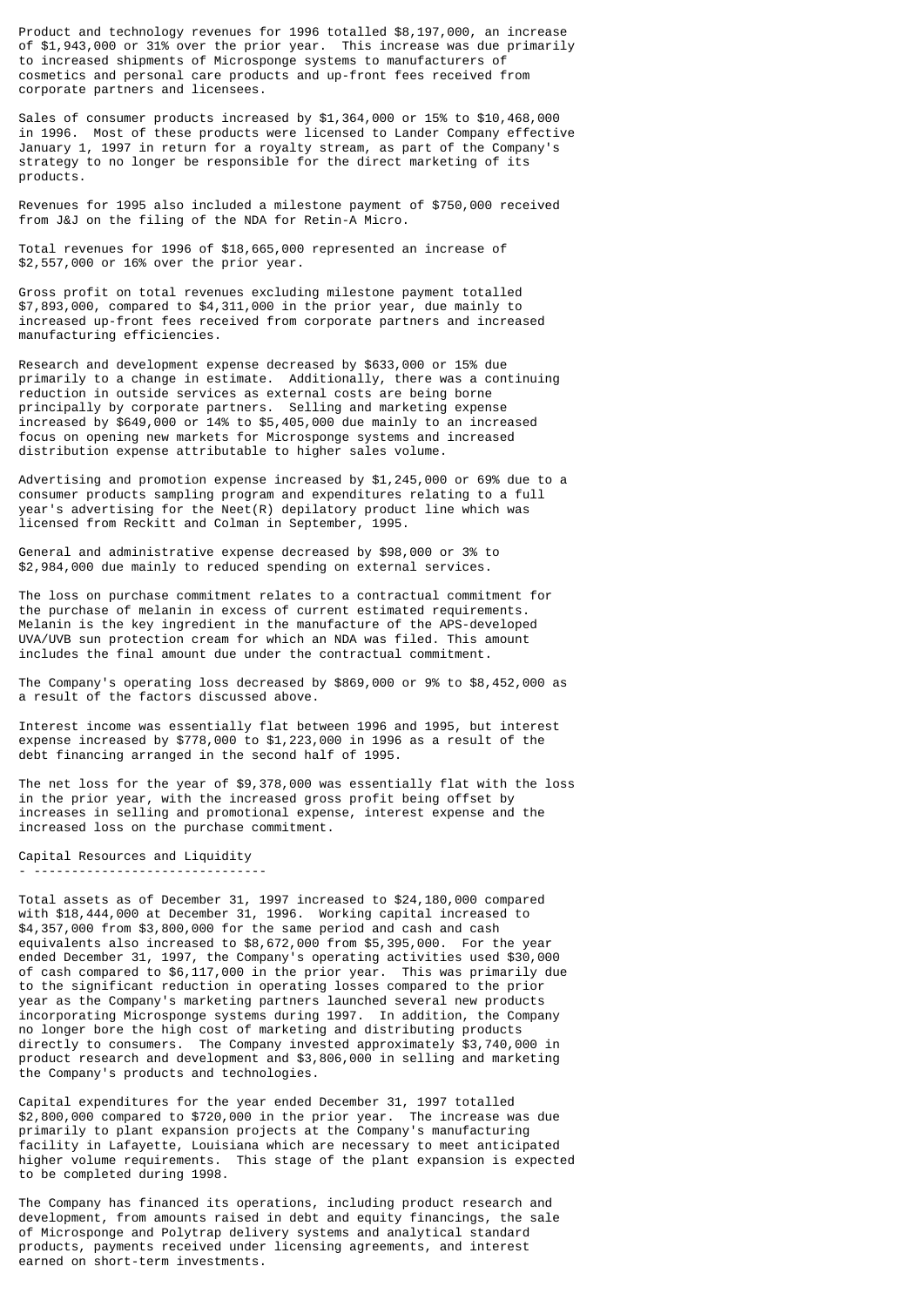In February 1997, upon receipt of marketing clearance from the FDA to market Retin-A Micro for the treatment of acne, APS received \$3,000,000 from Ortho McNeil Pharmaceutical of which one half was prepaid royalties which was recorded as deferred revenue. The Company also received \$2,181,000 from Lander Company in the first half of 1997 as payment for assets held for sale pursuant to the agreement between the two companies.

During 1997, the company received approximately \$4,951,000 from the exercise of approximately 925,000 warrants to purchase common stock which had been issued in conjunction with a 1994 private placement.

The Company's existing cash and cash equivalents, collections of trade accounts receivable, together with interest income and other revenue producing activities including licensing fees and milestone payments, are expected to be sufficient to meet the Company's working capital requirements for the foreseeable future, assuming no changes to existing business plans.

#### Year 2000

#### - ---------

The Company is reviewing its internal computer systems to ensure that these systems and offerings are adequate to address the issues expected to arise in connection with the Year 2000. The required systems and programming changes will be implemented on an enterprise-wide basis. Company is currently reviewing the costs of such actions that are required to address the Year 2000. A significant proportion of the costs is not expected to be incremental in that they will represent redeployment of company resources that currently exist.

The Company expects that the required modifications to its systems will be made on a timely basis. The Company also expects that, with modifications to existing hardware and software or converting to new software, the Year 2000 will not pose significant operational problems for the Company's systems. There can be no assurance, however, that there will not be a delay in or increased costs associated with the implementation of such changes, and the Company's inability to implement such changes could have an adverse effect on future results of operations.

The Company has not fully determined the extent to which the Company's interface systems may be impacted by third parties' systems, which may not be Year 2000 compliant. While the Company has begun efforts to seek reassurance from its suppliers and service providers, there can be no assurance that the systems of other companies with which the Company deals or on which the Company's systems rely will be converted in a timely manner.

New Accounting Standards

#### - ------------------------

In June 1997, the Financial Accounting Standards Board issued Statement of Financial Accounting Standards No. 130 "Reporting Comprehensive Income" ("SFAS 130") which is effective for financial statements for periods beginning after December 15, 1997, and establishes standards for reporting and display of comprehensive income and its components in a full set of general purpose financial statements. The Company will make the required reporting of comprehensive income in its consolidated financial statements for the first quarter ending March 31, 1998.

In June 1997, the Financial Accounting Standards Board issued Statement of Financial Accounting Standards No. 131 "Disclosures about Segments of a Business Enterprise" ("SFAS 131") which is effective for financial statements beginning after December 15, 1997, and establishes standards for disclosures about segments of an enterprise. In its consolidated financial statements for the year ending December 31, 1998, the Company will make the required disclosures.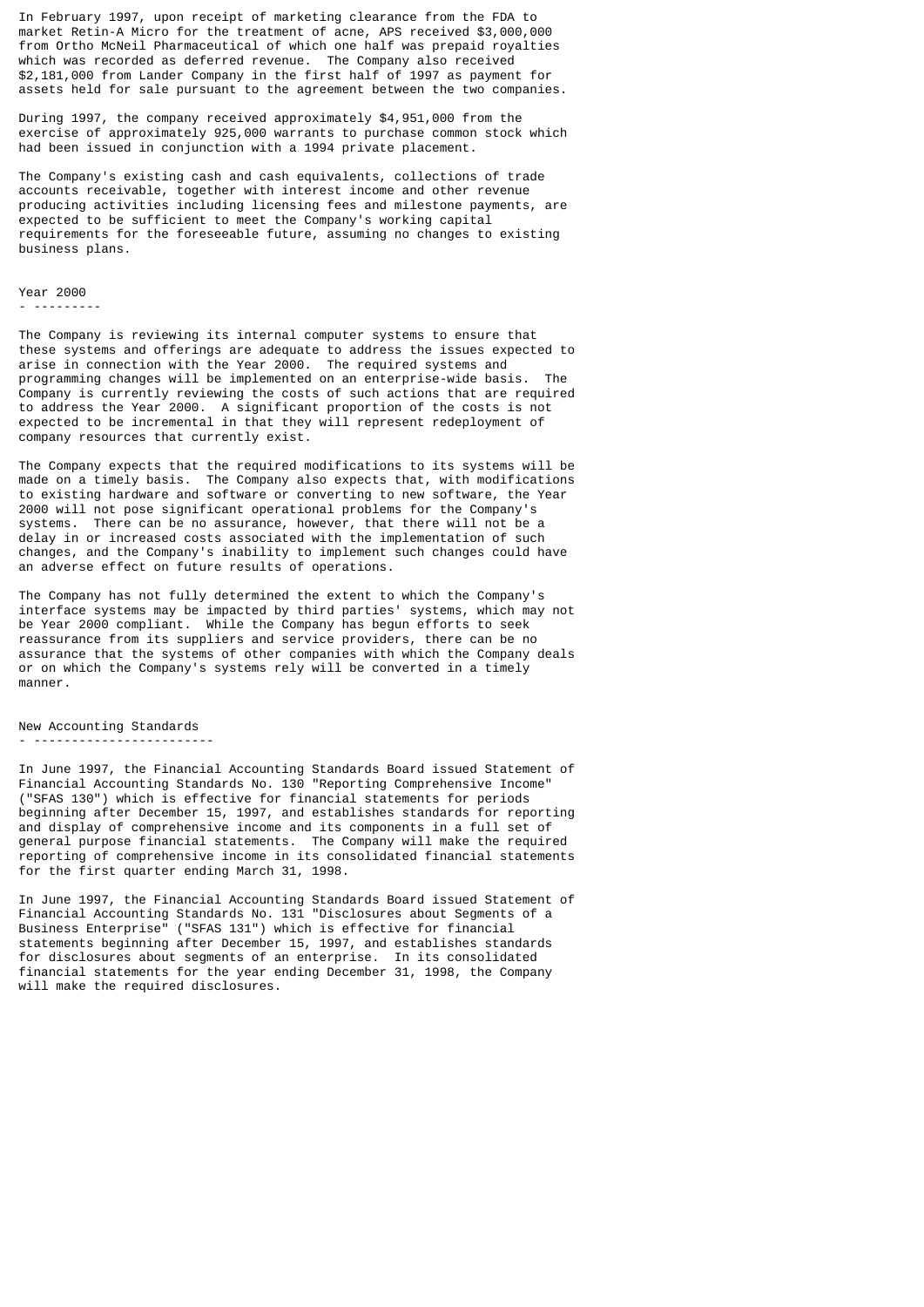# Consolidated Balance Sheets

- ---------------------------

|                                                                                                                                                                                                                                                  |                                                                                                           | December 31,                                                                       |
|--------------------------------------------------------------------------------------------------------------------------------------------------------------------------------------------------------------------------------------------------|-----------------------------------------------------------------------------------------------------------|------------------------------------------------------------------------------------|
|                                                                                                                                                                                                                                                  | 1997<br>$\frac{1}{2} \frac{1}{2} \frac{1}{2} \frac{1}{2} \frac{1}{2} \frac{1}{2} \frac{1}{2} \frac{1}{2}$ | 1996<br>$- - - - -$                                                                |
| Assets                                                                                                                                                                                                                                           |                                                                                                           |                                                                                    |
| Current Assets:<br>Cash and cash equivalents<br>Accounts receivable less allowance<br>for doubtful accounts of \$57,453 and<br>\$47,527 at December 31, 1997 and 1996,                                                                           | \$ 8,672,021                                                                                              | 5,394,509                                                                          |
| respectively                                                                                                                                                                                                                                     | 3,388,665                                                                                                 | 1,666,148                                                                          |
| Accrued interest receivable                                                                                                                                                                                                                      | 13,606                                                                                                    | 3,963                                                                              |
| Inventory<br>Prepaid expenses and other<br>Assets held for sale                                                                                                                                                                                  | 2,639,129<br>527,545                                                                                      | 2,085,073<br>324,065<br>2,181,004                                                  |
|                                                                                                                                                                                                                                                  | <u>.</u>                                                                                                  | <u>.</u>                                                                           |
| Total current assets                                                                                                                                                                                                                             | 15, 240, 966                                                                                              | 11,654,762                                                                         |
| Property and equipment, net<br>Deferred loan costs, net<br>Prepaid license fees, net<br>Goodwill and other intangibles, net of<br>accumulated amortization of \$1,102,480<br>and \$914, 221 at December 31, 1997 and                             | 6,771,173<br>353,693<br>82,880                                                                            | 4,681,292<br>616,958<br>165,752                                                    |
| 1996, respectively                                                                                                                                                                                                                               | 1, 477, 542                                                                                               | 1,265,801                                                                          |
| Other long-term assets                                                                                                                                                                                                                           | 254,180<br><u>.</u> .                                                                                     | 59,603<br><u>.</u>                                                                 |
| Total Assets                                                                                                                                                                                                                                     | \$24,180,434<br>==========                                                                                | 18, 444, 168<br>==========                                                         |
| Liabilities and Shareholders' Equity                                                                                                                                                                                                             |                                                                                                           |                                                                                    |
| Current Liabilities:<br>Accounts payable<br>Accounts payable, Johnson & Johnson<br>Accrued expenses<br>Accrued melanin purchase commitments<br>Current portion - long-term debt<br>Deferred revenue                                              | 1,529,189<br>107,000<br>2,832,299<br>1,800,000<br>2,523,389<br>2,091,869                                  | 1,543,143<br>814,509<br>1,456,512<br>1,800,000<br>1,490,779<br>750,000<br><u>.</u> |
| Total current liabilities                                                                                                                                                                                                                        | 10,883,746                                                                                                | 7,854,943                                                                          |
| Long-term debt                                                                                                                                                                                                                                   | 3,055,460                                                                                                 | 5,578,849                                                                          |
| Total Liabilities                                                                                                                                                                                                                                | 13, 939, 206                                                                                              | 13, 433, 792                                                                       |
| Commitments and Contingencies                                                                                                                                                                                                                    |                                                                                                           |                                                                                    |
| Shareholders' Equity<br>Preferred stock, authorized 2,500,000<br>shares; none issued or outstanding at<br>December 31, 1997 and 1996<br>Common stock, \$.01 par value,<br>authorized 50,000,000 shares; issued<br>and outstanding 19,464,821 and | - -                                                                                                       |                                                                                    |
| 18, 359, 744 at December 31, 1997 and<br>1996, respectively<br>Warrants, issued and outstanding:<br>506,816 at December 31, 1997 and                                                                                                             | 194,648                                                                                                   | 183,597                                                                            |
| 1,431,974 at December 31, 1996<br>Additional paid-in capital<br>Accumulated deficit                                                                                                                                                              | 983, 192<br>81, 327, 554<br>(72, 264, 166)<br><u>.</u>                                                    | 2,457,692<br>73,950,092<br>(71,581,005)<br><u> - - - - - - - - -</u>               |
| Total Shareholders' Equity<br>Total Liabilities and Shareholders'                                                                                                                                                                                | 10, 241, 228                                                                                              | 5,010,376                                                                          |
| Equity                                                                                                                                                                                                                                           | \$24,180,434<br>==========                                                                                | 18,444,168<br>==========                                                           |

See accompanying notes.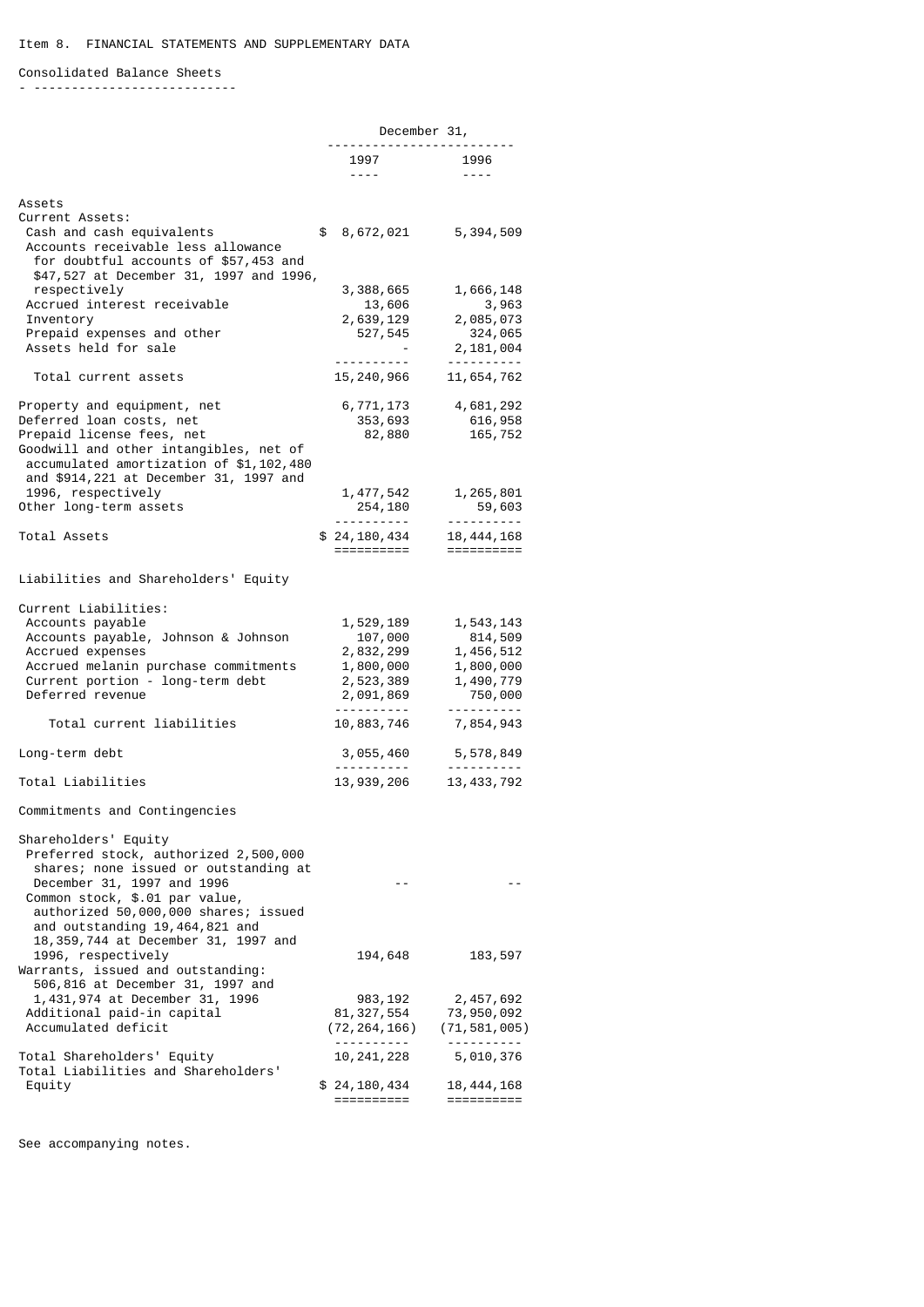# Consolidated Statements of Operations

- -------------------------------------

|                                                      | For the Years Ended December 31,         |                                                                                                           |                                                                                                                                                                                                                                                                                                                                                                                                                                     |  |  |  |
|------------------------------------------------------|------------------------------------------|-----------------------------------------------------------------------------------------------------------|-------------------------------------------------------------------------------------------------------------------------------------------------------------------------------------------------------------------------------------------------------------------------------------------------------------------------------------------------------------------------------------------------------------------------------------|--|--|--|
|                                                      | 1997 — 1997<br>-----                     | 1996<br>$\frac{1}{2} \frac{1}{2} \frac{1}{2} \frac{1}{2} \frac{1}{2} \frac{1}{2} \frac{1}{2} \frac{1}{2}$ | 1995<br>$- - - -$                                                                                                                                                                                                                                                                                                                                                                                                                   |  |  |  |
| Revenues:                                            |                                          |                                                                                                           |                                                                                                                                                                                                                                                                                                                                                                                                                                     |  |  |  |
| Product and technology revenues<br>Consumer products | \$16,832,659                             | 8,197,395 6,253,831<br>10, 467, 512 9, 104, 365                                                           |                                                                                                                                                                                                                                                                                                                                                                                                                                     |  |  |  |
| Milestone payments                                   | 1,500,000<br><u> - - - - - - - - - -</u> | <u>.</u>                                                                                                  | 750,000<br>---------                                                                                                                                                                                                                                                                                                                                                                                                                |  |  |  |
| Total revenues                                       | 18,332,659                               | 18,664,907                                                                                                | 16, 108, 196                                                                                                                                                                                                                                                                                                                                                                                                                        |  |  |  |
| Expenses                                             |                                          |                                                                                                           |                                                                                                                                                                                                                                                                                                                                                                                                                                     |  |  |  |
| Cost of sales                                        | 7,164,120                                | 10,771,766                                                                                                | 11,047,399                                                                                                                                                                                                                                                                                                                                                                                                                          |  |  |  |
| Research and development, net                        | 3,740,337                                | 3,506,161                                                                                                 | 4,139,441                                                                                                                                                                                                                                                                                                                                                                                                                           |  |  |  |
| Selling and marketing                                | 3,806,030                                | 5,404,774                                                                                                 | 4,755,788                                                                                                                                                                                                                                                                                                                                                                                                                           |  |  |  |
| Advertising and promotion                            |                                          | 3,050,180                                                                                                 | 1,804,540                                                                                                                                                                                                                                                                                                                                                                                                                           |  |  |  |
| General and administrative                           | 3,551,977                                | 2,984,213                                                                                                 | 3,081,900                                                                                                                                                                                                                                                                                                                                                                                                                           |  |  |  |
| Loss on purchase commitment,                         |                                          |                                                                                                           |                                                                                                                                                                                                                                                                                                                                                                                                                                     |  |  |  |
| including related inventory                          | <u>.</u>                                 | 1,400,000<br><u>.</u> .                                                                                   | 600,000<br>----------                                                                                                                                                                                                                                                                                                                                                                                                               |  |  |  |
| Operating income (loss)                              | 70,195<br>.                              | (8, 452, 187)<br><u>.</u>                                                                                 | (9, 320, 872)<br><u>.</u>                                                                                                                                                                                                                                                                                                                                                                                                           |  |  |  |
| Interest expense                                     | (1, 052, 715)                            |                                                                                                           | $(1, 223, 303)$ $(445, 501)$                                                                                                                                                                                                                                                                                                                                                                                                        |  |  |  |
| Interest income                                      | 370,478                                  | 322,986                                                                                                   | 317,948                                                                                                                                                                                                                                                                                                                                                                                                                             |  |  |  |
| Other income (expense), net                          | (71, 119)                                | (25, 595)                                                                                                 | 89,895                                                                                                                                                                                                                                                                                                                                                                                                                              |  |  |  |
| Net loss                                             | <u>.</u><br>\$ (683, 161)<br>==========  | .<br>(9,378,099)<br>==========                                                                            | (9, 358, 530)<br>==========                                                                                                                                                                                                                                                                                                                                                                                                         |  |  |  |
|                                                      |                                          |                                                                                                           |                                                                                                                                                                                                                                                                                                                                                                                                                                     |  |  |  |
| Basic and diluted                                    |                                          |                                                                                                           |                                                                                                                                                                                                                                                                                                                                                                                                                                     |  |  |  |
| loss per common share                                | \$ (0.04)                                | (0.52)                                                                                                    | (0.57)                                                                                                                                                                                                                                                                                                                                                                                                                              |  |  |  |
|                                                      | ==========                               | ==========                                                                                                | $=$ = = = = = = = = =                                                                                                                                                                                                                                                                                                                                                                                                               |  |  |  |
| Weighted average common shares                       |                                          |                                                                                                           |                                                                                                                                                                                                                                                                                                                                                                                                                                     |  |  |  |
| outstanding                                          | 18,778,921                               | 17,987,153                                                                                                | 16, 459, 446                                                                                                                                                                                                                                                                                                                                                                                                                        |  |  |  |
|                                                      | ==========                               |                                                                                                           | $\begin{array}{cccccccccc} \texttt{m} & \texttt{m} & \texttt{m} & \texttt{m} & \texttt{m} & \texttt{m} & \texttt{m} & \texttt{m} & \texttt{m} & \texttt{m} & \texttt{m} & \texttt{m} & \texttt{m} & \texttt{m} & \texttt{m} & \texttt{m} & \texttt{m} & \texttt{m} & \texttt{m} & \texttt{m} & \texttt{m} & \texttt{m} & \texttt{m} & \texttt{m} & \texttt{m} & \texttt{m} & \texttt{m} & \texttt{m} & \texttt{m} & \texttt{m} & \$ |  |  |  |

See accompanying notes.

# Consolidated Statements of Shareholders' Equity

- -----------------------------------------------

For the Years Ended December 31, 1997, 1996 and 1995

|                                                                                       | Common Stock  |        |                   | Common Stock<br>Warrants    |                                                          | Unrealized     | Total<br>Holding Accumulated Shareholders' |               |
|---------------------------------------------------------------------------------------|---------------|--------|-------------------|-----------------------------|----------------------------------------------------------|----------------|--------------------------------------------|---------------|
|                                                                                       | Shares        | Amount | Shares            |                             | Paid-In<br>Amount Capital                                | Gain           | Deficit                                    | Equity        |
| Balance December 31,<br>1994                                                          | 16,043,121    |        |                   |                             | $$160,431$ 2,286,658 \$ 4,059,500 \$60,297,027 \$113,166 |                | \$(52,844,376) \$11,785,748                |               |
| Options exercised<br>Private placement,<br>net of \$112,383 in                        | 236,992       | 2,370  |                   |                             | $1,078,929$ --                                           |                |                                            | 1,081,299     |
| offering costs<br>Securities issued in<br>debt financing                              | 310,278       | 3,103  | 310,278           | 485,591                     | 898,923                                                  |                |                                            | 1,387,617     |
| arrangements<br>Common stock to be<br>issued in connection<br>with the agreement with | 4,174         | 42     | 193, 175          | 407,985                     | 29,958                                                   |                |                                            | 437,985       |
| Johnson & Johnson                                                                     | 432,101       |        | $4,321$ -         |                             | (4, 321)                                                 |                |                                            |               |
| Warrants expired<br>Change in unrealized                                              | $\sim$ $\sim$ |        |                   | $-$ (1,161,500) (2,300,000) | 2,300,000                                                |                |                                            |               |
| holding gain                                                                          |               |        |                   |                             |                                                          | $--(100, 818)$ |                                            | (100, 818)    |
| Net loss                                                                              |               |        |                   |                             |                                                          |                | (9, 358, 530)                              | (9, 358, 530) |
| Balance December 31,                                                                  |               |        |                   |                             |                                                          |                |                                            |               |
| 1995                                                                                  | 17,026,666    |        | 170,267 1,628,611 | 2,653,076                   | 64,600,516 12,348                                        |                | (62, 202, 906)                             | 5, 233, 301   |
| Options exercised                                                                     | 416,219       |        | $4,162$ -- -- --  |                             | $1,993,017$ --                                           |                | $\sim$ $-$                                 | 1,997,179     |
| Shares retired<br>Private placement,<br>net of \$62,149 in                            | (12, 836)     |        |                   | $(128)$ -- --               | (97, 747)                                                | $\sim$ $\sim$  | $\sim$ $\sim$                              | (97, 875)     |
| offering costs<br>Common stock to be<br>issued in connection                          | 201,922       | 2,019  | 86,538            | 295,751                     | 1,640,081                                                |                |                                            | 1,937,851     |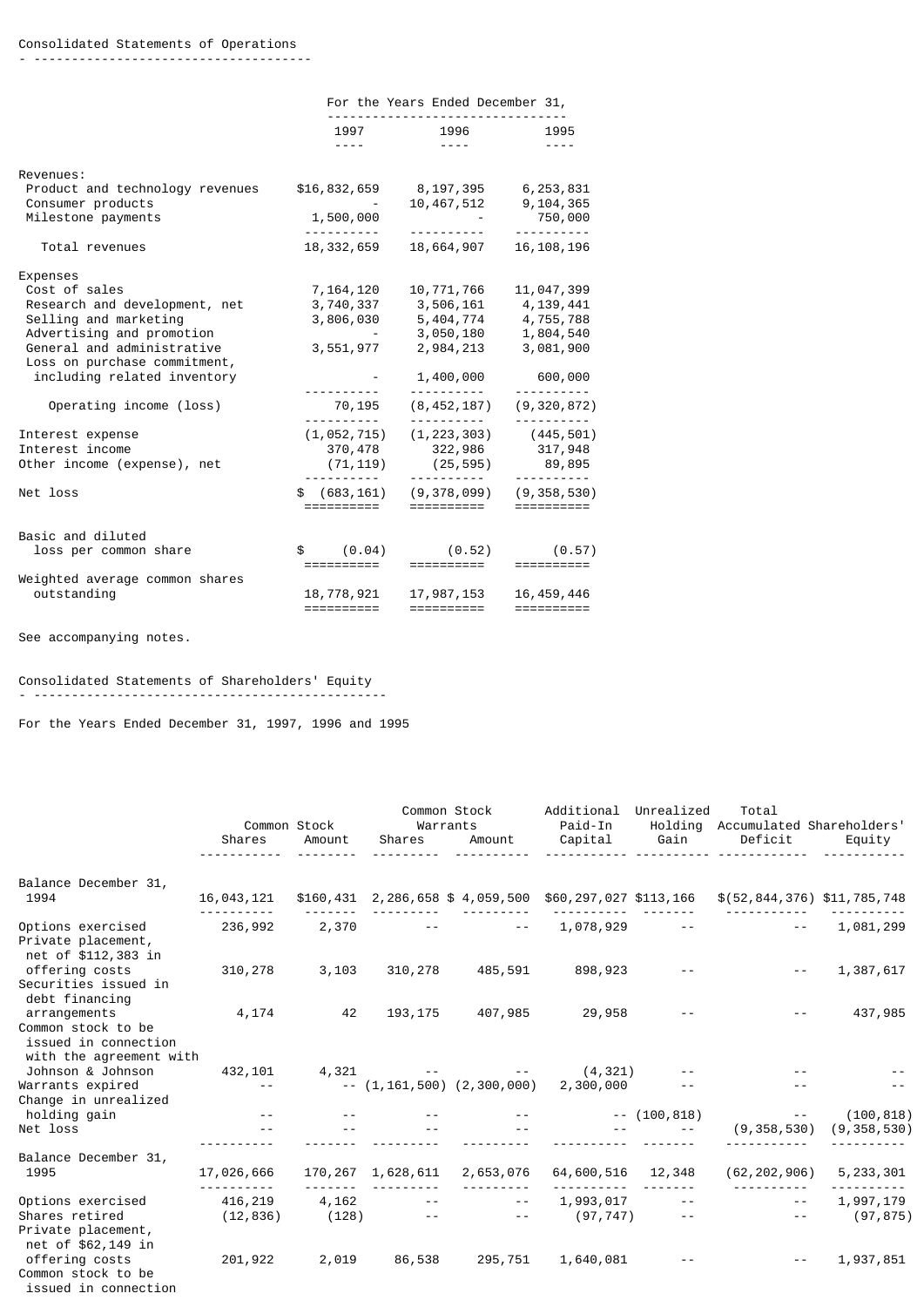| with the agreement with<br>Johnson & Johnson<br>Common stock issued in<br>connection with the                           | (432, 101)   | (4, 321)      |            |                              | 4,321                                 |            |                                 |               |
|-------------------------------------------------------------------------------------------------------------------------|--------------|---------------|------------|------------------------------|---------------------------------------|------------|---------------------------------|---------------|
| agreement with Johnson<br>& Johnson<br>Common stock issued in<br>connection with the                                    | 432, 101     | 4,321         |            |                              | (4, 321)                              |            |                                 |               |
| agreement with Lander<br>Company, net of \$39,547<br>in offering costs<br>Common stock issued to<br>Dow Corning, net of | 356,761      | 3,567         |            |                              | 2,956,976                             |            |                                 | 2,960,543     |
| \$4,000 in offering<br>costs                                                                                            | 200,000      | 2,000         |            |                              | 1,194,000                             |            |                                 | 1,196,000     |
| Common stock issued to                                                                                                  |              |               |            |                              |                                       |            |                                 |               |
| <b>Biosource</b>                                                                                                        | 94,000       | 940           |            |                              | 599,060                               |            |                                 | 600,000       |
| Securities issued in                                                                                                    |              |               |            |                              |                                       |            |                                 |               |
| debt financing                                                                                                          |              |               |            |                              |                                       |            |                                 |               |
| arrangements<br>Fair value of stock                                                                                     | 10,675       | 107           | 4,325      | (50, 935)                    | 78,353                                |            |                                 | 27,525        |
| options issued to                                                                                                       |              |               |            |                              |                                       |            |                                 |               |
| non-employees                                                                                                           | $\sim$ $-$   | $\sim$ $\sim$ | $ -$       |                              | 161,299                               |            |                                 | 161,299       |
| Warrants exercised                                                                                                      | 66,337       | 663           | (87, 500)  | (155, 200)                   | 539,537                               |            |                                 | 385,000       |
| Warrants expired                                                                                                        | $ -$         | $\sim$ $-$    | (200, 000) | (285,000)                    | 285,000                               |            | $ -$                            |               |
| Change in unrealized                                                                                                    |              |               |            |                              |                                       |            |                                 |               |
| holding gain                                                                                                            |              |               |            |                              |                                       | (12, 348)  |                                 | (12, 348)     |
| Net loss                                                                                                                |              |               |            |                              |                                       |            | (9, 378, 099)                   | (9, 378, 099) |
|                                                                                                                         |              |               |            |                              |                                       |            |                                 |               |
| Balance December 31,                                                                                                    |              |               |            |                              |                                       |            |                                 |               |
| 1996                                                                                                                    | 18, 359, 744 | \$183,597     |            |                              | 1,431,974 \$2,457,692 \$73,950,092 \$ | $\sim$ $-$ | \$(71, 581, 005) \$5,010,376    |               |
| Options exercised                                                                                                       | 165,374      | 1,654         |            |                              | 777,452                               |            |                                 | 779,106       |
| Fair value of stock<br>options issued to                                                                                |              |               |            |                              |                                       |            |                                 |               |
| non-employees                                                                                                           |              |               |            |                              | 96,757                                |            |                                 | 96,757        |
| Common stock issued to<br>employees under the<br>Employee Stock                                                         |              |               |            |                              |                                       |            |                                 |               |
| Purchase Plan                                                                                                           | 14,545       | 145           |            |                              | 87,125                                |            |                                 | 87,270        |
| Warrants exercised                                                                                                      | 925, 158     | 9,252         |            | $(925, 158)$ $(1, 474, 500)$ | 6,416,128                             |            | $\sim$ $\sim$                   | 4,950,880     |
| Net loss                                                                                                                |              |               |            |                              |                                       |            | (683, 161)                      | (683, 161)    |
|                                                                                                                         |              |               |            |                              |                                       |            |                                 |               |
| Balance, December 31,                                                                                                   |              |               |            |                              |                                       |            |                                 |               |
| 1997                                                                                                                    | 19, 464, 821 | \$194,648     | 506,816 \$ | 983,192                      | \$81,327,554 \$                       |            | \$(72, 264, 166) \$10, 241, 228 |               |
|                                                                                                                         |              |               |            |                              |                                       |            | ==========                      | $=$ ========= |

See accompanying notes.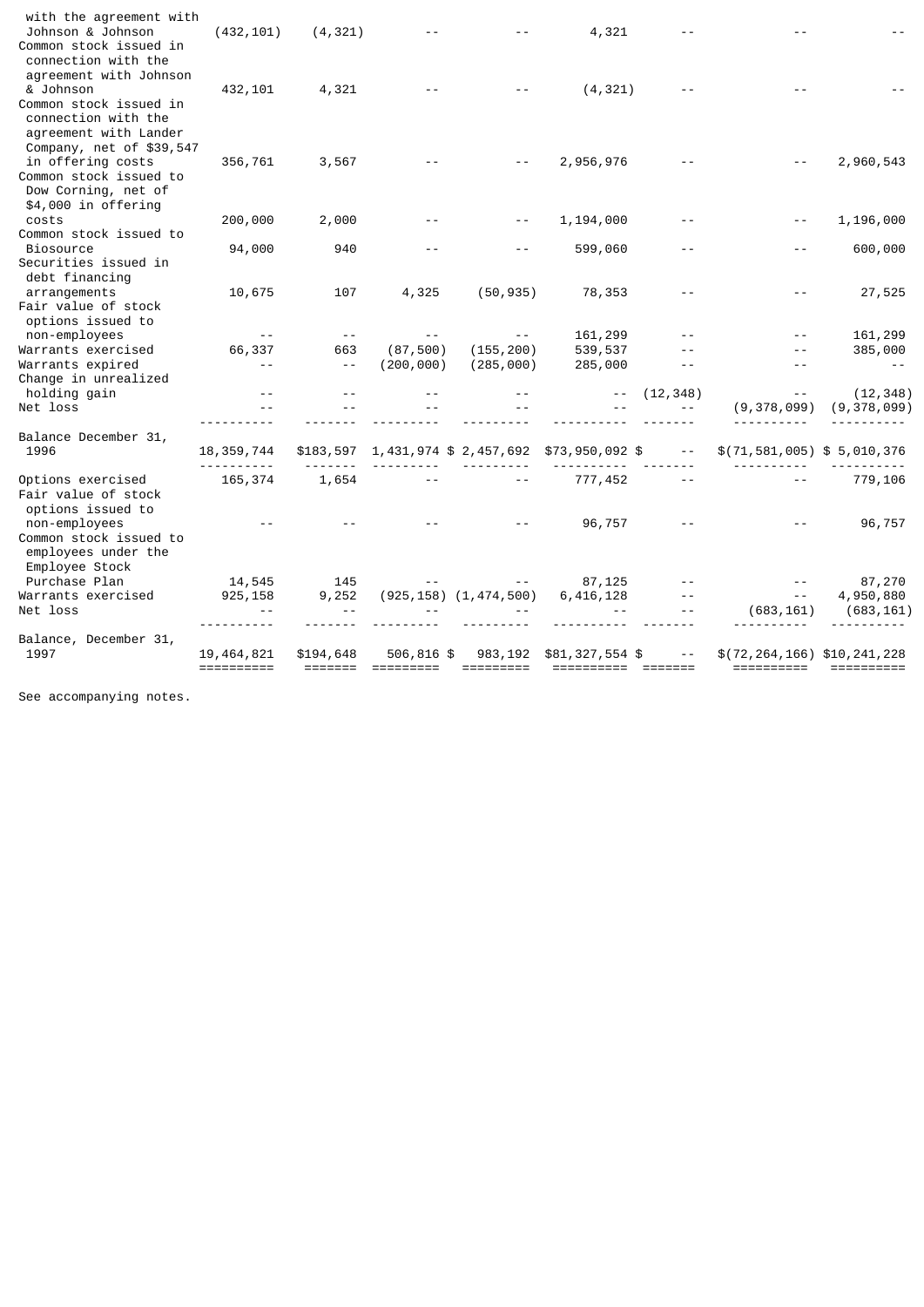- --------------------------------------

|                                                                                                                                                      | For the Years Ended December 31,                     |                                                                                                 |                                          |  |  |
|------------------------------------------------------------------------------------------------------------------------------------------------------|------------------------------------------------------|-------------------------------------------------------------------------------------------------|------------------------------------------|--|--|
|                                                                                                                                                      |                                                      | 1997 1996                                                                                       | 1995<br>1.1.1.1.1.1.1.1                  |  |  |
|                                                                                                                                                      |                                                      |                                                                                                 |                                          |  |  |
| Cash flows from operating activities:<br>Net loss<br>Adjustments to reconcile net loss to net                                                        | \$                                                   | $(683, 161)$ $(9, 378, 099)$ $(9, 358, 530)$                                                    |                                          |  |  |
| cash used in operating activities:<br>Depreciation and amortization                                                                                  |                                                      | 980, 933 1, 393, 805 1, 377, 614                                                                |                                          |  |  |
| Provision for loss on purchase<br>commitments, including inventory                                                                                   | $\alpha$ , $\alpha$ , $\alpha$ , $\alpha$ , $\alpha$ | 1,400,000 600,000                                                                               |                                          |  |  |
| Allowance for doubtful accounts<br>Accretion of pledged long-term marketable                                                                         |                                                      | 22,967 (21,123) 2,086                                                                           |                                          |  |  |
| Securities<br>Loss on sale of equipment and assets held                                                                                              |                                                      |                                                                                                 | $-$ (121,572)                            |  |  |
| for sale<br>Gain on sale of pledged marketable securities                                                                                            | $\omega_{\rm{eff}}=0.01$<br>$\sim 10^{-11}$          | $\sim 10^{-11}$                                                                                 | $-25,764$<br>(234, 319)                  |  |  |
| Provision for deferred compensation                                                                                                                  |                                                      | 216, 757 161, 299                                                                               | $\sim$ $ -$                              |  |  |
| Amortization of deferred loan costs<br>Changes in operating assets and liabilities:                                                                  |                                                      | 263, 265 215, 366                                                                               | (439, 824)                               |  |  |
| Accounts receivable                                                                                                                                  |                                                      | $(1, 745, 484)$ $791, 790$ $(1, 130, 448)$<br>$(9, 643)$ $12, 510$ $9, 570$                     |                                          |  |  |
| Accrued interest receivable<br>Inventory                                                                                                             | (554, 056)                                           | 12,510                                                                                          | 9,570<br>5,573,511 (856,558)             |  |  |
| Prepaid expenses and other                                                                                                                           | (203, 480)                                           | $5,5/3,3/4$<br>$661,134$<br>$(2,181,004)$<br>$(20,35)$<br>$(10,856)$<br>$(10,856)$<br>$(7,294)$ |                                          |  |  |
| Assets held for sale                                                                                                                                 | <b>Service State</b>                                 |                                                                                                 |                                          |  |  |
| Other long-term assets<br>Accounts payable and accrued expenses                                                                                      | (194,577)<br>1, 241, 833                             | (1, 460, 693)                                                                                   | 87,394                                   |  |  |
| Accounts payable, Johnson & Johnson                                                                                                                  | (707,509)                                            | $(3, 415, 128)$ 659, 112                                                                        |                                          |  |  |
| Deferred revenue                                                                                                                                     | 1,341,869                                            | and the state of                                                                                | 750,000                                  |  |  |
| Net cash used in operating activities                                                                                                                |                                                      | $(30, 286)$ $(6, 117, 207)$ $(8, 519, 636)$                                                     |                                          |  |  |
|                                                                                                                                                      |                                                      |                                                                                                 |                                          |  |  |
| Cash flows from investing activities:<br>Purchase of property and equipment<br>Purchases of intangible assets<br>Proceeds from sale of equipment and | (400,000)                                            | $(2, 799, 683)$ $(719, 640)$ $(901, 288)$                                                       |                                          |  |  |
| assets held for sale<br>Purchases of marketable securities<br>Maturities and sales of marketable                                                     | 2,181,004                                            | $-$ (512, 513) $(4, 458, 891)$                                                                  | $- -$ 797,672                            |  |  |
| securities                                                                                                                                           |                                                      |                                                                                                 | 500, 165 5, 935, 087                     |  |  |
|                                                                                                                                                      |                                                      | <u>.</u>                                                                                        |                                          |  |  |
| Net cash provided by (used in)<br>investing activities                                                                                               |                                                      | $(1, 018, 679)$ $(731, 988)$ $1, 372, 580$                                                      |                                          |  |  |
|                                                                                                                                                      |                                                      |                                                                                                 | <u> - - - - - - - - -</u>                |  |  |
| Cash flows from financing activities:                                                                                                                |                                                      |                                                                                                 |                                          |  |  |
| Repayment of long-term debt<br>Proceeds from long-term debt and warrants<br>Proceeds from private placements, net of                                 | (1, 490, 779)<br>$ -$                                | (870,598)<br>758,795                                                                            | (258,304)<br>7,367,259                   |  |  |
| offering costs<br>Proceeds from stock issued to Lander                                                                                               | $- -$                                                | 1,937,851                                                                                       | 1,387,617                                |  |  |
| Company, net of offering costs<br>Proceeds from the exercise of common                                                                               | $ -$                                                 | 2,960,543                                                                                       | $- -$                                    |  |  |
| stock options and warrants, net of<br>common stock retired                                                                                           | 5,729,986                                            | 2, 284, 304                                                                                     | 1,081,299                                |  |  |
| Proceeds from issuance of shares under the<br>Employee Stock Purchase Plan                                                                           | 87,270                                               | $\sim$ $-$                                                                                      | $- -$                                    |  |  |
|                                                                                                                                                      | <u>.</u>                                             | <u>.</u> .                                                                                      | ----------                               |  |  |
| Net cash provided by financing activities                                                                                                            | 4,326,477<br><u>.</u>                                | 7,070,895<br><u>.</u> .                                                                         | 9,577,871<br><u> - - - - - - - - - -</u> |  |  |
| Net increase in cash and cash equivalents                                                                                                            | 3, 277, 512                                          | 221,700                                                                                         | 2,430,815                                |  |  |
| Cash and cash equivalents at the beginning                                                                                                           |                                                      |                                                                                                 |                                          |  |  |
| of the year                                                                                                                                          | 5,394,509                                            |                                                                                                 | 5, 172, 809 2, 741, 994                  |  |  |
| Cash and cash equivalents at the end of                                                                                                              | ---------                                            | ----------                                                                                      | <u> - - - - - - - - -</u>                |  |  |
| the year<br>\$                                                                                                                                       | 8,672,021<br>=========                               | 5,394,509<br>=========                                                                          | 5,172,809<br>==========                  |  |  |

Supplemental disclosure of non-cash financing transactions:

During the first quarter of 1996, the Company acquired all rights to the Polytrap technology from Dow Corning Corporation ("DCC") in exchange for 200,000 shares of common stock valued at \$1,200,000. During the first quarter of 1996, the Company paid Biosource for the 1995 purchase commitment totaling \$600,000 by issuing 94,000 shares of common stock. The Company offset a deposit of approximately \$188,000 and \$755,000 for 1996 and 1995, respectively, with a creditor against a loan from the same creditor (Note 9). In September, 1995, the Company offset its note payable to Dow Corning Corporation against its receivable from DCC. This resulted in a decrease in long-term debt, short-term debt and accounts receivable of \$478,935,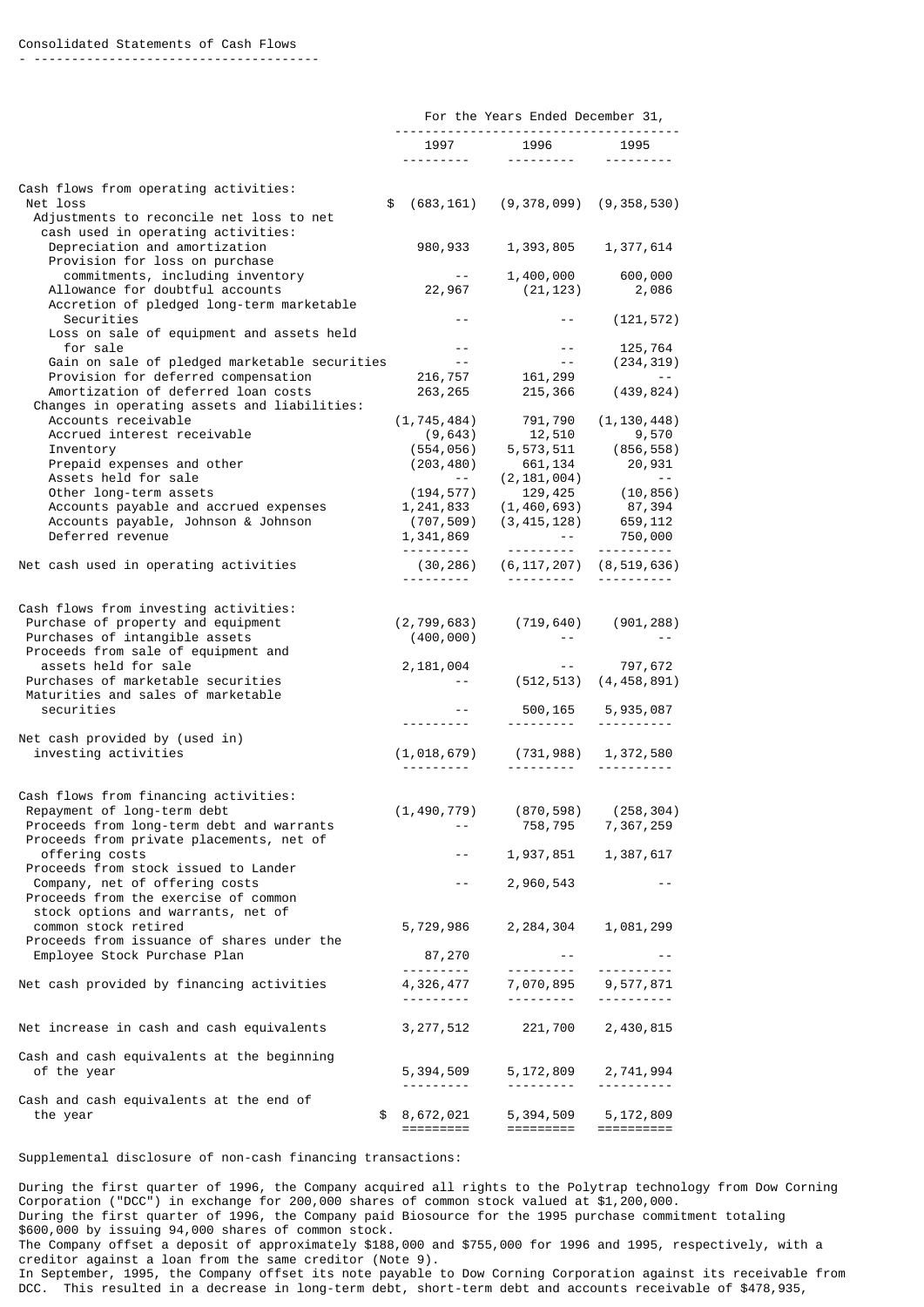\$100,000 and \$578,935, respectively. In 1995, the Company extinguished a debt through an insubstance defeasance transaction by placing U.S. government securities in an irrevocable trust to fund all future scheduled payments on the debt.

See accompanying notes.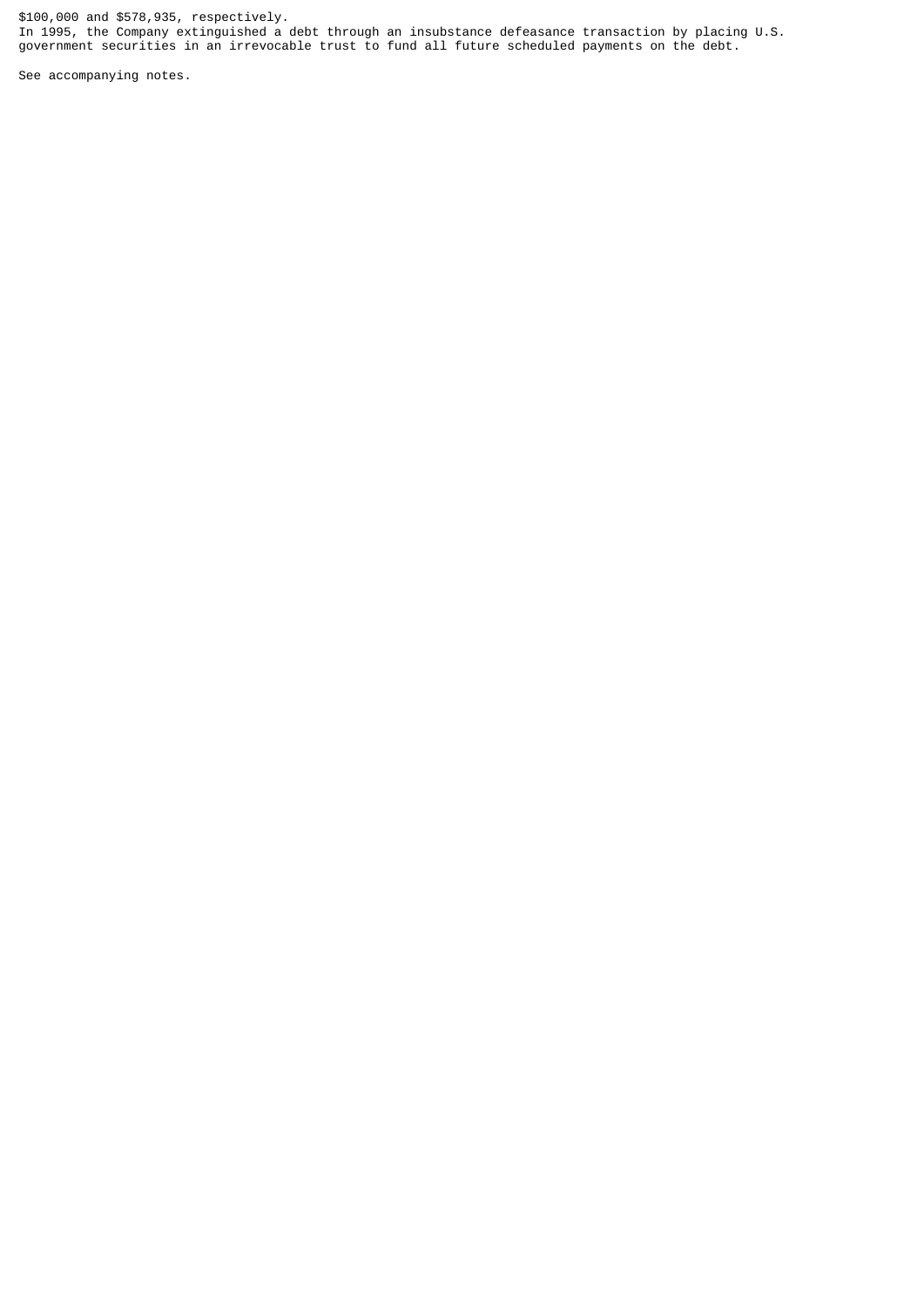NOTES TO CONSOLIDATED FINANCIAL STATEMENTS

- ------------------------------------------ DECEMBER 31, 1997, 1996 AND 1995

- --------------------------------

## Note 1 Business

Advanced Polymer Systems, Inc. ("APS" or the "Company") develops, manufactures and sells patented delivery systems that allow for the controlled release of active ingredients which have benefits in the ethical dermatology, cosmetic and personal care areas. Certain projects are conducted under development and licensing arrangements with large companies, others are part of joint ventures in which APS is a major participant, and a number of projects are exclusive to APS. Prior to 1997, APS also marketed and distributed a range of consumer products for personal care through its subsidiary, Premier, Inc. ("Premier"). Effective January 1, 1997, APS licensed the consumer products to a third party (Note 7).

Note 2 Summary of Significant Accounting Policies

Principles of Consolidation: The consolidated financial statements include the financial statements of the Company and its wholly owned subsidiaries, Premier, Advanced Consumer Products, Inc. ("ACP") and APS Analytical Standards. All significant intercompany balances and transactions have been eliminated in consolidation.

Cash Equivalents and Marketable Securities - ------------------------------------------

For purposes of the Consolidated Statements of Cash Flows and Consolidated Balance Sheets, the Company considers all short-term investments that have original maturities of less than three months to be cash equivalents. Short-term investments consist primarily of commercial paper, master notes and repurchase agreements. All investments were classified as cash equivalents in the accompanying financial statements since there were no investments with original maturities longer than three months. The Company has classified its investments in certain debt and equity securities as "available-forsale".

Financial Instruments

- ---------------------

The Company's investments are recorded at fair value with unrealized holding gains and losses reported as a separate component of shareholders' equity. The carrying amounts reported in the balance sheets for cash, receivables, accounts payable, accrued liabilites and short-term and long-term debt approximate fair values due to the shortterm maturities.

**Tnventory** 

- ---------

Inventory is stated at the lower of cost or market value, utilizing the average cost method (Note 6).

Property and Equipment - ----------------------

Property and equipment are carried at cost. Depreciation is computed using the straight-line method over the estimated useful lives of the assets, not exceeding twenty years (Note 8).

Prepaid License Fees

- --------------------

The fee paid to Biosource in 1992 is being amortized over a seven-year period consistent with the term of the agreement (Note 3). Amortization of prepaid license fees totalled \$82,872, \$137,880 and \$137,868 in 1997, 1996 and 1995, respectively.

Deferred Loan Costs - -------------------

Deferred charges relate to costs incurred in obtaining certain loans. These charges are being amortized over the life of the loans using the effective interest method (Note 9).

Long-Lived Assets, Including Goodwill and Other Intangibles - -----------------------------------------------------------

In accordance with SFAS No. 121, "Accounting for the Impairment of Long-Lived Assets and for Long-Lived Assets to be Disposed Of", the Company evaluates whether changes have occurred that would require revision of the remaining estimated lives of recorded long-lived assets, including goodwill, or render those assets not recoverable.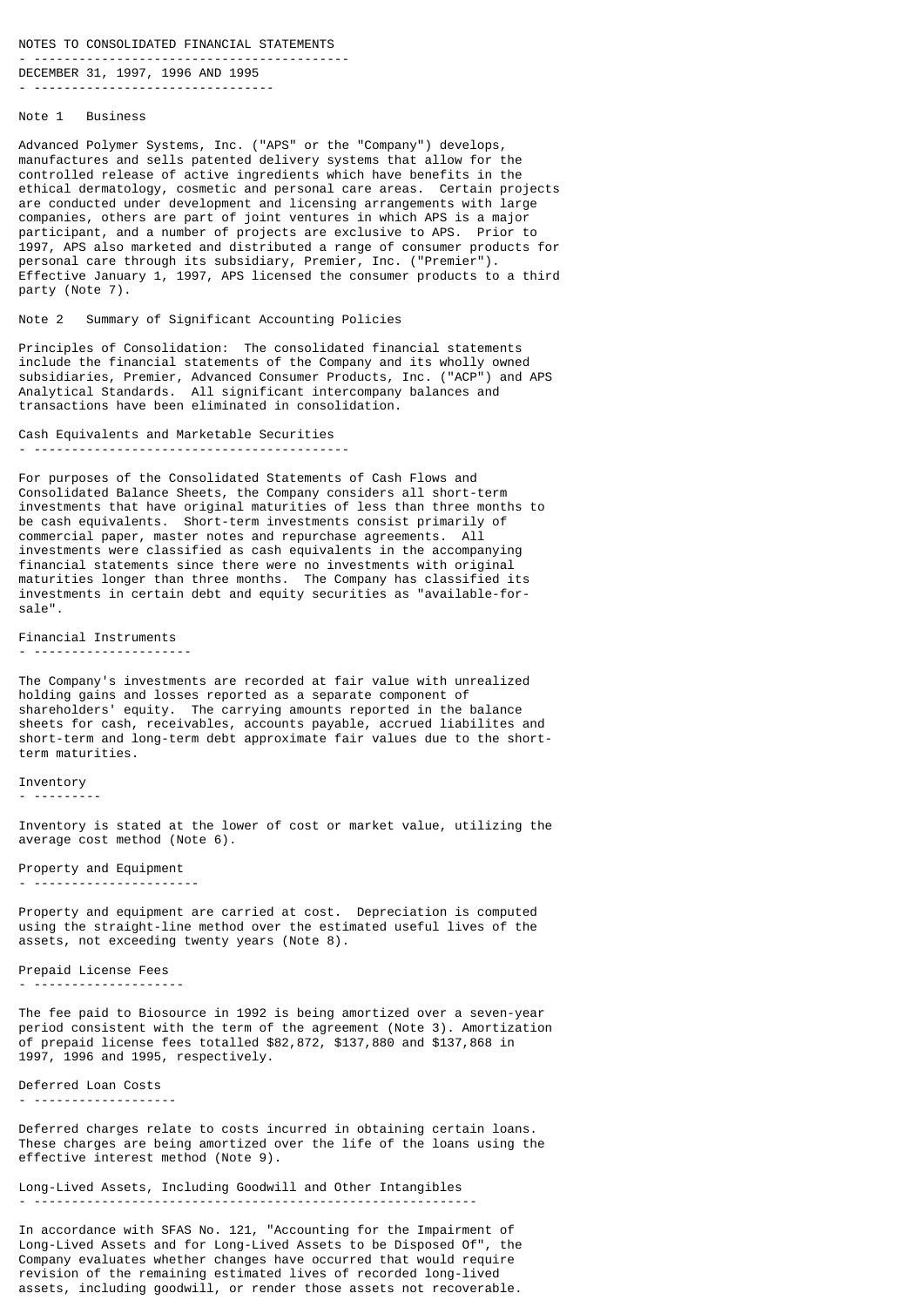If such circumstances arise, recoverability is determined by comparing the undiscounted net cash flows of long-lived assets to their respective carrying values. The amount of impairment, if any, is measured based on the projected discounted cash flows using an appropriate discount rate. At this time, the Company believes that no significant impairment of long-lived assets, including goodwill and other intangibles, has occurred and that no reduction of the estimated useful lives of such assets is warranted.

In 1997, APS acquired all the rights to Exact(R) acne medication from Johnson & Johnson Consumer Products, Inc. for \$350,000. Effective January 1, 1997, APS licensed Exact and other consumer products to Lander Company (Note 7). The rights are being amortized on a straightline basis over the length of the licensing agreement with Lander.

In the first quarter of 1996, APS acquired all patents and rights to the Polytrap technology from Dow Corning Corporation in exchange for 200,000 shares of its common stock. APS recorded intangible assets totalling \$1,200,000 relating to this transaction. The intangible assets are being amortized on a straight-line basis over a period of approximately 10 years, which is the remaining life of the main patent acquired.

In 1992, APS acquired for 157,894 shares of its common stock, the outstanding 25% interest in ACP, APS' over-the-counter consumer products subsidiary. The acquisition was accounted for as a purchase. Excess of cost over net assets acquired arising from the purchase was amortized over five years on a straight-line basis.

Amortization of intangible assets totalled \$188,259, \$279,756 and \$188,875, in 1997, 1996 and 1995, respectively.

Stock-Based Compensation - ------------------------

The Company has chosen to account for stock-based compensation using the intrinsic value method prescribed in Accounting Principles Board Opinion No. 25, Accounting for "Stock Issued to Employees" and related interpretations. Accordingly, except for stock options issued to nonemployees, no compensation cost has been recognized for the Company's fixed stock option plans and stock purchase plan (Note 11).

#### Use of Estimates - ----------------

The preparation of financial statements in conformity with generally accepted accounting principles requires management to make estimates and assumptions that affect the amounts reported in the consolidated financial statements and related notes to financial statements. Changes in such estimates may affect amounts in future periods.

Revenue Recognition

- -------------------

Product revenues are recorded upon shipment of products.

The Company has several licensing agreements that generally provide for the Company to receive periodic minimum payments, royalties,and/or nonrefundable license fees. These amounts are classified as Product and Technology Revenues in the accompanying consolidated statements of operations and are recognized when earned. Advertising and Promotion Costs

- -------------------------------

Advertising and promotion costs are expensed as incurred.

Earnings (Loss) Per Share - -------------------------

The Company adopted SFAS No. 128 "Earnings per Share" (SFAS 128) in the quarter ended December 31,1997. All prior period earnings per share data were restated by the Company upon adoption of SFAS 128.

Basic and diluted earnings (loss) per common share were computed based on the weighted average number of common shares outstanding during each year. The computation assumes that no outstanding stock options and warrants were exercised as they would be anti-dilutive.

Deferred Revenue - ----------------

Prepaid royalties paid to APS by Ortho-McNeil Pharmaceutical Corporation ("Ortho"), a subsidiary of Johnson & Johnson Inc. ("J&J"), as part of the retinoid licensing agreement are reported as deferred revenues (Note 14).

In accordance with the licensing agreement, a portion of the royalties earned by APS is applied against the deferred revenues after certain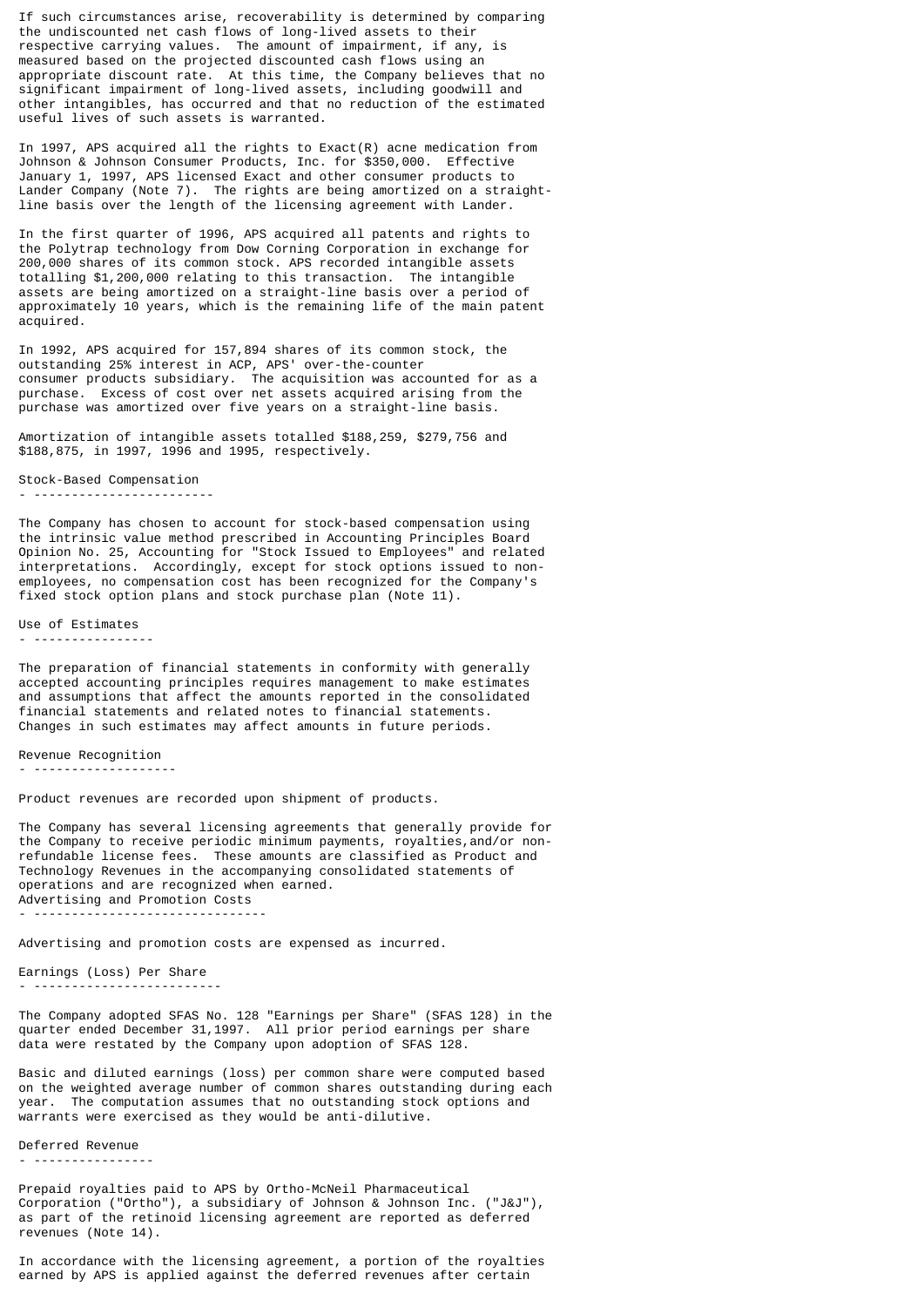annual minimum royalty payments are met.

Concentrations of Credit Risk - -----------------------------

Financial instruments which potentially expose the Company to concentrations of credit risk, as defined by Statement of Financial Accounting Standards No. 105, consist primarily of trade accounts receivable. Approximately 51% and 53% of the recorded trade receivables were concentrated with five and two customers in the cosmetic and personal care industries as of December 31, 1997 and 1996, respectively. To reduce credit risk, the Company performs ongoing credit evaluations of its customers' financial conditions. The Company does not generally require collateral.

Reclassifications

- -----------------

Certain reclassifications have been made to the prior year financial statements to conform with the presentation in 1997.

## Note 3 Related Party Transactions

APS has entered into agreements with Biosource. One director serves on the Board of Directors of both Biosource and APS. All agreements between APS and Biosource have been, and will continue to be, considered and approved by a vote of the disinterested directors. The agreements provide APS worldwide rights to use and sell Biosource's biologically-synthesized melanin in Microsponge systems for all sun protection, cosmetic, ethical dermatology and over-the-counter skin care purposes. In return, APS was required to make annual minimum purchases of melanin, pay royalties on sales of APS melanin-Microsponge products and was required to prepay \$500,000 of royalties. For estimated losses on purchase commitments and related inventory, the Company accrued \$0, \$1,400,000 and \$600,000 in 1997, 1996 and 1995, respectively. All minimum financial commitments under the current agreements have been expensed by APS.

In 1996, APS paid Biosource the 1995 minimum purchase commitment by issuing Biosource 94,000 shares of APS common stock.

In November, 1997 Biosource filed a complaint against the Company in the San Mateo Superior Court (Note 4).

#### Note 4 Legal Proceeding

In November, 1997 Biosource filed a complaint against the Company in the San Mateo Superior Court. Biosource claims damages from the Company of an amount not less than \$1,050,000, on the grounds that the Company has failed to pay certain minimum amounts allegedly due under a contract for the supply of melanin. Biosource also claims interest on that sum and costs.

The Company has denied liability, basing its defense on the assertion that obligations under the contract have been suspended, because the expected FDA approval of the Company's melanin based product has not yet been forthcoming. The Company is vigorously defending the action, and has cross claimed for rescission of the contract and restitution of money paid thereunder, and for a declaratory judgment that it is not indebted to Biosource.

The Company expects that the outcome of this legal proceeding will not have a material adverse effect on the consolidated financial statements considering amounts accrued at December 31, 1997.

## Note 5 Cash Equivalents

All investments in debt securities have been classified as cash equivalents in the accompanying balance sheets as they mature in less than three months.

At December 31, 1997 and 1996, the amortized cost and estimated market value of investments in debt securities are set forth in the tables below:

|                                                                                       | December 31, 1997 |                         |
|---------------------------------------------------------------------------------------|-------------------|-------------------------|
|                                                                                       | Cost              | Estimated<br>Fair Value |
| Available-for-Sale:<br>Corporate debt securities \$6,726,919<br>Other debt securities | 869,634           | 6,726,919<br>869,634    |
| Totals                                                                                | \$7,596,553       | 7,596,553               |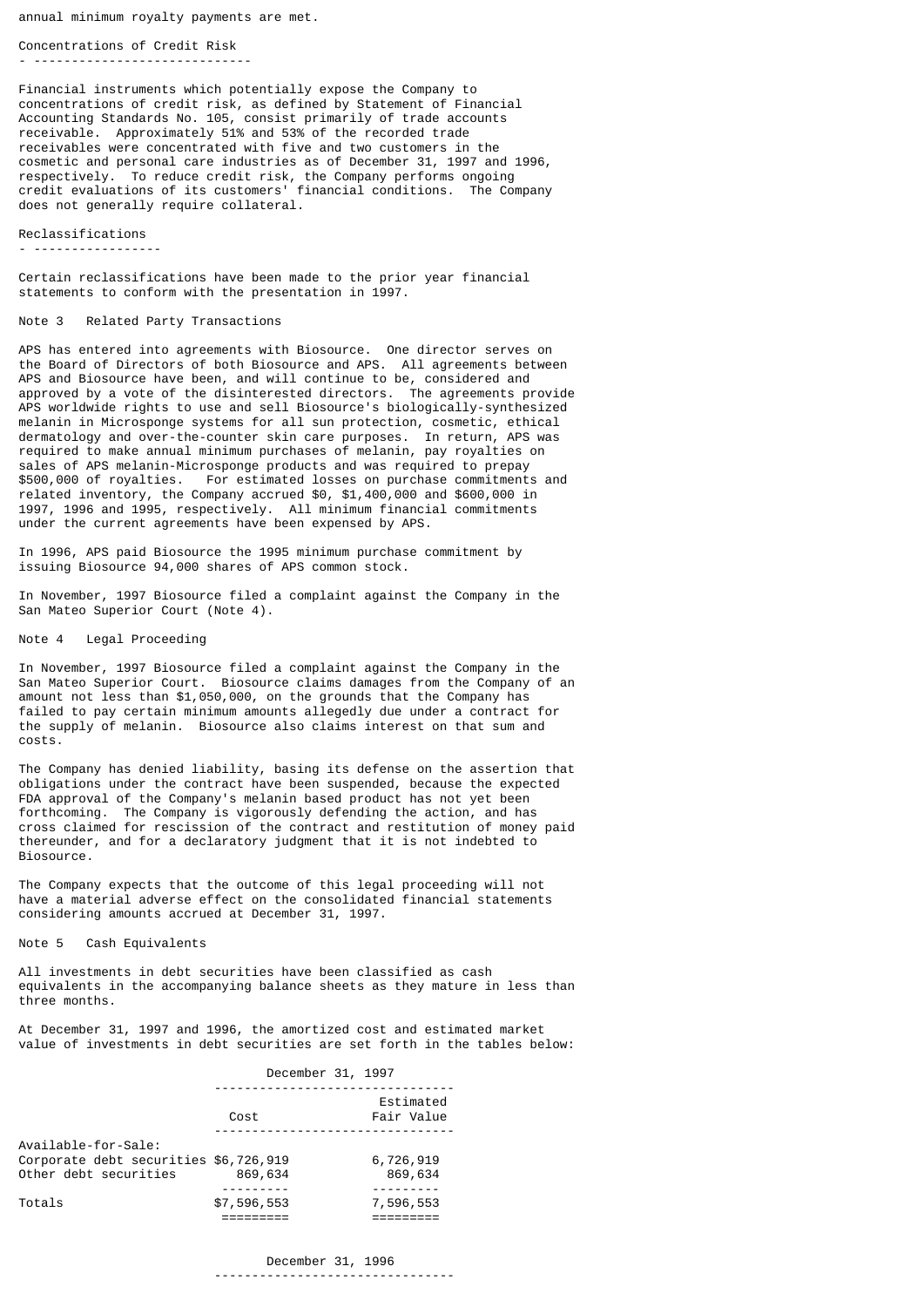|                                                                                       | Cost        | Estimated<br>Fair Value |
|---------------------------------------------------------------------------------------|-------------|-------------------------|
| Available-for-Sale:<br>Corporate debt securities \$3,556,052<br>Other debt securities | 214,790     | 3,556,052<br>214,790    |
| Totals                                                                                | \$3,770,842 | 3,770,842               |

## Note 6 Inventory

The major components of inventory are as follows:

|                                      | December 31, |           |
|--------------------------------------|--------------|-----------|
|                                      | 1997         | 1996      |
|                                      |              |           |
| Raw materials and work-in-process \$ | 834,496      | 604,852   |
| Finished goods                       | 1,804,633    | 1,480,221 |
|                                      |              |           |
| Total inventory                      | \$2,639,129  | 2,085,073 |
|                                      |              |           |

Consumer products inventory was classified as Assets Held for Sale in the accompanying December 31, 1996 balance sheet (Note 7).

Note 7 Assets Held for Sale

In January 1997, APS entered into an agreement with Lander Company under which Lander commercialized the APS consumer products as part of the Company's long-term strategic plan to move away from the direct marketing of consumer products. Under the terms of the agreement, certain consumer products inventory, manufacturing equipment and prepaid advertising credits were sold to Lander in January 1997 at the December 31, 1996 book value. In addition, APS receives revenue from royalties on consumer product sales and the supply of Microsponge systems to Lander. Also, the Company discontinued the marketing of the suncare products licensed from J&J; the related inventory amounted to approximately \$198,000 at December 31, 1996. For financial reporting purposes, these consumer product assets are classified as Assets Held for Sale in the accompanying December 31, 1996 balance sheet and consist of the following:

| Inventory<br>Prepaid Asset<br>Property Plant and Equipment | \$1,703,764<br>388,021<br>89,219 |
|------------------------------------------------------------|----------------------------------|
|                                                            | \$2,181,004                      |

Note 8 Property and Equipment

Property and equipment consist of the following:

|                                                          | December 31,            |                                              |
|----------------------------------------------------------|-------------------------|----------------------------------------------|
|                                                          | 1997                    | 1996                                         |
| Building<br>Land and improvements                        | \$1,823,625<br>163,519  | 1,611,039<br>163,519                         |
| Leasehold improvements<br>Furniture and equipment        | 1,233,074<br>13,001,437 | 571,223<br>11, 119, 307<br>- - - - - - - - - |
| Total property and equipment<br>Accumulated depreciation | 16, 221, 655            | 13,465,088                                   |
| and amortization                                         | (9, 450, 482)           | (8, 783, 796)                                |
| Property and equipment, net                              | \$6,771,173             | 4,681,292                                    |

Depreciation expense amounted to \$709,802, \$976,163 and \$980,779 for the years ended December 31, 1997, 1996, and 1995, respectively.

Certain consumer products manufacturing equipment is classified as Assets Held for Sale in the accompanying December 31, 1996 balance sheet (Note 7).

Note 9 Long-Term Debt

Long-term debt consists of the following:

| December 31 |      |
|-------------|------|
|             |      |
| 1997        | 1996 |
| ----        | ---- |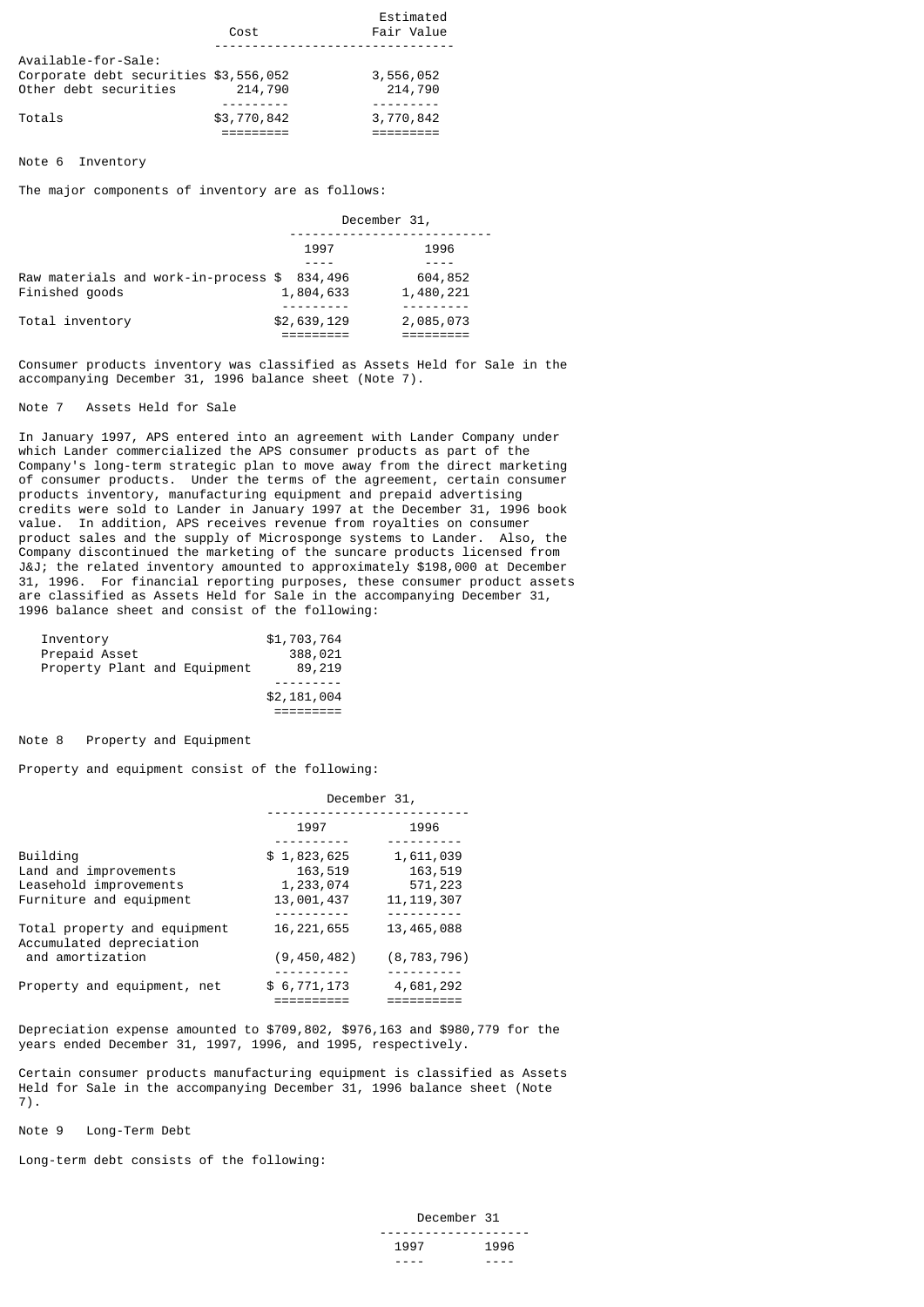| Bank loan, interest payable monthly, principal<br>due in non-equal installments commencing<br>December 1, 1996 through March 1, 1999,<br>secured by the assets and operating cash<br>flow of a subsidiary of the Company and<br>quaranteed by the Company                               | \$2,550,000 2,950,000                      |  |
|-----------------------------------------------------------------------------------------------------------------------------------------------------------------------------------------------------------------------------------------------------------------------------------------|--------------------------------------------|--|
| Term loan, subordinated to bank loan, interest<br>payable quarterly, principal due in non-equal<br>installments commencing December 1, 1996<br>through March 1, 1999, secured by the assets<br>and operating cash flows of a subsidiary of<br>the Company and guaranteed by the Company | 1,402,500 1,622,500                        |  |
| Term loan, principal and interest due in equal<br>monthly installments commencing October 1996<br>through December 1999, secured by certain                                                                                                                                             |                                            |  |
| real and personal property                                                                                                                                                                                                                                                              | 1,626,349 2,497,128                        |  |
| Total<br>Less current portion                                                                                                                                                                                                                                                           | 5,578,849 7,069,628<br>2,523,389 1,490,779 |  |
| Long-term debt                                                                                                                                                                                                                                                                          | \$3,055,460 5,578,849<br>=========         |  |
|                                                                                                                                                                                                                                                                                         |                                            |  |

Maturities of the long-term debt are as follows:

|  |      | Years ending December 31 | Amount      |  |
|--|------|--------------------------|-------------|--|
|  |      |                          |             |  |
|  | 1998 |                          | \$2,523,389 |  |
|  | 1999 |                          | 3,055,460   |  |
|  |      |                          |             |  |
|  |      |                          | \$5,578,849 |  |
|  |      |                          |             |  |
|  |      |                          |             |  |

In 1995, the Company received an aggregate amount of \$8,122,334 from three financing arrangements.

The first financing arrangement was a \$3,000,000 bank loan with an interest rate equal to two percentage points above the Prime Rate (8.5% as of December 31, 1997). The loan is secured by the assets and operating cash flows of a subsidiary of the Company and guaranteed by the Company.

The second financing arrangement was originally a \$1,500,000 term loan with a syndicate of lenders and a fixed interest rate of 14%. In January 1996, an incremental \$150,000 was received under this financing arrangement. The loan is also secured by the assets and operating cash flows of a subsidiary of the Company and guaranteed by the Company. The security interest of the debt holders is subordinated to the bank loan's security interest.

In the third quarter of 1995, the Company consummated a transaction whereby certain assets were sold to a third party and subsequently leased back for a fixed rental stream over a period of forty-eight months. The Company has the option either to purchase all the properties at the expiration of the term of the lease or extend the term of the lease. The Company reported this transaction as a financing transaction since the requirements for consummation of a sale were not met. A deposit of \$188,000 with the lender was offset against the loan balance as of December 31, 1997 and 1996. In 1996, the Company received a refund of \$567,000 of the deposit upon satisfaction of certain conditions identified in the financing agreement. This transaction has been reflected in the table above as a term loan.

The terms of certain financing agreements contain, among other provisions, requirements for a subsidiary of the Company to maintain defined levels of earnings, net worth and various financial ratios, including debt to net worth. In conjunction with the debt financing agreements, APS issued a total of 197,500 warrants with an original exercise price of \$7.00 per share of common stock. In accordance with the original terms of the warrant agreements, the exercise price on 110,000 of the warrants outstanding at December 31, 1997 was reduced to \$3.00 per share on December 31, 1997 as a result of the Company reporting a net loss for the 1997 fiscal year.

All costs incurred in obtaining the financing arrangements have been capitalized as deferred charges, and are being amortized over the life of the loans using the effective interest method. Interest paid in 1997, 1996 and 1995 approximated interest expense reflected in the Consolidated Statements of Operations.

In September 1995, the Company extinguished \$2,500,000 of Industrial Revenue Bonds through an "insubstance defeasance" transaction by placing approximately \$2,500,000 of U.S. government securities in an irrevocable trust to fund all future interest and principal payments. The defeased debt balance outstanding as of December 31, 1997 was \$2,500,000. The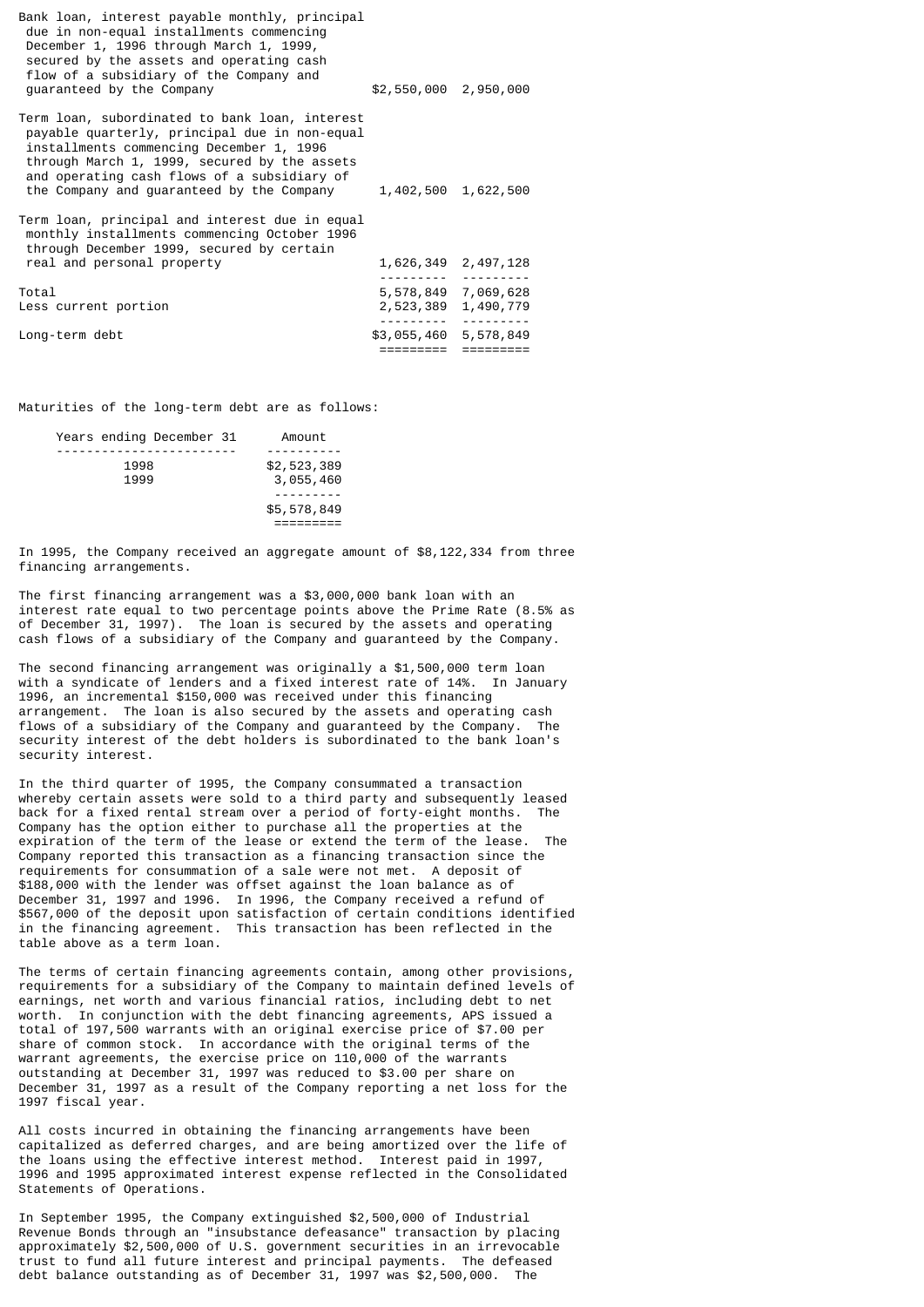purchase of the government securities to offset this debt was achieved through the sale of the Company's pledged marketable security. The debt extinguishment did not have a material impact on the Company's earnings.

Note 10 Commitments

Lease Commitments: Total rental expense for property and equipment was \$770,187, \$655,283 and \$639,807 for 1997, 1996 and 1995, respectively.

The Company's future minimum lease payments under noncancellable operating leases for facilities as of December 31, 1997, are as follows:

| Years Ending<br>December 31, | Minimum<br>Payments |
|------------------------------|---------------------|
|                              |                     |
| 1998                         | 739,871<br>\$       |
| 1999                         | 723,027             |
| 2000                         | 717,181             |
| 2001                         | 725,233             |
| 2002                         | 735,095             |
| Thereafter                   | 1,248,609           |
|                              |                     |
|                              | \$4,889,016         |
|                              |                     |

## Note 11 Shareholders' Equity

Private Placements and Common Stock Warrants: In January 1996, in accordance with a 1994 private placement agreement, APS issued J&J 432,101 shares of common stock as a result of the APS stock price not achieving certain predetermined levels. The 200,000 warrants issued to J&J in conjunction with this private placement expired in 1996 (Note 14).

During 1997, 925,158 warrants issued in connection with a 1994 private placement were exercised. As of December 31, 1997, 310,278 warrants from the 1994 private placement are outstanding with an exercise price of \$5.32 per warrant. The outstanding warrants expire on March 30, 1998.

In conjunction with certain debt financing agreements made in 1995 (Note 9), APS issued a total of 197,500 warrants with an original exercise price of \$7.00 per share of common stock. In accordance with the warrant agreements, the exercise price was reduced to \$3.00 on December 31, 1997 as a result of the Company reporting a net loss for the 1997 fiscal year. These warrants will expire on March 27, 2000.

In the first quarter of 1995, 1,161,500 warrants issued in a 1992 private placement expired.

In the first quarter of 1996, the Company formed a collaborative agreement with the Lander Company under which the Company received \$2,961,000 in net proceeds from the sale of 356,761 shares of common stock. In addition, the Company will receive licensing fees, research and development funding and royalties on product sales in the future.

In 1996, APS acquired all patents and rights to the Polytrap technology from Dow Corning in exchange for 200,000 shares of APS common stock (Note 2).

During the second quarter of 1996, APS received \$1,937,851 net of offering costs, through a private placement and sale of 201,922 shares of common stock and 86,538 warrants exercisable over a three-year period. The warrants are exercisable at the following prices:

| Exercise Price |
|----------------|
|                |
| \$7.43         |
| 9.90           |
| 12.38          |
|                |

Shareholders Rights Plan: On August 19, 1996, the Board of Directors approved a Shareholders Rights Plan under which shareholders of record on September 3, 1996 received a dividend of one Preferred Stock purchase right ("Rights") for each share of common stock outstanding. The Rights were not exercisable until 10 business days after a person or group acquired 20% or more of the outstanding shares of common stock or announced a tender offer which could have resulted in a person or group beneficially owning 20% or more of the outstanding shares of common stock (an "Acquisition") of the Company. The Board of Directors approved an increase in threshold to 30% in December 1997. Each Right, should it become exercisable, will entitle the holder (other than acquirer) to purchase company stock at a discount. The Board of Directors may terminate the Rights plan or, under certain circumstances, redeem the rights.

In the event of an Acquisition without the approval of the Board, each Right will entitle the registered holder, other than an acquirer and certain related parties, to buy at the Right's then current exercise price a number of shares of common stock with a market value equal to twice the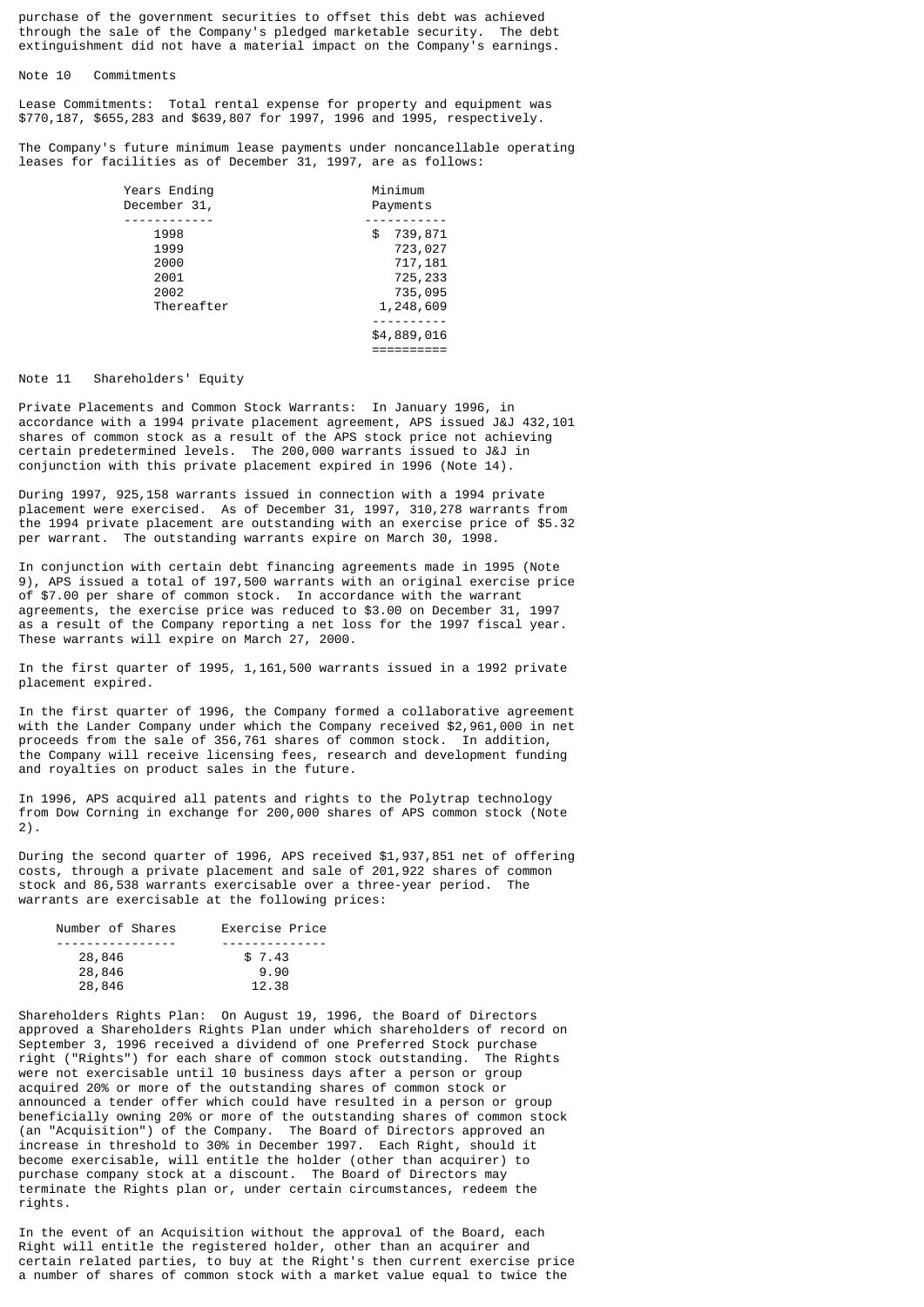exercise price.

In addition, if at the time when there was a 30% shareholder, the Company were to be acquired by merger, shareholders with unexercised Rights could purchase common stock of the acquirer with a value of twice the exercise price of the Rights.

The Board may redeem the Rights for \$0.01 per Right at any time prior to Acquisition. Unless earlier redeemed, the Rights will expire on August 19, 2006.

Stock-Based Compensation Plans: The Company has two types of stock-based compensation plans, a stock purchase plan and a stock option plan.

In 1997, the stockholders approved the Company's 1997 Employee Stock Purchase Plan (the "Plan"). Under the 1997 Employee Stock Purchase Plan, the Company is authorized to issue up to 400,000 shares of common stock to its employees, nearly all of whom are eligible to participate. Under the terms of the Plan, employees can elect to have up to a maximum of 10 percent of their base earnings withheld to purchase the Company's common stock. The purchase price of the stock is 85 percent of the lower of the closing prices for the Company's common stock on: (i) the first trading day in the enrollment period, as defined in the Plan, in which the purchase is made, or (ii) the purchase date. The length of the enrollment period may not exceed a maximum of 24 months. Enrollment dates are the first business day of May and November provided that the first enrollment date was April 30, 1997. Approximately 58 percent of eligible employees participated in the Plan in 1997. Under the Plan, the Company issued 14,545 shares in 1997 and no shares in 1996 and 1995. The weighted average fair value of purchase rights granted during the year was \$2.77. The weighted average exercise price of the purchase rights exercised during the year was \$6.00. As of December 31, 1997, the Company had 385,455 shares reserved for issuance under the stock purchase plan.

The Company has various stock option plans for employees, officers, directors and consultants. The options are granted at fair market value and expire no later than ten years from the date of grant. The options are exercisable in accordance with vesting schedules that generally provide for them to be fully exercisable four years after the date of grant.

The following table summarizes option activity for 1997, 1996 and 1995:

| 1997                                        | 1996 |           | 1995                                     |           |                                          |            |                                          |
|---------------------------------------------|------|-----------|------------------------------------------|-----------|------------------------------------------|------------|------------------------------------------|
|                                             |      | Shares    | Weighted<br>Average<br>Exercise<br>Price | Shares    | Weighted<br>Average<br>Exercise<br>Price | Shares     | Weighted<br>Average<br>Exercise<br>Price |
|                                             |      |           |                                          |           |                                          |            |                                          |
| Outstanding at beginning                    |      |           |                                          |           |                                          |            |                                          |
| of year                                     |      | 2,901,440 | \$6.46                                   | 2,972,324 | \$5.98                                   | 2,677,162  | \$6.14                                   |
| Granted                                     |      | 313,500   | 7.50                                     | 502,500   | 7.89                                     | 636,500    | 5.31                                     |
| Exercised                                   |      | (165,374) | 4.71                                     | (416,219) | 4.80                                     | (236, 992) | 4.59                                     |
| Expired or Cancelled                        |      | (101,811) | 8.36                                     | (157,165) | 6.25                                     | (104, 346) | 9.14                                     |
| Outstanding at end of year                  |      | 2,947,755 | 6.63                                     | 2,901,440 | 6.46                                     | 2,972,324  | 5.98                                     |
| Options exercisable at                      |      |           |                                          |           |                                          |            |                                          |
| year-end                                    |      | 2,259,683 |                                          | 1,945,056 |                                          | 1,877,295  |                                          |
| Shares available for future                 |      |           |                                          |           |                                          |            |                                          |
| grant at year end<br>Weighted-average fair  |      | 358, 295  |                                          | 569,984   |                                          | 167,819    |                                          |
| value of options granted<br>during the year |      |           | \$4.25                                   |           | \$5.12                                   |            | \$3.44                                   |

The following table summarizes information about fixed stock options outstanding at December 31, 1997:

|                      |                         | OPTIONS OUTSTANDING                             |                                              | OPTIONS EXERCISABLE   |                                              |
|----------------------|-------------------------|-------------------------------------------------|----------------------------------------------|-----------------------|----------------------------------------------|
| Range of<br>Exercise | Number                  | Weighted<br>Average<br>Remaining<br>Contractual | Weighted<br>Average<br>Remaining<br>Exercise | Number<br>Exercisable | Weighted<br>Average<br>Remaining<br>Exercise |
| Prices               | Outstanding<br>12/31/97 | Life                                            | Price                                        | at 12/31/97           | Price                                        |
| $$3.44 - $5.25$      | 788,251                 | 5.8 years                                       | \$<br>4.67                                   | 618,005               | 4.54<br>\$                                   |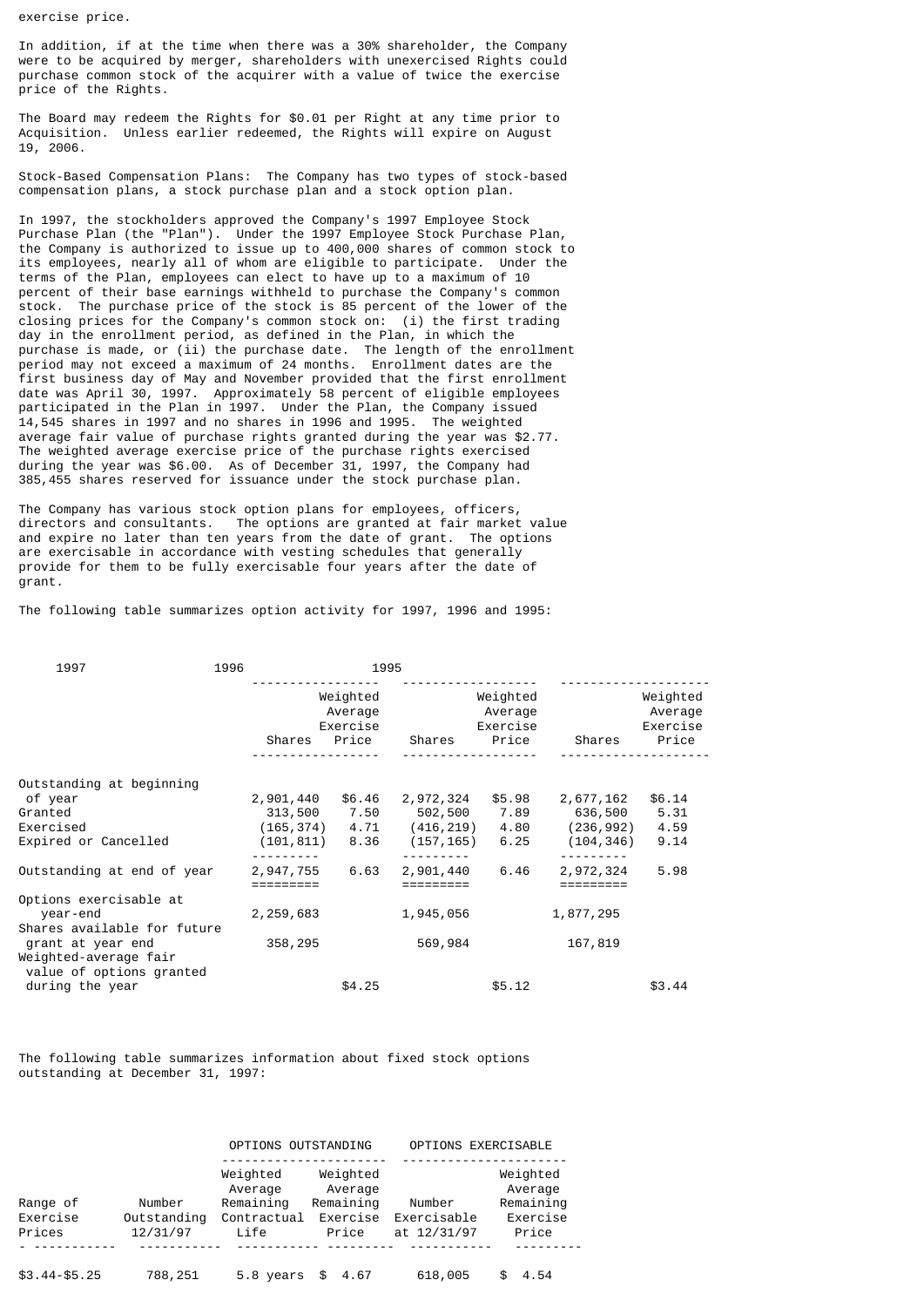| $$5.38 - $6.25$  | 852,139   | 6.4 | 5.61  | 726,765   | 5.55  |
|------------------|-----------|-----|-------|-----------|-------|
| $$6.38 - $8.13$  | 795,365   | 7.7 | 7.41  | 402,913   | 7.18  |
| $$9.25 - $15.00$ | 512,000   | 5.0 | 10.14 | 512,000   | 10.14 |
| $$3.44 - $15.00$ | 2,947,755 | 6.4 | 6.63  | 2,259,683 | 6.60  |
|                  |           |     |       |           |       |

The Company has adopted the disclosure only provisions of Statement of Financial Accounting Standards No. 123, ("SFAS No. 123") "Accounting for Stock-Based Compensation." Accordingly, except for stock options issued to non-employees, no compensation cost has been recognized for the various fixed stock option plans and stock purchase plan. The compensation cost that has been charged against income for the stock options issued to nonemployees was \$96,800, \$161,300 and \$0 for 1997, 1996 and 1995, respectively. Had compensation cost for the Company's stock-based compensation plans been determined consistent with the fair value method provisions of SFAS No. 123, the Company's net loss and loss per common share would have increased to the pro-forma amounts indicated below:

|                                                | 1997          | 1996                                        | 1995                           |
|------------------------------------------------|---------------|---------------------------------------------|--------------------------------|
|                                                |               |                                             |                                |
| Net loss - as reported<br>Net loss - pro-forma | \$ (683, 161) | (9,378,099)<br>$(2,010,319)$ $(10,462,871)$ | (9, 358, 530)<br>(9, 815, 235) |
| Loss per common share                          |               |                                             |                                |
| (basic and diluted)                            |               |                                             |                                |
| - as reported                                  | (0.04)        | (0.52)                                      | (0.57)                         |
| Loss per common share                          |               |                                             |                                |
| (basic and diluted)                            |               |                                             |                                |
| - pro-forma                                    | (0.11)        | (0.58)                                      | (0.60)                         |

For stock options, the fair value of each option grant is estimated on the date of grant using the Black-Scholes option pricing model with the following weighted-average assumptions used for grants in 1997, 1996 and 1995, respectively: dividend yield of 0 for all years; expected volatility of 60 percent, 85 percent and 85 percent; risk-free interest rates of 5.7 percent, 6.1 percent and 6.1 percent; and expected life of five years, four years and four years for all the stock option plans.

For the stock purchase plan, the fair value of each award is also estimated using the Black-Scholes option pricing model. The multiple option approach was used, with the following assumptions for expected terms of six, twelve, eighteen and twenty-four months, respectively: risk-free interest rates of 5.7 percent, 5.8 percent, 6.0 percent and 6.0 percent; volatility of 40 percent for all terms; and dividend yield of zero for all terms. There were no grants under the stock purchase plan in 1996 and 1995.

The amounts disclosed above under the fair value method of SFAS No. 123 include compensation costs and fair values for options and purchase rights granted since January 1, 1995 and may not be representative of the effects in future years.

## Note 12 Defined Contribution Plan

The Company sponsors a defined contribution plan covering substantially all of its employees. In the past three calendar years, the Company made matching contributions equal to 50% of each participant's contribution during the plan year up to a maximum amount equal to the lesser of 3% of each participant's annual compensation or \$4,750, \$4,750 and \$4,500 for the 1997, 1996 and 1995 calendar years, respectively. The Company may also contribute additional discretionary amounts as it may determine. For the years ended December 31, 1997, 1996 and 1995, the Company contributed to the plan approximately \$110,000, \$110,000 and \$89,000, respectively. No discretionary contributions have been made to the plan since its inception.

## Note 13 Income Taxes

A reconciliation of the federal statutory rate of 34% to the Company's effective tax rate is as follows:

|                                       | December 31 |             |             |
|---------------------------------------|-------------|-------------|-------------|
|                                       | 1997        | 1996        | 1995        |
|                                       |             |             |             |
| U.S. Federal statutory rate (benefit) | $(34.00)\%$ | $(34.00)\%$ | $(34.00)\%$ |
| Net losses without tax benefits       | 31.40       | 33.75       | 33.50       |
| State income taxes, net of U.S.       |             |             |             |
| Federal income tax effect             |             |             |             |
| Nondeductible expenses                | 2.60        | 0.25        | 0.5         |
|                                       |             |             |             |
| Total tax expense (benefit)           |             |             |             |

At December 31, 1997, the Company had net federal operating loss carryforwards of approximately \$73,576,000 for income tax reporting purposes and California operating loss carryforwards of approximately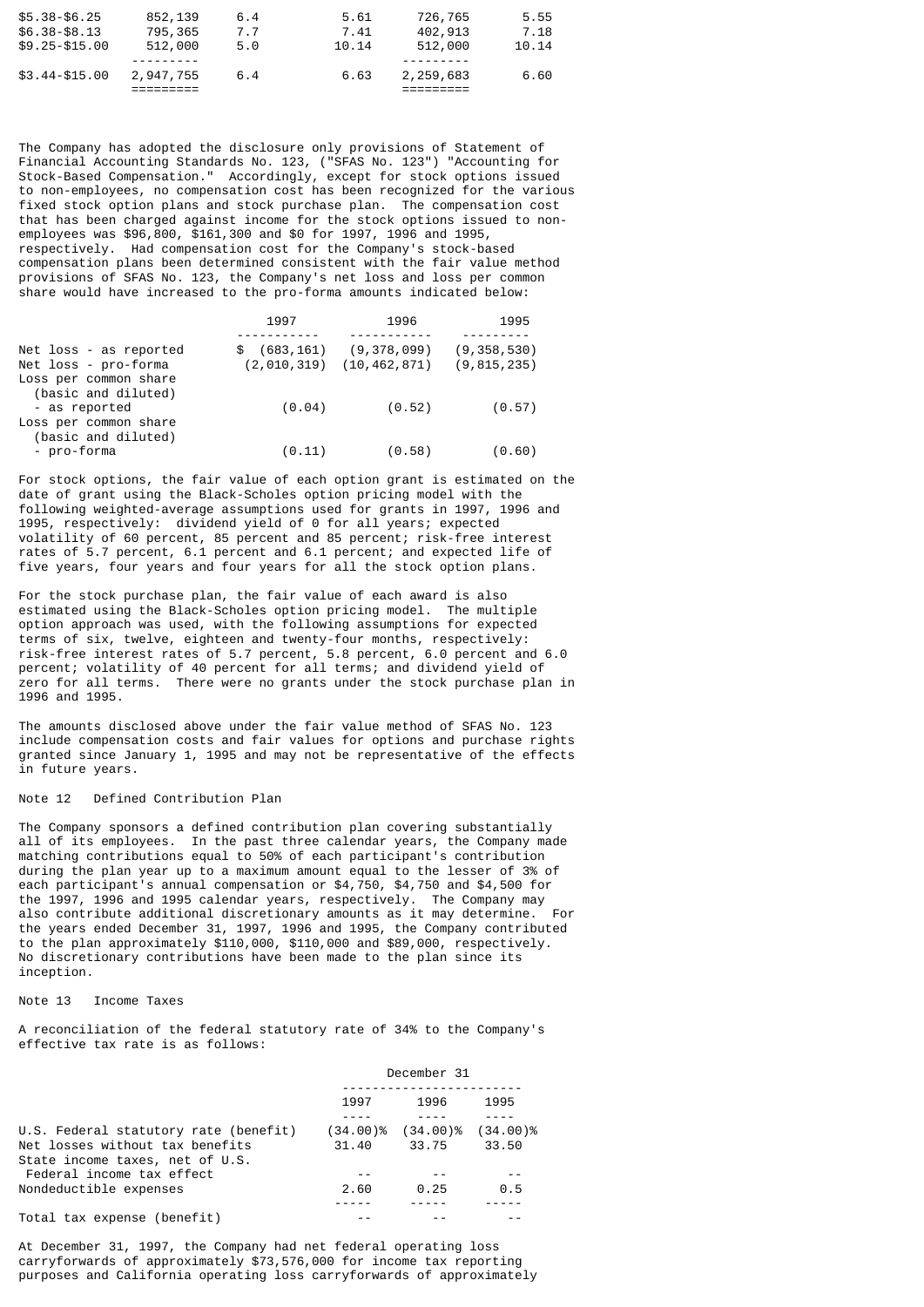\$7,512,000. The federal net operating loss carryforwards expire beginning in 1998 through the year 2012. The California net operating loss carryforwards expire beginning in 1998 through the year 2002. A California net operating loss carryforward from 1990 in the approximate amount of \$1,200,000 expired December 31, 1997.

The Company also has investment tax credits and research and experimental tax credits aggregating approximately \$1,688,000 and \$744,000 for federal and California purposes, respectively. The federal credit carryforwards expire beginning in 1998 through the year 2012. The California credits carryover indefinitely until utilized.

There are also California credit carryforwards for qualified manufacturing and research and development equipment of approximately \$13,000; these credits expire beginning in 2005 through the year 2007.

The tax effects of temporary differences that give rise to significant portions of the deferred tax assets and deferred tax liabilities at December 31, 1997 and 1996 are presented below:

|                                                           | 1997                         | 1996                         |
|-----------------------------------------------------------|------------------------------|------------------------------|
| Deferred tax assets:<br>Deferred research expenditures    | \$1,367,000                  | 1,445,000                    |
| Accruals and reserves not<br>currently deductible for tax |                              |                              |
| purposes<br>Net operating loss carryforwards              | 1,934,000<br>25,680,000      | 1,771,000<br>25,407,000      |
| Credit carryforwards<br>Other                             | 2,445,000<br>246,000         | 2,377,000<br>406,000         |
|                                                           |                              |                              |
| Gross deferred tax assets<br>Less valuation allowance     | 31,672,000<br>(31, 522, 000) | 31,406,000<br>(31, 182, 000) |
| Total deferred tax assets                                 | 150,000                      | 224,000                      |
| Deferred tax liabilities:                                 |                              |                              |
| Property and equipment                                    | (150,000)                    | (224, 000)                   |
| Total deferred tax liabilities                            | (150,000)                    | (224, 000)                   |
| Net deferred taxes                                        | \$                           |                              |
|                                                           |                              |                              |

The net change in the valuation allowance for the years ended December 31, 1997, 1996 and 1995 was an increase of approximately \$340,000, \$3,756,000 and \$4,534,000, respectively. Management believes that sufficient uncertainty exists regarding the realizability of these items and, accordingly, a valuation allowance is required.

Gross deferred tax assets as of December 31, 1997 include approximately \$2,800,000 relating to the exercise of stock options, for which any related tax benefits will be credited to equity when realized.

Note 14 Ortho-McNeil Pharmaceutical Corporation

In May 1992, APS entered into development, and licensing and investment agreements with Ortho-McNeil Pharmaceutical Corporation ("Ortho") for the development of retinoid products. The first product is a Microsponge system entrapment of tretinoin (trans-retinoic acid or "t-RA"), a prescription acne drug for which FDA approval was received in February 1997. A second product licensed to Ortho is a Microsponge entrapment of a retinoid to be used for the treatment of photodamaged skin.

The terms of the agreements included an \$8,000,000 investment in APS for 723,006 newly issued shares of APS common stock and the payment to APS of \$6,000,000 in licensing fees by J&J.

J&J made a second equity investment in the Company in May 1994. Under this agreement, J&J purchased 1,000,000 shares of newly issued common stock in consideration for \$5,000,000. In January 1996, APS issued J&J 432,101 shares of common stock as a result of the APS stock price not achieving certain predetermined levels. The 200,000 warrants issued in 1994 to J&J in conjunction with this equity investment expired in 1996. As of December 31, 1997, J&J owned approximately 11% of the APS common shares outstanding. In March 1998, J&J announced that it had divested its initial investment of 723,006 shares of the Company's stock as part of a rebalancing of its investment portfolio.

In February 1995, APS received \$750,000 in prepaid royalties and an additional \$750,000 as a milestone payment on the submission to the FDA of its New Drug Application for the tretinoin prescription acne treatment. The milestone payment was recognized as revenue upon receipt. The prepaid royalties of \$750,000 were recorded as deferred revenues. In February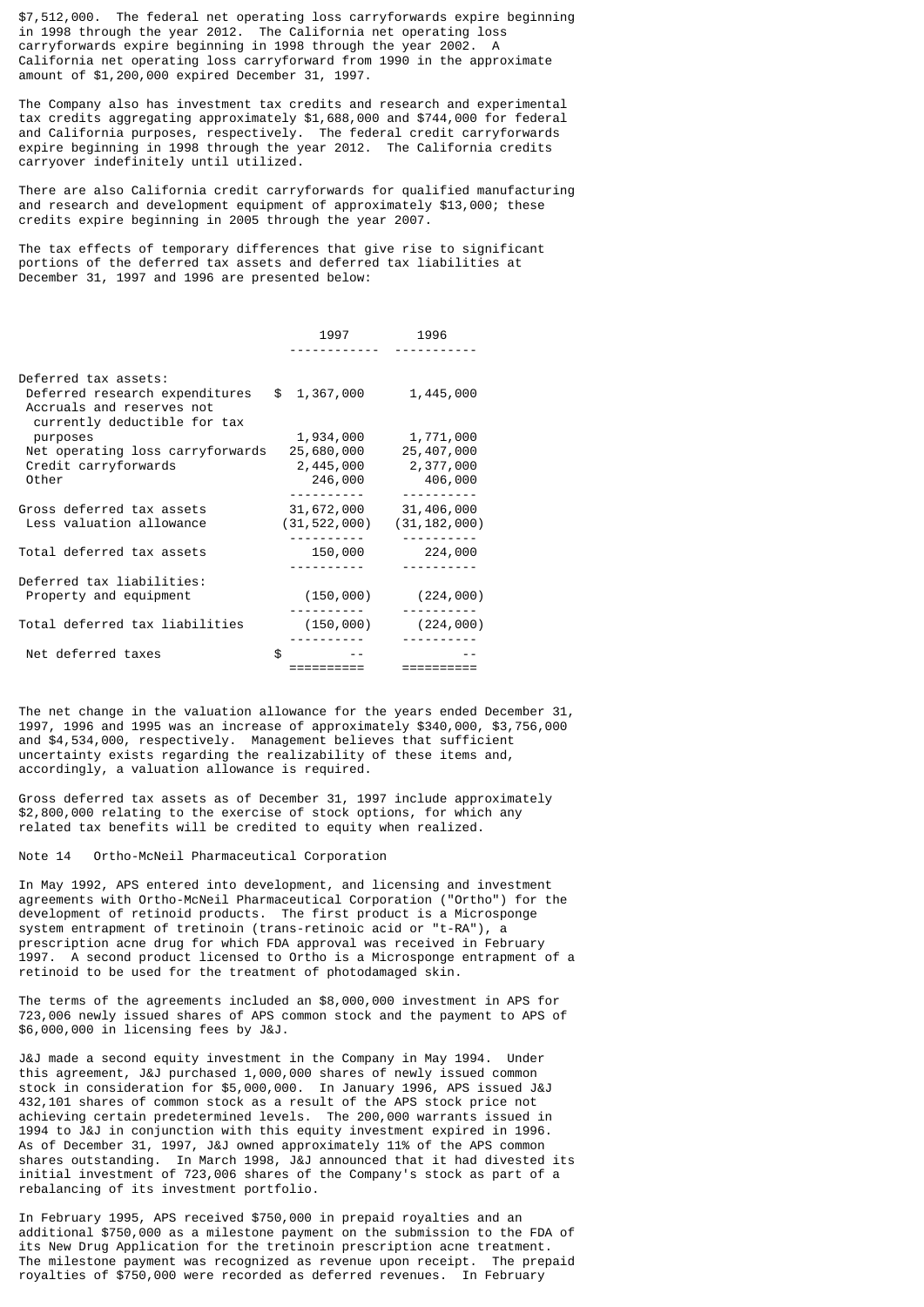1997, upon receipt of approval from the FDA to market Retin-A(R) Micro (tretinoin gel) microsphere for the treatment of acne, APS received \$3,000,000 from Ortho of which one half is a milestone payment which was recognized as revenue in 1997 and half is prepaid royalties which was recorded as deferred revenues. APS earns a mark-up on Microsponge systems supplied to Ortho and Ortho pays APS a royalty on product sales, subject to certain minimums. Should these minimums not be achieved, Ortho would lose its exclusivity and APS would regain marketing rights to the retinoid products. APS has the ability to earn an additional \$4,750,000 in fees if certain research milestones are achieved.

#### Note 15 Johnson & Johnson

Licensing Agreement: The Company's wholly owned subsidiary, Premier, licensed from J&J the exclusive right to manufacture and distribute a product, Take-Off, in the U.S. The agreement provided for Premier to remit royalty payments to J&J based on net sales, with minimum payments of \$375,000 per year. In December 1996, the Company purchased the rights to Take-Off from J&J for a 3% royalty on net sales for the five year period ending December 31, 2001. In January 1997, as part of its long-term strategic plan to move away from the marketing of consumer products, the Company sub-licensed the right to manufacture and distribute Take-Off to Lander Company.

Distribution Arrangement: In 1992, Premier obtained the rights to market and distribute two suncare products, Sundown and Johnson's Baby Sunblock, in the U.S. Premier & J&J shared the profits or losses on sales of suncare products.

As part of the Company's long-term strategic plan to move away from the direct marketing of consumer products, this distribution arrangement with J&J was terminated in 1997. The remaining inventory on hand as of December 31, 1996 was sold in 1997.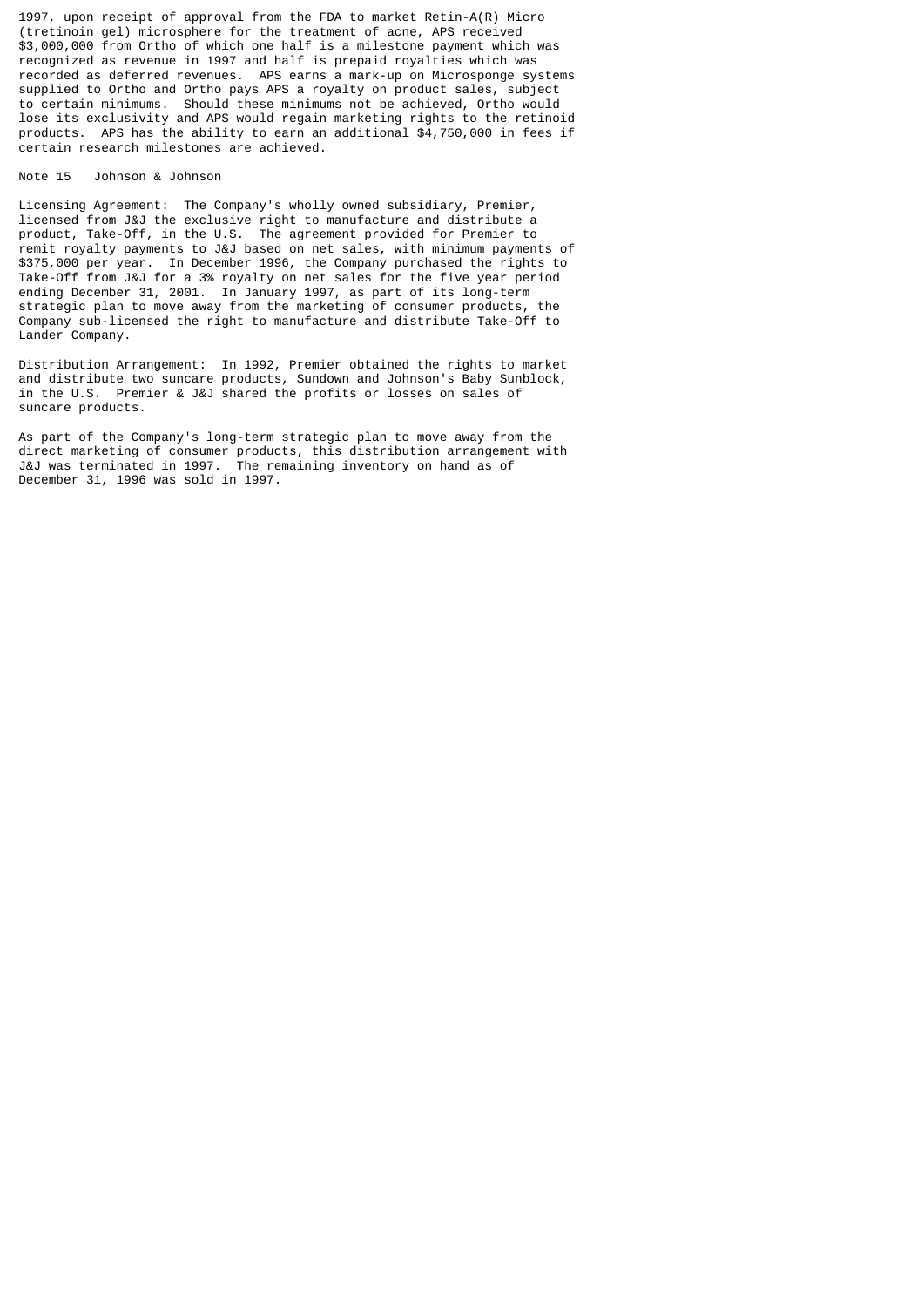The Board of Directors and Shareholders Advanced Polymer Systems, Inc.:

We have audited the accompanying consolidated balance sheets of Advanced Polymer Systems, Inc. and subsidiaries as of December 31, 1997 and 1996, and the related consolidated statements of operations, shareholders' equity, and cash flows for each of the years in the three-year period ended December 31, 1997. In connection with our audits of the consolidated financial statements, we also have audited the consolidated financial statement schedule as listed in Item  $14(a)2$ . These consolidated financial statements and the consolidated financial statement schedule are the responsibility of the Company's management. Our responsibility is to express an opinion on these consolidated financial statements and the financial statement schedule based on our audits.

We conducted our audits in accordance with generally accepted auditing standards. Those standards require that we plan and perform the audit to obtain reasonable assurance about whether the financial statements are free of material misstatement. An audit includes examining, on a test basis, evidence supporting the amounts and disclosures in the financial statements. An audit also includes assessing the accounting principles used and significant estimates made by management, as well as evaluating the overall financial statement presentation. We believe that our audits provide a reasonable basis for our opinion.

In our opinion, the consolidated financial statements referred to above present fairly, in all material respects, the financial position of Advanced Polymer Systems, Inc. and subsidiaries as of December 31, 1997 and 1996, and the results of their operations and their cash flows for each of the years in the three-year period ended December 31, 1997, in conformity with generally accepted accounting principles. Also in our opinion, the related financial statement schedule, when considered in relation to the basic consolidated financial statements taken as a whole, presents fairly, in all material respects, the information set forth therein.

/s/KPMG Peat Marwick LLP

San Francisco, California March 6, 1998

Item 9. Changes in and Disagreements with Accountants on Accounting and Financial Disclosure

Not applicable.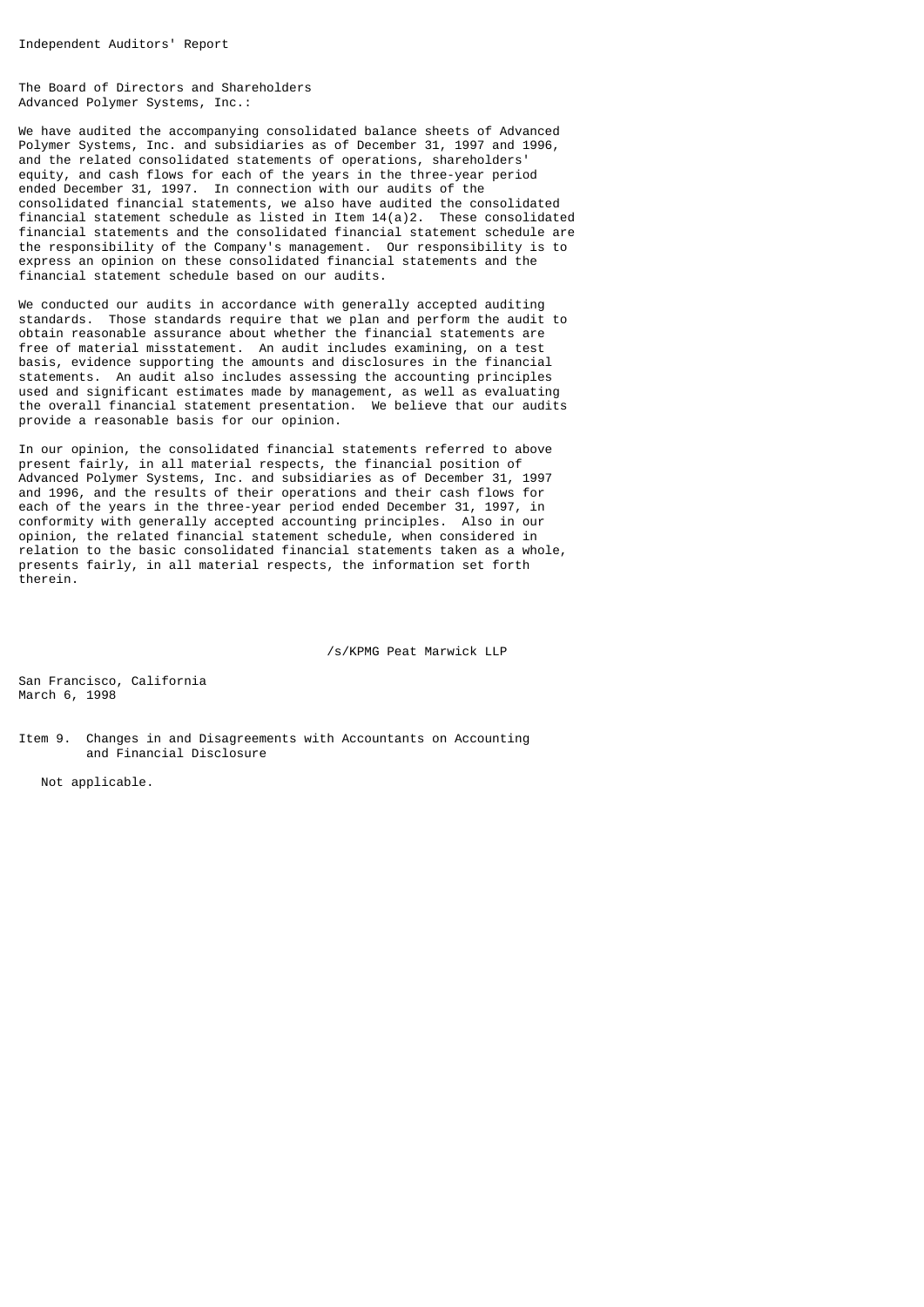Part III

Item 10. Directors and Executive Officers of the Registrant

APS incorporates by reference the information set forth under the captions "Nomination and Election of Directors" and "Executive Compensation" of the Company's Proxy Statement (the "Proxy Statement") for the annual meeting of shareholders to be held on June 4, 1997.

Item 11. Executive Compensation

APS incorporates by reference the information set forth under the caption "Executive Compensation" of the Proxy Statement.

Item 12. Security Ownership of Certain Beneficial Owners and Management

The Company incorporates by reference the information set forth under the caption "Beneficial Stock Ownership" of the Proxy Statement.

Item 13. Certain Relationships and Related Transactions

The Company incorporates by reference the information set forth under the caption "Certain Transactions" of the Proxy Statement.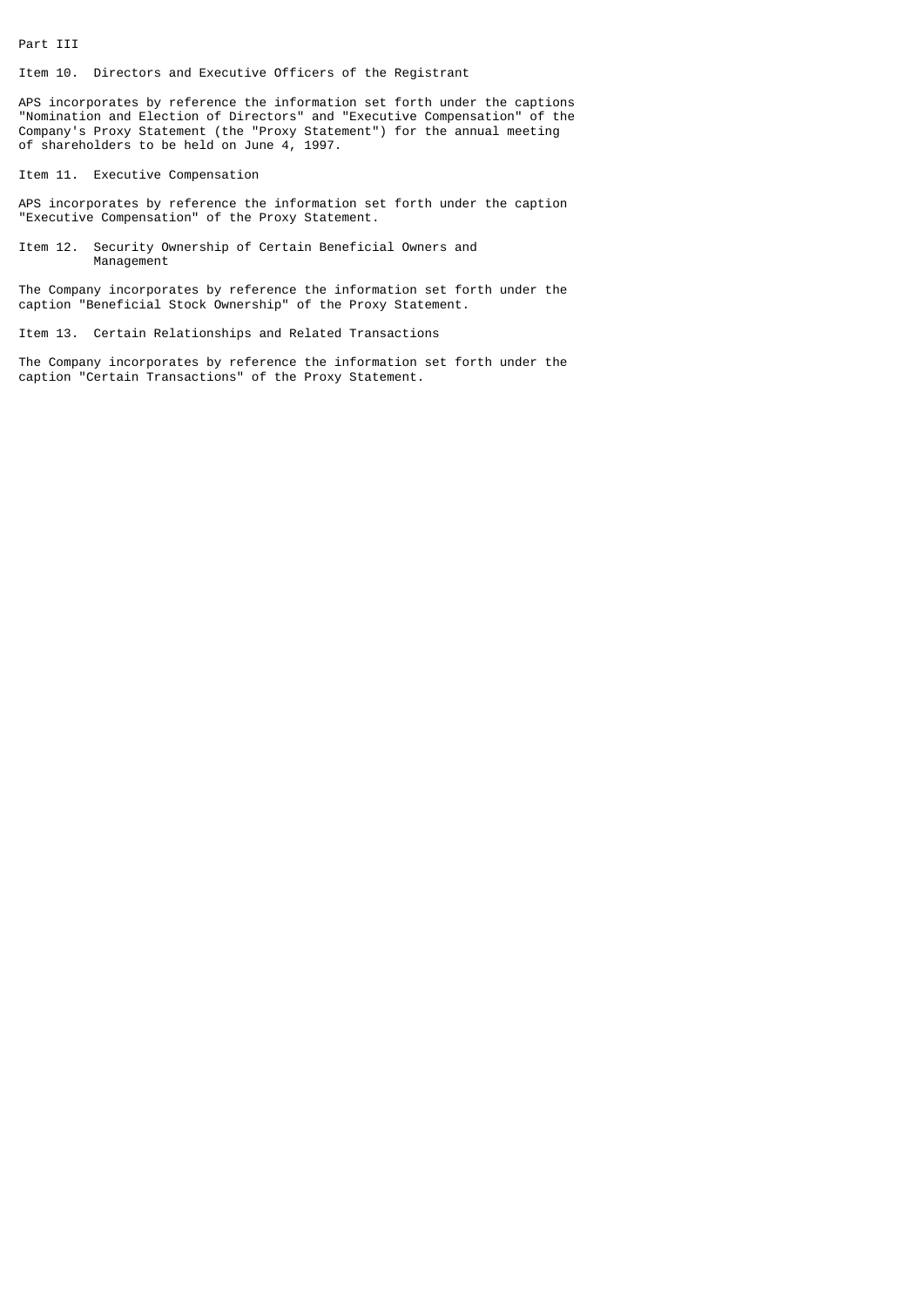Part IV

 8-K (a) 1. Financial Statements The financial statements and supplementary data set forth in Part II of the 10-K Annual Report are incorporated herein by reference. 2. Financial Statement Schedules Schedule II Valuation Accounts All other schedules have been omitted because the information is not required or is not so material as to require submission of the schedule, or because the information is included in the financial statements or the notes thereto. 3. Exhibits 3-A-Copy of Registrant's Certificate of Incorporation. (1) 3-B-Copy of Registrant's Bylaws. (1) 10-C-Registrant's 1992 Stock Plan dated August 11, 1992. (2)\* 10-D-Registrant's 1997 Employee Stock Purchase Plan dated March 5, 1997 (9)\* 10-E-Lease Agreement between Registrant and Metropolitan Life Insurance Company for lease of Registrant's executive offices in Redwood City dated as of November 17, 1997. 10-N-Agreement with Johnson & Johnson dated April 14, 1992. (3) 10-P-Warrant to Purchase Common Stock. (5) 10-S-Lease Agreement between Registrant and Financing for Science International dated September 1, 1995 (6) 10-T-Security and Loan Agreement between Registrant and Venture Lending dated September 27, 1995 (6) 10-U-Asset Purchase Agreement with Dow Corning Corporation dated January 23, 1996 (7) 10-V-Investment Agreement between Registrant and the Lander Company. (8) 10-W-License, Assignment and Supply Agreement between Registrant and Lander Company. 21-Proxy Statement for the Annual Meeting of Shareholders. (4) 23-Consent of Independent Auditors. 27-Financial Data Schedule (b) Reports on Form 8-K None. (c) Exhibits The Company hereby files as part of this Form 10-K the exhibits listed in Item 14(a)3. As set forth above. (d) Financial Statement Schedules See Item 14(a)2. of this Form 10-K. - -------------------------------------------------------------------------- (1)Filed as an Exhibit with corresponding Exhibit No. to Registrant's Registration Statement on Form S-1 (Registration No. 33-15429) and incorporated herein by reference. (2)Filed as Exhibit No. 28.1 to Registrant's Registration Statement on Form S-8 (Registration No. 33- 50640), and incorporated herein by reference. (3)Filed as an Exhibit with corresponding Exhibit No. to Registrant's Annual Report on Form 10-K for the year ended December 31, 1992, and incorporated herein by reference. (4)To be filed supplementally. (5)Filed as an Exhibit with corresponding Exhibits 4.1, 4.2, 4.3 and 4.4 to Registrant's Registration Statement on Form S-3 (Registration No.33-82562) and incorporated herein by reference. (6)Filed as an Exhibit with corresponding Exhibit No. to Registrant's Quarterly Report on Form 10-Q for the quarterly period ended September 30, 1995. (7)Filed as an Exhibit with corresponding Exhibit No. to Registrant's Annual Report on Form 10-K for the year ended December 31, 1995, and incorporated herein by reference. (8)Filed as an Exhibit with corresponding Exhibit No. to Registrant's Quarterly Report on Form 10-Q for the quarterly period ended March 31, 1996, and incorporated herein by referenced. (9)Filed an Exhibit No. 99.1 to Registrant's Registration Statement on Form s-8 (Registration No. 333-35151), and incorporated herein by reference. \* Management Contract or Compensatory plans.

Item 14. Exhibits, Financial Statement Schedules, and Reports on Form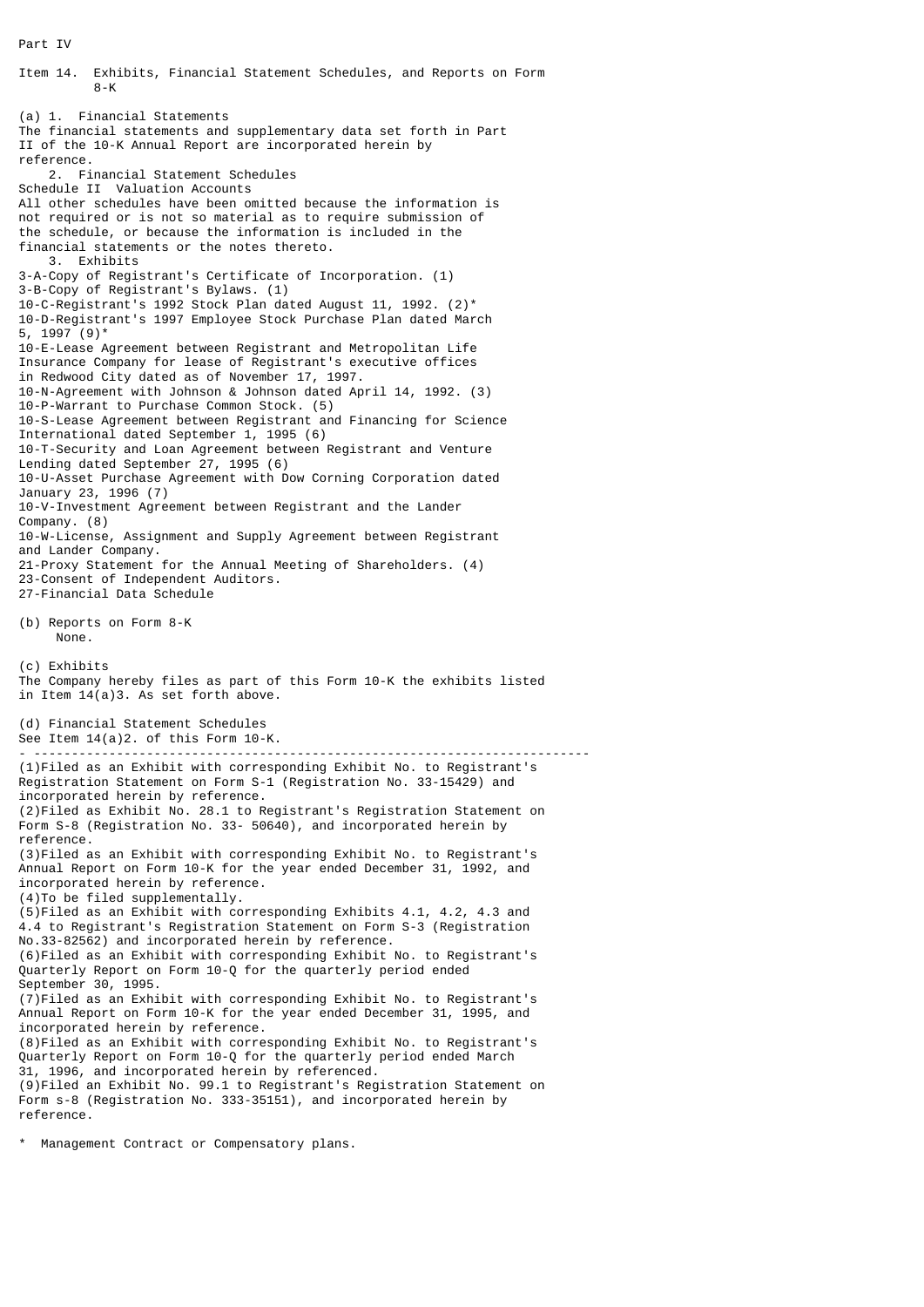For purposes of complying with the amendments to the rules governing Registration Statements on Form S-8 (effective July 13, 1990) under the Securities Act of 1933 ("the Act"), as amended, the undersigned registrant hereby undertakes as follows, which undertaking shall be incorporated by reference into Part II of the registrant's Registration Statements on Form S-8 Nos. 33-18942, 33-21829, 33-29084 and 33-50640 filed on December 8, 1987, May 13, 1988, June 6, 1989 and August 11, 1992, respectively.

Insofar as indemnification for liabilities arising under the Securities Act of 1933 may be permitted to directors, officers and controlling persons of the registrant pursuant to the foregoing provisions, or otherwise, the registrant has been advised that in the opinion of the Securities and Exchange Commission such indemnification is against public policy as expressed in the Act and is, therefore, unenforceable. In the event that a claim for indemnification against such liabilities (other than the payment by the registrant of expenses incurred or paid by a director, officer or controlling person of the registrant in the successful defense of any action, suit or proceeding) is asserted by such director, officer or controlling person in connection with the securities being registered, the registrant will, unless in the opinion of its counsel the matter has been settled by controlling precedent, submit to a court of appropriate jurisdiction the question whether such indemnification by it is against public policy as expressed in the Act and will be governed by the final adjudication of such issue.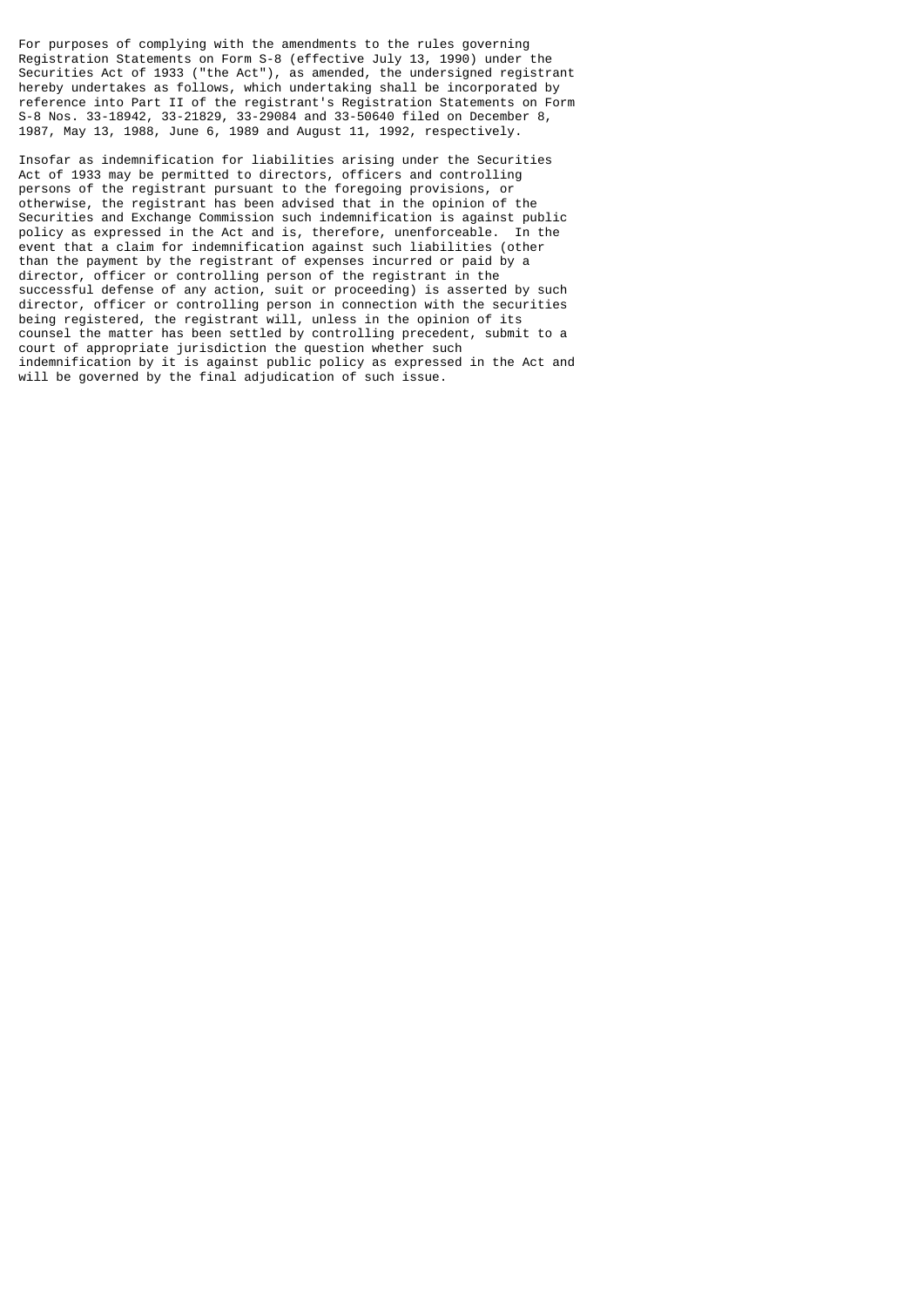## SIGNATURES

Pursuant to the requirement of Section 13 or 15 (d) of the Securities Exchange Act of 1934, the registrant has duly caused this report to be signed on its behalf by the undersigned, thereunto duly authorized.

ADVANCED POLYMER SYSTEMS, INC.

By: /s/John J. Meakem, Jr. ---------------------------------------------- John J. Meakem, Jr. Chairman, President, Chief Executive Officer

Pursuant to the requirements of the Securities Exchange Act of 1934, this report has been signed by the following person in the capacities and on the dates indicated.

Signature Title Date - -------------------------------------------------------------------------- /S/ John J. Meakem, Jr. Chairman, President, - ------------------------- Chief Executive Officer March 27, 1998 John J. Meakem, Jr. -------------- /S/ Michael O'Connell Executive Vice President, - ------------------------- Chief Administrative Officer and Michael O'Connell **Chief Financial Officer** March 27, 1998 -------------- /S/ Carl Ehmann **Director** Director March 27, 1998 - ------------------------- -------------- Carl Ehmann /S/ Jorge Heller Director March 27, 1998 - ------------------------- -------------- Jorge Heller /S/ Peter Riepenhausen Director March 27, 1998 - ------------------------- -------------- Peter Riepenhausen /S/ Toby Rosenblatt Director March 27, 1998 - ------------------------- -------------- Toby Rosenblatt /S/ Gregory H. Turnbull Director March 27, 1998 - ------------------------- -------------- Gregory H. Turnbull /S/ C. Anthony Wainwright Director March 27, 1998 - ------------------------- -------------- C. Anthony Wainwright /S/ Dennis Winger Director March 27, 1998 - ------------------------- -------------- Dennis Winger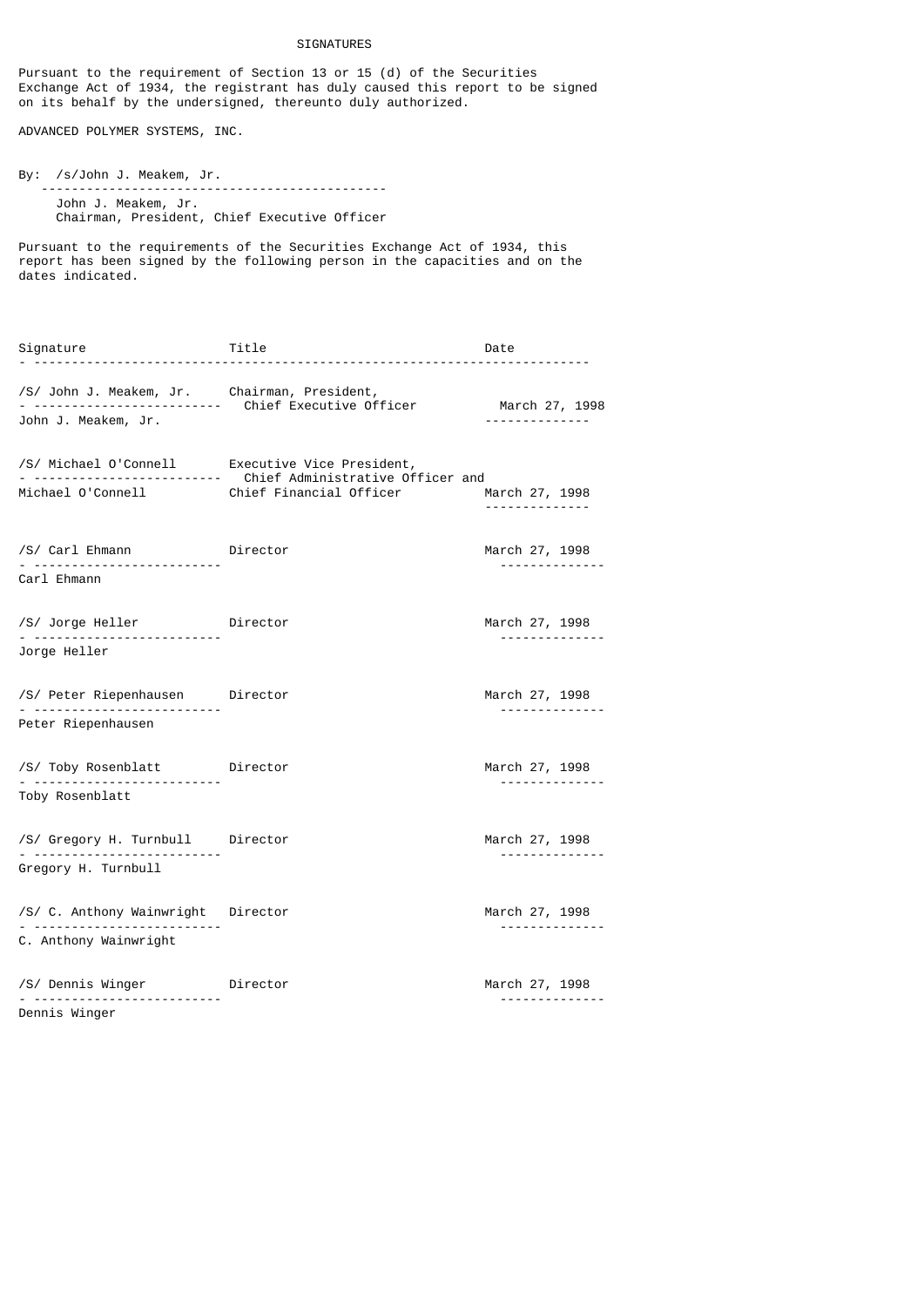# Schedule II

Valuation Accounts

|                                                                              | Additions<br>Beginning Charged to |                            |        | Ending |        |
|------------------------------------------------------------------------------|-----------------------------------|----------------------------|--------|--------|--------|
|                                                                              | Balance                           | Expense Deductions Balance |        |        |        |
| December 31, 1995<br>Accounts receivable, allowance<br>for doubtful accounts |                                   | \$66,564                   | 29,464 | 27,378 | 68,650 |
| December 31, 1996<br>Accounts receivable, allowance<br>for doubtful accounts |                                   | 68,650                     | 9,331  | 30,454 | 47,527 |
| December 31, 1997<br>Accounts receivable, allowance<br>for doubtful accounts |                                   | 47,527                     | 22,967 | 13,041 | 57,453 |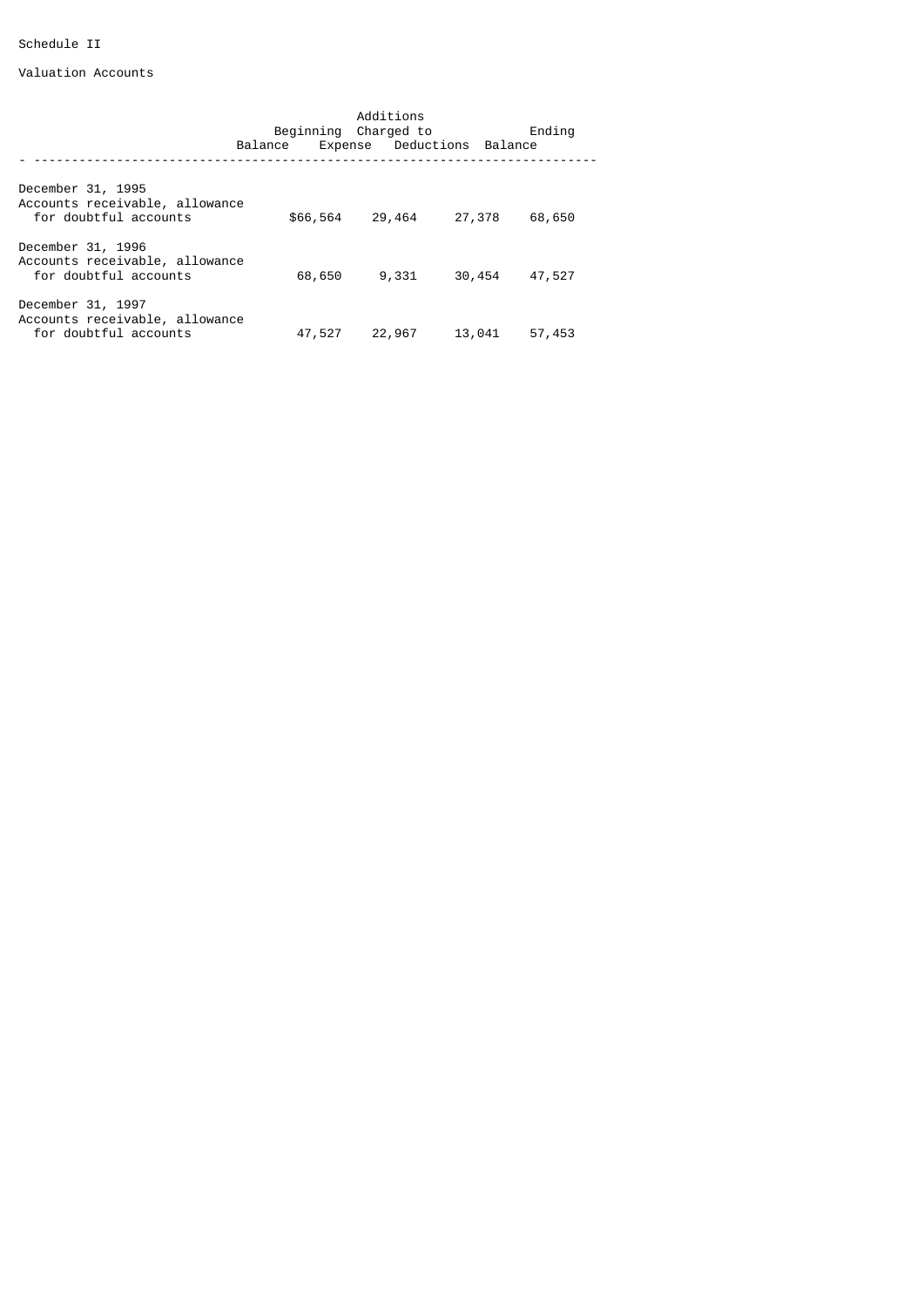The Board of Directors and Shareholders Advanced Polymer Systems, Inc.:

We consent to incorporation by reference in the Registration Statements (Nos. 33-18942, 33-21829, 33-29084, 33-50640 and 333-35151) on Forms S-8 of Advanced Polymer Systems, Inc. and in the Registration Statements (Nos. 33-47399, 33-51326, 33-82562, 33-88972 and 333-759) on Forms S-3 of Advanced Polymer Systems, Inc. of our report dated March 6, 1998, relating to the consolidated balance sheets of Advanced Polymer Systems, Inc. and subsidiaries as of December 31, 1997 and 1996, and the related consolidated statements of operations, shareholders' equity and cash flows for each of the years in the three-year period ended December 31, 1997, and the related schedule, which report appears in the December 31, 1997 annual report on Form 10-K of Advanced Polymer Systems, Inc.

/s/KPMG Peat Marwick LLP

San Francisco, California March 27, 1998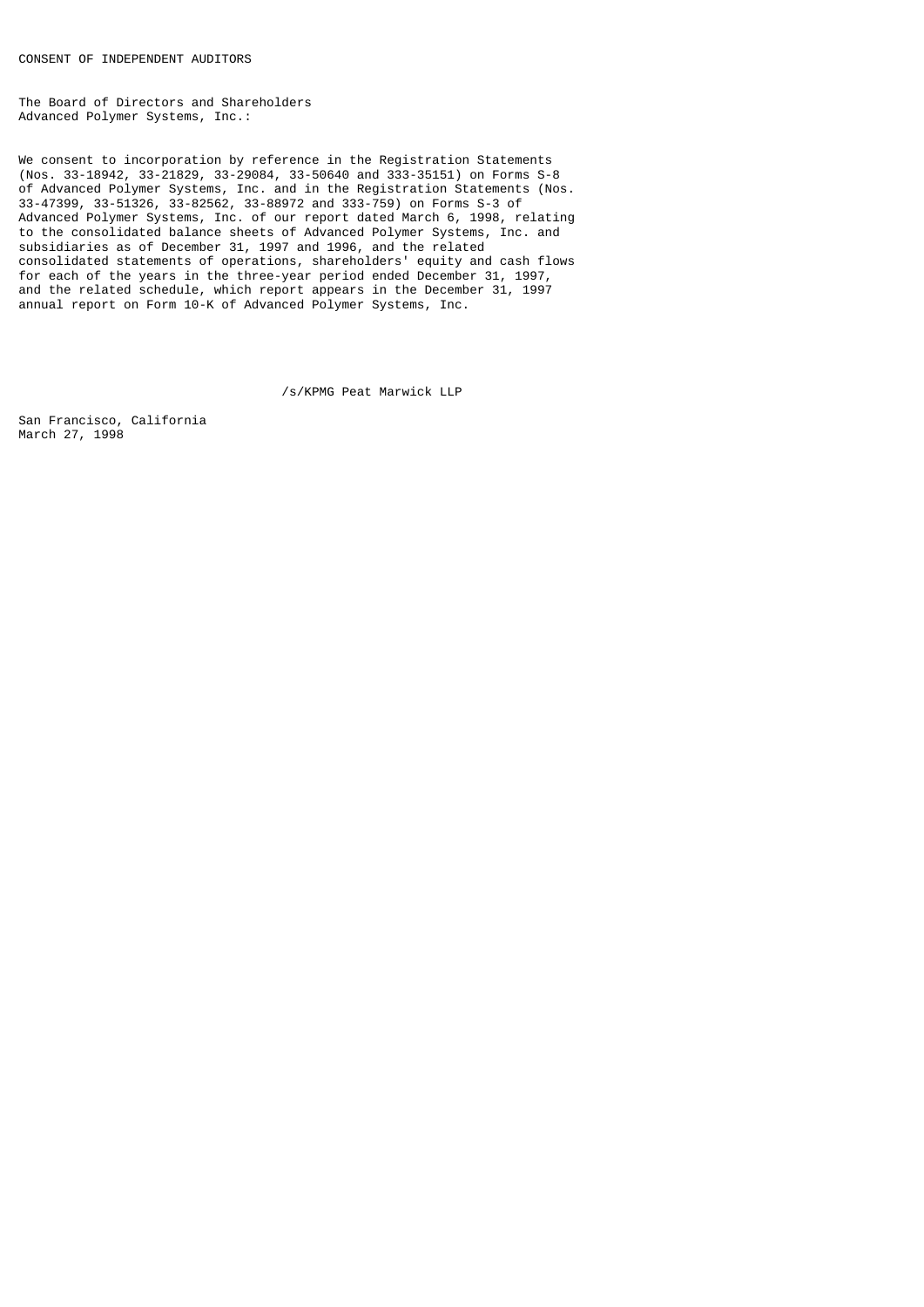### EXHIBIT INDEX Form 10-K Annual Report

3-A-Copy of Registrant's Certificate of Incorporation. (1) 3-B-Copy of Registrant's Bylaws. (1) 10-C-Registrant's 1992 Stock Plan dated August 11, 1992. (2)\* 10-D-Registrant's 1997 Employee Stock Purchase Plan dated March 5, 1997  $(9)$ <sup>\*</sup> 10-E-Lease Agreement between Registrant and Metropolitan Life Insurance Company for lease of Registrant's executive offices in Redwood City dated as of November 17, 1997. 10-N-Agreement with Johnson & Johnson dated April 14, 1992. (3) 10-P-Warrant to Purchase Common Stock. (5) 10-S-Lease Agreement between Registrant and Financing for Science International dated September 1, 1995 (6) 10-T-Security and Loan Agreement between Registrant and Venture Lending dated September 27, 1995 (6) 10-U-Asset Purchase Agreement with Dow Corning Corporation dated January 23, 1996 (7) 10-V-Investment Agreement between Registrant and the Lander Company. (8) 10-W-License, Assignment and Supply Agreement between Registrant and Lander Company. 21-Proxy Statement for the Annual Meeting of Shareholders. (4) 23-Consent of Independent Auditors. 27-Financial Data Schedules - -------------------------------------------------------------------------- (1)Filed as an Exhibit with corresponding Exhibit No. to Registrant's Registration Statement on Form S-1 (Registration No. 33-15429) and incorporated herein by reference. (2)Filed as Exhibit No. 28.1 to Registrant's Registration Statement on Form S-8 (Registration No. 33- 50640), and incorporated herein by reference. (3)Filed as an Exhibit with corresponding Exhibit No. to Registrant's Annual Report on Form 10-K for the year ended December 31, 1992, and incorporated herein by reference. (4)To be filed supplementally. (5)Filed as an Exhibit with corresponding Exhibits 4.1, 4.2, 4.3 and 4.4 to Registrant's Registration Statement on Form S-3 (Registration No.33-82562) and incorporated herein by reference. (6)Filed as an Exhibit with corresponding Exhibit No. to Registrant's Quarterly Report on Form 10-Q for the quarterly period ended September 30, 1995. (7)Filed as an Exhibit with corresponding Exhibit No. to Registrant's Annual Report on Form 10-K for the year ended December 31, 1995, and incorporated herein by reference. (8)Filed as an Exhibit with corresponding Exhibit No. to Registrant's Quarterly Report on Form 10-Q for the quarterly period ended March 31, 1996, and incorporated herein by referenced. (9)Filed an Exhibit No. 99.1 to Registrant's Registration Statement on Form s-8 (Registration No. 333-35151), and incorporated herein by reference.

Management Contract or Compensatory plans.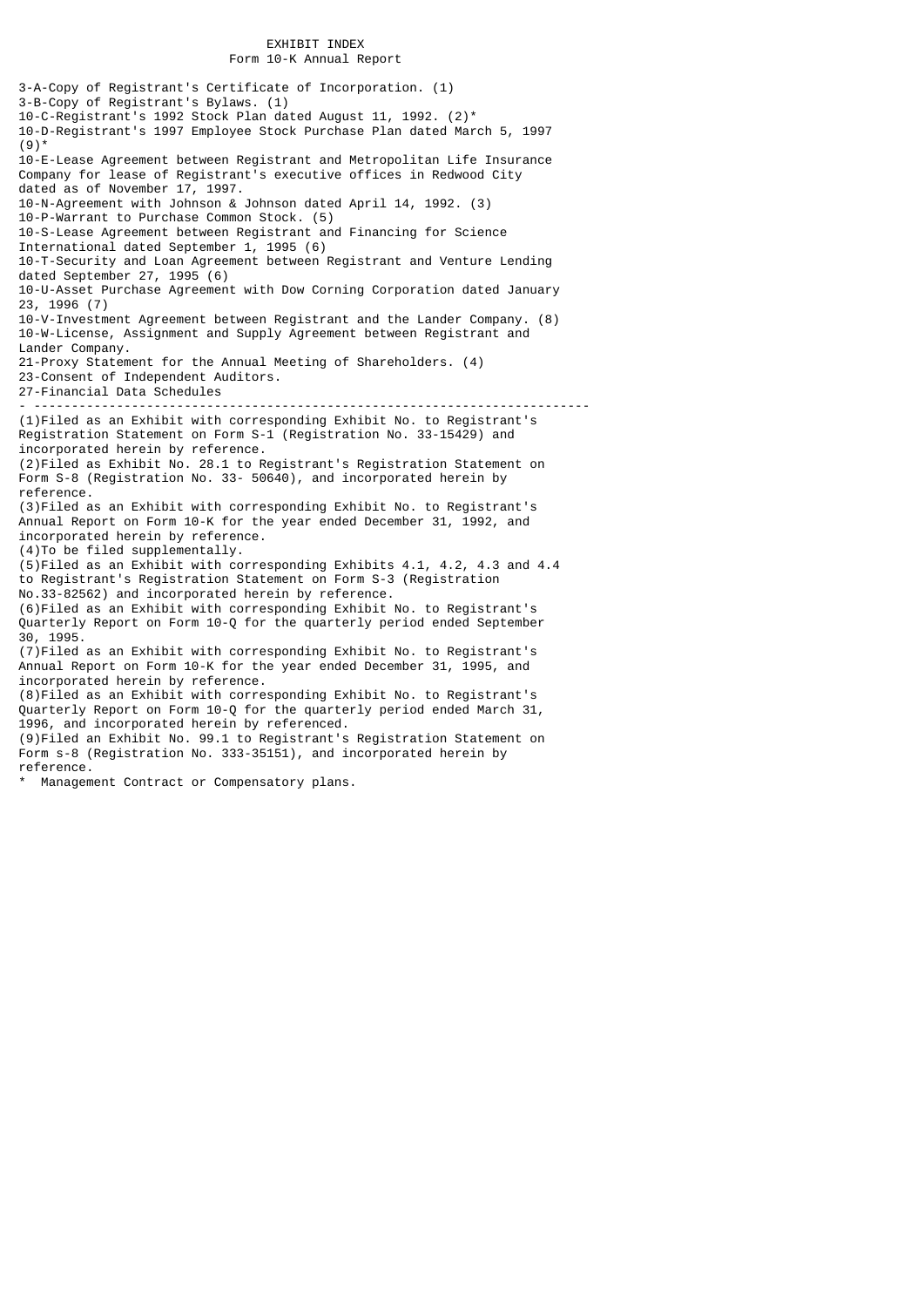#### LEASE

### METROPOLITAN LIFE INSURANCE COMPANY a New York corporation

as Landlord

and the contract of the contract of the contract of the contract of the contract of the contract of the contract of the contract of the contract of the contract of the contract of the contract of the contract of the contra

### ADVANCED POLYMER SYSTEMS, a Delaware corporation

as Tenant

### SEAPORT CENTRE REDWOOD CITY, CALIFORNIA

TABLE OF CONTENTS

- PARAGRAPH 1 LEASE OF PREMISES; TERM
- PARAGRAPH 2 BASIC ANNUAL RENT AND RENT ADJUSTMENTS
- PARAGRAPH 3 ADDITIONAL RENT
- PARAGRAPH 4 SECURITY DEPOSIT
- PARAGRAPH 5 SUBSTITUTED PREMISES
- PARAGRAPH 6 REPAIRS
- PARAGRAPH 7 IMPROVEMENTS AND ALTERATIONS
- PARAGRAPH 8 LIENS
- PARAGRAPH 9 USE OF PREMISES
- PARAGRAPH 10 UTILITIES AND SERVICES
- PARAGRAPH 11 RULES AND REGULATIONS
- PARAGRAPH 12 TAXES ON TENANT'S PROPERTY
- PARAGRAPH 13 FIRE OR CASUALTY
- PARAGRAPH 14 EMINENT DOMAIN
- PARAGRAPH 15 ASSIGNMENT AND SUBLETTING
- PARAGRAPH 16 ACCESS
- PARAGRAPH 17 SUBORDINATION; ATTORNMENT; ESTOPPEL CERTIFICATES
- PARAGRAPH 18 SALE BY LANDLORD
- PARAGRAPH 19 NON-LIABILITY AND INDEMNIFICATION OF LANDLORD; INSURANCE
- PARAGRAPH 20 WAIVER OF SUBROGATION
- PARAGRAPH 21 ATTORNEYS' FEES
- PARAGRAPH 22 WAIVER
- PARAGRAPH 23 NOTICES
- PARAGRAPH 24 INSOLVENCY OR BANKRUPTCY
- PARAGRAPH 25 DEFAULT
- PARAGRAPH 26 HOLDING OVER
- PARAGRAPH 27 CONDITION OF PREMISES
- PARAGRAPH 28 QUIET POSSESSION
- PARAGRAPH 29 NOTICE OF DAMAGE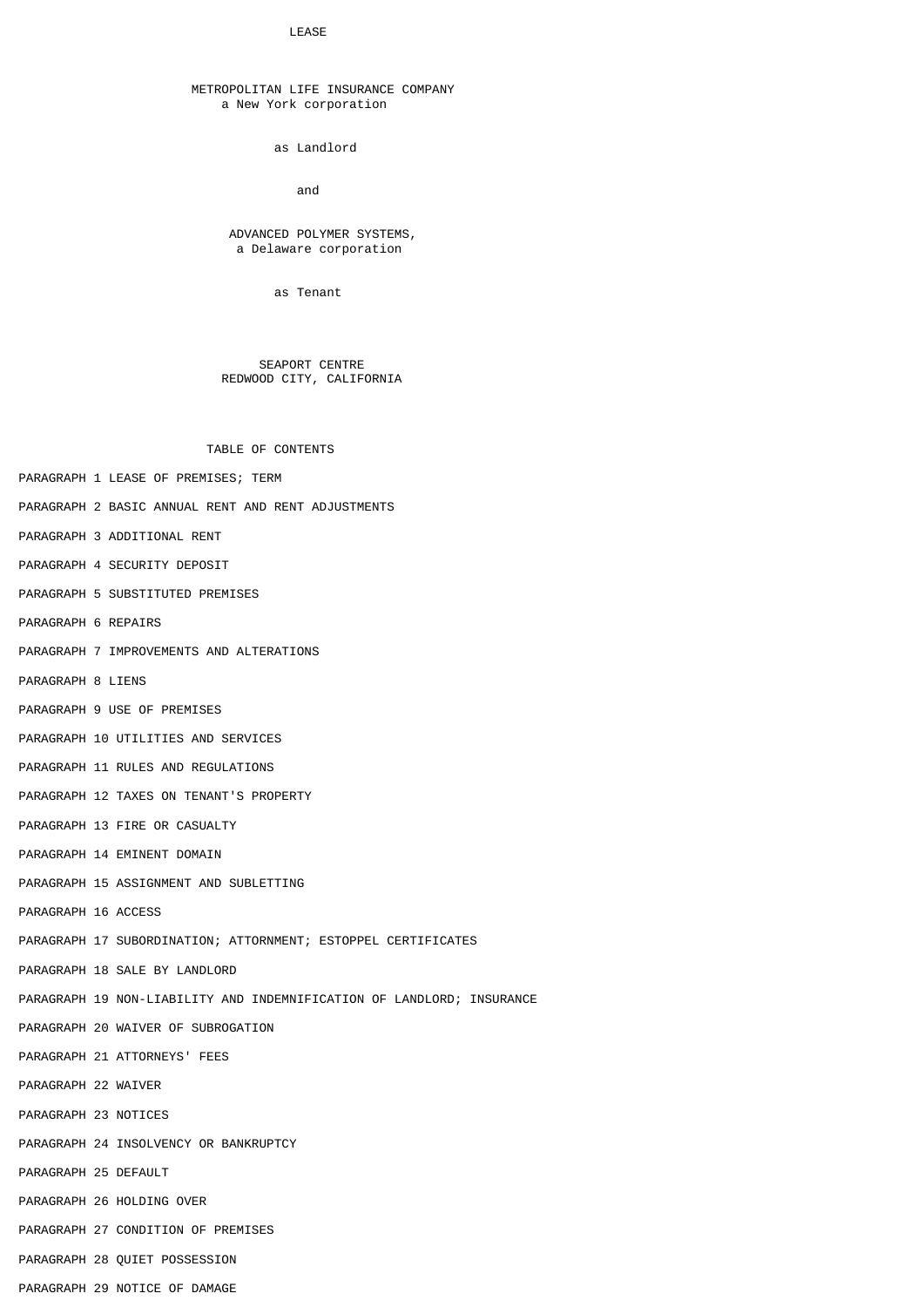|                          |  | PARAGRAPH 30 GOVERNING LAW                                 |  |  |
|--------------------------|--|------------------------------------------------------------|--|--|
|                          |  | PARAGRAPH 31 COMMON FACILITIES; PARKING                    |  |  |
| PARAGRAPH 32 SIGNAGE     |  |                                                            |  |  |
|                          |  | PARAGRAPH 33 SUCCESSORS AND ASSIGNS                        |  |  |
| PARAGRAPH 34 BROKERS     |  |                                                            |  |  |
| PARAGRAPH 35 NAME        |  |                                                            |  |  |
|                          |  | PARAGRAPH 36 EXAMINATION OF LEASE                          |  |  |
|                          |  | PARAGRAPH 37 INTEREST ON TENANT'S OBLIGATIONS; LATE CHARGE |  |  |
| PARAGRAPH 38 TIME        |  |                                                            |  |  |
|                          |  | PARAGRAPH 39 DEFINED TERMS AND MARGINAL HEADINGS           |  |  |
|                          |  | PARAGRAPH 40 PRIOR AGREEMENTS; SEVERABILITY                |  |  |
|                          |  | PARAGRAPH 41 CORPORATE AUTHORITY                           |  |  |
|                          |  | PARAGRAPH 42 NO LIGHT, AIR OR VIEW EASEMENTS               |  |  |
|                          |  | PARAGRAPH 43 LANDLORD'S APPROVALS                          |  |  |
|                          |  | PARAGRAPH 44 EXERCISE FACILITY                             |  |  |
|                          |  | PARAGRAPH 45 MISCELLANEOUS                                 |  |  |
|                          |  | PARAGRAPH 46 WAIVER OF JURY TRIAL                          |  |  |
| ADDENDUM TO OFFICE LEASE |  |                                                            |  |  |
| CONSTRUCTION ADDENDUM    |  |                                                            |  |  |
|                          |  | EXHIBIT A Site Plan of Project                             |  |  |
| EXHIBIT B                |  | Site Plan of Premises                                      |  |  |
| EXHIBIT C                |  | Confirmation of Lease Term                                 |  |  |
|                          |  | EXHIBIT D      Permitted Hazardous Materials               |  |  |
| EXHIBIT E                |  | (Intentionally Omitted)                                    |  |  |

EXHIBIT F Form of Subordination, Nondisturbance & Attornment Agreement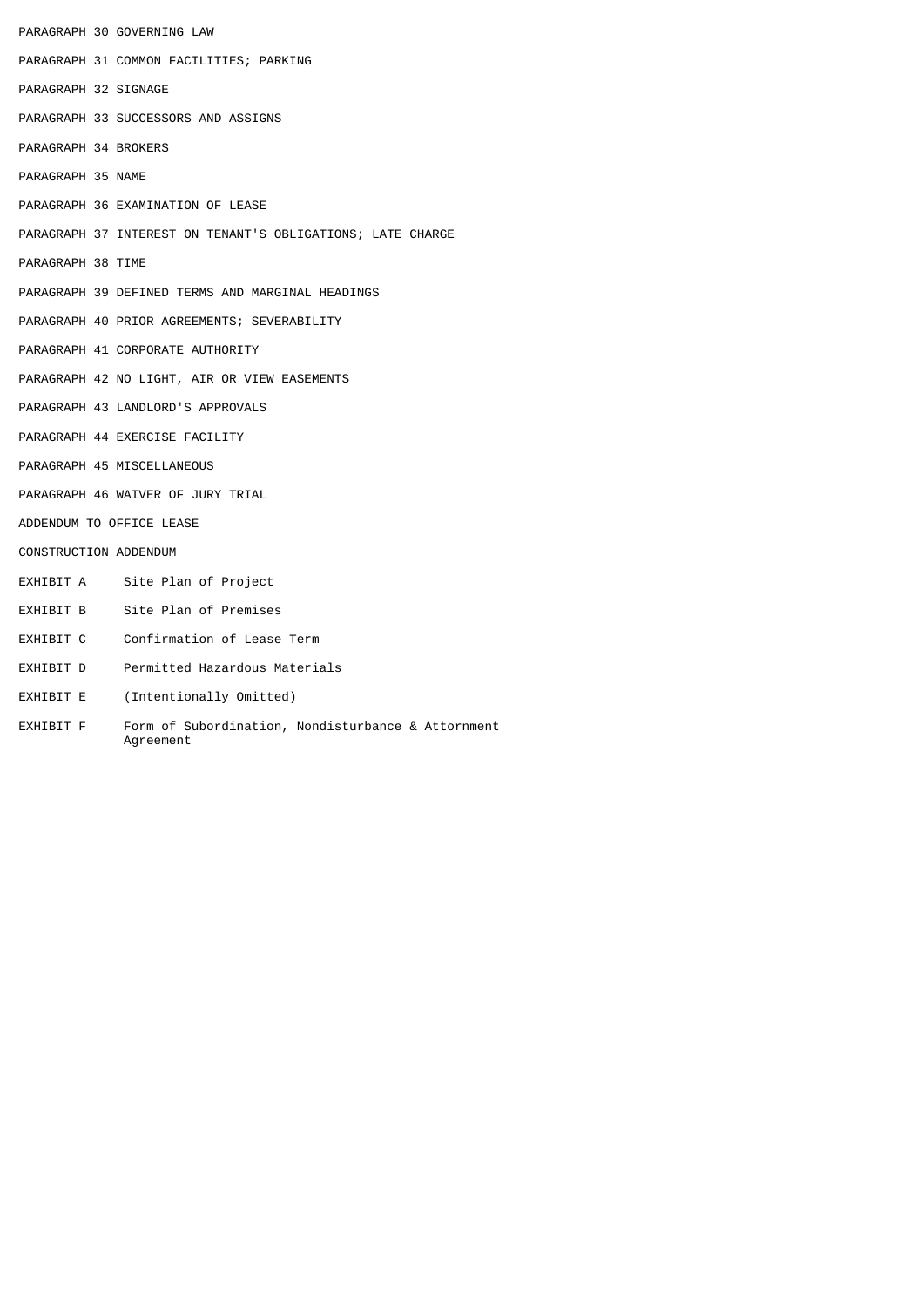### LEASE

 THIS LEASE is made as of November 7, 1997 by and between METROPOLITAN LIFE INSURANCE COMPANY, a New York corporation ("Landlord"), and ADVANCED POLYMER SYSTEMS, a Delaware corporation ("Tenant" or "Advanced Polymer").

### BASIC LEASE PROVISIONS

- 1. PREMISES LOCATION: a part of Building 1, Phase I of Seaport Centre; 123 Saginaw Drive, Redwood City, California 94063.
- 2. RENTABLE AREA: Approximately 26,067 rentable square feet.
- 3. INITIAL BASIC ANNUAL RENT: \$594,327.60 (\$22.80 per rentable square foot per year) (i.e., \$1.90 per month)
- 4. INITIAL MONTHLY RENTAL INSTALLMENTS: \$49,527.30 (\$1.90 per rentable square foot)
- 5. RENT ADJUSTMENT DATES (AND BASIC ANNUAL RENT AND MONTHLY RENTAL INSTALLMENTS THEREAFTER): The Rent Adjustment Date(s) are the respective anniversaries of the Commencement Date set forth below with corresponding new Basic Annual Rent and Monthly Rental Installments effective until the next Rent Adjustment Date:

|                 | Basic        | Monthly     | Monthly    |
|-----------------|--------------|-------------|------------|
|                 | Annual       | Rental      | Rate/      |
| Date            | Rent         | Installment | <b>RSF</b> |
|                 |              |             |            |
| 1st Anniversary | \$609,967.80 | \$50,830.65 | \$1.95     |
| 2nd Anniversary | \$625,608.00 | \$52,137.00 | \$2.00     |
| 3rd Anniversary | \$641,248.20 | \$53,437.35 | \$2.05     |
| 4th Anniversary | \$656,888.40 | \$54,740.70 | \$2.10     |
| 5th Anniversary | \$672,528.60 | \$56,044.05 | \$2.15     |
| 6th Anniversary | \$688,168.80 | \$57,347.40 | \$2.20     |

6. TENANT'S SHARE OF OPERATING EXPENSES: Tenant's Building Share: 42.5% Tenant's Phase Share: 8.64%<br>Tenant's Project Share: 2.61% Tenant's Project Share:

- 7. TERM OF LEASE: Seven (7) years
- 8. COMMENCEMENT DATE: November 15, 1997 or earlier as provided in Paragraph 1(c)
- 9. EXPIRATION DATE: Seven (7) years after the Commencement Date
- 10. SECURITY DEPOSIT: \$150,000.00 due upon execution and delivery of this Lease by Tenant.
- 11. LISTING BROKER: Cornish & Carey Commercial
- 12. COOPERATING BROKER: Ernst & Young LLP
- 13. SOLE PERMITTED USE: Office, research and development, warehousing
- and no other use, but in no event in violation of any provision of any rules and regulations
	- for the Project.
- 14. PARKING SPACES: 86

 IN WITNESS WHEREOF, the parties hereto have executed this Lease, consisting of the foregoing Basic Lease Provisions and Paragraphs 1 through 46 which follow, together with the attached Rider to Lease, Construction Addendum and Exhibits A through C inclusive, incorporated herein by this reference, as of the date first above written. The foregoing Basic Lease Provisions are an integral part of this Lease; however, in the event of any conflict between any Basic Lease Provision and the balance of this Lease, the latter shall control.

### LANDLORD: TENANT:

METROPOLITAN LIFE INSURANCE<br>COMPANY, a New York corporation and a Delaware corporation COMPANY, a New York corporation

By: /s/Edward J. Hayes By: /s/Michael O'Connnell ------------------------- --------------------

Its: Assistant Vice President Its: Executive VP/CFO ------------------------ --------------------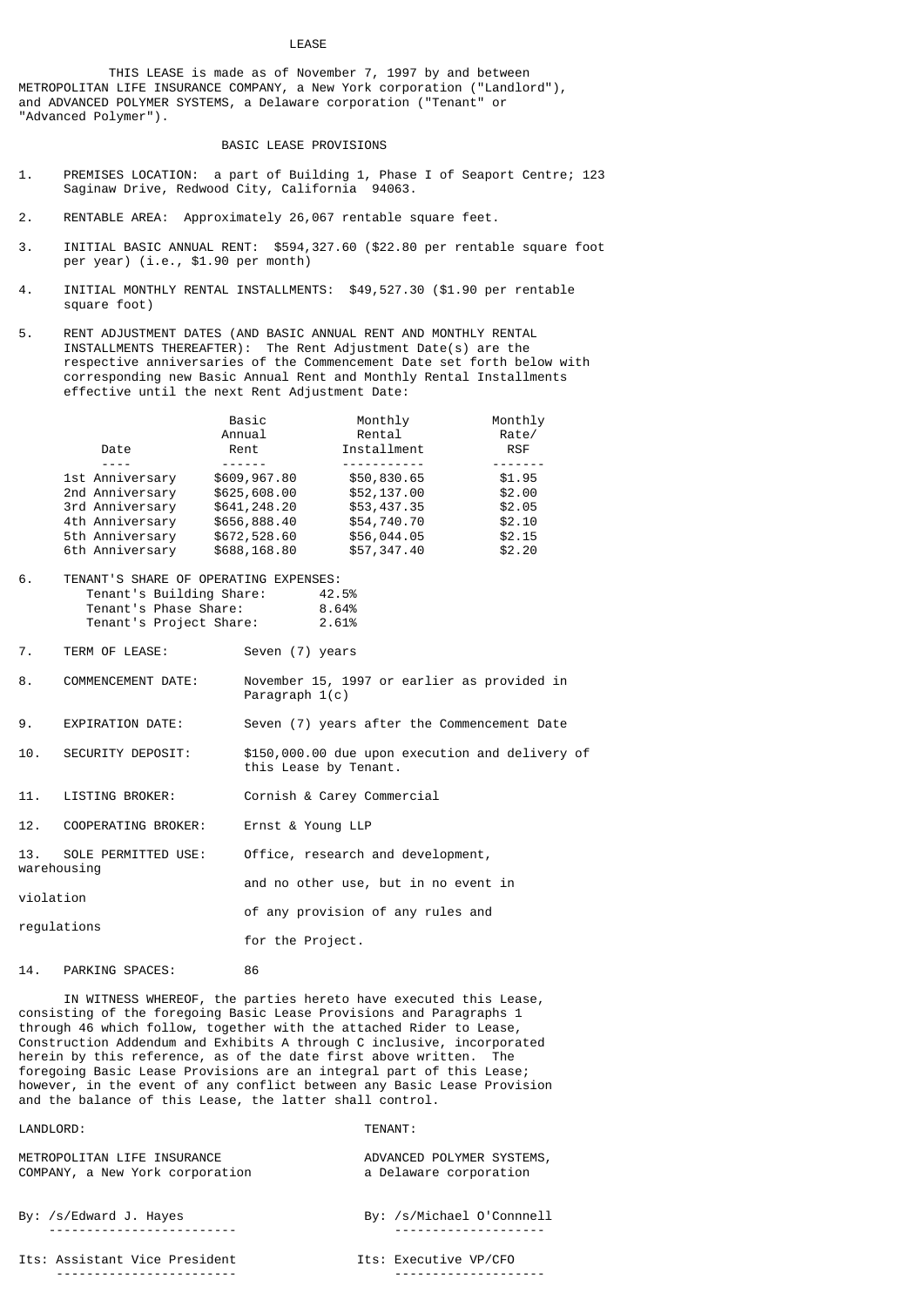#### -----------------------

#### PARAGRAPH 1

 (a) SEAPORT CENTRE. The real property shown on the map attached hereto as EXHIBIT A, together with all improvements now or hereafter located on such real property, is referred to in this Lease as the "Project." The Project is more commonly known as Seaport Centre and is located in Redwood City, California. The Project is comprised of Phase I, Phase II and Phase III, which are generally designated on EXHIBIT A, each of which shall individually be referred to in this Lease as a "Phase." The Phase in which the Premises (as defined in Paragraph 1(b) herein) are located is indicated in Item 1 of the Basic Lease Provisions and is referred to in this Lease as "Tenant's Phase." The building in which the Premises are located is indicated in Item 1 of the Basic Lease Provisions and is referred to in this Lease as the "Building." Landlord reserves the right to amend at any time the definition of "Tenant's Phase" to include any other buildings located in the Project which are owned by Landlord, in which event Tenant's Phase Share (as defined in Paragraph 3(a) below) shall be adjusted to reflect the inclusion of any such additional buildings in the definition of "Tenant's Phase."

 (b) LEASE OF PREMISES. Landlord hereby leases to Tenant and Tenant hereby hires from Landlord, subject to all the terms and conditions hereinafter set forth, those certain premises (the "Premises") described in Items 1 and 2 of the Basic Lease Provisions above and substantially as shown in the floor plan attached hereto as EXHIBIT B.

 (c) TERM. The term of this Lease (the "Term") shall be as shown in Item 7 of the Basic Lease Provisions and shall commence on the earlier to occur of the commencement date shown in Item 8 of the Basic Lease Provisions or the date of Substantial Completion of the Tenant Improvements (defined in the Construction Addendum attached hereto) or such earlier date as Tenant takes possession or commences use of all or any portion of the Premises for any purpose other than the construction and installation therein of the Tenant Improvements (the "Commencement Date") and shall expire, if not sooner terminated pursuant to the terms of this Lease, as of the date set forth in Item 9 of the Basic Lease Provisions (the "Expiration Date"). As used herein, "Substantial Completion" of the Tenant Improvements shall mean that the work of constructing the Tenant Improvements shall be complete, as stated in a notice prepared by Landlord's architect, notwithstanding that minor details of construction, mechanical adjustments or decorations which do not materially interfere with Tenant's use of the Premises (so-called "punchlist" items) remain to be performed or that Tenant's furniture, telephones, telecopiers, photocopiers, computers and other business machines or equipment have not been installed by Tenant. The actual Commencement Date shall be confirmed by Landlord in the Confirmation of Lease Term attached hereto as EXHIBIT C upon such commencement. Notwithstanding the foregoing, in no event shall the Expiration Date be extended.

### BASIC ANNUAL RENT AND RENT ADJUSTMENTS

#### PARAGRAPH 2

 (a) BASIC ANNUAL RENT. Tenant agrees to pay as Basic Annual Rent for the Premises the initial sum shown in Item 3 of the Basic Lease Provisions, increased as set forth in Paragraph 2(b) below. The Basic Annual Rent shall be payable in monthly installments as shown in Items 4 and 5 of the Basic Lease Provisions, each payable in advance and without deduction, abatement or offset. A monthly installment shall be paid to Landlord on the date of this Lease in the full amount and, subsequently, monthly installments shall be paid to Landlord on the first day of the first calendar month commencing after the Commencement Date and continuing on the first day of each calendar month during the Term thereafter. If the Term commences or ends on a day other than the first or last day, respectively, of a calendar month, then the Basic Annual Rent for each such partial month shall be prorated in the proportion that the number of days this Lease is in effect during such partial month bears to the total number of days in such calendar month, and such Basic Annual Rent shall be payable at the commencement of such partial month.

 (b) RENT INCREASES. The amount of Basic Annual Rent and the Monthly Rental Installments shall be adjusted on each Rent Adjustment Date set forth in Item 5 of the Basic Lease Provisions, to be the amount shown in the Basic Lease Provisions.

 (c) RENT. Tenant acknowledges and agrees that Landlord has entered into this Lease in reliance upon Tenant's agreement to timely pay all of the Basic Annual Rent, the Additional Rent (as defined in Paragraph 3 below) and all other amounts required to be paid under this Lease (including all Addenda and Exhibits hereto and subsequent amendments hereof) and in no event would Landlord have agreed to grant any occupancy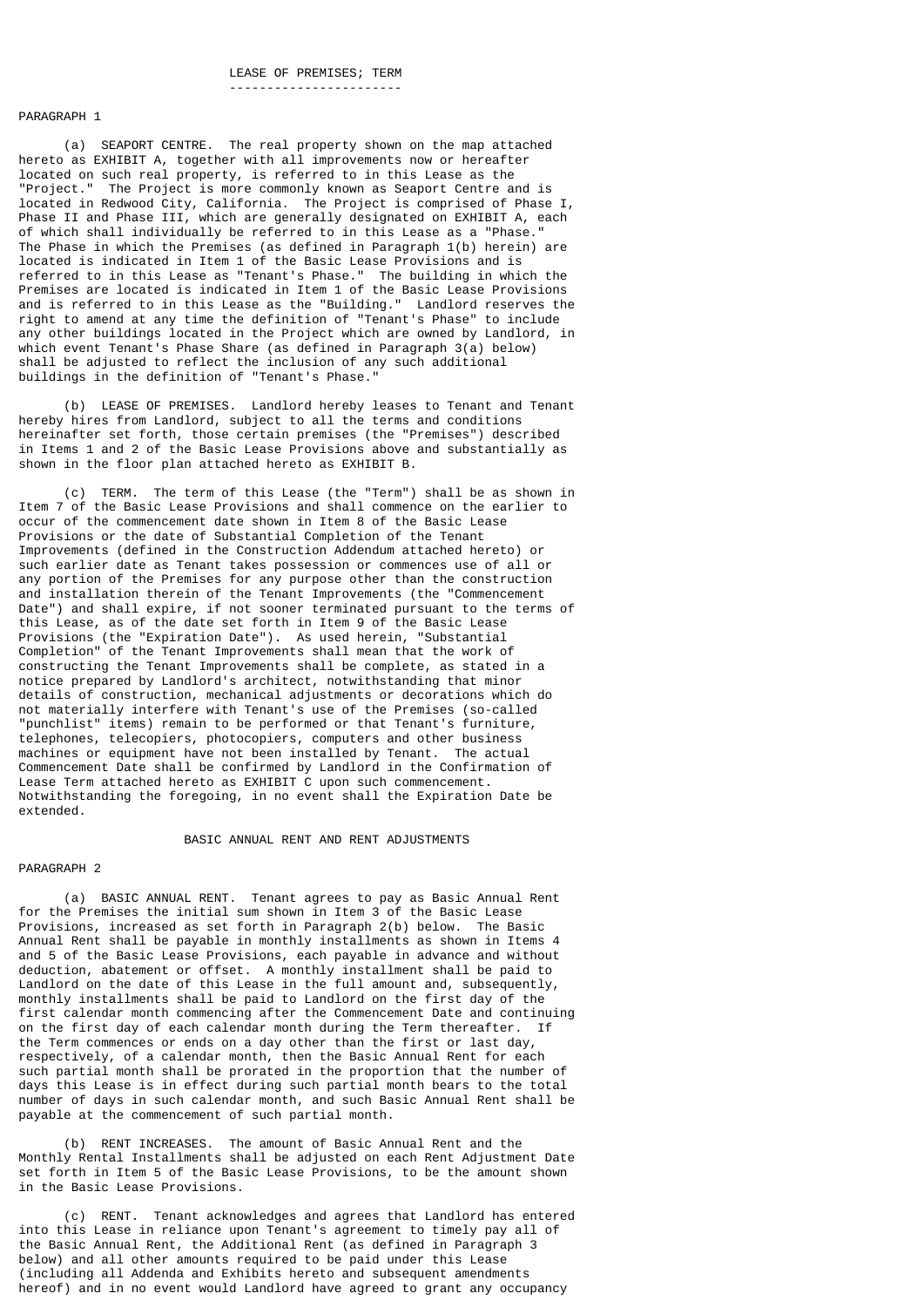rights in and to the Premises to Tenant for less than all such amounts, however described or designated herein. Accordingly, all sums payable by Tenant to Landlord hereunder are sometimes collectively referred to as, and shall collectively constitute, "rent" for all purposes hereunder, at law and in equity.

### ADDITIONAL RENT

### PARAGRAPH 3

 (a) TENANT'S SHARE OF COSTS. Tenant shall pay as "Additional Rent" Tenant's proportionate share ("Tenant's Building Share") of the Building Operating Expenses (as defined below), plus Tenant's proportionate share ("Tenant's Phase Share") of Phase Operating Expenses (as defined below), plus Tenant's proportionate share ("Tenant's Project Share") of Project Operating Expenses (as defined below). Tenant's Building Share shall be the percentage obtained by dividing the rentable square footage of the Premises by the total rentable square footage of the Building and Tenant's Phase Share shall be the percentage obtained by dividing the rentable square footage of the Premises by the total rentable square footage of the Phase. Tenant's Project Share shall be the percentage obtained by dividing the rentable square footage of the Premises by the total rentable square footage of the Project. Tenant's Building Share, Tenant's Phase Share and Tenant's Project Share shall initially be as set forth in Item 6 of the Basic Lease Provisions.

 (b) OPERATING EXPENSES DEFINED. "Operating Expenses" shall include all costs incurred by Landlord in the management, operation, maintenance, overhauling and repair of the Building, Tenant's Phase and the Project. "Building Operating Expenses" shall include Operating Expenses that are directly and separately identifiable to the operation and maintenance of the Building. "Project Operating Expenses" shall include all Operating Expenses incurred in the operation and maintenance of the Project which are neither Building Operating Expenses nor Operating Expenses directly and separately identifiable to the operation and maintenance of any other office building in the Project. "Phase Operating Expenses" may include Building Operating Expenses that are incurred by each building, including the Building, in Tenant's Phase, and also may include Project Operating Expenses that are separately identifiable to Tenant's Phase. Landlord shall have the right to allocate a particular expense as a Building Operating Expense, Project Operating Expense or Phase Operating Expense; however, in no event shall any portion of Building Operating Expenses, Project Operating Expenses or Phase Operating Expenses be assessed or counted against Tenant more than once.

 (c) EXAMPLES OF OPERATING EXPENSES. Operating Expenses shall include the following costs, by way of illustration only and not limitation: (1) all "Property Taxes" (as defined below), and all costs and expenses to contest the amount or validity of any of the same; (2) all insurance premiums and other costs (including deductibles), including the cost of rental insurance; (3) all license, permit and inspection fees; (4) all costs of utilities, fuels and related services, including water, sewer, light, telephone, power and steam connection, service and related charges; (5) all costs to repair, maintain and operate heating, ventilating and air conditioning systems, including, without limitation, preventive maintenance; (6) all janitorial, landscaping and security services; (7) all wages, salaries, payroll taxes, fringe benefits and other labor costs, including the cost of workers' compensation and disability insurance; (8) all costs of operation, maintenance and repair of all parking facilities and other common areas; (9) all supplies, materials, equipment and tools; (10) dues of and expenses and assessments incurred in connection with membership in the Seaport Centre Owners' Association; (11) modifications to the Building or the Project occasioned by any applicable laws, statutes, ordinances, orders, requirements, rules or regulations now or hereafter in effect of any governmental or quasigovernmental authority; (12) the total charges of any independent contractors employed in the care, operation, maintenance, repair, leasing and cleaning of the Project, including, without limitation, landscaping, roof maintenance, and repair, maintenance and monitoring of life-safety systems, plumbing systems, electrical wiring and Project signage; (13) the cost of accounting services necessary to compute the rents and charges payable by tenants at the Project; (14) window and exterior wall cleaning and painting; (15) managerial and administrative expenses; (16) all costs in connection with the exercise facility at the Project; (17) all costs and expenses related to Landlord's retention of consultants in connection with the routine review, inspection, testing, monitoring, analysis, and control of Hazardous Materials (defined in Paragraph 9(b) below) and retention of consultants in connection with the clean-up of Hazardous Materials (to the extent not recoverable from a particular tenant of the Project), and all costs and expenses related to the implementation of recommendations made by such consultants concerning the use, generation, storage, manufacture, production, storage, release, discharge, disposal or clean-up of Hazardous Materials on, under or about the Premises or the Project (to the extent not recoverable from a particular tenant of the Project); (18) all capital improvements made that reduce other Operating Expenses, and all other capital expenditures, but only as amortized over such reasonable period as Landlord shall determine, with a return on capital at the rate of ten percent (10%) per annum or at such higher rate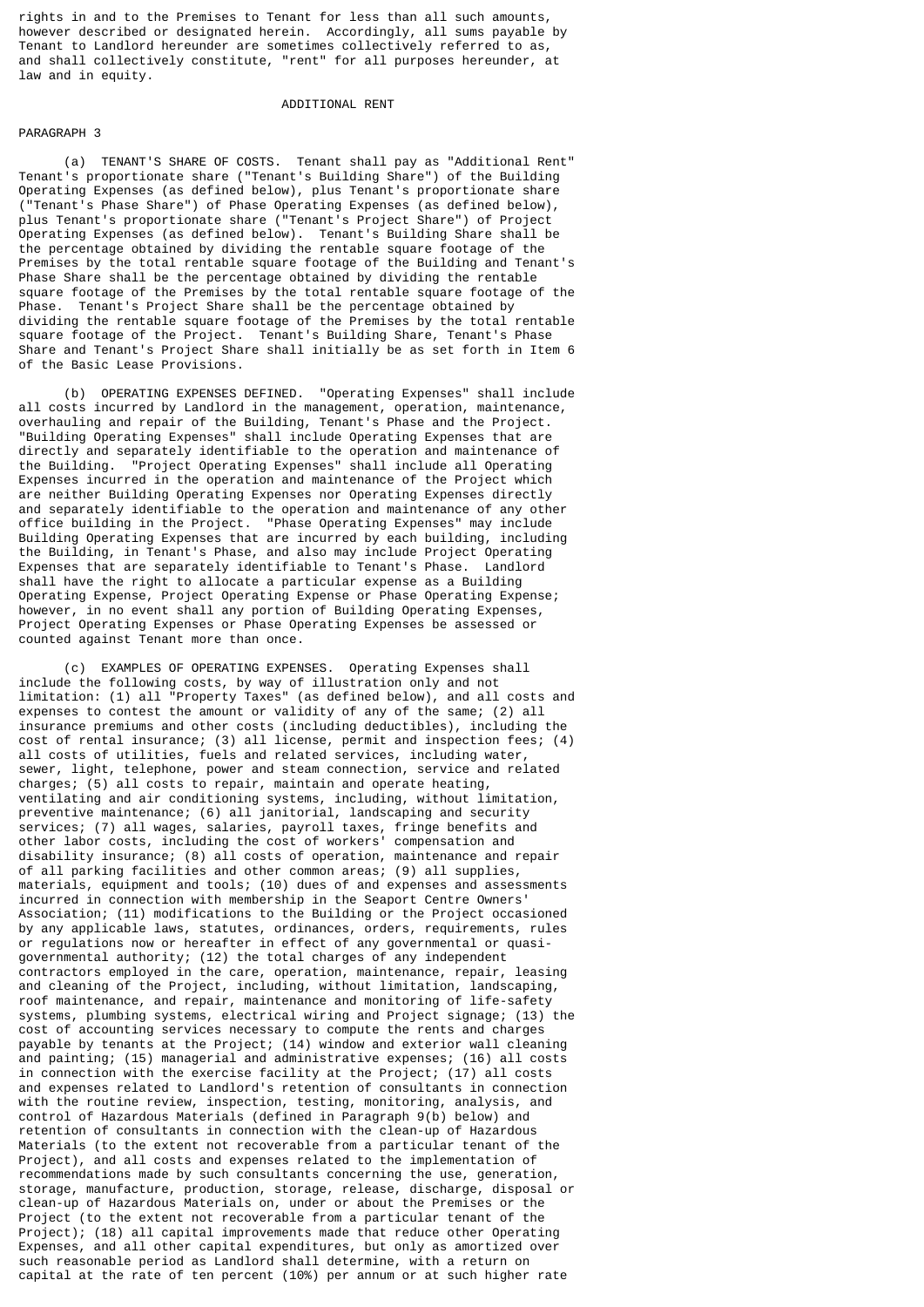as may have been available to Landlord on funds borrowed for the purpose of constructing such capital improvements; (19) all property management costs and fees, including, without limitation, all costs incurred in connection with the Project property management office; and (20) all fees or other charges incurred in conjunction with voluntary or involuntary membership in any energy conservation, air quality, environmental, traffic management or similar organizations.

 (d) PROPERTY TAXES. "Property Taxes" shall include (1) all real estate taxes, personal property taxes and other taxes, charges and general and special assessments which are levied with respect to any portion of the Building or the Project or any improvements, fixtures, equipment or other property of Landlord, real or personal, located in or about the Building or Project or used in connection with the operation thereof, (2) any tax, surcharge, assessment or service or other fee which shall be levied or collected in addition to or in lieu of real estate or personal property taxes, other than taxes covered by Paragraph 12 below, (3) any service or other fees collected by governmental agencies in addition to or in lieu of property taxes for services provided by such agencies, and (4) any rental, excise, sales, transaction privilege or other tax or levy, however denominated, imposed upon or measured by any rent reserved hereunder or on Landlord's business of leasing the Premises, excepting only net income taxes.

 (e) STATEMENT OF EXPENSES. Prior to the commencement of the Term and of each calendar year thereafter, Landlord shall give Tenant a written estimate of the amount of Operating Expenses for the applicable year, as well as Tenant's share thereof, which amount shall be payable by Tenant as Additional Rent for the ensuing year or portion thereof. During the calendar year that is the subject of Landlord's statement of estimated Operating Expenses, Tenant shall pay such estimated amount to Landlord in twelve (12) equal monthly installments, in advance, on the first (1st) day of each calendar month. Within one hundred twenty (120) days after the end of each calendar year or as soon thereafter as reasonably possible, Landlord shall furnish to Tenant a statement showing in reasonable detail the actual Building Operating Expenses, Phase Operating Expenses and Project Operating Expenses incurred by Landlord for such period and Tenant's proportionate share thereof in accordance with this Paragraph 3, and Tenant shall within thirty (30) days thereafter make any payment necessary to adjust its previous actual payments to the amount shown as due from Tenant on such annual statement. Any actual overpayment by Tenant shall be credited against installments of Additional Rent next coming due from Tenant under this Paragraph 3. Nothing contained in this Paragraph 3(e) shall be construed to limit the right of Landlord from time to time during any calendar year to revise its estimates of the Operating Expenses which are the subject of this Paragraph and to reflect such revision by prospective adjustments in billings to Tenant for Tenant's monthly installments payable under this Paragraph over the remainder of such year. Tenant's share of such Operating Expenses for any partial year during the Term shall be that proportion of Tenant's Building Share of Building Operating Expenses, Tenant's Phase Share of Phase Operating Expenses and Tenant's Project Share of Project Operating Expenses for the full year which is the same proportion as the number of days in such partial year is to three hundred sixty-five (365).

 (f) ADJUSTMENT TO OPERATING EXPENSES. Notwithstanding anything to the contrary contained in this Paragraph 3, as to each specific category of Operating Expense which one or more tenants of the Building either pays directly to third parties or specifically reimburses to Landlord (for example, separately contracted janitorial services or property taxes directly reimbursed to Landlord), then, on a category by category basis, the amount of Operating Expenses for the affected period shall be adjusted as follows: (1) all such tenant payments with respect to such category of expense and all of Landlord's costs reimbursed thereby shall be excluded from Operating Expenses and Tenant's Building Share, Tenant's Phase Share or Tenant's Project Share, as the case may be, for such category of Operating Expense shall be adjusted by excluding the square footage of all such tenants, and (2) if Tenant pays or directly reimburses Landlord for such category of Operating Expense, such category of Operating Expense shall be excluded from the determination of Operating Expenses for the purposes of this Lease.

 (g) EXCLUSIONS FROM OPERATING EXPENSES. Notwithstanding anything to the contrary in this Paragraph 3, Landlord and Tenant agree that Operating Expenses shall not include: (1) depreciation on the Building, Tenant's Phase or the Project; (2) costs incurred in renovating or improving vacant space or space for other tenants of the Project; (3) finders' fee and real estate brokers' commissions; (4) ground lease payments or mortgage principal or interest except to the extent to pay financed capital expenditures included in Operating Expenses pursuant to Paragraph  $3(c)(18)$ ; (5) repairs due to casualty or condemnation and reimbursed by net proceeds of insurance coverage; (6) any cost due to Landlord's breach of this Lease in excess of the cost which would be includable in Operating Expenses if Landlord had not breached this Lease; (7) penalties imposed on Landlord due to Landlord's failure to comply with a law, ordinance or regulation applicable to the Building, Tenant's Phase or the Project; (8) attorneys' fees and other costs and expenses incurred in connection with disputes with other tenants of the Project or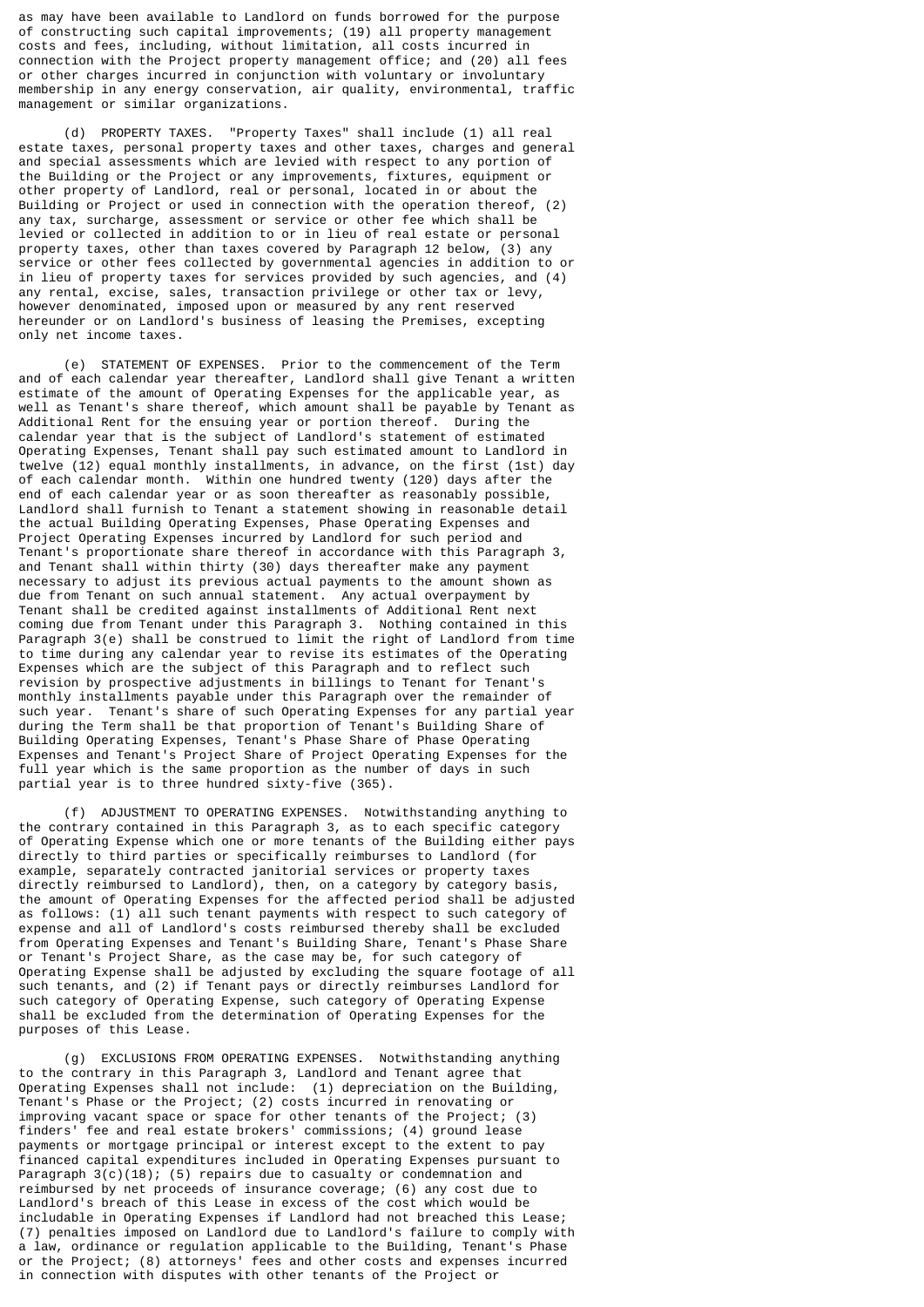associated with the enforcement of any lease for space at the Project other than Tenant's, or the defense of Landlord's title to or interest in the Building; (9) costs incurred to clean up, contain, remove or otherwise remediate Hazardous Materials (defined in Paragraph 9(b) below) contamination, if any, present in the Project prior to the Commencement Date; or (10) the cost of repairs, alterations or replacements needed to correct any defects in the original design, materials or workmanship of the Building, Tenant's Phase or the Project.

#### SECURITY DEPOSIT

### PARAGRAPH 4

 Tenant has paid or, upon execution of this Lease, will pay Landlord the sum set forth in Item 9 of the Basic Lease Provisions (the "Security Deposit") as security for the performance of the terms of this Lease by Tenant. Landlord shall not be required to keep the Security Deposit separate from its general funds, and Tenant shall not be entitled to interest thereon. If Tenant defaults with respect to any provision of this Lease, including, without limitation, the provisions relating to the payment of rent or the condition of the Premises upon the termination of this Lease, Landlord may, but shall not be required to, use, apply or retain all or any part of the Security Deposit for the payment of any rent or other sum in default or any other amount which Landlord may spend or become obligated to spend by reason of Tenant's default or to compensate Landlord for any other loss or damage which Landlord may suffer by reason of Tenant's default, including, without limitation, costs and attorneys' fees incurred by Landlord to recover possession of the Premises following a default by Tenant hereunder. If any portion of the Security Deposit is so used or applied, Tenant shall, within ten (10) days following Landlord's demand therefor, deposit cash with Landlord in an amount sufficient to restore the Security Deposit to its original amount, and Tenant's failure to do so within ten (10) days following Landlord's demand, shall constitute a default hereunder by Tenant. If Tenant shall fully and faithfully perform every provision of this Lease to be performed by it, the Security Deposit or any balance thereof shall be returned, without interest, to Tenant (or, at Landlord's option, to the last assignee of Tenant's interest hereunder) within a reasonable time after the expiration of the Term and surrender of possession of the Premises to Landlord.

#### SUBSTITUTED PREMISES

PARAGRAPH 5 [Intentionally Omitted]

#### **REPATRS**

#### PARAGRAPH 6

 (a) LANDLORD'S REPAIRS. Subject to Paragraph 6(b), Landlord shall maintain the structural portions of the Building, the roof, exterior walls and exterior doors, foundation, and underslab standard sewer system of the Building in good, clean and safe condition. Notwithstanding the foregoing, Landlord shall have no responsibility to repair the Building's heating, ventilation and air conditioning equipment, and all such repairs shall be performed by Tenant pursuant to the terms of Paragraph 6(b) below. Landlord shall also maintain the landscaping, parking facilities and other common areas of the Project. Except as provided in Paragraphs 13 and 14, there shall be no abatement of rent, no allowance to Tenant for diminution of rental value and no liability of Landlord by reason of inconvenience, annoyance or any injury to or interference with Tenant's business arising from the making of or the failure to make any repairs, alterations or improvements in or to any portion of the Project or in or to any fixtures, appurtenances or equipment therein. Tenant waives the right to make repairs at Landlord's expense under any law, statute or ordinance now or hereafter in effect.

 (b) TENANT'S REPAIRS. Tenant shall, at Tenant's sole cost and expense: (i) make all repairs to the Premises and fixtures therein which Landlord is not required to make pursuant to Paragraph 6(a) above, including, without limitation, repairs to the interior walls, ceilings and windows of the Premises, the interior doors, Tenant's signage, and the electrical, life-safety, plumbing and heating, ventilation and air conditioning ("HVAC") systems located within or serving the Premises; (ii) use reasonable efforts, through a program of regularly scheduled preventive maintenance approved by Landlord, to keep the HVAC equipment serving the Premises in reasonably good order and condition; and (iii) maintain the Premises, the fixtures and utilities systems therein, and the area immediately surrounding the Premises (including all garbage enclosures), in a good, clean and safe condition. Tenant shall deliver to Landlord a copy of any maintenance contract entered into by Tenant with respect to the Premises. Tenant shall also, at Tenant's expense, keep any non-standard heating, ventilating and air conditioning equipment and other non-standard equipment in the Building in good condition and repair, using contractors approved in advance, in writing, by Landlord. Notwithstanding Paragraph 6(a) above, Tenant will pay for any repairs to the Building or the Project which are caused by any negligence or carelessness of Tenant or its assignees, subtenants or employees, or of the respective agents of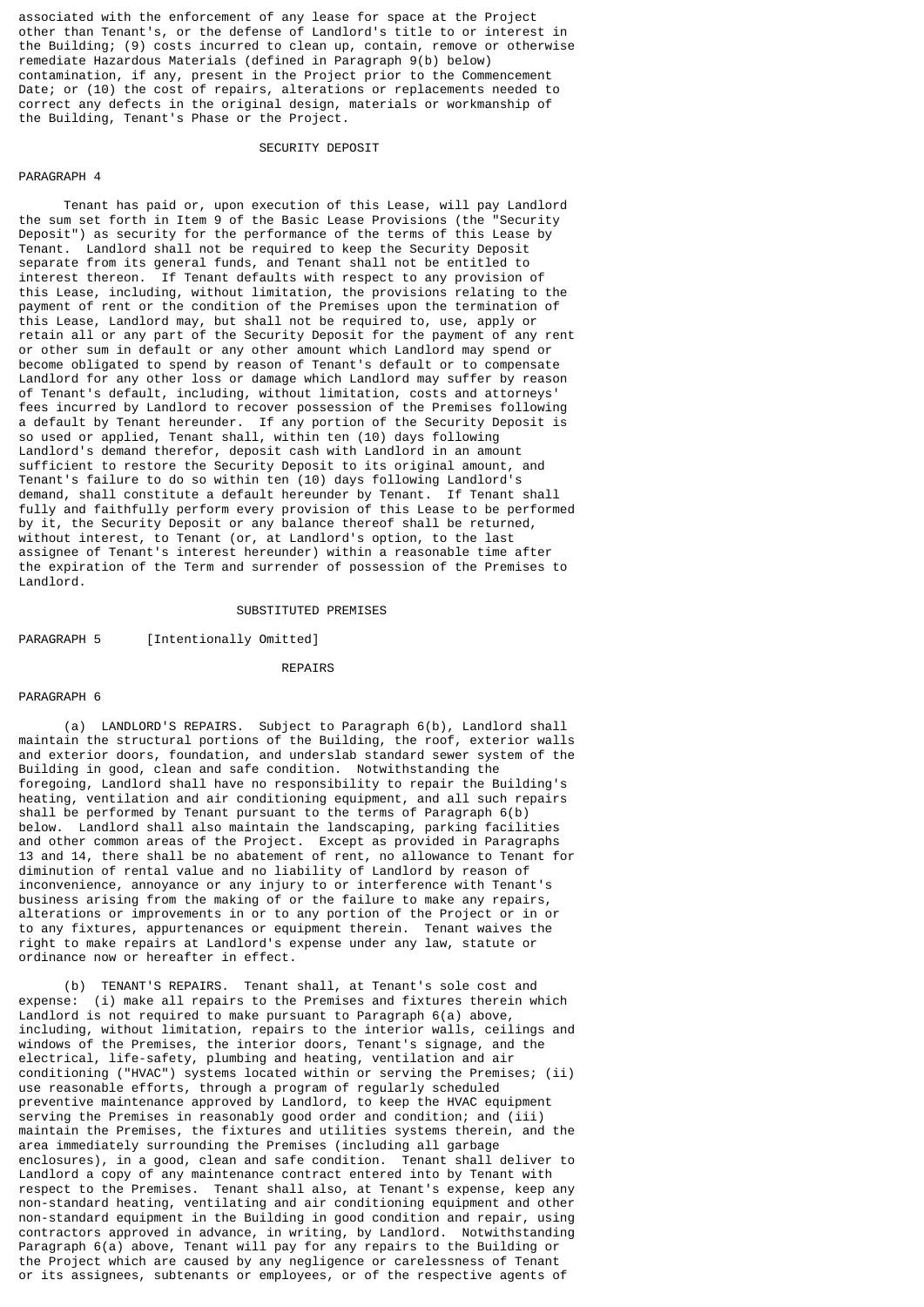any of the foregoing persons, or of any other persons permitted in the Building or elsewhere in the Project by Tenant or any of them. Tenant will maintain the Premises, and will leave the Premises upon termination of this Lease, in a safe, clean, neat and sanitary condition.

### IMPROVEMENTS AND ALTERATIONS

### PARAGRAPH 7

 (a) COMMON AREA. Landlord shall have the right at any time to change the arrangement and location of the common area of the Building or the Project and, upon giving Tenant reasonable notice thereof, to change any name, number or designation by which the Premises, the Building, the Phase or the Project is commonly known.

(b) ALTERATIONS.

 (1) Except for Minor Alterations (as defined in Paragraph 7(b)(3) below), Tenant shall not make any alterations, additions, or improvements of or to the Premises without the prior written consent of Landlord, which Landlord may give or deny in its sole and absolute discretion. At the time such consent is requested, Tenant shall furnish to Landlord for Landlord's written approval (which shall not be unreasonably withheld) the names of Tenant's architect, Tenant's contractor(s) and all subcontractors who will be supplying materials or performing work in connection with such alterations, additions and improvements, a copy of all plans for the proposed work, an estimate of the cost thereof and such other information as shall be requested by Landlord substantiating Tenant's ability to pay for such work. No less than ten (10) days prior to the commencement of any alterations, additions and improvements of or to the Premises, Tenant shall deliver to Landlord certificates of insurance from the carrier(s) providing insurance to Tenant's architect and Tenant's contractor(s) evidencing the following types of coverage in such amounts as are reasonably determined by Landlord to be necessary: (i) professional liability insurance; (ii) commercial general liability insurance; (iii) business automobile liability insurance; (iv) workers' compensation insurance; and (v) umbrella liability insurance. The insurance specified in  $(i)$ ,  $(i)$ ,  $(i)$ ,  $(i)$  and  $(v)$ above shall name Landlord as an additional insured, and all such policies shall provide that thirty (30) days' written notice must be given to Landlord prior to termination or cancellation. Landlord, at its sole option, may require as a condition to the granting of such consent to any work costing in excess of \$25,000, that Tenant provide to Landlord, at Tenant's sole cost and expense, a lien and completion bond in an amount equal to one and one-half  $(1-i/2)$  times any and all estimated costs of the proposed work, to insure Landlord against any liability for mechanics' and materialmen's liens and to insure completion of the work. Landlord may also require as a condition to Landlord's consent to any alterations, additions or improvements pursuant to this Paragraph 7(b) that, following completion of any such alterations, additions or improvements, Tenant shall provide Landlord with unconditional waivers of lien in statutory form from all parties performing labor and/or supplying equipment and/or materials in connection with such alterations, additions or improvements, including Tenant's architect(s). Before commencing any work, Tenant shall give Landlord at least ten (10) days written notice of the proposed commencement of such work in order to give Landlord an opportunity to prepare, post and record such notice as may be permitted by law to protect Landlord's interest in the Premises and the Building from mechanics' and materialmen's liens. Within a reasonable period following completion of any work, Tenant shall furnish to Landlord, at Tenant's cost, "as built" plans showing the changes made to the Premises including one (1) complete set of reproducible drawings for the entire Premises (including, but not limited to, a floor plan, HVAC, plumbing, electrical and reflected ceiling), including such alterations, additions or improvements.

 (2) All such alterations, additions and improvements shall be made at Tenant's sole expense (including, without limitation, the reasonable cost of any review of Tenant's plans by Landlord's architect and/or Landlord's engineer) and in conformity with plans therefor approved by Landlord in writing prior to the commencement of such work, and such work shall be performed by a contractor(s) approved by Landlord. All work performed by Tenant shall comply with the laws, rules, orders, directions, regulations and requirements of all governmental entities having jurisdiction over such work and shall comply with the rules, orders, directions, regulations and requirements of any nationally recognized board of insurance underwriters. Tenant shall use all commercially reasonable efforts (including, without limitation, scheduling overtime and weekend work) not to interfere with other tenants in the Building and the Project when performing any alterations, additions or improvements. All such alterations, additions or improvements (except movable furniture, furnishings and trade fixtures) shall, at Landlord's option, become the property of Landlord and shall be surrendered with the Premises, as a part thereof, at the expiration or earlier termination of the Term. Upon any termination of this Lease, Tenant shall, upon demand by Landlord and at Tenant's sole expense, immediately remove any alterations, additions or improvements installed at the Premises except for the initial Tenant Improvements approved by Landlord pursuant to the Construction Addendum and Tenant shall repair and restore the Premises to their original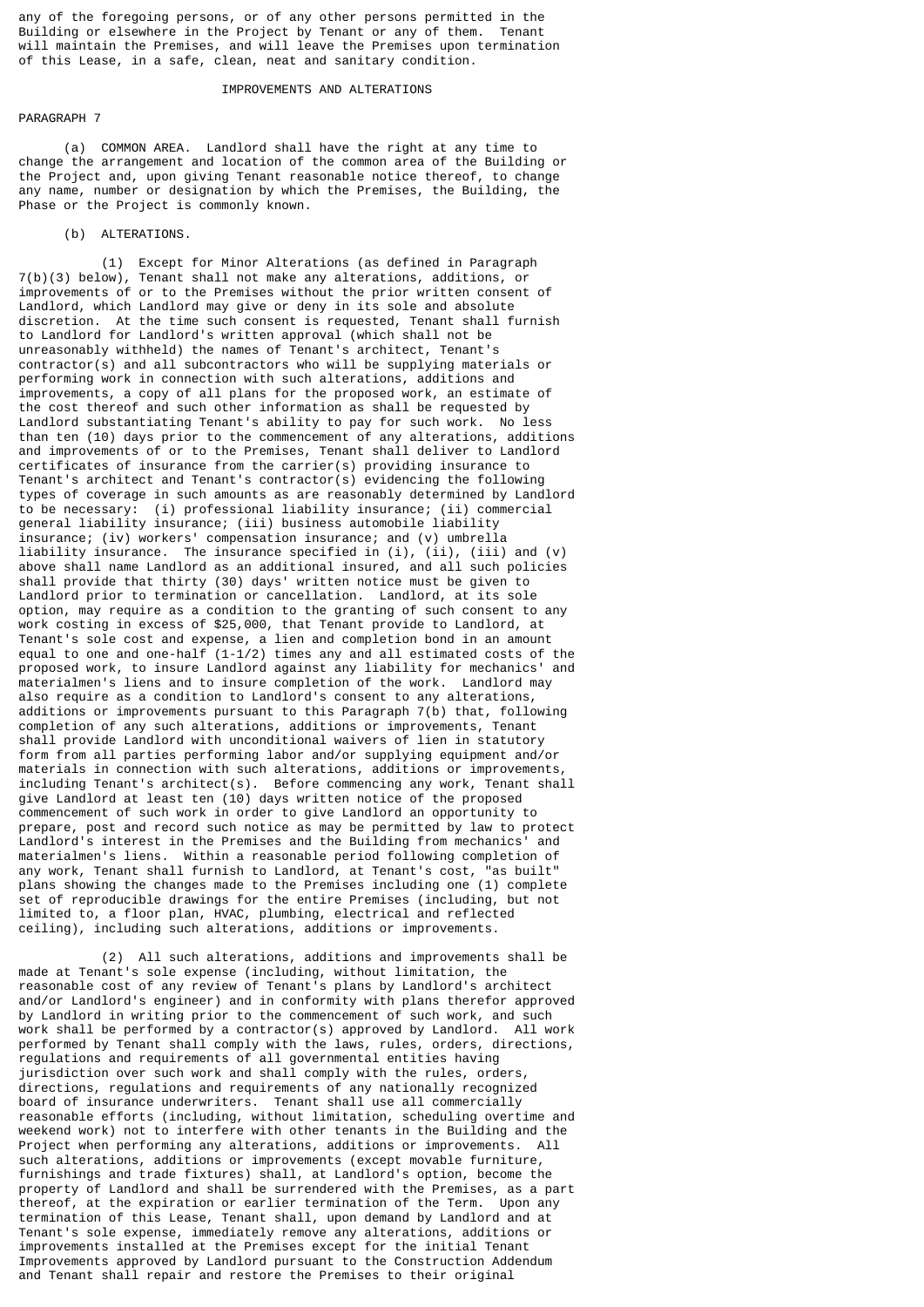condition, reasonable wear and tear excepted. Any personal property left on the Premises at the expiration or other termination of this Lease may, at the option of Landlord, either be deemed abandoned or be placed in storage at a public warehouse in the name of and for the account of and at the expense and risk of Tenant or otherwise disposed of by Landlord in the manner provided by law; or, alternatively, in the event that Tenant leaves personal property on the Premises following the expiration or other termination of this Lease, Landlord may, in Landlord's sole and absolute discretion, deem Tenant to be holding over pursuant to the terms of Paragraph 26 below. Tenant expressly releases Landlord of and from any and all claims and liability for damage to or destruction or loss of property left by Tenant upon the Premises at the expiration or other termination of this Lease and, to the extent permitted by then applicable law, Tenant shall protect, indemnify, defend and hold Landlord harmless from and against any and all claims and liability with respect thereto.

 (3) Notwithstanding any provision of the foregoing to the contrary, Tenant may make Minor Alterations without Landlord's prior written consent thereto or approval of Tenant's architect, contractor or subcontractor, but subject to all other requirements of this Lease applicable to alterations, additions, improvements or work by or for Tenant, its assignees or sublessees. For purposes of this Lease, "Minor Alterations" shall mean alterations, additions or improvements (i) subsequent to those done pursuant to the Construction Addendum;  $(ii)$ costing less than Fifteen Thousand Dollars (\$15,000.00) in any twelve (12) month period; and (iii) not affecting any structural portions of the Building, the roof, exterior walls, exterior doors, foundation, HVAC, fire protection systems, electrical system, or underslab standard sewer system of the Building.

**LIENS** 

#### PARAGRAPH 8

 Tenant shall keep the Premises free from any liens arising out of any work performed, materials furnished or obligations incurred by or for Tenant, its assignees or sublessees. In the event that Tenant shall not, within ten (10) days following the imposition of any such lien, cause such lien to be released of record by payment or posting of a proper bond, Landlord shall have, in addition to all other remedies provided herein and by law, the right but not the obligation to cause such lien to be released by such means as Landlord shall deem proper, including payment of or defense against the claim giving rise to such lien. All sums paid by Landlord and all expenses incurred by it in connection therewith shall create automatically an obligation of Tenant to pay an equivalent amount to Landlord as rent on Landlord's demand therefor, together with interest at the lesser of eighteen percent (18%) per annum or the maximum rate then permitted by law until paid to Landlord. Nothing herein shall imply any consent by Landlord to subject Landlord's estate to liability under any mechanics' or other lien law.

 Tenant shall give Landlord adequate opportunity, and Landlord shall have the right at all times, to post such notices of nonresponsibility as are provided for in the mechanics' lien laws of California.

#### USE OF PREMISES

### PARAGRAPH 9

 (a) COMPLIANCE WITH LAW. Tenant shall use the Premises only as set forth in Item 13 of the Basic Lease Provisions and shall not use or permit the Premises to be used for any other purpose. Tenant shall not use or occupy the Premises in violation of any law or of the certificate of occupancy issued for the Building and shall, upon five (5) days' written notice from Landlord, discontinue any use of the Premises which is declared by any governmental authority having jurisdiction to be a violation of law or of such certificate of occupancy. Tenant shall comply with any direction of any governmental authority having jurisdiction which shall, by reason of the nature of Tenant's use or occupancy of the Premises, impose any duty upon Tenant or Landlord with respect to the Premises or with respect to the use or occupancy thereof. Tenant shall comply with all covenants, conditions and restrictions affecting the Project, as such may be amended from time to time, and all articles, bylaws and rules of the Seaport Centre Owners' Association. Tenant shall be responsible for obtaining all necessary governmental approvals in connection with Tenant's use of the Premises. Tenant shall not do or permit to be done anything which will invalidate, or increase the cost of, any fire, extended coverage or other insurance policy covering any part of the Project or any property located thereon. Notwithstanding the provisions of Paragraph 3 above, Tenant shall, within ten (10) days following Landlord's demand, reimburse Landlord for the full amount of any additional premium charged for any such policy by reason of Tenant's failure to comply with the provisions of this Paragraph 9(a), it being understood that such demand for reimbursement shall not be Landlord's exclusive remedy. Tenant shall not in any way obstruct or interfere with the rights of other tenants or occupants of the Building or the Project, or injure or annoy them, or use or allow the Premises to be used for any improper, immoral, unlawful or objectionable purpose; nor shall Tenant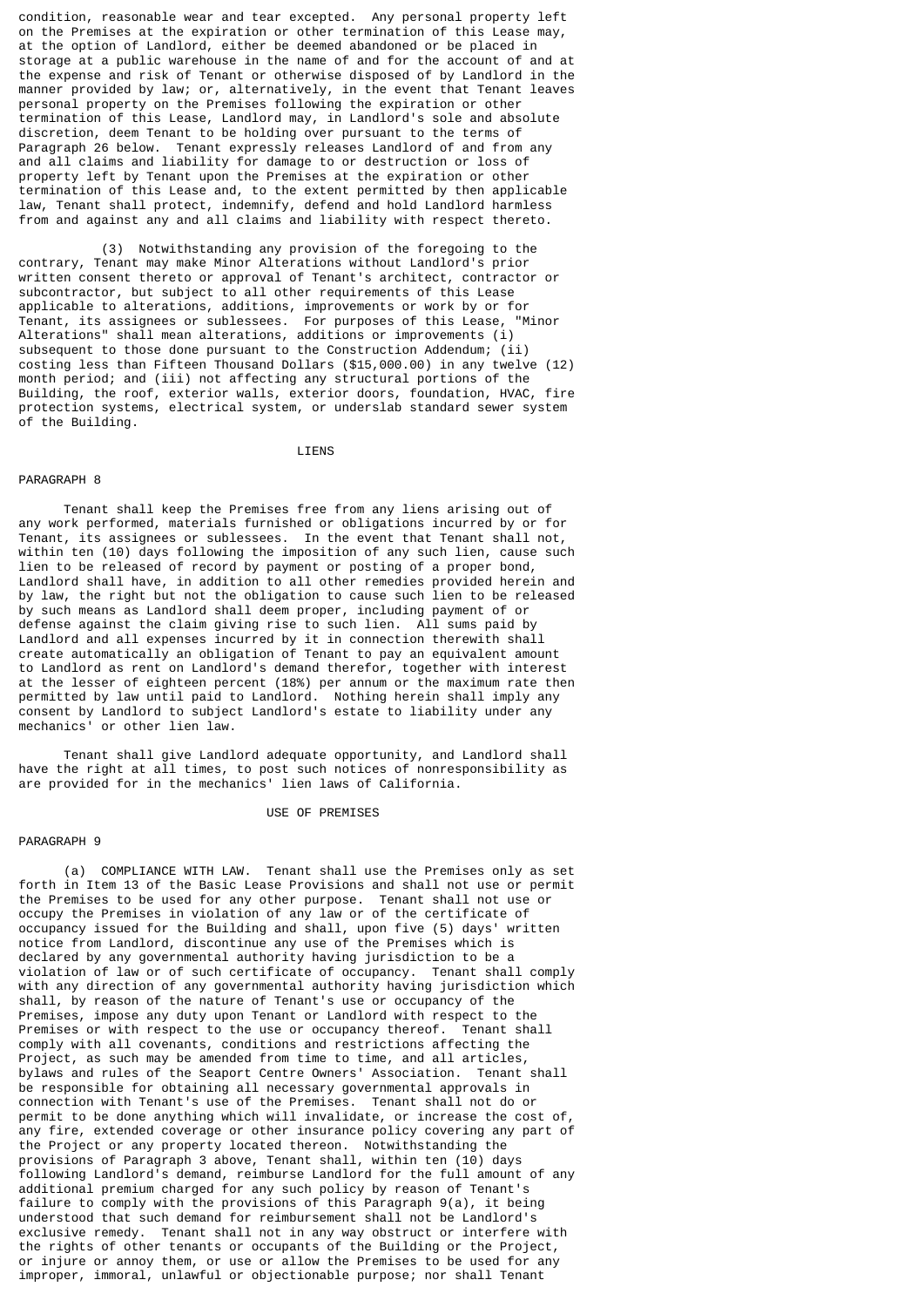cause, maintain or permit any nuisance in, on or about the Premises or commit or suffer to be committed any waste in or upon the Premises.

 (b) HAZARDOUS MATERIALS. Except as provided in Paragraph 9(b)(1) below Tenant shall not use, generate, manufacture, produce, store, release, discharge, or dispose of, on, under or about the Premises or any part of the Project, or transport to or from the Premises or any part of the Project, any Hazardous Material (as defined below) or allow its employees, agents, contractors, licensees, invitees or any other person or entity to do so.

 (1) Notwithstanding the foregoing, Tenant shall be permitted to use and store in, and transport to and from, the Premises the Hazardous Materials identified on EXHIBIT D hereto and by this reference incorporated herein, including wastes generated from the use of such identified Hazardous Materials ("Permitted Hazardous Materials") so long as: (a) each of the Permitted Hazardous Materials is used or stored in, or transported to and from, the Premises only to the extent necessary for Tenant's operation of its business at the Premises; (b) at no time shall any Permitted Hazardous Material be on, under or about the Premises in excess of the quantity specified therefor in EXHIBIT D; and (c) the conditions set forth in this Paragraph 9(b) are strictly complied with. If Tenant desires to use, store in, or transport to the Premises Hazardous Materials other than Permitted Hazardous Materials used by Tenant in the quantities designated on EXHIBIT D Tenant shall notify Landlord at least thirty (30) days prior to such proposed use, storage or transportation, and any such use, storage or transportation of additional Hazardous Materials (and any related amendment or supplement of EXHIBIT D) shall be subject to Landlord's prior written consent, which consent may be withheld in Landlord's sole discretion. The right to use and store in, and transport to and from, the Premises the Permitted Hazardous Materials is personal to Advanced Polymer and may not be assigned or otherwise transferred by Advanced Polymer without the prior written consent of Landlord, which consent may be withheld in Landlord's sole discretion. Any consent by Landlord pursuant to Paragraph 15 of this Lease to an assignment, transfer, subletting, mortgage, pledge, hypothecation or encumbrance of this Lease, and any interest therein or right or privilege appurtenant thereto, shall not constitute consent by Landlord to the use or storage in, or transportation to, the Premises of any Hazardous Material (including a Permitted Hazardous Material) by any such assignee, sublessee or transferee unless Landlord expressly agrees otherwise in writing. Any consent by Landlord to the use or storage in, or transportation to or from the Premises, of any Hazardous Material (including a Permitted Hazardous Material) by an assignee, sublessee or transferee of Tenant shall not constitute a waiver of Landlord's right to refuse such consent as to any subsequent assignee or transferee.

 (2) Tenant shall comply with and shall cause Tenant's employees, agents, contractors, licensees and invitees (collectively, "Tenant's Agents") to comply with, and shall keep and maintain the Premises and cause Tenant's Agents to keep and maintain the Premises, in compliance with all Environ-mental Laws (as defined below). Neither Tenant nor Tenant's Agents shall violate, or cause or permit the Premises to be in violation of, any Environmental Laws.

 Tenant shall, at its own expense during Tenant's use or occupancy, procure, maintain in effect and comply with all conditions of any and all permits, licenses and other governmental and regulatory approvals required for Tenant's use of the Premises. Following the Commencement Date or such earlier date as Tenant takes possession of or commences use of the Premises for construction of Tenant Improvements or otherwise, Tenant shall cause any and all Hazardous Materials removed from the Premises to be removed and transported solely by duly licensed handlers to duly licensed facilities for final disposal of such materials and wastes. Tenant acknowledges that the sewer piping at the Project is made of ABS plastic. Accordingly, without Landlord's prior written consent, which may be given or withheld in Landlord's sole discretion, only ordinary domestic sewage is permitted to be put into the drains at the Premises. UNDER NO CIRCUMSTANCES SHALL TENANT EVER DEPOSIT ANY ESTERS OR KETONES (USUALLY FOUND IN SOLVENTS TO CLEAN UP PETROLEUM PRODUCTS) IN THE DRAINS AT THE PREMISES. If Tenant desires to put any substances other than ordinary domestic sewage into the drains, it shall first submit to Landlord a complete description of each such substance, including its chemical composition, and a sample of such substance suitable for laboratory testing. Landlord shall promptly determine whether or not the substance can be deposited into the drains and its determination shall be absolutely binding on Tenant. Upon demand, Tenant shall reimburse Landlord for expenses incurred by Landlord in making such determination. If any substances not so approved hereunder are deposited in the drains in Tenant's Premises, Tenant shall be liable to Landlord for all damages resulting therefrom, including, but not limited to, all costs and expenses incurred by Landlord in repairing or replacing the piping so damaged.

 Tenant agrees to provide Landlord with: (a) a copy of any hazardous material management plan or similar document required by any federal, state or local governmental or regulatory authority to be submitted by Tenant; (b) copies of all permits, licenses and other governmental and regulatory approvals with respect to the use of Hazardous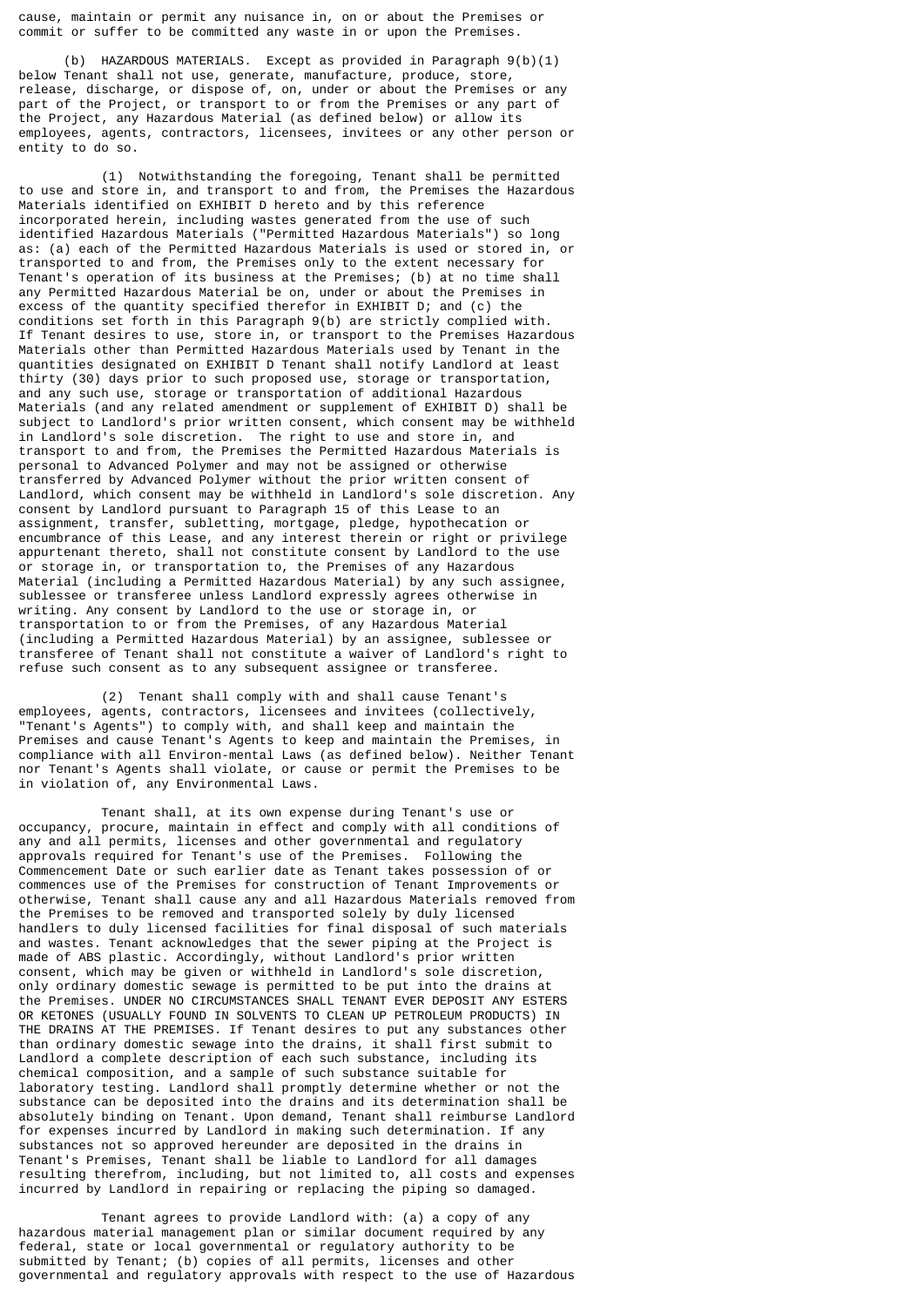Materials; (c) copies of hazardous waste manifests reflecting the legal and proper disposal of all Hazardous Materials removed from the Premises; and (d) copies of all reports, studies and written results of tests or inspections concerning the Premises or any part of the Project with respect to Hazardous Materials, including, without limitation, the "Plans" hereinafter defined (collectively "Documents"). Tenant shall deliver all Documents to Landlord promptly following the earlier of (i) Tenant's submission of such Documents to the requesting governmental agency, or (ii) Tenant's receipt of such Documents (Tenant hereby agreeing that it shall exercise diligent efforts to expeditiously obtain copies of any such Documents known by Tenant to exist).

 (3) Upon commencing any activity involving Hazardous Materials on the Premises, and continuing thereafter throughout the term of this Lease, Tenant shall initiate and maintain the systems set forth in the following (collectively, "Plans") in order to ensure the routine monitoring of the levels of Hazardous Materials which may be present on, under or about the Premises or any part of the Project or properties adjoining or in the vicinity of the Project as the result of the activities of Tenant or Tenant's Agents and to ensure continued compliance with the procedures and regulations concerning the handling, storage, use and disposal of Hazardous Materials: (a) each permit, license or other governmental or regulatory approval with respect to the use of Hazardous Materials, (b) each Hazardous Materials management plan or similar document required by any federal, state, or local governmental or regulatory entity, (c) each plan for handling and disposing of Hazardous Materials necessary to comply with Environmental Laws prepared by or on behalf of Tenant or Tenant's Agents (whether or not required to be submitted to a governmental agency). Tenant shall provide Landlord copies of the foregoing described Plans within five (5) days after each is so issued or is so required to be prepared or is so required to be submitted by Tenant to a governmental agency.

 (4) Not less often than once each calendar quarter during the term of this Lease, Tenant shall provide Landlord with a written report which shall set forth the results of the monitoring of Hazardous Materials during the previous calendar quarter. Landlord may elect (but shall not be obligated) to retain an independent consultant experienced in the use and management of Hazardous Materials for the purpose of reviewing any information received by Landlord in connection with Hazardous Materials. Pursuant to such review, Landlord's consultant may make recommendations in connection with Tenant's control of Hazardous Materials on the Premises, and Tenant shall implement, at Tenant's sole cost, the recommendations of Landlord's consultant relating to Tenant's improper use or management of Hazardous Materials in violation of Environmental Laws. Landlord's failure to appoint any consultant shall not relieve Tenant of any of Tenant's obligations under this Lease relating to Hazardous Materials nor constitute a waiver of Landlord's rights under this Lease.

 (5) Landlord may install permanent or other testing wells or devices at or about the Premises or any part of the Project, and may cause the ground water to be tested to detect the presence of Hazardous Materials at least once every twelve (12) months during the term of this Lease by the use of such wells or devices as are then customarily used for such purposes. If Tenant so requests in writing, Landlord shall supply Tenant with a copy of any such test results. The costs of any such tests, and the installation, maintenance, repair, removal, closure and replacement of such wells or devices shall be an Operating Expense pursuant to Paragraph 3 of this Lease; provided, however, such costs shall be borne solely by Tenant if the same are incurred by Landlord because Tenant is in breach of its obligations under this Paragraph 9(b) or if, following the initiation of such testing, the presence of Hazardous Materials is detected and Tenant or Tenant's Agents are responsible therefor. Tenant's obligations under this Paragraph 9(b)(5) shall survive the expiration or earlier termination of this Lease.

 (6) Landlord and its representative shall have the right, at the following times, to enter the Premises and to: (i) conduct any testing, monitoring and analysis for Hazardous Materials; (ii) review any documents, materials, inventory, financial data or notices or correspondence to or from private parties or governmental or regulatory authorities in connection therewith; and (iii) review all storage, use, transportation and disposal facilities and procedures associated with the storage, use, transportation and disposal of Hazardous Materials provided that Landlord (x) shall comply with all of Tenant's safety procedures, (y) shall not unreasonably interfere with Tenant's operations and (z) shall keep confidential any proprietary testing, processes or research of Tenant of which Tenant has notified Landlord of their confidential and proprietary status (collectively, "Inspection"):

 a. Once every three months for the first twelve (12) months after the Commencement Date and once every twelve (12) months thereafter throughout the term of this Lease.

 b. At any time during the term of this Lease if, in Landlord's reasonable judgment, Tenant is breaching its obligation under this Paragraph 9(b) or is not in compliance with any other provision of this Lease.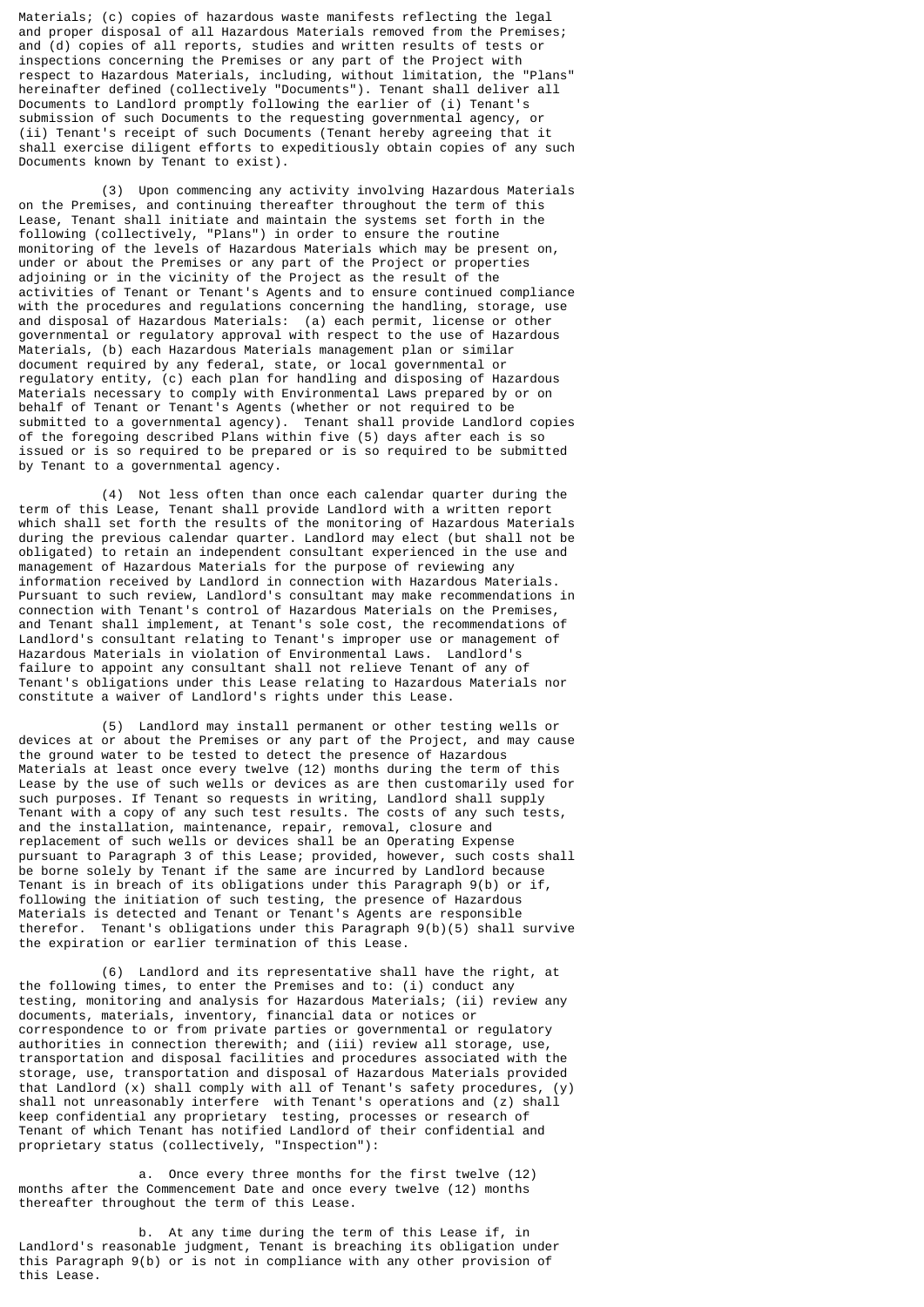All costs and expenses incurred by Landlord in connection with any Inspection pursuant to this Paragraph 9(b)(6) shall, subject to Paragraph 9(b)(15) below, become due and payable by Tenant as Additional Rent, upon presentation by Landlord of an invoice for up to one such Inspection every twelve (12) month period and additional Inspections as follows: (x) if at the time of such Inspection Tenant is not in compliance with the provisions of this Paragraph 9(b) and (y) in any event to the extent such expenses are related to Tenant's improper use or management of Hazardous Materials in violation of Environmental Laws.

(7) Tenant shall give prompt written notice to Landlord of:

 a. any proceeding or inquiry by, notice from, or order of any governmental authority (including, without limitation, the California State Department of Health Services) with respect to the presence of any Hazardous Material on, under or about the Premises or any part of the Project or the migration thereof from or to other property;

 b. all claims made or threatened by any third party against Tenant, the Premises or any part of the Project relating to any loss or injury resulting from any Hazardous Materials; and

 c. any spill, release, discharge or non-routine disposal of Hazardous Materials that occurs with respect to the Premises or operations at the Premises by Tenant or Tenant's Agents;

 d. all matters of which Tenant is required to give notice pursuant to Sections 25249.5 ET SEQ. and 25359.7 of the California Health and Safety Code; and

 e. Tenant's discovery of any occurrence or condition on, under or about the Premises or any part of the Project or any real property adjoining or in the vicinity of the Premises or the Project that could cause the Premises or any part of the Project to be subject to any restrictions on the ownership, occupancy, transferability or use of the Premises or any part of the Project under any Environmental Law, including without limitation, Tenant's discovery of any occurrence or condition on any real property adjoining or in the vicinity of the Premises or the Project that could cause the Premises or any part of the Project to be classified as "border zone property" under the provisions of California Health and Safety Code Sections 25220 ET SEQ. or any regulation adopted in accordance therewith, or to be otherwise subject to any restrictions on the ownership, occupancy, transferability or use of the Premises or any part of the Project under any Environmental Law.

 (8) Landlord shall have the right to join and participate in, as a party if it so elects, any legal proceedings or actions affecting the Premises or any part of the Project initiated in connection with any Environmental Law and have its attorneys' fees in connection therewith paid by Tenant to the extent such fees relate to (w) the violation by Tenant of Environmental Laws, or (x) any third party's allegation of such violation, or (y) any third party's allegation regarding emergency response, clean-up or remediation or right of contribution under any Environmental Laws or any third party's allegation of bodily injury arising from any alleged Release as defined in Paragraph 9(b)(9) below. In addition, Tenant shall not take any remedial action in response to the presence of any Hazardous Materials in, under, or about the Premises or the Project (except in the case where loss of life or substantial property damage is imminent or immediate action is required by any governmental entity, in which event Tenant shall take immediate remedial action), nor enter into any settlement agreement, consent decree or other compromise in respect to any claims relating to any Hazardous Materials in any way connected with the Premises or the Project, without first notifying Landlord of Tenant's intention to do so and affording Landlord ample opportunity to appear, intervene or otherwise appropriately assert and protect Landlord's interest with respect thereto.

 (9) To the fullest extent permitted by law, Tenant shall protect, defend, indemnify and hold harmless Landlord, its directors, officers, partners, employees, agents, successors and assigns from and against any and all claims, fines, judgments, penalties, losses, damages, costs, expenses or liability (including attorneys' fees and costs) directly or indirectly arising out of or attributable to a Release (defined below), but only to the extent of such activities of Tenant or Tenant's Agents, including, without limitation: (a) all foreseeable consequential damages, including, without limitation, loss of rental income and diminution in property value; (b) the costs of any investigation, monitoring, removal, restoration, abatement, repair, cleanup, detoxification or other ameliorative work of any kind or nature (collectively "Remedial Work") and the preparation and implementation of any closure, remedial or other required plans; (c) any injury to or death of persons or damage to or destruction of property; and (d) any failure of Tenant or Tenant's Agents to observe the foregoing covenants. For purposes of this Paragraph 9(b)(9), "Release" means the use, generation, manufacture, production, storage, release, threatened release, discharge, disposal, transportation to or from, or presence of any Hazardous Material on, in or under the Premises or any part of the Project resulting from the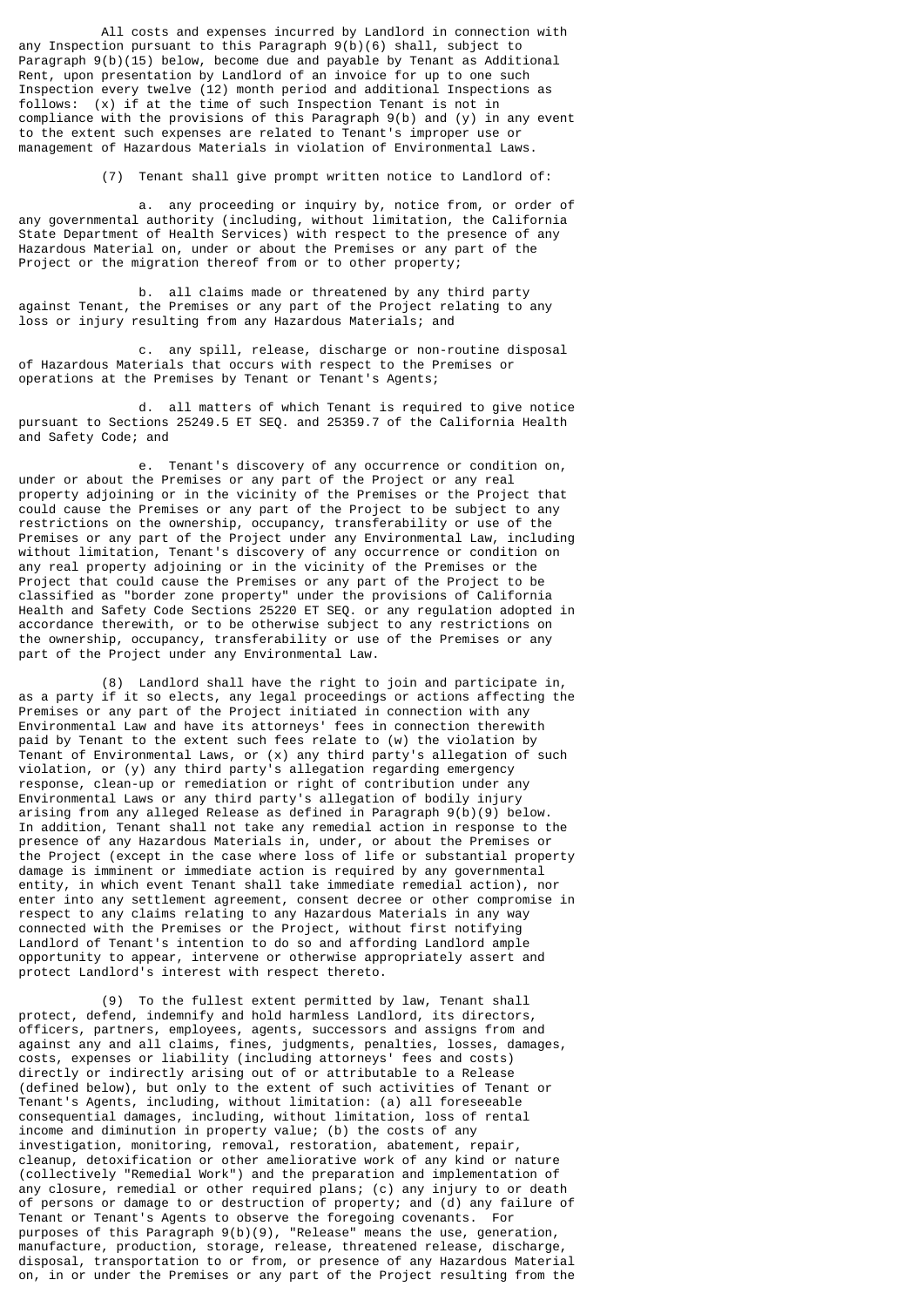acts or omissions of Tenant or Tenant's Agents at the Premises or Project during the period of use or occupancy of the Premises by Tenant or Tenant's Agents. For purposes of this Paragraph 9(b)(9), any acts or omissions of Tenant or Tenant's Agents (whether or not they are negligent, intentional, willful or unlawful) shall be strictly attributable to Tenant. Tenant's obligations under this Paragraph 9(b)(9) shall survive the expiration or earlier termination of this Lease.

 In no event shall Landlord be responsible to Tenant for the presence of Hazardous Materials in, on or about the Premises or the Project to the extent caused or contributed to by any third party.

 Tenant shall have no liability for any and all claims, judgments, damages, penalties, fines, liabilities, losses (including, without limitation, diminution in value of the Premises, the Building, the Project, or any portion of any of the foregoing, damages for the loss of or restriction on the use of rentable or usable space), suits, administrative proceedings and costs (including, but not limited to, attorneys' and consultant fees and court costs) (i) arising at any time prior to the term of this Lease in connection with or related to, directly or indirectly, the use, presence, transportation, storage, disposal, migration, removal, spill, release or discharge of Hazardous Materials on, in or under the Premises, the Building, the Project or in any Common Areas or parking lots (to the extent such areas are not considered part of the Premises) or (ii) arising during the term of this Lease in connection with or related to, directly or indirectly, the use, presence, transportation, storage, disposal, migration, removal, spill, release or discharge of Hazardous Materials on, in or under the Premises, the Building, the Project or in any Common Areas or parking lots (to the extent such areas are not considered part of the Premises) as a result (directly or indirectly) of the intentional or negligent acts or omissions of Landlord or any other tenants at the Project; provided, however, that the foregoing does not relieve Tenant of (or diminish) Tenant's obligation to pay Tenant's proportionate share(s) of all costs and expenses includable in Operating Expenses pursuant to Paragraph 3(c)(17).

 (10) Within ninety (90) days following the end of Tenant's fiscal year, Tenant shall provide Landlord with financial statements prepared in accordance with generally accepted accounting principles consistently applied and certified as true and correct by Tenant's independent certified public accountant setting forth Tenant's performance for the applicable fiscal year. As of the execution of this Lease, Tenant's fiscal year ends December 31. Tenant shall provide Landlord with prompt written notice of any change in Tenant's fiscal year. If at any time it reasonably appears to Landlord that Tenant is not maintaining sufficient insurance or is not otherwise financially capable of fulfilling its obligations under this Paragraph 9(b), whether or not such obligations have accrued, become liquidated, conditional or contingent, Tenant shall procure and thereafter maintain in full force and effect such insurance or other form of financial assurance, with or from companies or persons and in forms reasonably acceptable to Landlord, as Landlord may from time to time request.

 (11) Upon any Release (as defined above in Paragraph 9(b)(9)), Tenant shall, subject to Paragraph 9(b)(8), promptly notify Landlord of the Release and shall, at its sole expense and immediately after demand by Landlord, commence to perform and thereafter diligently prosecute to completion such Remedial Work as is necessary to restore the Premises, Project or any other property affected by the Release to the condition existing prior to the use of any Hazardous Materials. All such Remedial Work shall be performed: (a) in conformance with the requirements of all applicable Environmental Laws; (b) by one or more contractors, approved in advance in writing by Landlord; and (c) under the supervision of a consulting engineer approved in advance in writing by Landlord. All costs and expenses of such Remedial Work shall be paid by Tenant including, without limita-tion, the charges of such contractor(s) and/or the consulting engineer and Landlord's reasonable attorneys' fees and costs incurred in connection with the monitoring or review of such Remedial Work. In the event Tenant shall fail to timely commence, or cause to be commenced, or fail to diligently prosecute to completion, such Remedial Work, Landlord may, but shall not be required to, cause such Remedial Work to be performed and all costs and expenses thereof, or incurred in connection therewith, shall become immediately due and payable by Tenant. Tenant's obligations under this Paragraph 9(b)(11) shall survive the expiration or sooner termination of this Lease.

 (12) "Hazardous Materials" shall include, without limitation, (i) those substances included within the definitions of "hazardous substances," "hazardous materials," "toxic substances" or "solid waste" under all present and future federal, state and local laws (whether under common law, statute, rule, regulation or otherwise) relating to the protection of human health or the environment, including, without limitation, California Senate Bill 245 (Statutes of 1987, Chapter 1302), the Safe Drinking Water and Toxic Enforcement Act of 1986 (commonly known as Proposition 65) and the Comprehensive Environmental Response, Compensation and Liability Act of 1980, as amended, 42 U.S.C. Section 9601 ET SEQ., the Resource Conservation and Recovery Act of 1976, 42 U.S.C. Section 6901 ET SEQ., and the Hazardous Materials Transportation Act, 49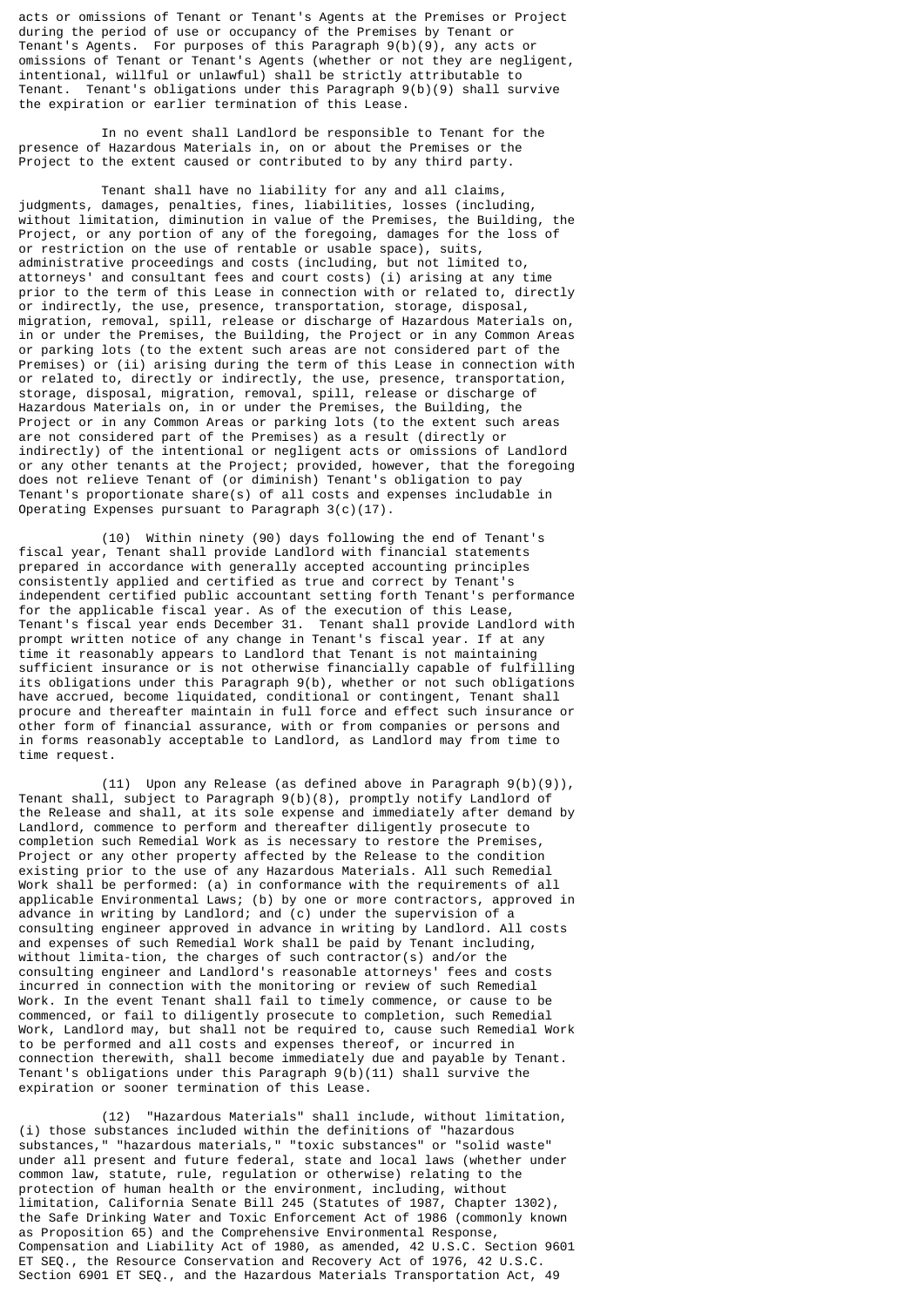U.S.C. Sections 1801, ET SEQ., all as heretofore and hereafter amended, or in any regulations promulgated pursuant to said laws; (ii) those substances defined as "hazardous wastes" in Section 25117 of the California Health & Safety Code or as "hazardous substances" in Section 25316 of the California Health & Safety Code, or in any regulations promulgated pursuant to said laws; (iii) those substances listed in the United States Department of Transportation Table (49 CFR 172.101 and amendments thereto) or designated by the Environmental Protection Agency (or any successor agency) as hazardous substances (SEE, E.G., 40 CFR Part 302 and amendments thereto); (iv) such other substances, materials and wastes which are or become regulated under applicable local, state or federal law or by the United States government or which are or become classified as hazardous or toxic under federal, state or local laws or regulations, including, without limitation, California Health & Safety Code, Division 20, and Title 26 of the California Code of Regulations; and (v) any material, waste or substance which contains petroleum, asbestos or polychlorinated biphenyls, is designated as a "hazardous substance" pursuant to Section 311 of the Clean Water Act of 1977, 33 U.S.C. Sections 1251, ET SEQ. (33 U.S.C. ss. 1321) or listed pursuant to Section 307 of the Clean Water Act of 1977 (33 U.S.C. ss. 1317) or contains any flammable, explosive or radioactive material.

 (13) "Environmental Laws" shall mean any federal, state or local law, statute, ordinance, or regulation now in effect or hereafter enacted pertaining to health, industrial hygiene, or the environmental conditions on, under or about the Premises or any part of the Project, including without limitation, the Comprehensive Environmental Response, Compensation, and Liability Act of 1980 ("CERCLA") as amended, 42 U.S.C. section 9601 ET SEQ, and the Resource Conservation and Recovery Act of 1976 ("RCRA"), 42 U.S.C. sections 6901 ET SEQ.

 (14) In addition to Tenant's obligations pursuant to Paragraph 27(b) of this Lease, Tenant shall, on the expiration or sooner termination of this Lease, surrender the Premises to Landlord free of Hazardous Materials used, generated, manufactured, produced, stored, released, discharged or disposed on, in or under the Premises, or transported to or from the Premises, resulting from the acts or omissions of Tenant or Tenant's Agents at the Premises or Project during the period of use or occupancy of the Premises by Tenant or Tenant's Agents. If Tenant fails to so surrender the Premises and the Project, the provisions of Paragraph 9(b)(9) shall apply. Landlord shall have the right, but not the obligation, to appoint a consultant, at Tenant's expense, to conduct an investigation to determine whether any Hazardous Materials are located in or about the Premises or the Project, and to determine the corrective measures required to remove such Hazardous Materials. Tenant, at its expense, shall comply with all recommendations of the consultant. A failure by Landlord to appoint such a consultant shall in no way relieve Tenant of any of Tenant's obligations set forth in this Lease relating to Hazardous Materials, nor constitute a waiver of Landlord's rights under this Lease. Tenant's obligations under this Paragraph  $9(b)(14)$  shall survive the expiration or earlier termination of this Lease.

 (15) Except as otherwise provided in Paragraphs 9(b)(4) (concerning the implementation of consultant recommendations) and 9(b)(11) (concerning the monitoring and review of Remedial Work), all costs incurred by Landlord in retaining a consultant for any purpose contained in this Paragraph 9(b) shall be an Operating Expense under Paragraph 3 of this Lease unless Landlord retains a consultant pursuant to this Paragraph 9(b) and such consultant reasonably determines after appropriate review of information and/or inspection that Tenant is breaching its obligations under this Lease to comply with this Paragraph  $9(b)$ , in which event to the extent that the costs and expenses incurred by Landlord in connection with any such review, inspection, and/or implementation of recommendations pursuant to this Paragraph 9(b) relate to the Premises or to Tenant's breach, such costs and expenses shall become due and payable by Tenant as Additional Rent, upon presentation by Landlord of an invoice therefor.

 (16) Upon any violation of any of the foregoing covenants, Landlord shall be entitled to exercise all remedies available to a landlord against a defaulting tenant, including but not limited to those set forth in Paragraph 25(b) of this Lease. Without limiting the generality of the foregoing, Tenant expressly agrees that upon any such violation Landlord may, at its option (i) immediately terminate this Lease, or (ii) continue this Lease in effect until compliance by Tenant with its clean-up and removal covenant (notwithstanding the expiration of the Term). No action by Landlord hereunder shall impair the obligations of Tenant pursuant to this Paragraph 9(b).

 (c) ADA. Tenant acknowledges that the Americans with Disabilities Act of 1990 (as amended and as supplemented by further laws from time to time, the "ADA") imposes certain requirements upon the owners, lessees and operators of commercial facilities and places of public accommodation, including, without limitation, prohibitions on discrimination against any individual on the basis of disability. Accordingly, but without limiting the generality of and in addition to all other requirements under this Lease, Tenant agrees to take all proper and necessary action to cause the Premises to be maintained, used and occupied in compliance with the ADA and, further, to otherwise assume all responsibility to ensure the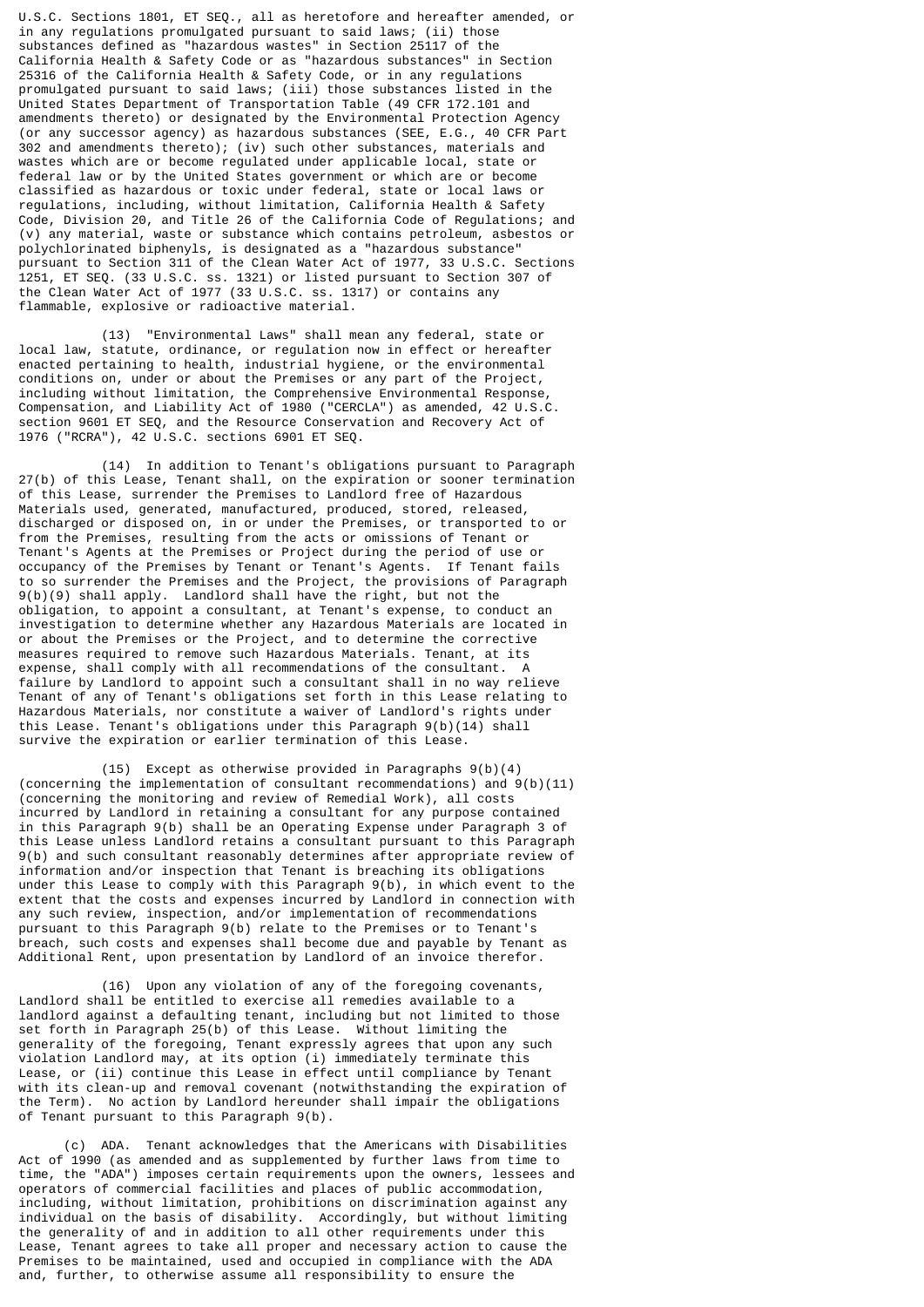Premises' continued compliance with all provisions of the ADA throughout the Term.

### UTILITIES AND SERVICES

### PARAGRAPH 10

 (a) PAYMENT BY TENANT. Tenant shall be responsible for and shall pay promptly all charges for gas, electricity, sewer, heat, light, power, telephone, refuse pickup (to be performed on a regularly scheduled basis so that accumulated refuse does not exceed the capacity of Tenant's refuse bins), janitorial service and all other utilities, materials and services furnished directly to or used by Tenant in, on or about the Premises, together with all taxes thereon. Tenant shall contract directly with the providing companies for such utilities and services.

 (b) NO ABATEMENT OF RENT. Landlord shall not be liable for, and Tenant shall not be entitled to, any abatement or reduction of rent by reason of any failure or interruption of any utility or other service furnished to the Premises or the Project. No such failure, stoppage, or interruption of any such utility or service shall constitute an eviction of Tenant or relieve Tenant of the obligation to perform any covenant or agreement of this Lease to be performed by Tenant. In the event of any such failure, stoppage or interruption of the utilities or services to be supplied by Landlord, Landlord shall use good faith efforts to have service promptly resumed. Where the cause of any such failure, stoppage or interruption of such utilities or services is within the control of a public utility or other public or quasi-public entity outside Landlord's control, notification to such utility or entity of such failure, stoppage or interruption and request to remedy the same shall constitute "good faith efforts" by Landlord to have service promptly resumed.

#### RULES AND REGULATIONS

#### PARAGRAPH 11

 Tenant agrees to abide by all rules and regulations for use of the Premises, the Building, the Phase and the Project imposed by Landlord, as the same may be revised from time to time, including, without limitation, the following: (a) Tenant shall comply with all of the requirements of Landlord's emergency response plan, as the same may be amended from time to time; and (b) Tenant shall not place any furniture, furnishings, fixtures or equipment in the Premises in a manner so as to obstruct the windows of the Premises to cause the Building, in Landlord's good faith determination, to appear unsightly from the exterior. Such rules and regulations are and shall be imposed for the cleanliness, good appearance, proper maintenance, good order and reasonable use of the Premises, the Building, the Phase and the Project and as may be necessary for the enjoyment of the Building and the Project by all tenants and their clients, customers, and employees. Landlord shall not be liable for the failure of any tenant or of the agents or employees of any tenant to conform to such rules and regulations.

#### TAXES ON TENANT'S PROPERTY

### PARAGRAPH 12

 Tenant shall be liable for, and shall pay, at least ten (10) days before delinquency, all taxes, levies and assessments levied against any personal property or trade fixtures placed by Tenant in or about the Premises or against the cost or value of any leasehold improvements made in or to the Premises by or for Tenant regardless of whether title to such improvements shall be in Tenant or Landlord. If any such tax, levy or assessment on Tenant's personal property, trade fixtures or leasehold improvements is levied against Landlord or Landlord's property, or if the assessed value of the Building or the Project is increased by the inclusion therein of a value placed upon such personal property, trade fixtures or leasehold improvements of Tenant and if Landlord pays such taxes, levies or assessment based upon such increased assessment (which Landlord shall have the right to do regardless of the validity thereof), Tenant shall upon demand repay to Landlord the amount of such taxes, levies or assessments so levied against Landlord, or the proportion of any taxes, levies or assessments resulting from such increase in assessment. Tenant shall also be liable for and shall upon demand repay to Landlord the amount of any rental, excise, sales, transaction privilege or other tax or levy, however denominated, imposed upon or measured by the rent reserved hereunder or on Landlord's business of leasing the Premises, excepting only net income taxes, franchise taxes and estate, inheritance or gift taxes.

### FIRE OR CASUALTY

### PARAGRAPH 13

 (a) OBLIGATION TO RESTORE. Except as otherwise provided below, in the event the Premises or access thereto is wholly or partially destroyed by fire or other casualty covered by the form of fire and extended coverage insurance maintained by Landlord, Landlord shall rebuild, repair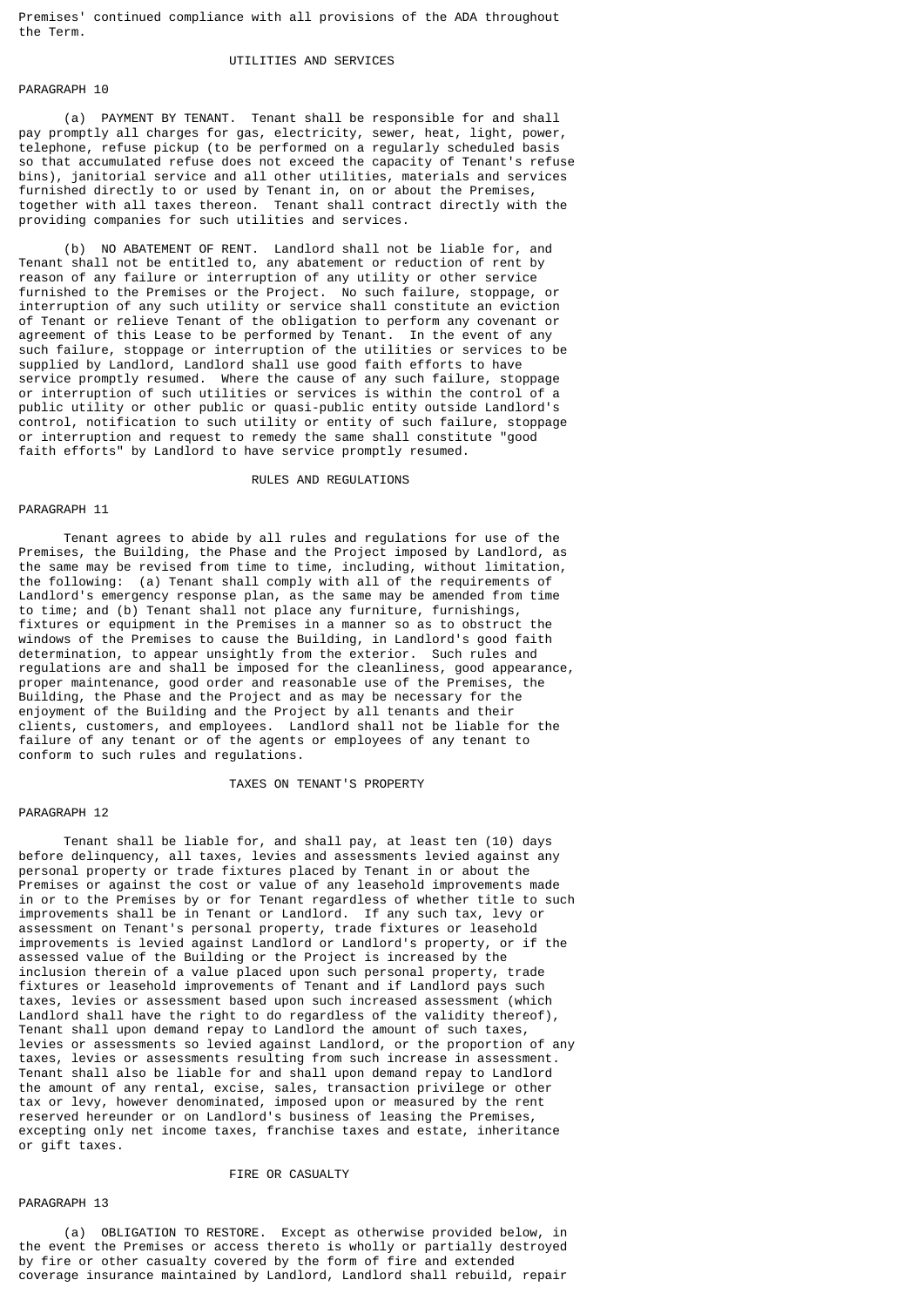or restore the Premises and access thereto to substantially the same condition as when the same were furnished to Tenant, excluding any improvements installed by Tenant, and this Lease shall continue in full force and effect, except that rent shall abate during the period which, and to the extent to which, any portion of the Premises is untenantable and is not used by Tenant. Notwithstanding the foregoing, in no event shall Landlord be required to expend more than the amount of insurance proceeds received by Landlord in respect of any such casualty in connection with Landlord's restoration of the Premises.

 (b) ELECTION NOT TO RESTORE. In the event that the Building is damaged or destroyed to the extent of more than fifty percent (50%) of its replacement cost or to the extent of more than twenty-five percent (25%) of its replacement cost if the damage or destruction occurs during the last year of the Term or to any extent by a casualty not so covered, or if the buildings at the Project shall be damaged to the extent of fifty percent (50%) or more of the replacement value or to any extent by a casualty not so covered, and regardless of whether or not the Premises be damaged, Landlord may elect by written notice to Tenant given within thirty (30) days after the occurrence of the casualty to terminate this Lease in lieu of so restoring the Premises, in which event this Lease shall terminate as of the date specified in Landlord's notice, which date shall be no later than sixty (60) days following the date of Landlord's notice.

 (c) RESTORATION. Upon the occurrence of a casualty as to which Landlord does not elect to terminate this Lease, Landlord shall, within thirty (30) days after the date of such casualty, or as soon thereafter as reasonably possible, notify Tenant in writing of the time estimated by Landlord to repair or restore the damage caused by such casualty. If Landlord's estimated time to complete such restoration is more than twelve (12) months from the date of the occurrence and such damage or destruction materially adversely interferes with Tenant's use of the Premises, Tenant may elect to terminate this Lease by written notice to Landlord given within fifteen (15) days after receipt of Landlord's estimate. If Tenant has the right to terminate this Lease and timely and properly exercises such right, this Lease shall terminate on the date of Tenant's notice to Landlord. If Tenant is not entitled to terminate this Lease or if Tenant is so entitled but fails to do so in time and in the manner herein specified, Landlord shall repair or restore the Premises as promptly as practicable and this Lease shall continue in effect. Landlord shall in no event be obligated to make any repairs or replacement of any items other than those items installed by and at the expense of Landlord. If the Premises are rendered totally untenantable, rent shall abate during the period that the Premises remain untenantable and Tenant does not use the Premises. However, in no event shall Tenant be entitled to any compensation or damages for loss of the use of the whole or any part of the Premises, for damage to Tenant's personal property in or improvements to the Premises or for any inconvenience or annoyance occasioned by any such destruction, rebuilding or restoration of the Premises or the Building or access thereto. Tenant waives the provisions of California Civil Code Sections 1932(2) and 1933(4) and any present or future laws or case decisions to the same effect.

 (d) Landlord, in repairing the Building and the Premises, shall repair any damage to the Building itself, including any damage to the shell of the Premises as existing as of the date hereof, and Tenant shall pay the cost of repairing or replacing the Tenant Improvements in the Premises equal to the value of the Tenant Improvements existing immediately prior to the occurrence of any damage, and with the same kind and quality of Tenant Improvements or such other Tenant Improvements for which Tenant obtains Landlord's prior written approval, and Tenant shall repair or replace all of Tenant's trade fixtures, furnishings, equipment and other personal property. Landlord shall not be required to repair any injury or damage to the personal property of Tenant, or to make any repairs to or replacement of any alterations, additions, improvements or fixtures installed on the Premises by or for Tenant.

#### EMINENT DOMAIN

### PARAGRAPH 14

 (a) TERMINATION OF LEASE. In case the whole of the Premises, or such part thereof as shall substantially interfere with Tenant's use and occupancy thereof, shall be taken by any lawful power or authority by exercise of the right of eminent domain, or shall be sold to prevent such taking, either Tenant or Landlord may terminate this Lease effective as of the date possession is required to be surrendered to such authority. If at least fifty percent (50%) of the leasable area of Tenant's Phase, or twenty-five percent (25%) of the leasable area of the Project, is taken by any lawful power or authority by exercise of the right of eminent domain, or shall be sold to prevent such taking, Landlord may terminate this Lease effective as of the date possession is required to be surrendered to such authority. Landlord may, without any obligation to Tenant, agree to sell or convey to the taking authority the Premises, the Building, Tenant's Phase, the Project or any portion thereof sought by the taking authority, free from this Lease and the right of Tenant hereunder, without first requiring that any action or proceeding be instituted or, if instituted,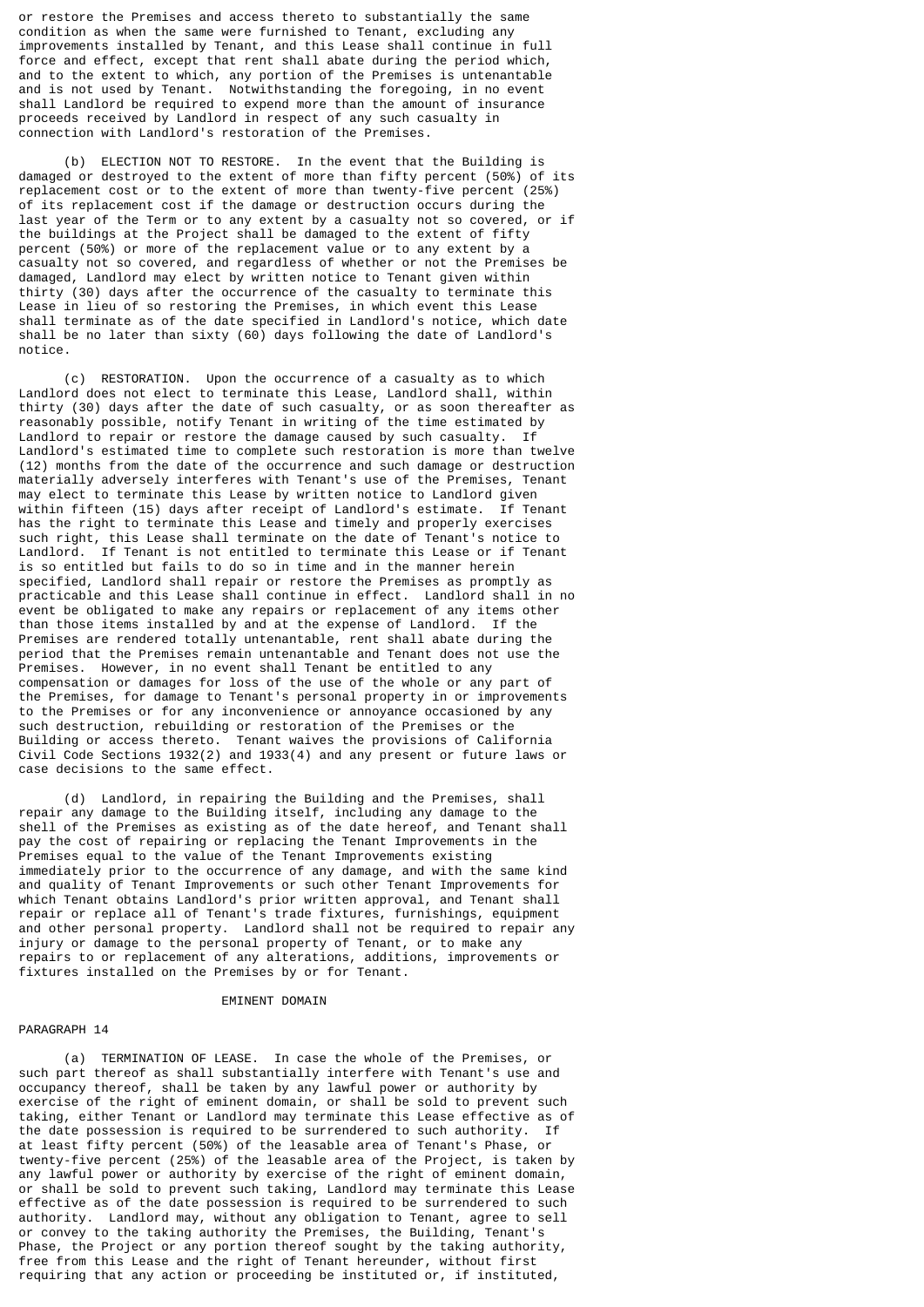pursued to a judgment.

 (b) PARTIAL TAKING. In the event the amount of property or the type of estate taken shall not substantially interfere with Tenant's use of the Premises, and neither Landlord nor Tenant shall have terminated this Lease pursuant to Paragraph 14(a) above, then Landlord shall promptly restore the Premises to substantially their condition prior to such partial taking and this Lease shall continue in full force and effect except that a proportionate allowance shall be made to Tenant for the rent corresponding to the time during which, and to the part of the Premises of which, Tenant shall be deprived on account of such taking and restoration.

 (c) AWARDS. Except as expressly provided herein, Tenant shall not because of any taking of all or any portion of the Premises assert any claim against Landlord or the taking authority for any compensation because of such taking, and Landlord shall be entitled to receive the entire amount of any award therefor without deduction for any estate or interest of Tenant. Nothing contained in this subparagraph, however, shall be deemed to give Landlord any interest in, or prevent Tenant from seeking any award against the taking authority independent of Landlord, and without in any manner interfering with or reducing any claim of Landlord against the taking authority for, the taking of personal property and fixtures belonging to Tenant or for relocation or business interruption expenses recoverable from the taking authority.

### ASSIGNMENT AND SUBLETTING

#### PARAGRAPH 15

 (a) LANDLORD'S CONSENT. Tenant shall not voluntarily or involuntarily assign, sublet, mortgage or otherwise transfer or encumber all or any portion of its interest in this Lease or in the Premises or permit the use of the Premises by any party other than Tenant without obtaining the prior written consent of Landlord, which consent shall not be unreasonably withheld. Any such attempted assignment, subletting, mortgaging, transfer or other encumbering without such consent shall be null and void and of no effect. Without limiting the generality of the foregoing, it shall be reasonable for Landlord to deny any proposed assignment or sublease if (1) the use to be made of the Premises by the proposed assignee or subtenant is not generally consistent with the character and nature of all other tenancies in the Project, or (2) the proposed assignee or subtenant uses Hazardous Materials, or (3) the character, reputation or financial responsibility of the proposed assignee or subtenant is not satisfactory to Landlord or in any event is not at least equal to that which was possessed by Tenant as of the date of execution of this Lease, or (4) the proposed assignee or subtenant is an existing tenant in the Project or is negotiating with Landlord or Landlord's representative, or the owner (or the owner's representative) of any other Phase of the Project, to lease space at the Project, or (5) Tenant is in default hereunder, or a condition exists which, with the passage of time or the giving of notice or both, would constitute such a default.

 (b) NO RELIEF. No permitted assignment, subletting, mortgaging or other encumbering of Tenant's interest in this Lease shall relieve Tenant of its obligation to pay the rent and to perform all of the other obligations to be performed by Tenant hereunder. The acceptance of rent by Landlord from any person other than Tenant shall not be deemed to be a waiver by Landlord of any provision of this Lease or to be a consent to any subletting, assignment, mortgaging or other encumbering of the Premises. Consent to an assignment, sublease, mortgage or other encumbrance shall not be deemed to constitute consent to any subsequent attempted assignment, sublease, mortgage or other encumbrance.

 (c) NOTICE TO LANDLORD. If Tenant desires at any time to assign this Lease or to sublet the Premises or any portion thereof, it shall first notify Landlord of its desire to do so and shall submit in writing to Landlord (1) the name of the proposed subtenant or assignee, (2) the nature of the proposed subtenant's or assignee's business to be carried on in the Premises, (3) copies of all applicable documentation in connection with the proposed sublease or assignment, and (4) such financial and other information as Landlord may reasonably request concerning the proposed subtenant or assignee.

 (d) CONDITION TO CONSENT. As a condition to Landlord's consent to such assignment or subletting, if the net aggregate rental paid or given by any sublessee or assignee exceeds, on a square foot basis, the amount per square foot payable by Tenant to Landlord for the Premises, then Tenant shall pay to Landlord as additional rental hereunder, monthly as received, fifty percent (50%) of such excess rental. Net aggregate rental as used herein shall mean gross rental and additional consideration of any kind or type received by Tenant with respect to the subleased or assigned premises, less the following actual and documented out-of-pocket costs incurred by Tenant (amortized, in the case of a sublease, over the term of said sublease, on a straight line basis): Tenant's actual costs of any commercially reasonable commission paid by Tenant to a broker independent of Tenant in connection with such sublease or assignment, reasonable legal fees in processing such assignment or subletting, reasonable advertising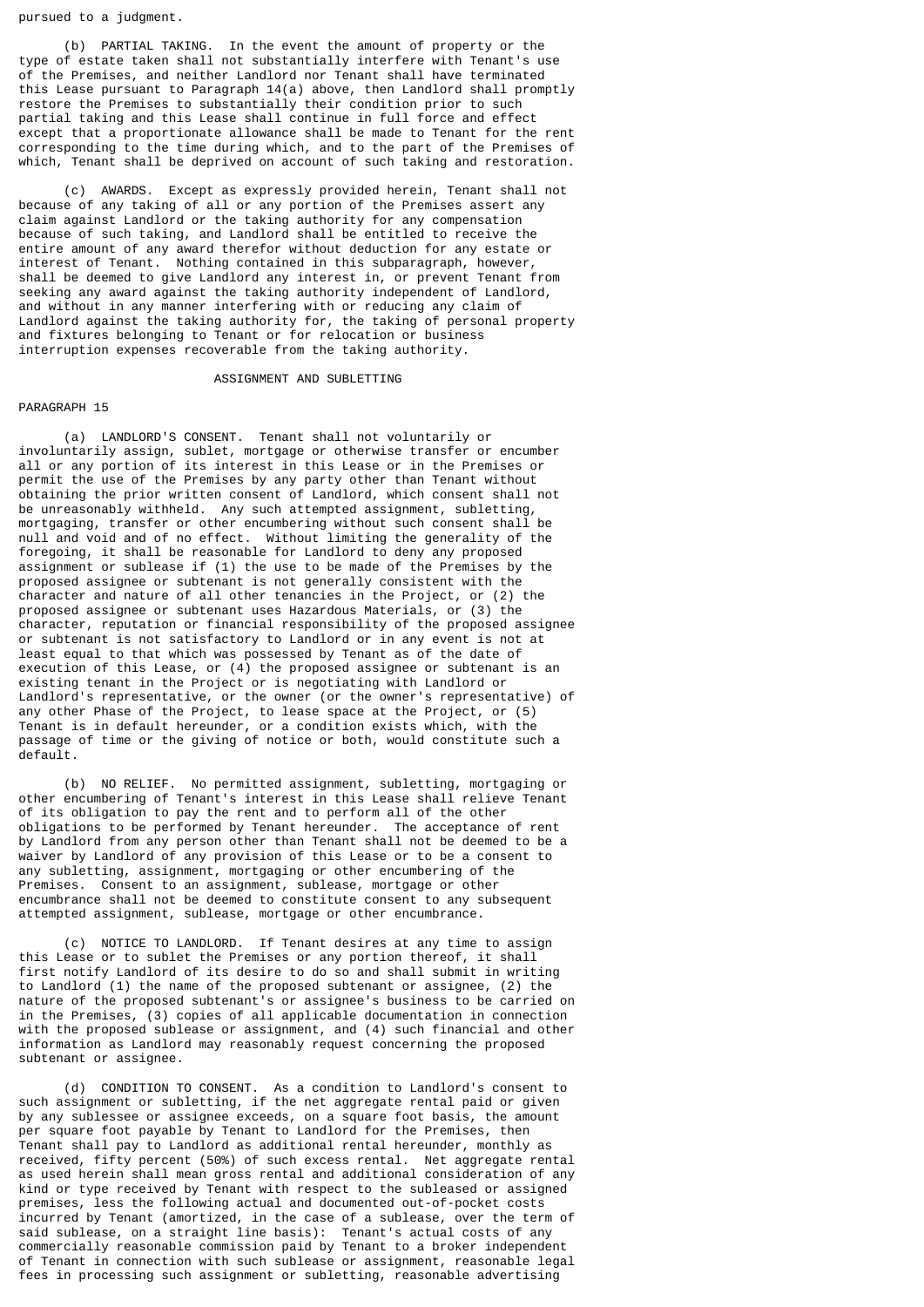costs and commercially reasonable costs to remodel or renovate the area subject to such subletting or assignment. "Sublet" and "sublease" shall include a sublease as to which Tenant is sublessor and any sub-sublease or other sub-subtenancy, irrespective of the number of tenancies and tenancy levels between the ultimate occupant and Landlord, as to which Tenant receives any consideration. Tenant shall require on any sublease which it executes that Tenant receive all profit from all sub-subtenancies, irrespective of the number of levels thereof. Any rent or other consideration which is to be passed through to Landlord by Tenant pursuant to this Paragraph 15(d) shall be paid to Landlord promptly upon receipt by Tenant and shall be paid in cash, irrespective of the form in which received by Tenant from any subtenant or assignee. In the event that any rent or other consideration received by Tenant from a subtenant or assignee is in a form other than cash, Tenant shall pay to Landlord in cash the fair value of such consideration.

 (e) LANDLORD'S ELECTION. At any time within thirty (30) days after Landlord's receipt of the information specified in Paragraph 15(c) above, Landlord may by written notice to Tenant elect to (1) consent to the proposed sublease or assignment; (2) sublease the Premises or the portion thereof so proposed to be subleased by Tenant or take an assignment of Tenant's leasehold estate hereunder or such part thereof as shall be specified in such notice to Landlord, in each case upon the same terms stated in this Lease, and concurrently enter into the proposed sublease or assignment to the proposed subtenant or assignee on the same terms as those offered by Tenant, as the case may be; or (3) reasonably withhold its consent to the proposed sublease or assignment.

 (f) NO MERGER. The voluntary or other surrender of this Lease by Tenant or a mutual cancellation hereof shall not work a merger but shall, at the option of Landlord, either terminate all or any existing subleases or subtenancies or operate as an assignment to Landlord of such subleases or subtenancies. If Tenant is a corporation which under the then current guidelines published by the Commissioner of Corporations of the State of California, is not deemed to be a public corporation or is an unincorporated association or partnership, then the transfer, assignment or hypothecation of any stock or interest in such corporation, association or partnership in the aggregate in excess of twenty-five percent (25%) shall be deemed to be an assignment within the meaning and provisions of this Paragraph 15.

 (g) ASSIGNMENT OF RENT. Tenant immediately and irrevocably assigns to Landlord, as security for Tenant's obligations under this Lease, all rent from any subletting of all or a part of the Premises as permitted by this Lease, and Landlord, as assignee and attorney-in-fact for Tenant, or a receiver for Tenant appointed on Landlord's application, may collect such rent and apply it toward Tenant's obligation under this Lease; except that, until the occurrence of an act of default by Tenant, Tenant shall have the right to collect such rent.

 (h) LANDLORD'S COSTS. Tenant agrees to reimburse Landlord for Landlord's costs and attorneys' fees incurred in conjunction with the processing and documentation of any requested assignment, subletting, transfer, change of ownership or hypothecation of this Lease or Tenant's interest in and to the Premises which is submitted for approval to Landlord, whether or not Landlord approves the same.

### ACCESS

#### PARAGRAPH 16

 Landlord reserves and shall at all times have the right to enter the Premises upon twenty-four (24) hours notice (except in case of emergency, when no notice shall be required) to inspect the same, to supply any service to be provided by Landlord to Tenant hereunder, to submit the Premises to prospective purchasers or tenants, to post notices of nonresponsibility, to use and maintain pipes and conduits in and through the Premises and to alter, improve or repair the Premises or any other portion of the Building, all without being deemed guilty of an eviction of Tenant and without abatement of rent provided that Landlord shall not unreasonably interfere with Tenant's operations and shall comply with all of Tenant's safety procedures. Landlord may, for the purpose of altering, improving or repairing the Premises or any other portion of the Building, erect scaffolding and other necessary structures where reasonably required by the character of the work to be performed. Landlord shall use commercially reasonable efforts where practicable to conduct such entries and activities in a workmanlike manner so as to reasonably minimize interference with Tenant's ability to conduct its business at the Premises and Tenant hereby waives any claim for damages for any injury or inconvenience to or interference with Tenant's business, any loss of occupancy or quiet enjoyment of the Premises and any other loss occasioned thereby or arising therefrom. Landlord shall have the right at all times to have and retain a key with which to unlock all of the doors in, upon and about the Premises, excluding Tenant's vaults and safes, if any. Landlord shall have the right to use any and all means which Landlord may deem proper to open such doors in an emergency in order to obtain entry to the Premises and any such entry shall not under any circumstances be construed or deemed to be a forcible or unlawful entry into, or a detainer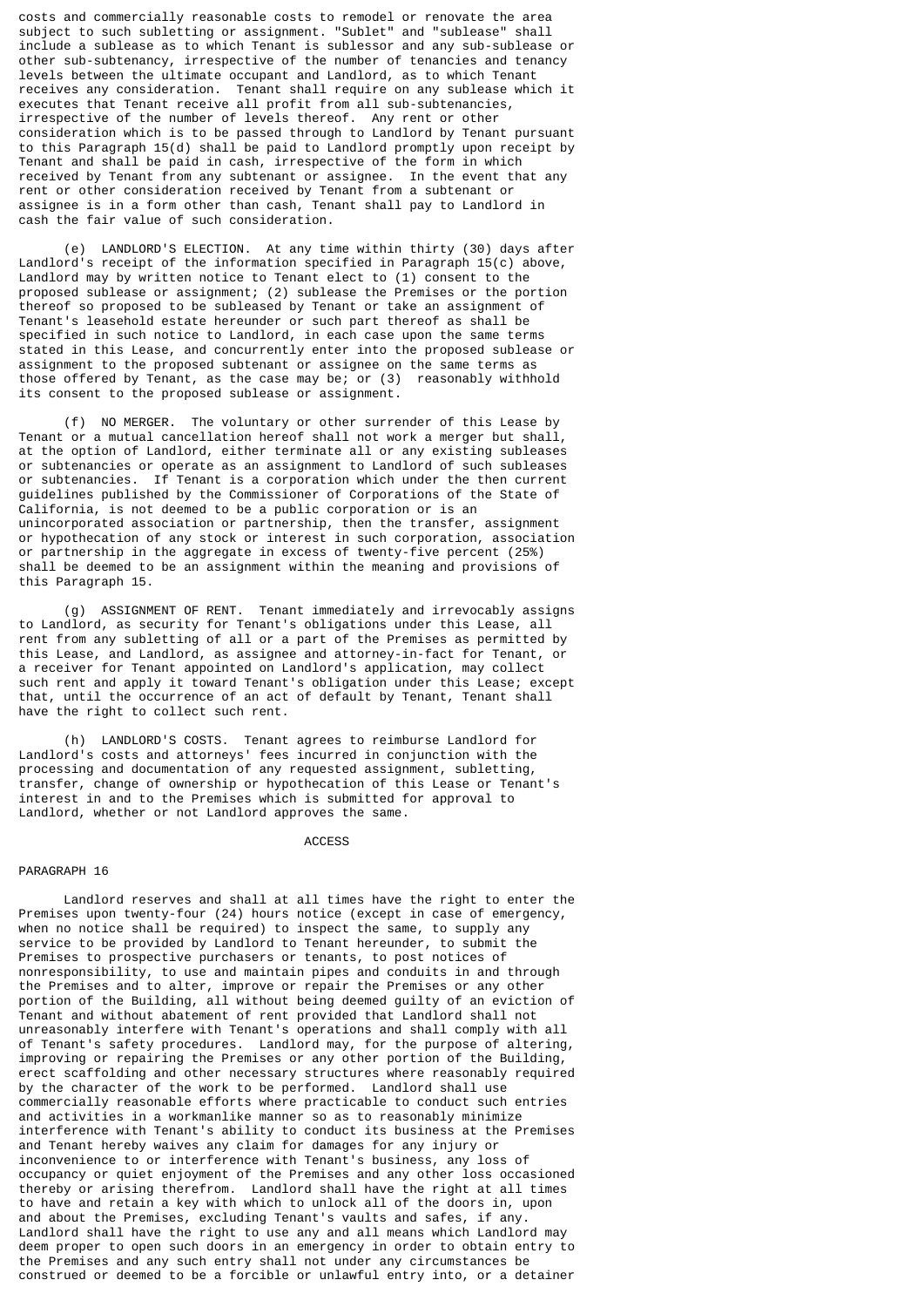of, the Premises or an eviction of Tenant from the Premises or any portion thereof. No provision of this Paragraph 16 shall be construed as obligating Landlord to perform any repairs, alterations or decoration not otherwise expressly required of Landlord under this Lease.

### SUBORDINATION; ATTORNMENT; ESTOPPEL CERTIFICATES

PARAGRAPH 17

### (a) SUBORDINATION; ATTORNMENT; NONDISTURBANCE; SUPERIORITY.

 (1) SUBORDINATION. Subject to the last sentence of this Paragraph  $17(a)(1)$  and to Paragraph  $17(a)(2)$ , this Lease is junior, subject and subordinate to all declarations of restrictions and all mortgages, deeds of trust and other security instruments of any kind now covering the Premises, the Project, or any portion of thereof. Landlord reserves the right to place liens or encumbrances on the Premises, the Project, or any part of or interest in any of the foregoing, and, subject to the last sentence of this Paragraph 17(a), this Lease shall be subject and subordinate to any such liens or encumbrances now or hereafter imposed by Landlord without the necessity of the execution and delivery of any further instruments on the part of Tenant to effectuate such subordination. Notwithstanding the foregoing, Tenant covenants and agrees to execute and deliver upon demand such further instruments evidencing any such subordination of this Lease as may be requested by Landlord. In the event Tenant fails to so execute any such further instrument within ten (10) business days after demand therefor, Landlord may execute such instrument on behalf of Tenant as Tenant's attorney-in-fact (and Tenant hereby makes, constitutes and irrevocably appoints Landlord as Tenant's attorney-in-fact and in Tenant's name, place and stead to execute such instruments) and such failure shall constitute a material breach of this Lease. In the event of the foreclosure of any such lien or encumbrance, Tenant shall attorn to the then owner who owns or acquires title to the Premises or the Project and will recognize such owner as Landlord under this Lease. Tenant hereby waives any right to terminate this Lease because of any such foreclosure. Notwithstanding the foregoing, Tenant agrees that if any holder of a mortgage, deed of trust or other security instrument covering the Premises or the Project desires this Lease to be superior to the lien of such mortgage, deed of trust or security instrument, upon written notice from Landlord or such holder to Tenant indicating such desire, this Lease shall automatically become superior to such mortgage, deed of trust or security instrument and Tenant agrees to execute, promptly upon Landlord's or such holder's demand therefor, such instruments as Landlord or such holder shall reasonably require confirming the priority of this Lease, but Tenant's failure to execute such instrument shall not affect such holder's election to cause this Lease to be superior to such holder's lien.

 (2) NONDISTURBANCE. Notwithstanding any provision of the Lease to the contrary, provided that: (i) Tenant has executed and delivered a subordination, nondisturbance and attornment agreement substantially in the form of EXHIBIT F hereto, with such changes thereto as any mortgagee, trustee, beneficiary or holder of other security interest ("Mortgagee") may reasonably require ("Nondisturbance Agreement") and complies with the provisions thereof, and (ii) Tenant is not in default under this Lease, no foreclosure, sale pursuant to power of sale or conveyance by deed in lieu of foreclosure shall affect Tenant's rights under this Lease, except to the extent provided by such Nondisturbance Agreement. If Tenant fails to execute and deliver any Nondisturbance Agreement within fifteen (15) days of a request therefor from Landlord, Tenant hereby constitutes Landlord as Tenant's attorney-in-fact to execute and deliver such instrument. Landlord's inability to obtain the signature of any Mortgagee on any such Nondisturbance Agreement shall not constitute a default by Landlord under this Lease, but so long as default by Tenant under this Lease is not the reason for Landlord's inability to obtain such signature, any such lessor or Mortgagee shall be deemed to have elected that this Lease be superior to the lease, mortgage or deed of trust in question, and Tenant shall, at the request of such lessor, mortgagee or beneficiary (or purchaser at any sale pursuant to the mortgage or deed of trust), attorn to any such party or enter into a new lease with such party (as Landlord) for the balance of the Term then remaining hereunder upon the same terms and conditions as those herein.

 (b) ESTOPPEL CERTIFICATES. Tenant shall at any time and from time to time, upon not less than three (3) days' prior notice from Landlord, execute, acknowledge and deliver to Landlord a statement in writing certifying that this Lease is unmodified and in full force and effect (or if there have been modifications, that this Lease is in full force and effect as modified and describing the same), the dates through which the Basic Annual Rent, Additional Rent and all other charges have been paid in advance, if any, and stating whether or not, to the best knowledge of Tenant, Landlord is in default in the performance of any covenant, agreement or condition contained in this Lease and, if so, specifying each such default. Any such statement delivered pursuant to this Paragraph 17(b) may be relied upon by any prospective purchaser or encumbrancer (and all successors thereof) of any interest of Landlord in or to Tenant's Phase or the Project and Tenant shall be liable for all loss, cost or expense resulting from the failure of any sale or funding of any loan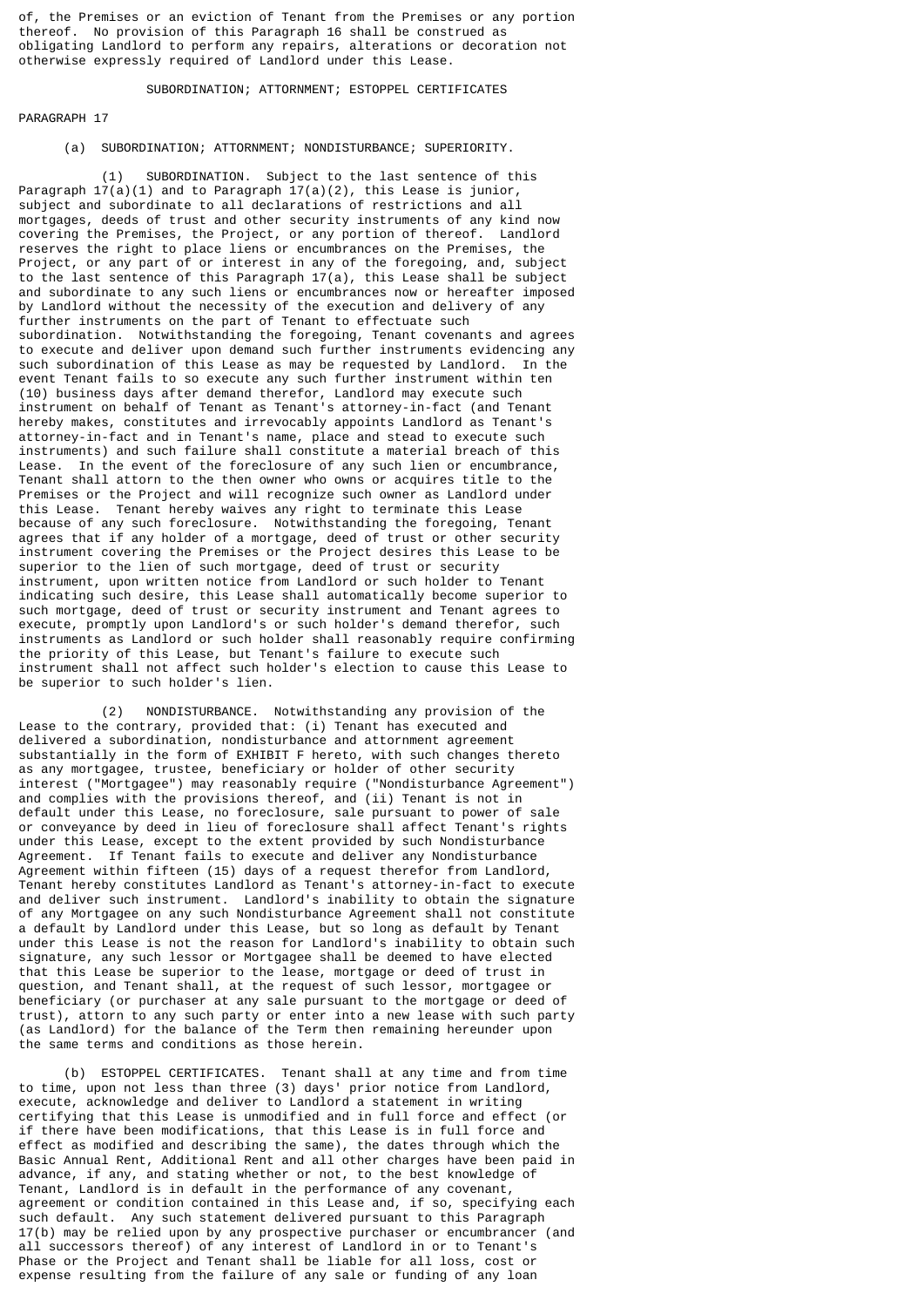caused by any material misstatement contained in any such statement or other estoppel certificate supplied to Landlord by Tenant. Tenant's failure to timely deliver any such statement shall be conclusive upon Tenant that (1) this Lease is in full force and effect, without modification except as may be represented by Landlord, (2) there are no uncured defaults in Landlord's performance, and (3) not more than one month's Basic Annual Rent has been paid in advance.

### SALE BY LANDLORD

### PARAGRAPH 18

 In the event of a sale or conveyance by Landlord of the Premises, such transfer shall operate to release Landlord from any and all liability under this Lease. Subject to the provisions of Paragraph 17 above, Tenant's right to quiet possession of the Premises shall not, however, disturbed on account of such transfer, so long as Tenant shall pay all rent and observe and perform all provisions of this Lease to be observed and performed by Tenant, unless this Lease is terminated pursuant to specific provisions relating to termination contained in this Lease. any security deposit has been made by Tenant, Landlord may transfer the then balance of such deposit to Landlord's transferee in connection with the sale or conveyance of the Premises, and thereupon Landlord shall be discharged from any further liability in connection with such deposit.

NON-LIABILITY AND INDEMNIFICATION OF LANDLORD; INSURANCE

### PARAGRAPH 19

 (a) LANDLORD'S NON-LIABILITY. Except to the extent caused solely by the gross active negligence or intentional misconduct of Landlord, Landlord shall not be liable for any injury or damage which may be sustained by any person or any goods, wares, merchandise or other property of Tenant, of Tenant's employees, invitees or customers or of any other person in or about the Premises resulting from any cause whatsoever (including, without limitation, fire, steam, electricity, gas, water, rain or dampness which may occur, leak or flow from or into any part of the Premises or any other place, any breakage, leakage, obstruction or other defect in the pipes, sprinklers, wires, appliances, plumbing, air conditioning or lighting fixtures of the Premises, theft, explosion or falling plaster). In no event shall Landlord be liable for any damage arising from any act or neglect of any other tenant of the Project or any of their officers, employees, agents, representatives, customers, visitors or invitees, for any damage to Tenant's property entrusted to employees of Landlord or its agents, for any interference with light or other incorporeal hereditaments or for any damage arising from any latent defect in the Premises or the Project.

 (b) INDEMNIFICATION. To the fullest extent permitted by then applicable law, Tenant shall protect, indemnify and hold Landlord harmless from, and defend Landlord against any and all claims, losses, costs, damages, expenses, or liabilities, including, without limitation, attorneys' fees and costs of defense, for any bodily injury or property damage to any person or property whatsoever caused in part or in whole by the act, neglect, fault or omission of Tenant or its assignees, subtenants or agents, of the respective servants, employees or invitees of any of the foregoing persons or of any other persons permitted in the Building or elsewhere in the Project by Tenant or any of such persons; excluding, however, such damage to the extent caused solely by the gross active negligence or intentional misconduct of Landlord. This indemnity shall not require payment by Landlord as a condition precedent to recovery from Tenant.

 (c) TENANT'S INSURANCE. Tenant hereby agrees to maintain in full force and effect at all times during the Term and any other period of its occupancy or possession of the Premises, at its own expense, for the protection of Tenant and Landlord, as their interests may appear, policies of insurance which afford the following coverages: (1) Worker's Compensation and Employer's Liability Insurance to the extent required by then applicable law, (2) Commercial General Liability Insurance (including protective liability coverage on operations of independent contractors engaged in construction, coverage of Tenant's indemnity obligations under this Lease and blanket contractual liability insurance) on an "occurrence" basis against claims for "bodily injury" liability, including, without limitation, bodily injury, death and property damage liability, with a limit of not less than Three Million Dollars (\$3,000,000) in the event of "bodily injury" to any number of persons or of damages to property arising out of any single "occurrence," (3) insurance against loss or damage by fire and such other risks and hazards as are insurable under then applicable standard forms of "all risk" fire and extended coverage insurance policies to all of the Tenant Improvements and the personal property, furniture, furnishings and fixtures belonging to Tenant used or located in the Premises for not less than one hundred percent (100%) of the actual replacement value thereof (the proceeds of which insurance, so long as this Lease remains in effect, shall be used to repair or replace such Tenant Improvements, personal property, furnishings and fixtures in the Premises; provided, however, that upon any termination of this Lease pursuant to Paragraph 13 above, all such proceeds to the extent of one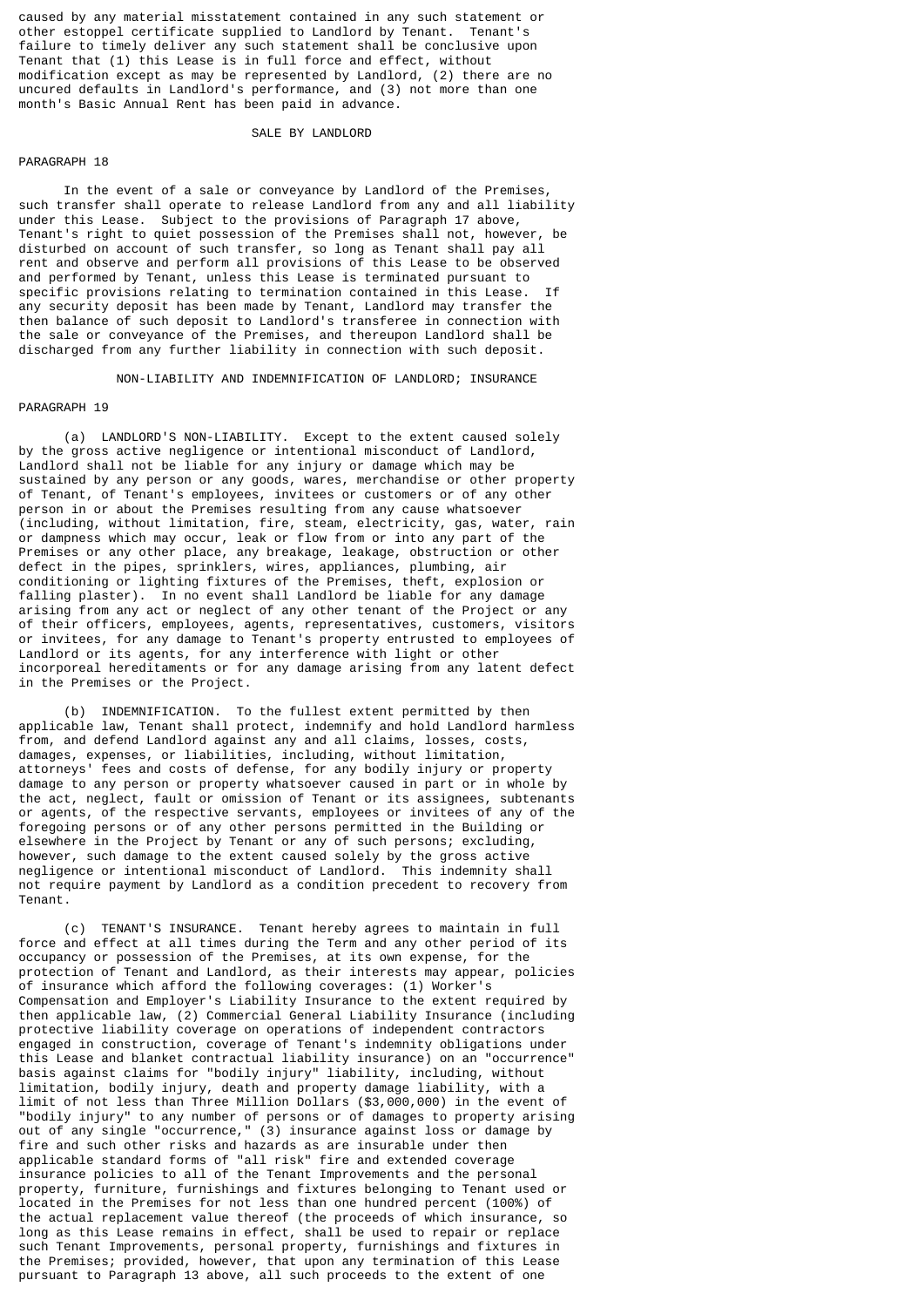hundred percent (100%) of the actual replacement value of such Tenant Improvements shall be the property of Landlord), and (4) business interruption or loss of income insurance in an amount equal to the Basic Annual Rent for a period of at least twelve (12) months commencing with the date of loss (the proceeds of which insurance shall be paid to Landlord to the extent of any abatement of rent under the Lease, but only to the extent that Landlord does not otherwise receive net insurance proceeds for rental loss).

 (d) DEDUCTIBLES. Tenant may, with the prior written consent of Landlord, elect to have reasonable deductibles in connection with the policies of insurance required to be maintained by Tenant under Paragraph  $19(c)(3)$  above.

 (e) CERTIFICATES OF INSURANCE. Tenant shall deliver to Landlord at least thirty (30) days prior to the time such insurance is first required to be carried by Tenant, and thereafter at least thirty (30) days prior to expiration of each such policy, certificates of insurance from the carrier providing such insurance evidencing the above coverages with limits not less than those specified above. Such certificates, with the exception of worker's compensation, shall designate Landlord, each of its partners, subsidiaries, affiliates, directors, agents and employees, as additional insureds and shall expressly provide that the interest of such persons therein shall not be affected by any breach by Tenant of any policy provision for which such certificates evidence coverage. Further, each such certificate shall expressly provide that no less than thirty (30) days' prior written notice shall be given to Landlord in the event of cancellation of the coverages evidenced by such certificate unless such cancellation is caused by nonpayment of premiums, in which case Landlord shall be given not less than ten (10) days prior written notice. The insurance which Tenant is required to maintain in force and effect under this Paragraph 19 shall be primary insurance as respects Landlord (and any other additional insureds designated by Landlord) and not excess over or contributory with any other available insurance. Certificates of insurance evidencing the liability insurance coverage required under Paragraph 19(c)(2) above shall contain an endorsement providing, in substance, that such insurance as is afforded thereby for the benefit of Landlord (and any other additional insureds designated by Landlord) shall be primary and any insurance carried by Landlord (and any other such additional insureds) shall be excess and not contributory.

 (f) INCREASE IN COVERAGE. Upon demand, Tenant shall provide Landlord, at Tenant's expense, with such increased amounts of existing insurance and such other coverages and insurance as Landlord may reasonably require.

 (g) NO CO-INSURANCE. If on account of the failure of Tenant to comply with the provisions of this Paragraph 19, Landlord or any other person is adjudged a co-insurer by its insurance carrier, then any loss or damage which Landlord or such other person shall sustain by reason thereof shall be borne by Tenant and shall be immediately paid by Tenant upon receipt of a bill therefor and evidence of such loss.

 (h) INSURANCE LIMITS. Landlord makes no representation that the limits of liability specified to be carried by Tenant under this Lease are adequate to protect Tenant against Tenant's undertaking under this Lease. In the event Tenant believes that any such required coverage is insufficient, Tenant shall provide, at its own expense, such additional insurance as Tenant deems adequate. In no event shall the limits of any coverage maintained by Tenant pursuant to this Paragraph 19 be considered as limiting Tenant's liability under this Lease.

 (i) CONSEQUENTIAL DAMAGES. In no event shall Landlord be liable to Tenant for any damage by reason of loss of profits, business interruption or other consequential damage.

 (j) GENERAL REQUIREMENTS. All insurance required to be carried by Tenant hereunder shall be with companies reasonably acceptable to Landlord. All certificates of insurance delivered by Tenant pursuant to this Paragraph shall contain liability limits not less than those set forth herein, shall list all additional insureds and shall specify all endorsements and special coverages required by this Paragraph. Any insurance required to be maintained by Tenant may be maintained pursuant to so-called "blanket" policies of insurance so long as the Premises are specifically identified therein (by endorsement or otherwise) as included in the coverage provided and such policies otherwise comply with the provisions of this Lease. Within ten (10) days after request by Landlord, Tenant shall deliver to Landlord copies of all polices (and renewals) to be maintained by Tenant hereunder.

### WAIVER OF SUBROGATION

### PARAGRAPH 20

 (a) Without affecting any other rights or remedies hereunder, at law or in equity, Landlord and Tenant each hereby waives all rights of recovery against the other, any other tenant or occupant in the Building or the Project and all officers, employees, agents, representatives,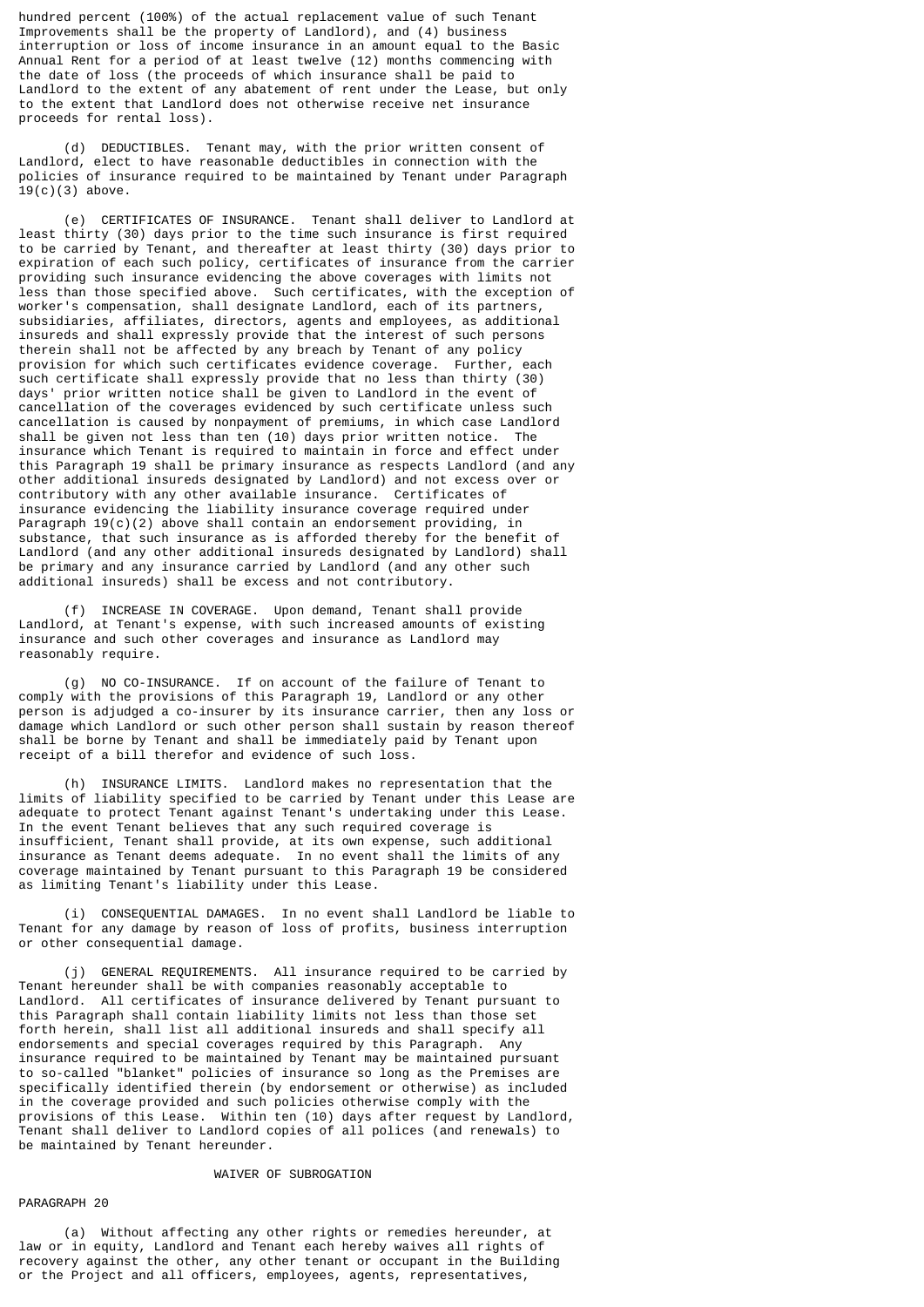customers and business visitors of such persons for loss of or damage to property at the Project arising from any cause insured against under any policy of all-risk insurance either required to be carried by such waiving party pursuant to the provisions of this Lease or actually carried by such waiving party. The foregoing waiver shall be effective whether or not such waiving party shall actually obtain and maintain the "all risk" insurance required pursuant to this Lease. Tenant shall, upon obtaining the policies of insurance which it is required to maintain under this Lease, give notice to its insurance carriers that the foregoing waiver of subrogation is contained in this Lease.

 (b) In the event either Landlord or Tenant notifies the other that an insurer under any policy described in Paragraph 20(a) above has refused to consent to or permit the waiver of subrogation thereunder in any fashion or has conditioned the same upon the payment of an additional premium, then such waiver shall be of no force or effect with respect to loss or damage covered by such policy during the period commencing five (5) business days after such other party's receipt of such notice and continuing until such insurer reinstates such consent; provided, however, that if such other party elects to reimburse the notifying party for any required additional premium, the notifying party shall obtain such insurer's consent.

### ATTORNEYS' FEES

### PARAGRAPH 21

 In the event any party to this Lease brings any suit or other proceeding with respect to the subject matter or enforcement of this Lease (including all addenda and exhibits hereto), the prevailing party (as determined by the court, agency or other authority before which such suit or proceeding is commenced) shall, in addition to such other relief as may be awarded, be entitled to recover attorneys' fees, expenses and costs of investigation as actually incurred (including, without limitation, attorneys' fees, expenses and costs of investigation incurred in appellate proceedings or in connection with the enforcement or collection of any judgment obtained in any suit or other proceeding with respect to the subject matter or enforcement of this Lease, costs incurred in establishing any right to indemnification, or in any action or participation, or in connection with, any case or proceeding under Chapters 7, 11 or 13 of the Bankruptcy Code, 11 United States Code Section<br>101 ET SEO., or any successor statutes). The parties hereto expressly or any successor statutes). The parties hereto expressly agree that (i) any attorneys' fees incurred in connection with the enforcement or collection of any judgment obtained in any suit or other proceeding with respect to the subject matter or enforcement of this Lease shall be recoverable as a separate item, (ii) the provisions of this Paragraph 21 shall survive the entry of any judgment with respect to the subject matter or enforcement of this Lease, and (iii) the provisions of this Paragraph 21 will not merge, or be deemed to have merged, into any such judgment.

### WAIVER

#### PARAGRAPH 22

 No waiver by Landlord of any provision of this Lease or of any breach by Tenant hereunder shall be deemed to be a waiver of any other provision hereof or of any subsequent breach by Tenant of the same or any other provision. Landlord's consent to or approval of any act by Tenant requiring Landlord's consent or approval shall not be deemed to render unnecessary the obtaining of Landlord's consent to or approval of any subsequent act of Tenant. No act or thing done by Landlord or Landlord's agents during the Term, including, without limitation, Tenant's delivery of the keys to the Premises to any employee or agent of Landlord, shall operate as or be deemed to be a termination of this Lease, a surrender of the Premises or an acceptance of a surrender of the Premises unless expressly stated in a writing signed by Landlord. The acceptance of any rent by Landlord following a breach of this Lease by Tenant shall not constitute a waiver by Landlord of such breach or any other breach unless such waiver is expressly stated in a writing signed by Landlord. The acceptance of any payment from a debtor-in-possession, a trustee, a receiver or any other person acting on behalf of Tenant or Tenant's estate shall not constitute a waiver of or cure a default under Paragraphs 15 or 24 hereof.

#### **NOTTCES**

### PARAGRAPH 23

 (a) Any notice required by law to be given by Landlord to Tenant as a condition to the filing of an action alleging an unlawful detainer of the Premises, including, without limitation, any three (3) days' notice under Section 1161(2) or (3) of the California Code of Civil Procedure, and any service of process made by Landlord in connection with any action arising out of or related to this Lease or the Premises shall be effective only if in writing and either sent by registered or certified mail, return receipt requested, or delivered personally to Tenant either (1) at the Premises, or (2) at any place where Tenant or any agent or employee of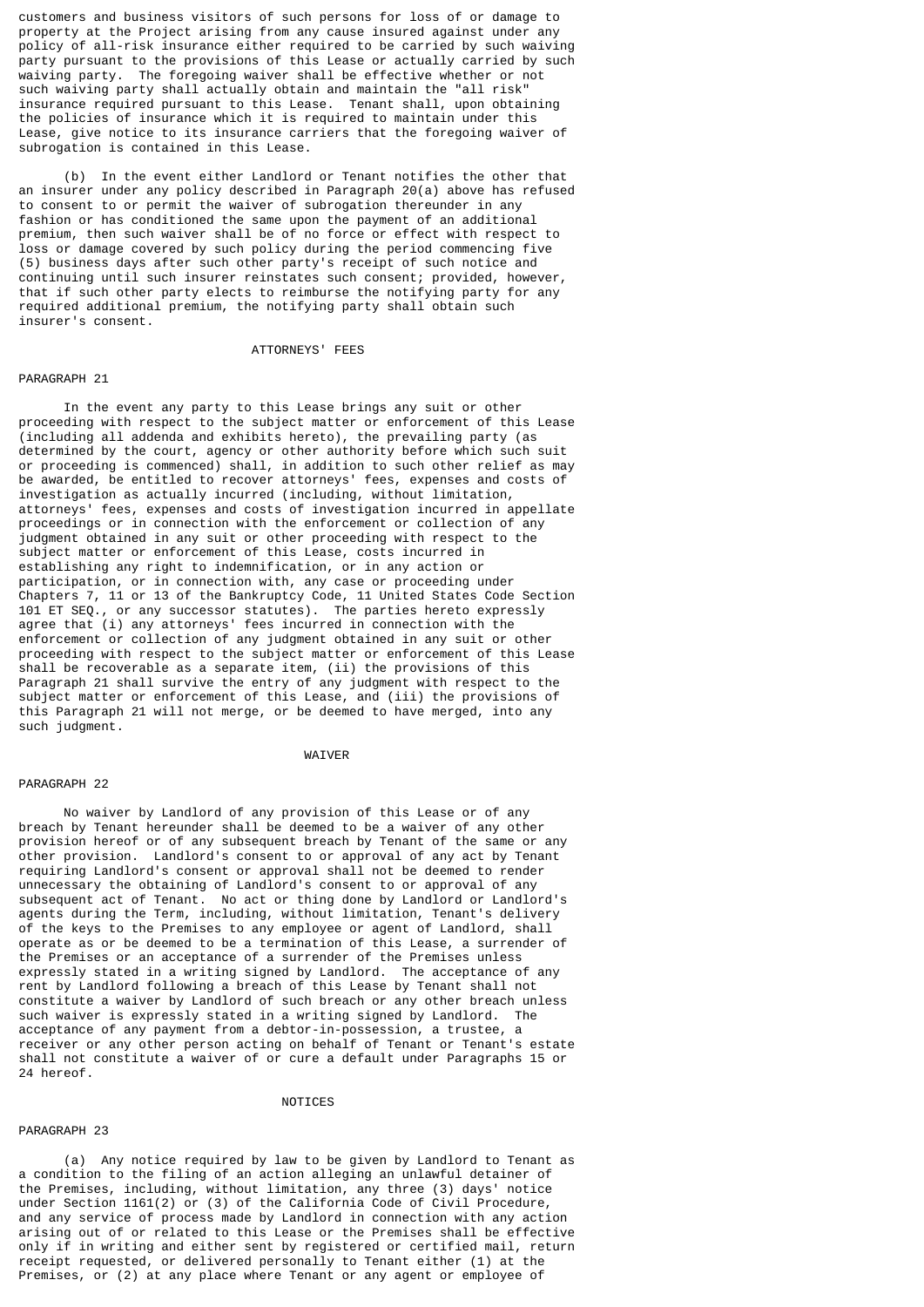Tenant may be found.

 (b) Except as otherwise expressly provided in this Lease, any notice, demand, request or other communication not described in (a) above given or required to be given by Landlord hereunder shall be effective only if in writing and either sent by registered or certified mail, return receipt requested, or by recognized overnight courier or delivered personally to each of the following:

> Advanced Polymer Systems 123 Saginaw Drive Redwood City, California 94063

 (c) Except as otherwise expressly provided in this Lease, any notice, demand, request or other communication given or required to be given by Tenant hereunder shall be effective only if in writing and either sent by registered or certified mail, return receipt requested, or by recognized overnight courier or delivered personally to each of the following:

- (1) METROPOLITAN LIFE INSURANCE COMPANY 101 Lincoln Centre Drive, Sixth Floor Foster City, California 94404 Attention: Vice President
- (2) METROPOLITAN LIFE INSURANCE COMPANY 101 Lincoln Centre Drive, Sixth Floor Foster City, California 94404 Attention: Associate General Counsel
	- (3) INSIGNIA COMMERCIAL GROUP, INC. Three Lagoon Drive, Suite 100 Redwood City, California 94065 Attention: Property Manager, Seaport Centre

 (d) Tenant and Landlord may designate new addresses for notice for the purposes of (b) or (c) above (however, in no event may any party have more than four (4) separate designations at any one time) by notice given to the other in accordance with the provisions of this Paragraph 23.

 (e) Any notice hereunder shall be deemed effectively given upon its delivery or the addressee's refusal to accept delivery as indicated by the person attempting such personal delivery, by the applicable return receipt, if sent by registered or certified mail, or by similar advice from the recognized courier company, as the case may be.

### INSOLVENCY OR BANKRUPTCY

### PARAGRAPH 24

 (a) PRIOR TO TERM. If at any time prior to the date herein fixed as the commencement of the Term there shall be filed by or against Tenant in any court pursuant to any statute either of the United States or of any State a petition in bankruptcy or insolvency or for reorganization or for the appointment of a receiver or trustee or conservator of all or a portion of Tenant's property, or if Tenant makes an assignment for the benefit of creditors (collectively, an "Insolvency Event"), this Lease shall IPSO FACTO be canceled and terminated and in such event neither Tenant nor any person claiming through or under Tenant or by virtue of any statute or by an order of any court shall be entitled to possession of the Premises and Landlord, in addition to the other rights and remedies given by Paragraph 25(b) hereof or by virtue of any other provision in this Lease contained or by virtue of any statute or rule of law, may retain as damages any rent, security, deposit or moneys received by it from Tenant or others on behalf of Tenant.

 (b) NO ASSIGNMENT. In no event shall this Lease be assigned or assignable by operation of law and in no event shall this Lease be an asset of Tenant in any receivership, bankruptcy, insolvency or reorganization proceeding.

#### DEFAULT

#### PARAGRAPH 25

 (a) DEFAULT BY TENANT. The occurrence of any of the following shall constitute a material default and breach of this Lease by Tenant:

 (1) Any failure by Tenant to pay rent or to make any other payment required to be made by Tenant hereunder at the time specified for payment.

 (2) Any abandonment or vacation of the Premises by Tenant without payment of rent in full.

 (3) Any warranty, representation or statement made or furnished by Tenant to Landlord at any time in connection with this Lease or any other agreement to which Tenant and Landlord are parties is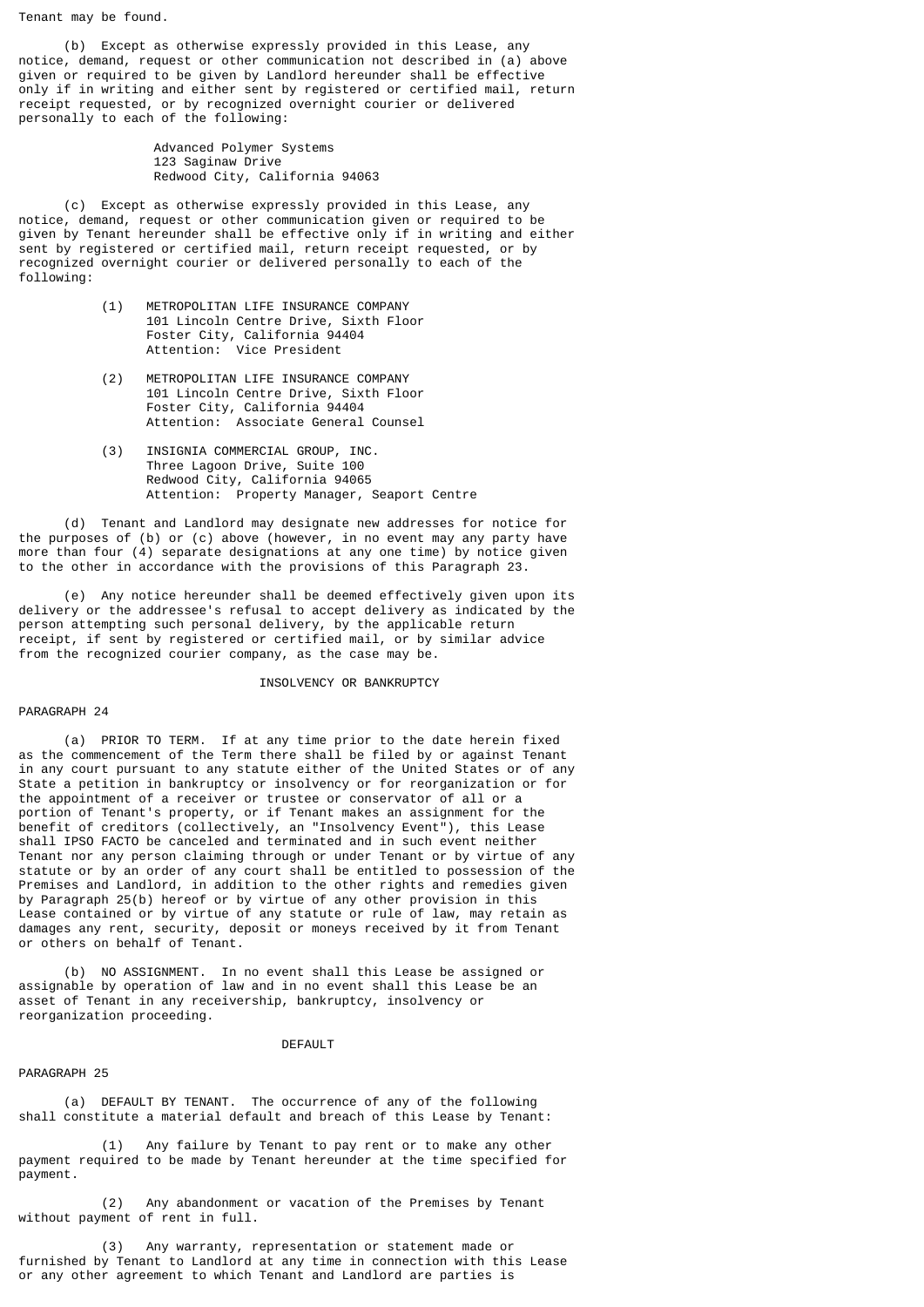determined to have been false or misleading in any material respect when made or furnished.

 (4) Any attempted assignment, sublease, mortgage or encumbrance in violation of Paragraph 15 above.

 (5) The occurrence of any Insolvency Event filed against Tenant by a third party other than Landlord which is not dismissed within thirty (30) days after such occurrence or the occurrence of any other Insolvency Event.

 (6) Any failure by Tenant to observe and perform any other provision of this Lease (or of the addenda attached hereto) to be observed or performed by Tenant, where such failure continues for fifteen (15) days (except where a different period is specified in this Lease or in the addenda) after written notice thereof by Landlord to Tenant; provided, however, that any such notice shall be in lieu of, and not in addition to, any notice required under Section 1161 ET SEQ. of the California Code of Civil Procedure, and provided, further, that if the nature of such default is such that the same cannot reasonably be cured within such fifteen (15) day period, Tenant shall not be deemed to be default if Tenant shall within such period commence such cure and thereafter diligently prosecute the same to completion; but in no event shall any such cure period exceed ninety (90) days in the aggregate.

 (b) REMEDIES. In the event of any such default by Tenant, then in addition to all other remedies available to Landlord at law or in equity:

 (1) Landlord shall have the immediate option to terminate this Lease and all rights of Tenant hereunder by giving Tenant written notice of such intention to terminate, in which event Landlord may recover from Tenant all of the following: (i) the worth at the time of award of any unpaid rent which had been earned at the time of such termination; plus (ii) the worth at the time of award of the amount by which the unpaid rent which would have been earned after termination until the time of award exceeds the amount of such rental loss Tenant proves reasonably could have been avoided; plus (iii) the worth at the time of award of the amount by which the unpaid rent for the balance of the term after the time of award exceeds the amount of such rental loss that Tenant proves reasonably could be avoided; plus (iv) any other amount necessary to compensate Landlord for all the detriment proximately caused by Tenant's failure to perform its obligations under this Lease or which in the ordinary course of things would be likely to result therefrom; plus (v) at Landlord's election, such other amounts in addition to or in lieu of the foregoing as may be permitted from time to time by applicable California law. As used in (i) and (ii) above, the "worth at the time of award" shall be computed by allowing interest at the rate specified in Paragraph 36(a) below and as used in (iii) above, the "worth at the time of award" shall be computed by discounting such amount at the discount rate of the Federal Reserve Bank of San Francisco at the time of award plus one percent (1%).

 (2) Landlord shall also have the right, with or without terminating this Lease, to re-enter the Premises and remove all persons and property from the Premises. Such property may be removed and stored in a public warehouse or elsewhere at the cost of and for the account of Tenant.

 (3) In the event Landlord elects to re-enter the Premises under (2) above or takes possession of the Premises pursuant to any proceeding or notice provided by law or Tenant vacates or abandons the Premises, but Landlord does not elect to terminate this Lease as provided in this Paragraph 25, Landlord may from time to time without terminating this Lease either recover from Tenant all rent as it becomes due or relet the Premises or any part thereof upon such terms and conditions as Landlord in its sole discretion may deem advisable, with the right of Landlord to make alterations and repairs to the Premises. In the event of any such reletting, rental and other charges received by Landlord therefrom shall be applied in the following order: (i) to the payment of any indebtedness other than rent due hereunder from Tenant to Landlord, (ii) to the payment of all costs of such reletting, (iii) to the payment of the cost of any alterations and repairs to the Premises, and (iv) to the payment of rent and other charges due and unpaid hereunder. The residue, if any, shall be held by Landlord and applied in payment of future rent and other charges due hereunder, as the same may become due. In the event the rental and other charges received by Landlord from such reletting are at any time less than the then aggregate of  $(i)$  through  $(iv)$ above, Tenant shall pay such deficiency to Landlord immediately upon demand therefor, but not more often than monthly.

 (4) No re-entry or taking possession of the Premises by Landlord pursuant to this Paragraph 25 shall be construed as an election to terminate this Lease unless a written notice of such intention shall be given to Tenant or unless such termination shall be decreed by a court of competent jurisdiction. Notwithstanding any reletting without termination by Landlord because of any default by Tenant, Landlord may at any time after such reletting elect to terminate this Lease for any such default.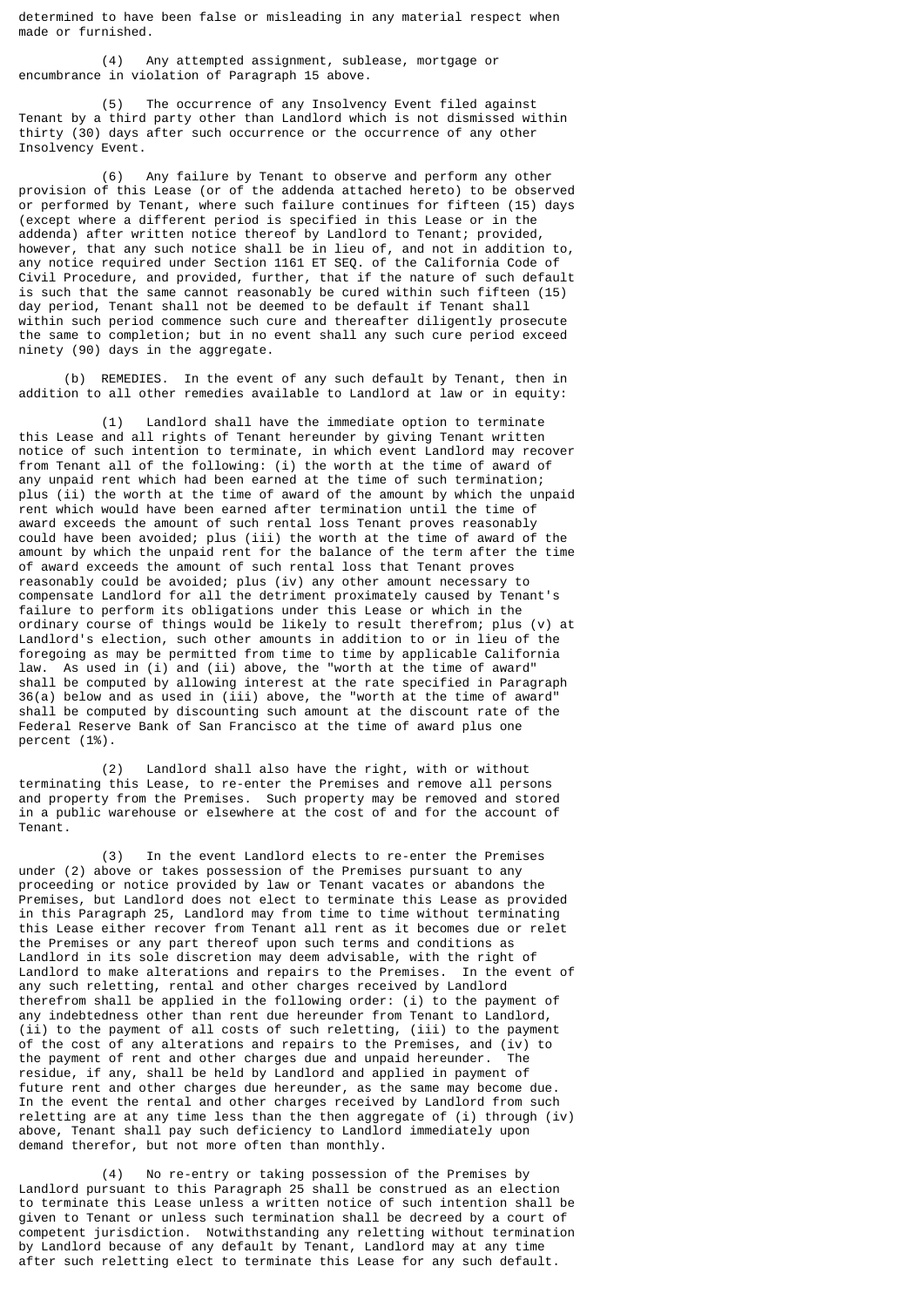(5) In any action for unlawful detainer commenced by Landlord against Tenant by reason of any default hereunder, the reasonable rental value of the Premises for the period of the unlawful detainer shall be the amount of rent reserved in this Lease for such period, unless Landlord or Tenant shall prove to the contrary by competent evidence. The rights and remedies reserved to Landlord herein, including those not specifically described, shall be cumulative and, except as otherwise provided by then applicable California law, Landlord may pursue any or all of such rights and remedies at the same time or otherwise.

 (6) Provided that Landlord serves notice in accordance with the provisions of this Paragraph 25 and Paragraph 23 above, Tenant hereby waives any notice required by Section 1161 of the California Code of Civil Procedure.

 (c) DEFAULT BY LANDLORD. Landlord shall not be in default or breach of this Lease unless Landlord fails to observe or perform an obligation required under this Lease to be observed or performed by Landlord and such failure continues for thirty (30) days (except where a different period is specified in this Lease) after written notice thereof by Tenant to Landlord; provided, however, that if the nature of such default is such that the same cannot reasonably be cured within such thirty (30) day period, Landlord shall not be deemed to be default if Landlord shall within such period commence such cure and thereafter diligently prosecute the same to completion.

#### HOLDING OVER

### PARAGRAPH 26

 If Tenant holds over after the expiration or earlier termination of the Term without the express written consent of Landlord, Tenant shall become a tenant at sufferance only at either the then prevailing market rate, as determined by Landlord in its sole and absolute discretion, for the Premises or, at Landlord's option, one hundred and fifty percent (150%) of the Basic Annual Rental, in each case in effect upon the date of such expiration or earlier termination (subject to such adjustments as may be provided for in Paragraph 2 above and prorated on a daily basis) and otherwise upon the terms, covenants and conditions herein specified, so far as applicable. Acceptance by Landlord of rent after such expiration or earlier termination shall not constitute a consent to a holdover hereunder or result in a renewal of this Lease. The foregoing provisions of this Paragraph are in addition to and do not affect Landlord's right of re-entry or any other rights of Landlord hereunder or as otherwise provided by law, including without limitation Landlord's right to receive damages, consequential and direct, sustained by reason of Tenant's retention of possession.

### CONDITION OF PREMISES

### PARAGRAPH 27

 (a) PRESMISES LEASED "AS-IS". Tenant acknowledges and agrees that except as may be expressly specifically provided herein, if at all: (i) Tenant has been afforded ample opportunity to inspect the Premises and the Building, and has investigated their condition to the extent Tenant desires to do so; (ii) Tenant is leasing the Premises in its "AS-IS" condition; (iii) no representation regarding the condition of the Premises or the Building has been made by or on behalf of Landlord; (iv) Landlord has no obligation to remodel or to make any repairs, alterations or improvements to the Premises in connection with Tenant's initial occupancy; (v) any repairs, alterations or improvements to the Premises in connection with Tenant's initial occupancy shall be Tenant's responsibility and subject to the Construction Addendum, except to the extent of any Tenant Improvement Allowance from Landlord pursuant to the Construction Addendum.

 (b) SURRENDER OF PREMISES. Upon the expiration or early termination of this Lease, Tenant shall surrender the Premises to Landlord in safe, clean and good condition (except for ordinary wear and tear associated with normal office use) and free of Hazardous Materials as provided in Paragraph 9(b)(14) above. Tenant shall remove all of its personal property as of the expiration date or termination date, as the case may be. In addition, at Landlord's option, Landlord may require Tenant to remove all alterations installed by Tenant or for Tenant's benefit at the Premises except the initial Tenant Improvements approved by Landlord pursuant to the Construction Addendum. If Tenant shall remove or restore any such property or alterations, Tenant shall repair any damage arising from such removal. The terms of this Paragraph 27(b) shall survive the expiration or earlier termination of this Lease.

#### QUIET POSSESSION

#### PARAGRAPH 28

 Upon Tenant's paying the rent reserved hereunder and observing and performing all of the covenants, conditions and provisions on Tenant's part to be observed and performed hereunder, Tenant shall have quiet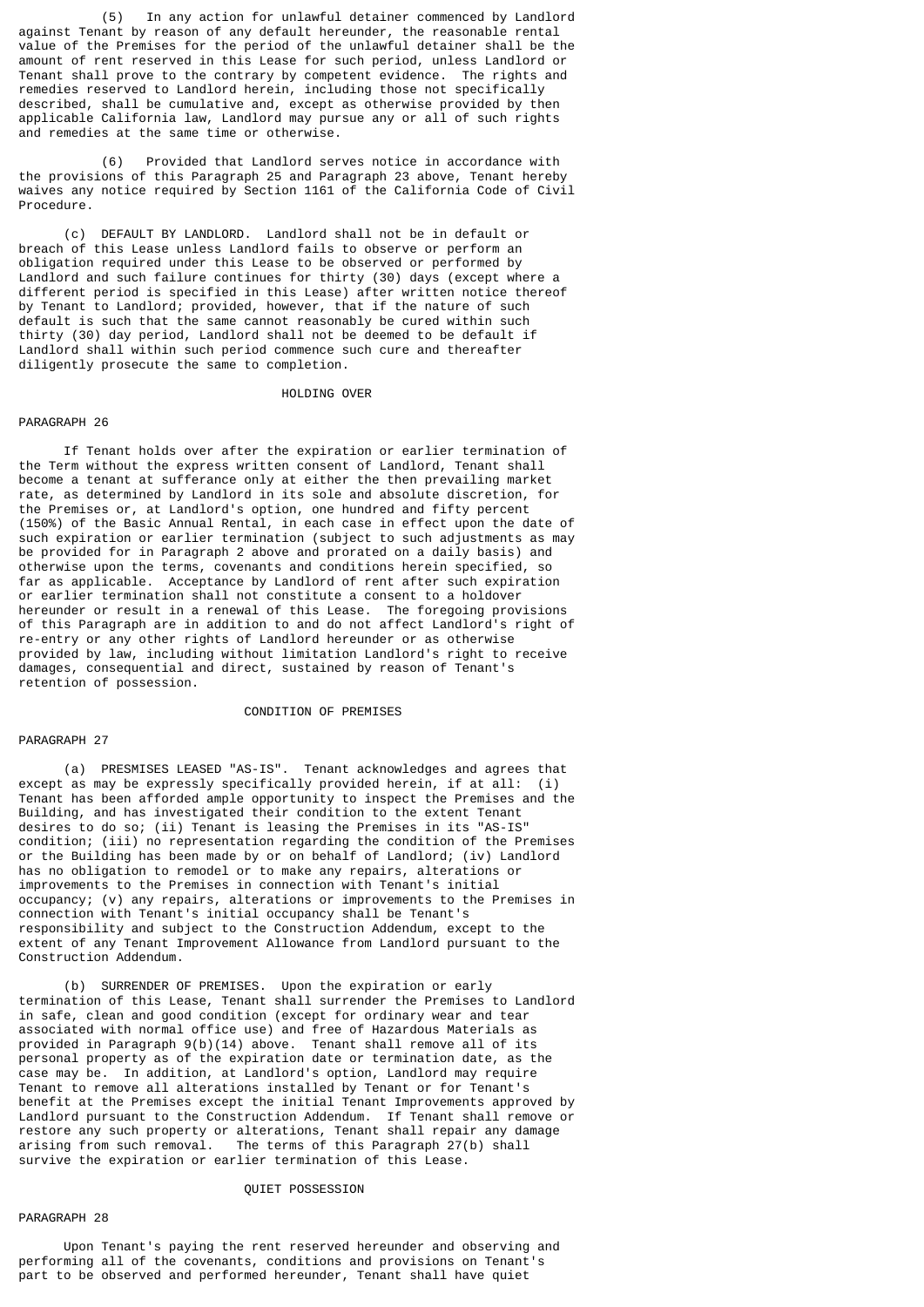possession of the Premises for the entire Term, subject to all the provisions of this Lease.

### NOTICE OF DAMAGE

PARAGRAPH 29

 Tenant shall give prompt notice to Landlord in case of fire or accidents in the Premises or at the Project or of any defects discovered therein or in their fixtures or equipment.

#### GOVERNING LAW

#### PARAGRAPH 30

 This Lease shall be governed by, and construed in accordance with the laws of the State of California.

### COMMON FACILITIES; PARKING

### PARAGRAPH 31

 (a) RIGHT TO USE COMMON FACILITIES. Tenant shall have the nonexclusive right, in common with others, to the use of any common entrances, ramps, drives and similar access and serviceways and other common facilities in the Project. The rights of Tenant hereunder in and to the common facilities shall at all times be subject to the rights of Landlord and other tenants and owners in the Project who use the same in common with Tenant, and it shall be the duty of Tenant to keep all the common facilities free and clear of any obstructions created or permitted by Tenant or resulting from Tenant's operations. Tenant shall not use the common areas of the Building or the Project, including, without limitation, the Building's electrical room, parking lot or trash enclosures, for storage purposes. Nothing herein shall affect the right of Landlord at any time to remove any persons not authorized to use the common facilities from such facilities or to prevent the use of such facilities by unauthorized persons.

 (b) CHANGES IN COMMON FACILITIES. Landlord reserves the right, at any time and from time to time to (i) make alterations in or additions to the common areas or facilities of the Project, including, without limitation, constructing new buildings or changing the location, size, shape or number of the driveways, entrances, parking spaces, parking areas, loading and unloading areas, landscape areas and walkways, (ii) designate property to be included in or eliminate property from the common areas or facilities of the Project, (iii) close temporarily any of the common areas or facilities of the Project for maintenance purposes, and (4) use the common areas and facilities of the Project while engaged in making alterations in or additions and repairs to the Project; provided, however, that reasonable access to the Premises and parking at or near the Project remains available.

 (c) PARKING. Landlord shall make available to Tenant, and Tenant shall have the right to use, throughout the term of the Lease the number of parking spaces indicated on Item 14 of the Basic Lease Provisions on an unassigned basis on that portion of the Project designated by Landlord from time to time for parking. The parking spaces shall be used for parking only by vehicles no larger than full-sized passenger automobiles or pick-up trucks, and Tenant shall park no vehicles at the Project overnight. Landlord shall have the right to impose rules and regulations on parking at the Project. Landlord shall also have the right, in addition to all other rights and remedies that it may have under this Lease, to remove or tow away a vehicle which is in violation of Landlord's rules, without prior notice to Tenant, and Tenant shall pay the cost thereof to Landlord within ten (10) days after notice from Landlord to Tenant. Upon any sale by Landlord of any building located at the Project, Landlord shall have the right to alter the parking area.

#### **STGNAGE**

### PARAGRAPH 32

 Tenant shall not install any signage within the Project, the Building or the Premises without obtaining the prior written approval of Landlord, and Tenant shall be responsible for the maintenance of any such signage installed by Tenant. Any such signage shall comply with Landlord's current Project signage criteria and all applicable governmental requirements.

#### SUCCESSORS AND ASSIGNS

#### PARAGRAPH 33

 Except as otherwise provided in this Lease, and subject to the terms of Paragraph 15 above, all of the covenants, conditions, and provisions of this Lease shall be binding upon and shall inure to the benefit of the parties hereto and their respective heirs, personal representatives, successors, and assigns.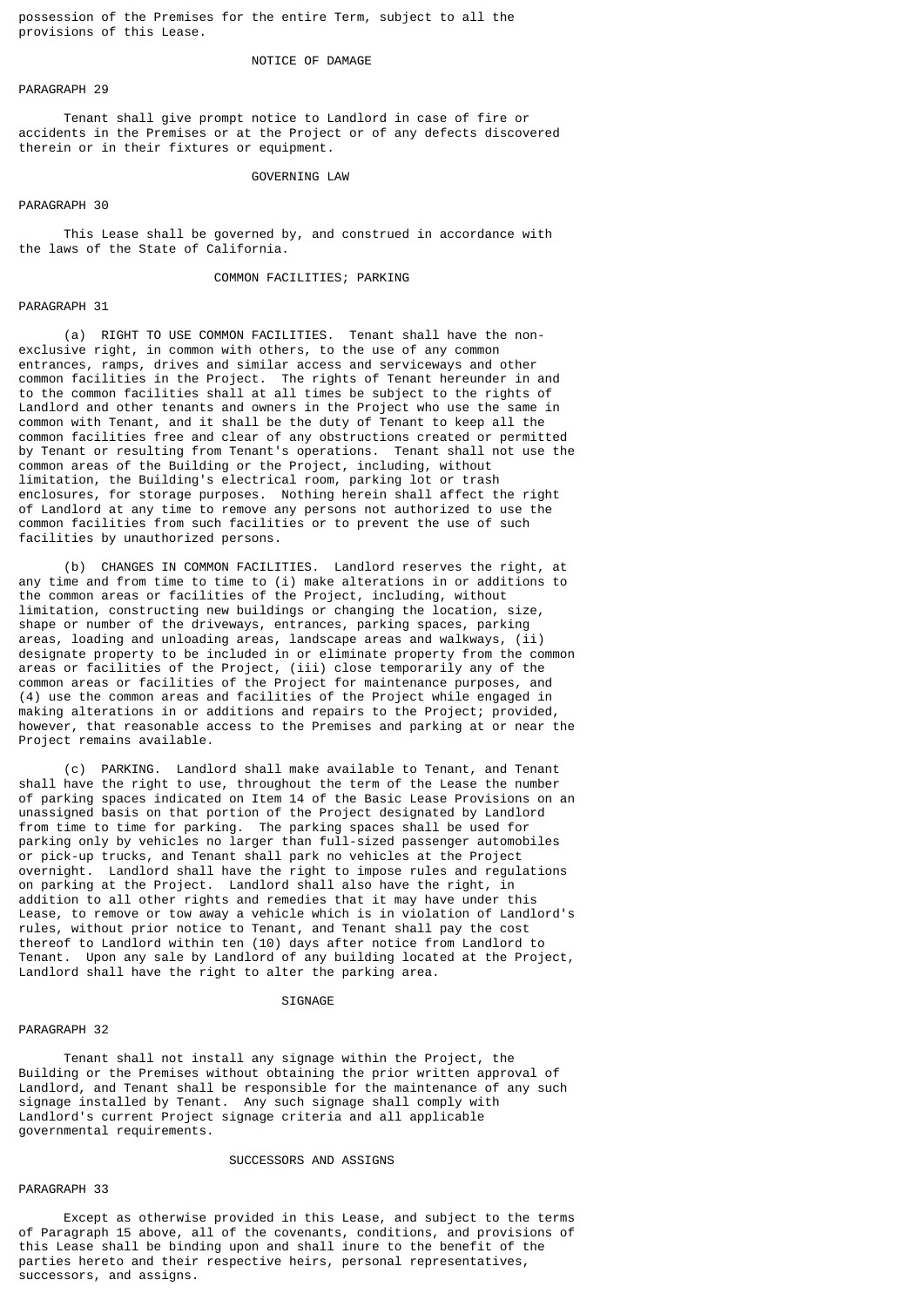### **BROKERS**

#### PARAGRAPH 34

 Tenant warrants that it has had no dealings with any real estate broker or agent in connection with the negotiation of this Lease, excepting only the broker named in Item 12 of the Basic Lease Provisions as the "Cooperating Broker", and that it knows of no other real estate broker or agent who is or might be entitled to a commission or finder's or similar fee in connection with this Lease excepting only the broker named in Item 11 of the Basic Lease Provisions as the "Listing Broker". Tenant agrees to indemnify, protect, defend and hold Landlord harmless from and against any and all costs, expenses and liabilities for any compensation claimed by the Cooperating Broker in excess of the maximum commission previously disclosed in writing to Landlord or claimed by any other broker, finder or agent in connection with the negotiation of this Lease other than brokers claiming solely through Landlord.

NAME NAME

#### PARAGRAPH 35

 Tenant shall not, without the prior written consent of Landlord, use the name of the Building or the Project for any purpose other than as the address of the business to be conducted by Tenant in the Premises and in no event shall Tenant acquire any rights in or to such names.

#### EXAMINATION OF LEASE

### PARAGRAPH 36

 Submission of this Lease for examination or signature by Tenant does not constitute a reservation of or option for lease, and it is not effective as a lease or otherwise until execution by and delivery to both Landlord and Tenant.

### INTEREST ON TENANT'S OBLIGATIONS; LATE CHARGE

#### PARAGRAPH 37

 (a) Any amount due from Tenant to Landlord which is not paid when due shall bear interest at the lesser of eighteen percent (18%) per annum or the maximum rate then permitted by law in this context from the date such payment is due until paid. The rate so determined shall continue in effect following any default by Tenant pursuant to this Lease. Payment of such interest shall not excuse or cure any default by Tenant under this Lease.

 (b) In the event Landlord does not receive any installment of rent due under this Lease within three (3) business days after the date such installment is due, Tenant shall pay Landlord a late charge equal to five percent (5%) of the delinquent installment of rent. The parties agree that the amount of such late charge represents a reasonable estimate of the cost and expense that will be incurred by Landlord in processing each delinquent payment of rent by Tenant and that such late charge shall be paid to Landlord as liquidated damages for each delinquent payment pursuant to Section 1671 of the California Civil Code. The parties further agree that the payment of late charges and the payment of interest provided for in Paragraph 36(a) above are distinct and separate from one another in that the payment of interest is to compensate Landlord for its inability to use the money improperly withheld by Tenant, while the payment of late charges is to compensate Landlord for its additional administrative expenses in handling and processing delinquent payments.

#### TIME TERM IN THE TERM IN THE TERM IN THE TERM IN THE TERM IN THE TERM IN THE TERM IN THE TERM IN THE TERM IN THE TERM IN THE TERM IN THE TERM IN THE TERM IN THE TERM IN THE TERM IN THE TERM IN THE TERM IN THE TERM IN THE T

#### PARAGRAPH 38

 Time is and shall be of the essence of this Lease and each and all of its provisions.

#### DEFINED TERMS AND MARGINAL HEADINGS

#### PARAGRAPH 39

 The words "Landlord" and "Tenant" as used herein shall include the plural as well as the singular. If more than one person is named as Tenant under this Lease, the obligations of such persons shall be joint and several. Whenever under the provisions of this Lease Landlord is required or agrees to take certain action, Landlord's obligation to do so shall be deemed fulfilled if Landlord causes such action to be taken by any other person. The marginal headings and titles to the Paragraphs and other divisions of this Lease are not a part of this Lease and shall have no effect upon the construction or interpretation of any part hereof.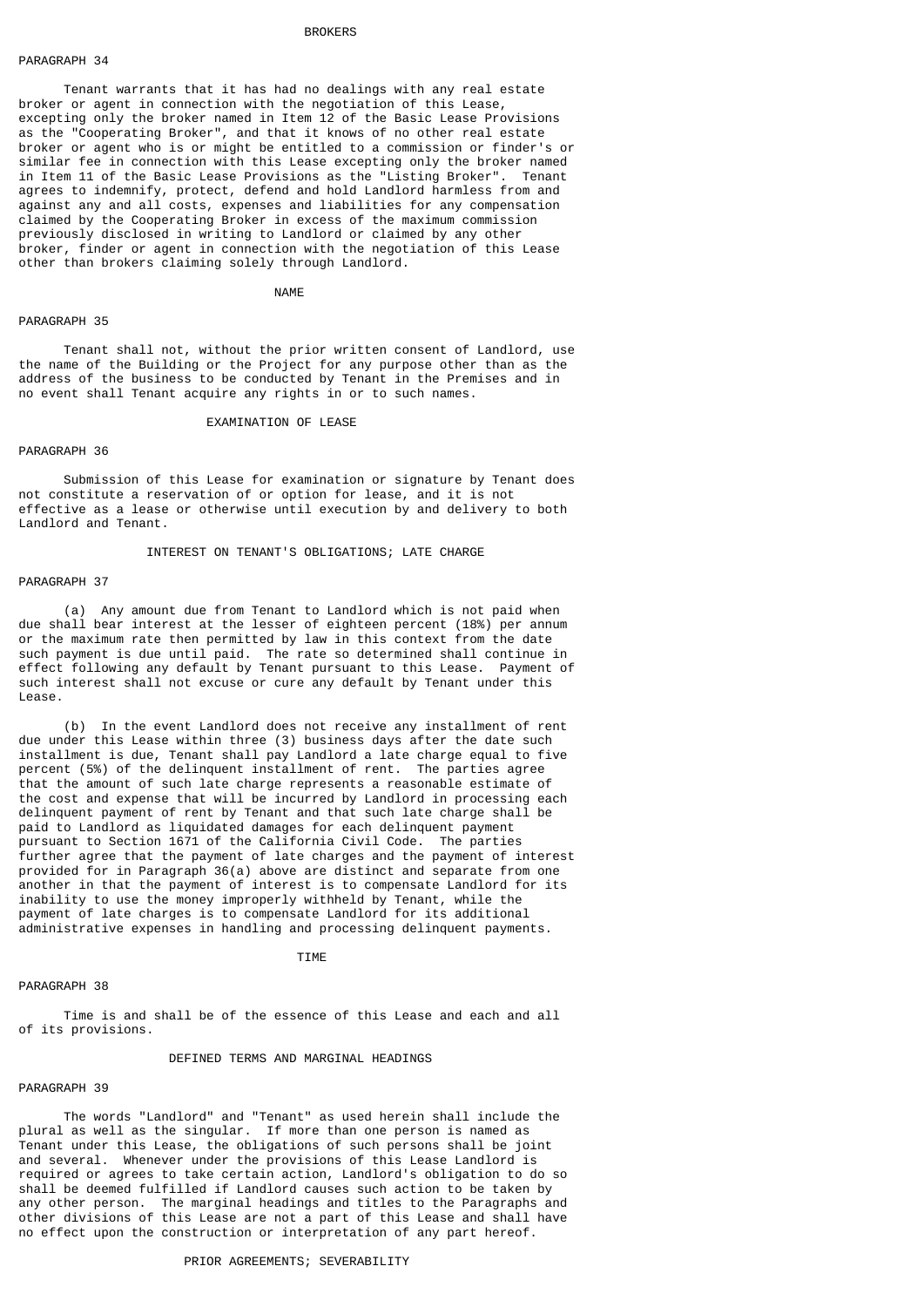#### PARAGRAPH 40

 This Lease, including all of the Addenda and Exhibits attached hereto, contains all of the agreements of the parties hereto with respect to any matter covered or mentioned in this Lease, and no prior agreement, understanding or representation pertaining to any such matter shall be effective for any purpose. No provision of this Lease may be amended or added to except by an agreement in writing signed by the parties hereto or their respective successors in interest. If any term or provision of this Lease the deletion of which would not adversely affect the receipt of any material benefit by either party hereunder shall be held invalid or unenforceable to any extent, the remainder of this Lease shall not be affected thereby and each term and provision of this Lease shall be valid and enforceable to the fullest extent permitted by law.

#### CORPORATE AUTHORITY

#### PARAGRAPH 41

 Each individual executing this Lease on behalf of Landlord and Tenant represents and warrants that (a) such individual has full power and authority to execute this Lease on behalf of its party, and (b) the execution and delivery of this Lease have been duly authorized by such party. If Tenant is a corporation Tenant shall, within ten (10) days after execution of this Lease, deliver to Landlord a certified copy of a resolution of the Board of Directors of Tenant authorizing or ratifying the execution of this Lease.

#### NO LIGHT, AIR OR VIEW EASEMENTS

### PARAGRAPH 42

 Any diminution or shutting off of light, air or view by any structure which may be erected on lands adjacent to the Building or the Project shall in no way affect this Lease or impose any liability on Landlord.

#### LANDLORD'S APPROVALS

#### PARAGRAPH 43

 In no event shall the review, approval, inspection or examination by Landlord of any item to be reviewed, approved, inspected or examined by Landlord under the terms of this Lease be deemed to be an approval of or representation or warranty as to the adequacy, accuracy, sufficiency or soundness of any such item or the quality or suitability of such item for its intended use. Any such review, approval, inspection or examination by Landlord shall be for the sole purpose of protecting Landlord's interests in the Building and the Project and under this Lease and no third parties shall have any rights pursuant thereto.

### EXERCISE FACILITY

#### PARAGRAPH 44

 Tenant agrees to inform all employees of Tenant of the following: (i) the exercise facility is available for the use of the employees of tenants of the Project only and for no other person; (ii) use of the facility is at the risk of Tenant or Tenant's employees, and all users must sign a release; (iii) the facility is unsupervised; and (iv) users of the facility must report any needed equipment maintenance or any unsafe conditions to the Landlord immediately. Landlord may discontinue providing such facility at Landlord's sole option at any time without incurring any liability. As a condition to the use of the exercise facility, Tenant and each of Tenant's employees that uses the exercise facility shall first sign a written release in form and substance acceptable to Landlord. Landlord may change the rules and/or hours of the exercise facility at any time, and Landlord reserves the right to deny access to the exercise facility to anyone due to misuse of the facility or noncompliance with rules and regulations of the facility. Tenant will indemnify, defend and hold harmless Landlord from any claims, liabilities or damages resulting from use of the exercise facility in the Project by Tenant, Tenant's employees or invitees except to the extent caused by Landlord's gross active negligence or intentional misconduct.

#### MISCELLANEOUS

### PARAGRAPH 45

 (a) At the expiration or earlier termination of this Lease, Tenant shall execute, acknowledge and deliver to Landlord, within five (5) days after written demand from Landlord to Tenant, any quitclaim deed or other document as may be reasonably requested by any title insurance company to remove this Lease as a matter affecting title to the Premises.

 (b) Tenant acknowledges that the liability of Landlord with respect to its obligations pursuant to this Lease is limited to Landlord's equity interest in the Building. Tenant shall look solely to Landlord's equity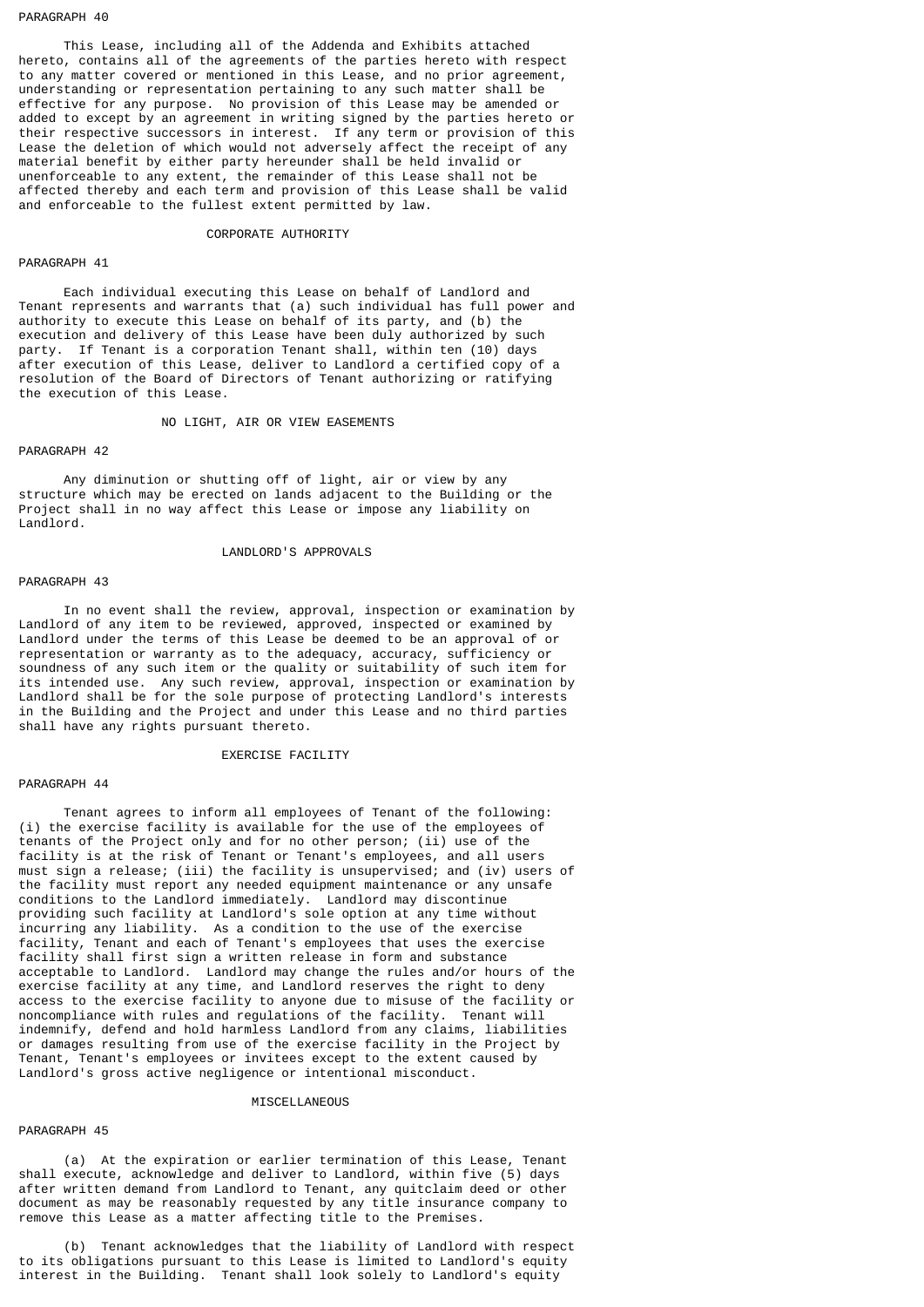interest in the Building to satisfy any claim or judgment against or any liability or obligation of Landlord to Tenant. No recourse shall be had by Tenant against Landlord or the assets of Landlord (other than the equity interest of Landlord in the Building) to satisfy any claim or judgment of Tenant against Landlord or any obligation or liability of Landlord to Tenant.

#### WAIVER OF JURY TRIAL

#### PARAGRAPH 46

 Landlord and Tenant (including any assignee, successor or personal representative of such party) HEREBY WAIVE THEIR RESPECTIVE RIGHT TO TRIAL BY JURY of any cause of action, claim, counterclaim or cross-complaint in any action, proceeding and/or hearing brought by either Landlord against Tenant or Tenant against Landlord on any matter whatsoever arising out of, or in any way connected with, this Lease, the relationship of Landlord and Tenant, Tenant's use or occupancy of the Premises, or any claim of injury or damage, or the enforcement of any remedy under any law, statute, or regulation, emergency or otherwise, now or hereafter in effect. Neither party will seek to consolidate any such action in which a jury has been waived, with any other action in which a jury trial cannot or has not been waived. THE PROVISIONS OF THIS PARAGRAPH HAVE BEEN FULLY DISCUSSED BY THE PARTIES HERETO, AND EACH PARTY HAS RECEIVED THE ADVICE OF COUNSEL WITH RESPECT TO SUCH WAIVER. IT IS THE INTENTION OF THE PARTIES THAT THESE PROVISIONS SHALL BE SUBJECT TO NO EXCEPTIONS. BY EXECUTING THIS LEASE, LANDLORD AND TENANT AGREE THAT THIS PROVISION MAY BE FILED BY ANY PARTY HERETO WITH THE CLERK OR JUDGE BEFORE WHOM ANY ACTION IS INSTITUTED, WHICH FILING SHALL CONSTITUTE THE WRITTEN CONSENT TO A WAIVER OF JURY TRIAL REQUIRED PURSUANT TO AND IN ACCORDANCE WITH SECTION 631 OF THE CALIFORNIA CODE OF CIVIL PROCEDURE. NO PARTY HAS IN ANY WAY AGREED WITH OR REPRESENTED TO ANY OTHER PARTY THAT THE PROVISIONS OF THIS PARAGRAPH WILL NOT BE FULLY ENFORCED IN ALL INSTANCES.

 IN WITNESS WHEREOF, the parties hereto have executed this Lease as of the date first set forth on page 1 hereof.

LANDLORD: TENANT:

| METROPOLITAN LIFE INSURANCE     |  |  |
|---------------------------------|--|--|
| COMPANY, a New York corporation |  |  |

By: /s/Edward J. Hayes

| --------------------------    | -------------------   |
|-------------------------------|-----------------------|
| Its: Assistant Vice President | Its: Executive VP/CFO |
| ----------------------        | -------------------   |

| By: /s/Michael 0'Connell |
|--------------------------|
| Its: Executive VP/CFO    |

ADVANCED POLYMER SYSTEMS, a Delaware corporation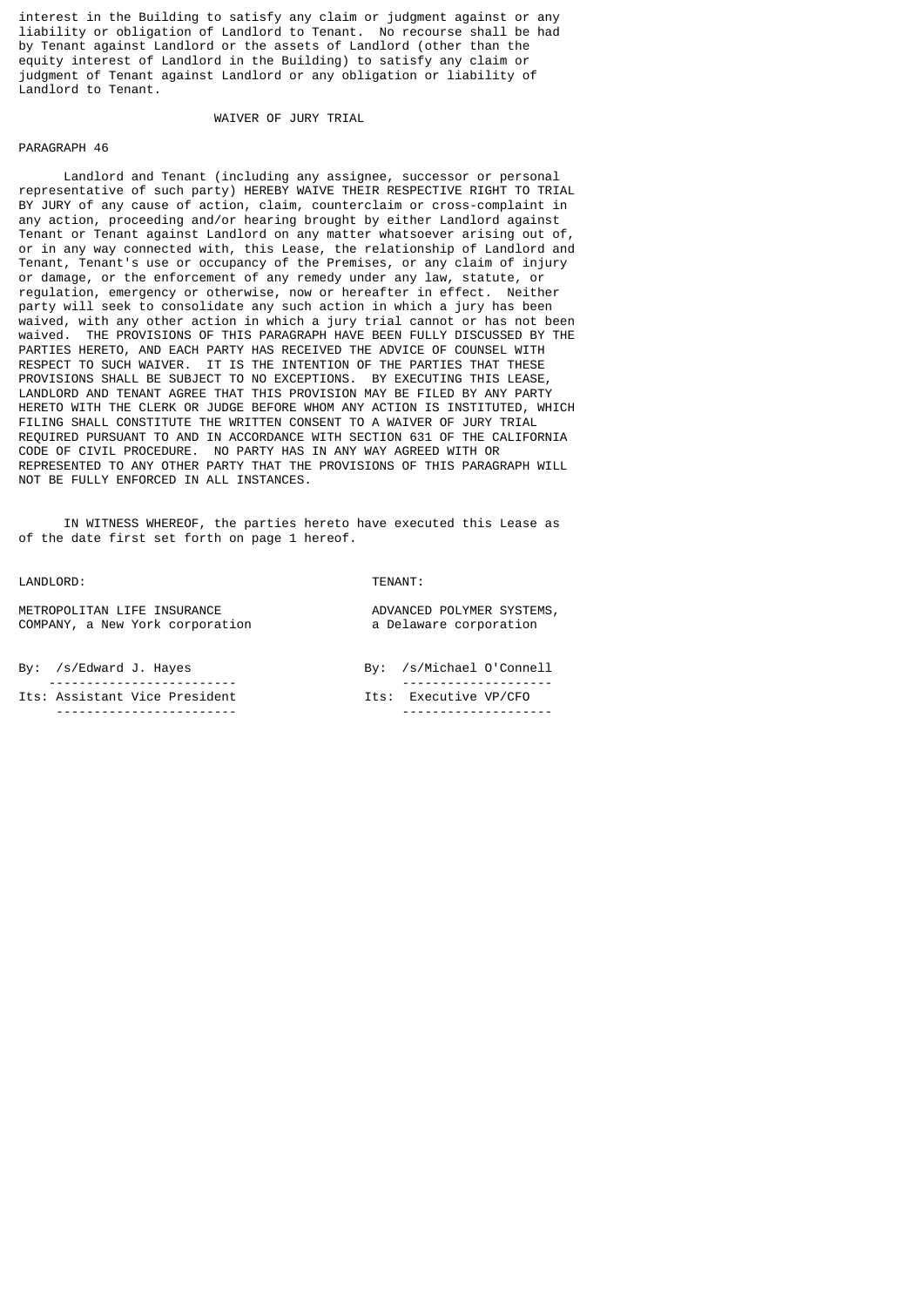# EXHIBIT A

# SITE PLAN OF PROJECT

This exhibit includes a map of the Project.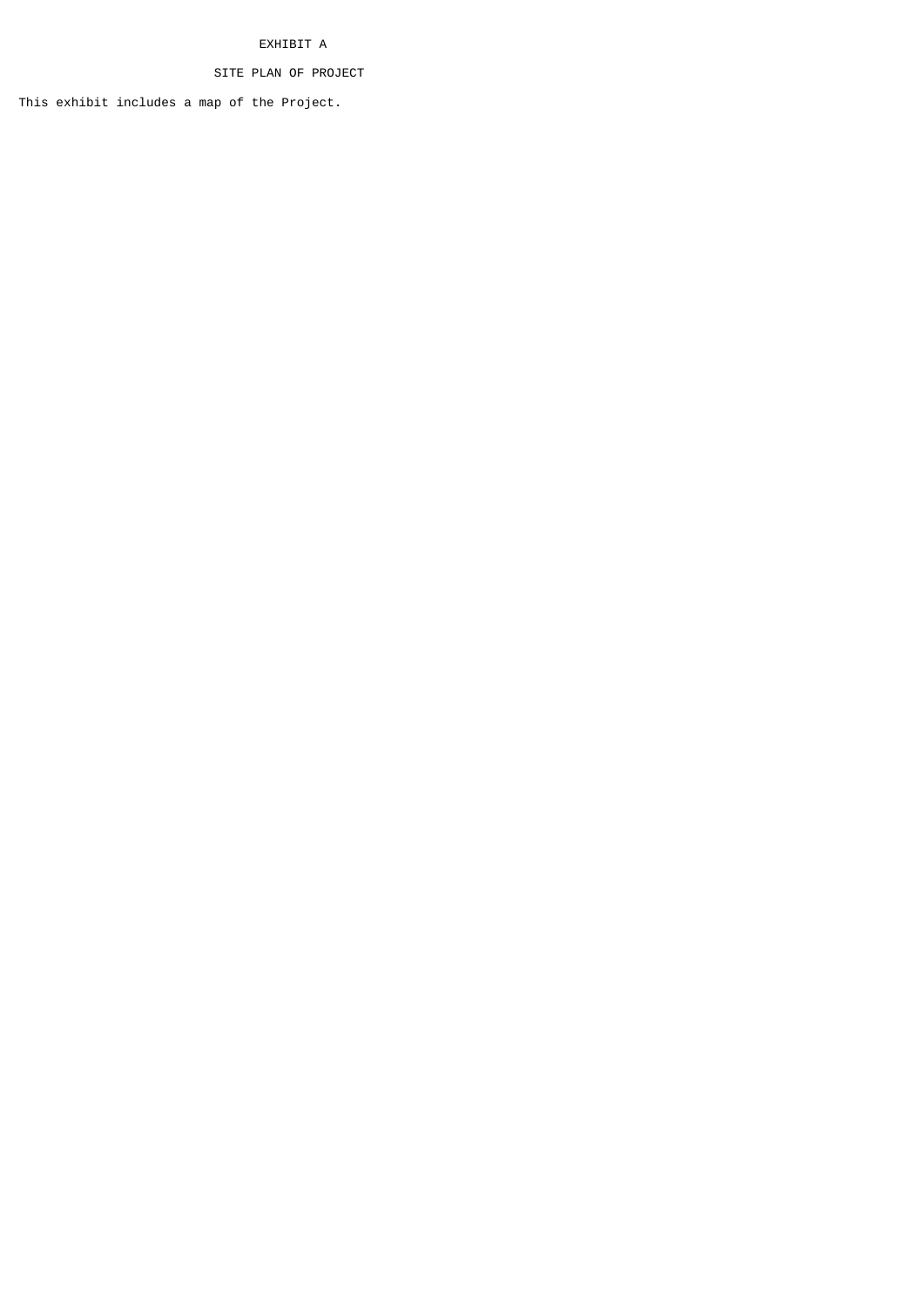# EXHIBIT B

# SITE PLAN OF PREMISES

This exhibit includes a floor plan of the premises.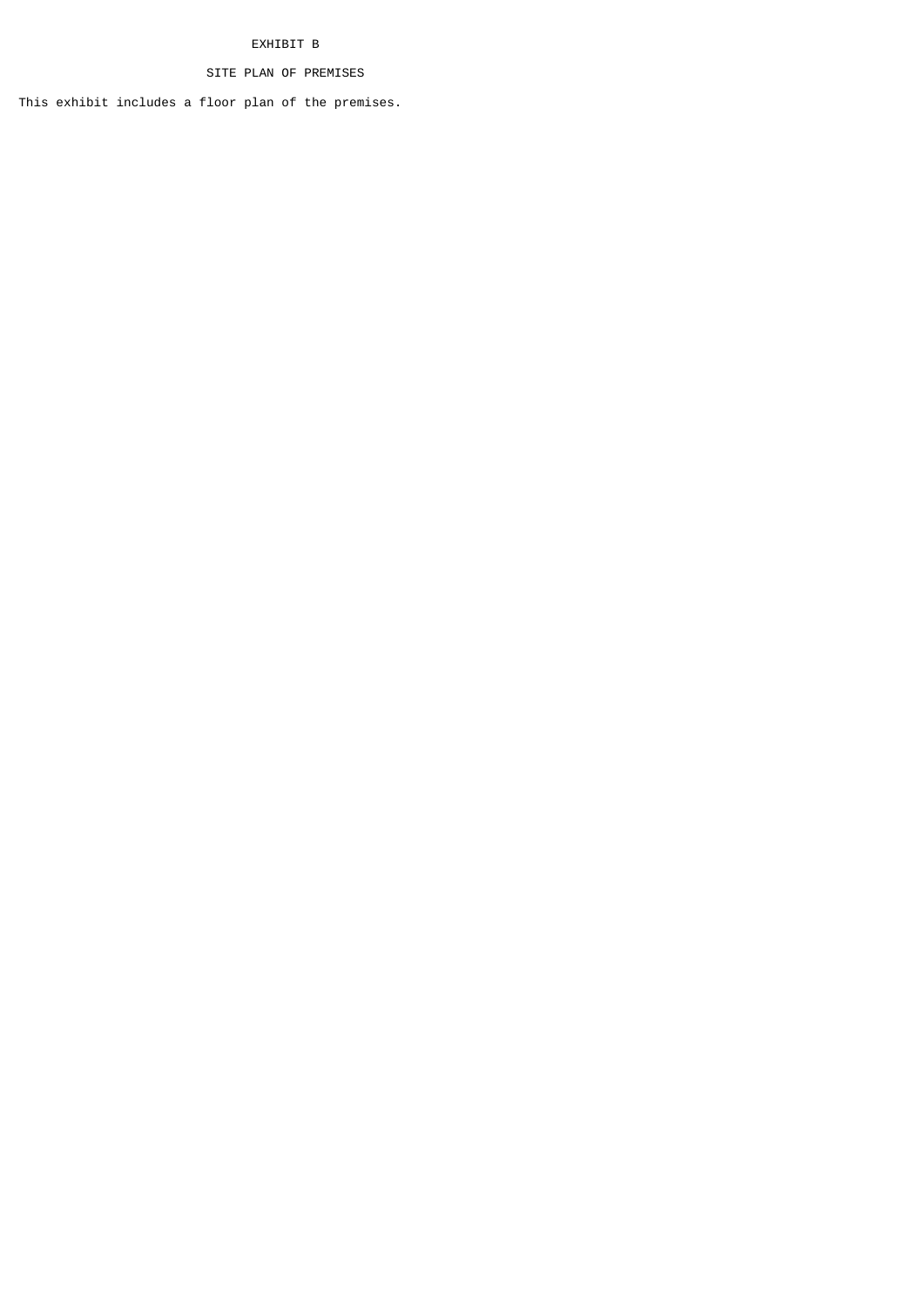## EXHIBIT C

### CONFIRMATION OF LEASE TERM

 THIS MEMORANDUM is made as of \_\_\_\_\_\_\_\_\_\_\_\_\_\_\_\_\_\_\_\_, 1997, between METROPOLITAN LIFE INSURANCE COMPANY, a New York corporation ("Landlord"), and ADVANCED POLYMER SYSTEMS, a Delaware corporation ("Tenant"), who entered into a lease dated for reference purposes as of November 7, 1997, covering certain premises located at Seaport Centre, Redwood City, California, which premises are commonly known as 123 Saginaw Drive. Redwood City, California. All capitalized terms, if not defined herein, shall be defined as they are defined in the Lease.

 1. The parties to this Memorandum hereby agree that the date of \_\_\_\_\_\_\_\_\_\_\_\_\_\_\_\_\_, 19\_\_\_ is the "Commencement Date" of the Term and that  $19$  is the "Expiration Date" of the Term.

2. Tenant hereby confirms the following:

 (a) That it has accepted possession of the Premises pursuant to the terms of the Lease;

 (b) That Landlord has fulfilled all of its duties of an inducement nature;

 $\frac{1}{2}$  ,  $\frac{1}{2}$  ,  $\frac{1}{2}$  ,  $\frac{1}{2}$  ,  $\frac{1}{2}$  ,  $\frac{1}{2}$  ,  $\frac{1}{2}$  ,  $\frac{1}{2}$  ,  $\frac{1}{2}$  ,  $\frac{1}{2}$  ,  $\frac{1}{2}$  ,  $\frac{1}{2}$  ,  $\frac{1}{2}$  ,  $\frac{1}{2}$  ,  $\frac{1}{2}$  ,  $\frac{1}{2}$  ,  $\frac{1}{2}$  ,  $\frac{1}{2}$  ,  $\frac{1$ 

 (c) That the Lease has not been modified, altered or amended, except as follows:

 $\frac{1}{2}$  ,  $\frac{1}{2}$  ,  $\frac{1}{2}$  ,  $\frac{1}{2}$  ,  $\frac{1}{2}$  ,  $\frac{1}{2}$  ,  $\frac{1}{2}$  ,  $\frac{1}{2}$  ,  $\frac{1}{2}$  ,  $\frac{1}{2}$  ,  $\frac{1}{2}$  ,  $\frac{1}{2}$  ,  $\frac{1}{2}$  ,  $\frac{1}{2}$  ,  $\frac{1}{2}$  ,  $\frac{1}{2}$  ,  $\frac{1}{2}$  ,  $\frac{1}{2}$  ,  $\frac{1$  $\frac{1}{2}$  ,  $\frac{1}{2}$  ,  $\frac{1}{2}$  ,  $\frac{1}{2}$  ,  $\frac{1}{2}$  ,  $\frac{1}{2}$  ,  $\frac{1}{2}$  ,  $\frac{1}{2}$  ,  $\frac{1}{2}$  ,  $\frac{1}{2}$  ,  $\frac{1}{2}$  ,  $\frac{1}{2}$  ,  $\frac{1}{2}$  ,  $\frac{1}{2}$  ,  $\frac{1}{2}$  ,  $\frac{1}{2}$  ,  $\frac{1}{2}$  ,  $\frac{1}{2}$  ,  $\frac{1$ 

 (d) That there are no offsets or credits against rentals, nor has any security deposit been paid except as provided pursuant to the terms of the Lease; and

(e) That the Lease is in full force and effect.

 IN WITNESS WHEREOF, the parties hereto have executed this Confirmation of Lease Term as of the date first set forth above.

LANDLORD: TENANT:

| METROPOLITAN LIFE INSURANCE     | ADVANCED POLYMER SYSTEMS, |
|---------------------------------|---------------------------|
| COMPANY, a New York corporation | a Delaware corporation    |
|                                 |                           |

By: By: ------------------------- ------------------------

Its: Its:

------------------------ -------------------------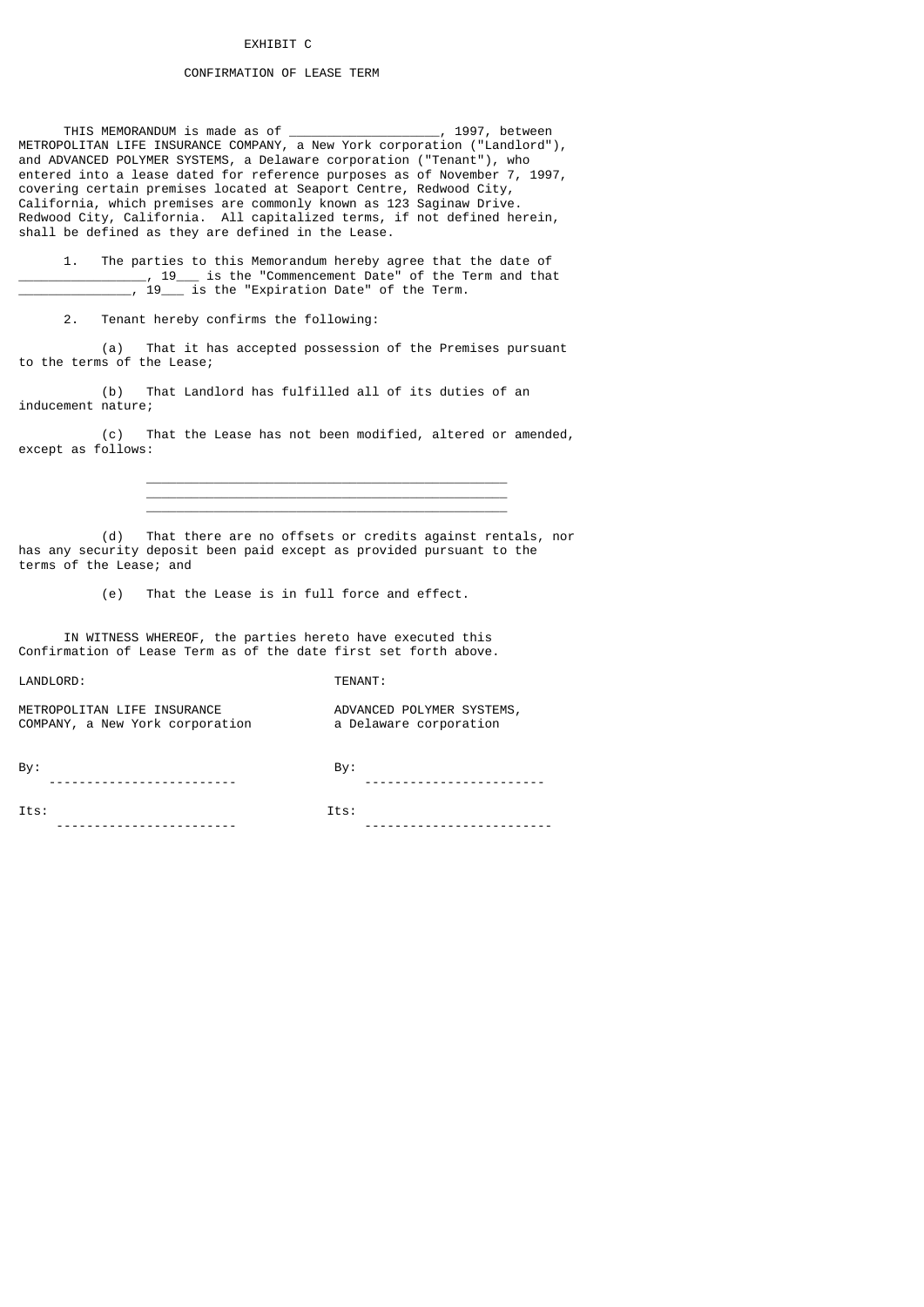# EXHIBIT D

# PERMITTED HAZARDOUS MATERIALS

This exhibit includes a table listing of permitted hazardous materials.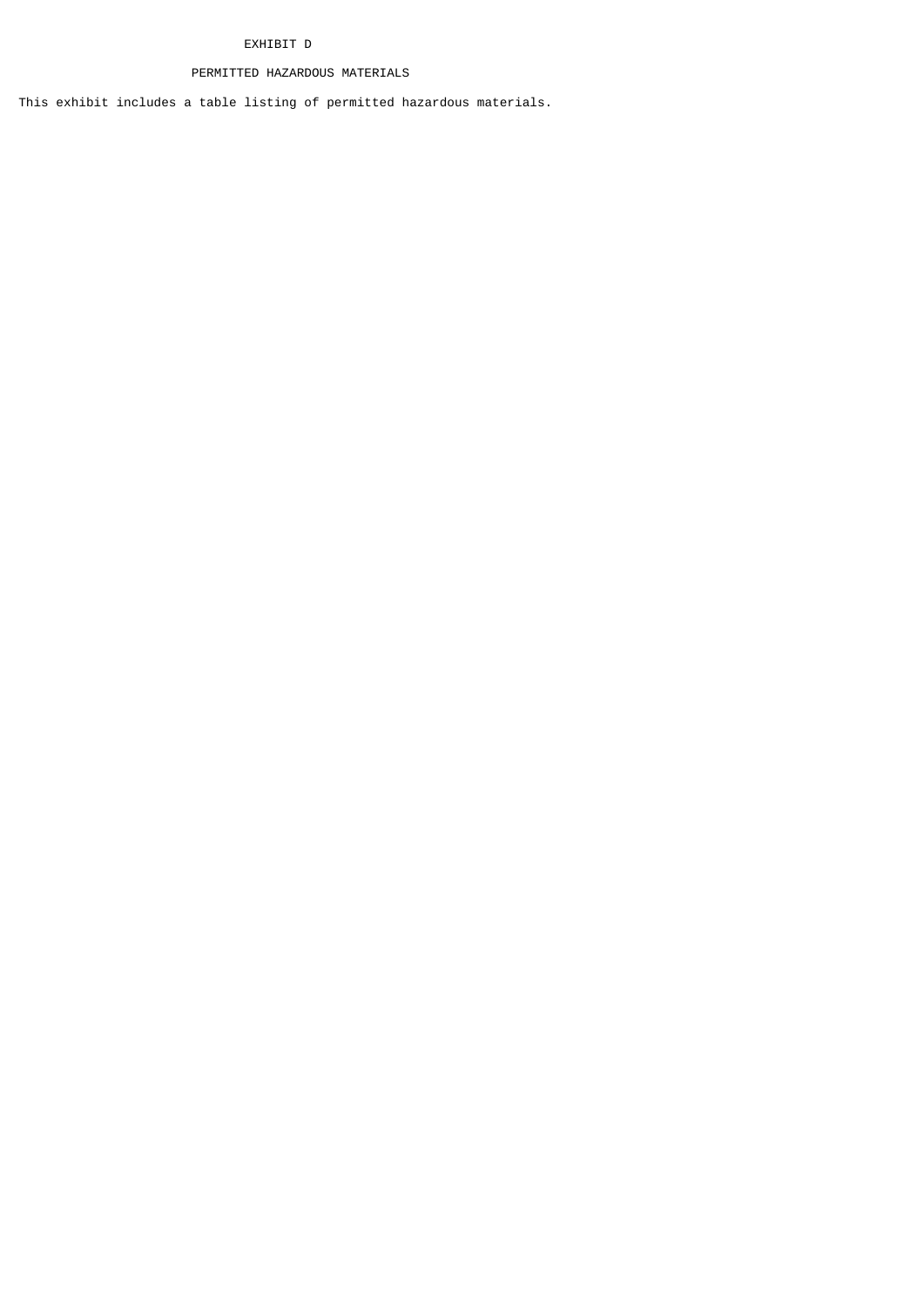EXHIBIT E

This exhibit is not used.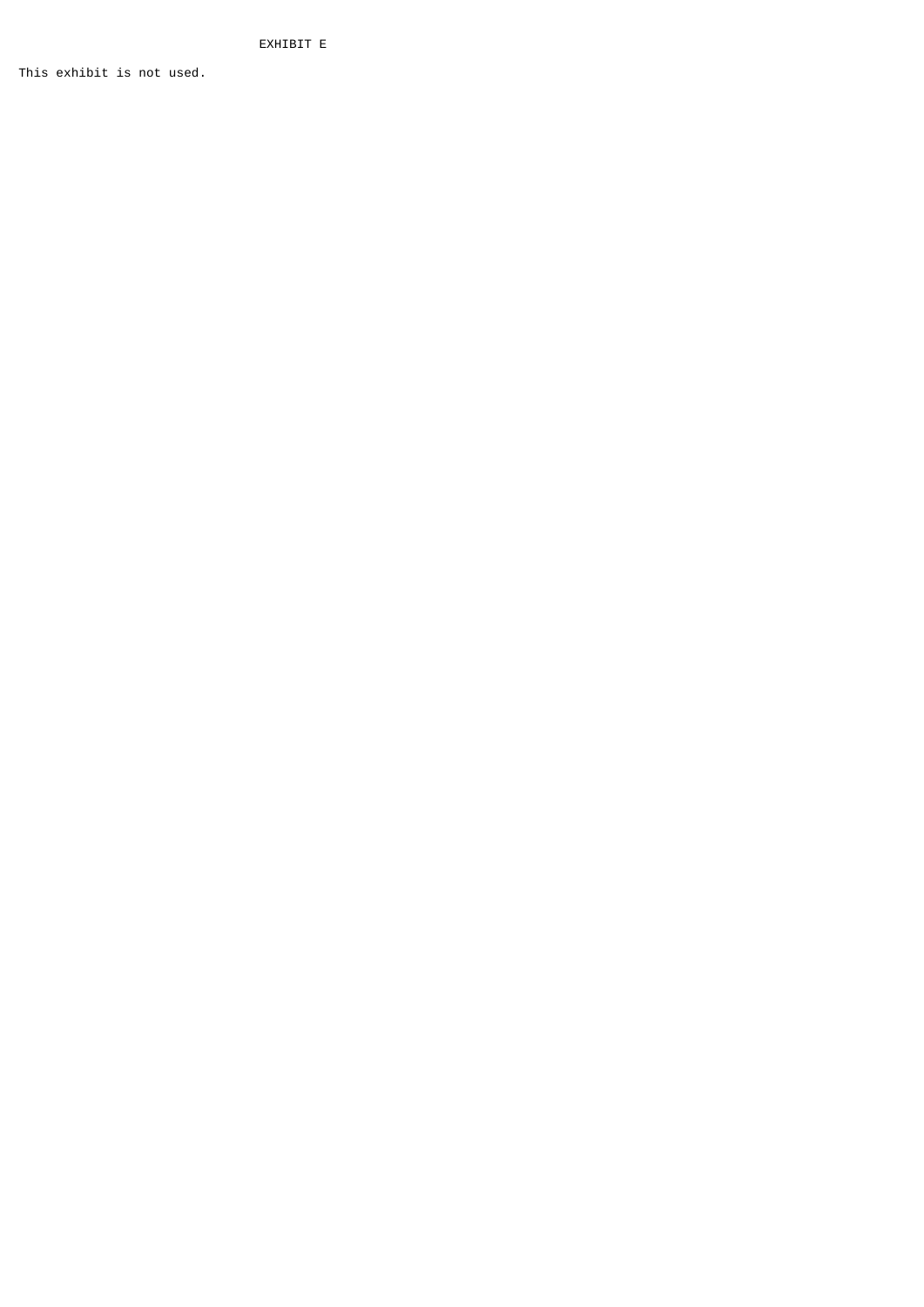# EXHIBIT F

#### FORM OF SUBORDINATION, NONDISTURBANCE & ATTORNMENT AGREEMENT

RECORDING REQUESTED BY AND WHEN RECORDED RETURN TO:

\_\_\_\_\_\_\_\_\_\_\_\_\_\_\_\_\_\_\_\_ \_\_\_\_\_\_\_\_\_\_\_\_\_\_\_\_\_\_\_\_ \_\_\_\_\_\_\_\_\_\_\_\_\_\_\_\_\_\_\_\_

 $\overline{\phantom{a}}$ , Esq.

 SUBORDINATION, NONDISTURBANCE AND ATTORNMENT AGREEMENT

NOTICE: THIS SUBORDINATION, NONDISTURBANCE AND ATTORNMENT AGREEMENT RESULTS IN YOUR LEASEHOLD ESTATE IN THE PROPERTY BECOMING SUBJECT TO AND OF LOWER PRIORITY THAN THE LIEN OF SOME OTHER OR LATER SECURITY INSTRUMENT.

DEFINED TERMS

Execution Date: Beneficiary & Address:

Attn.: with a copy to:

Tenant & Address:

Landlord & Address:

Loan: A first mortgage loan in the original principal amount of \$ from Beneficiary to Landlord. Note: A Promissory Note executed by Landlord in favor of Beneficiary in the amount of the Loan dated as of Deed of Trust: A Deed of Trust, Security Agreement and Fixture Filing dated as of<br>executed by Landlord, to as Trustee, for the benefit of Beneficiary securing repayment of the Note to be recorded in the records of the County in which the Property is located.

Lease and Lease Date: The lease entered into by Landlord and Tenant dated<br>as of covering the Premises. covering the Premises. [Add amendments] Property: [Property Name] [Street Address 1] [City, State, Zip]

The Property is more particularly described on Exhibit A.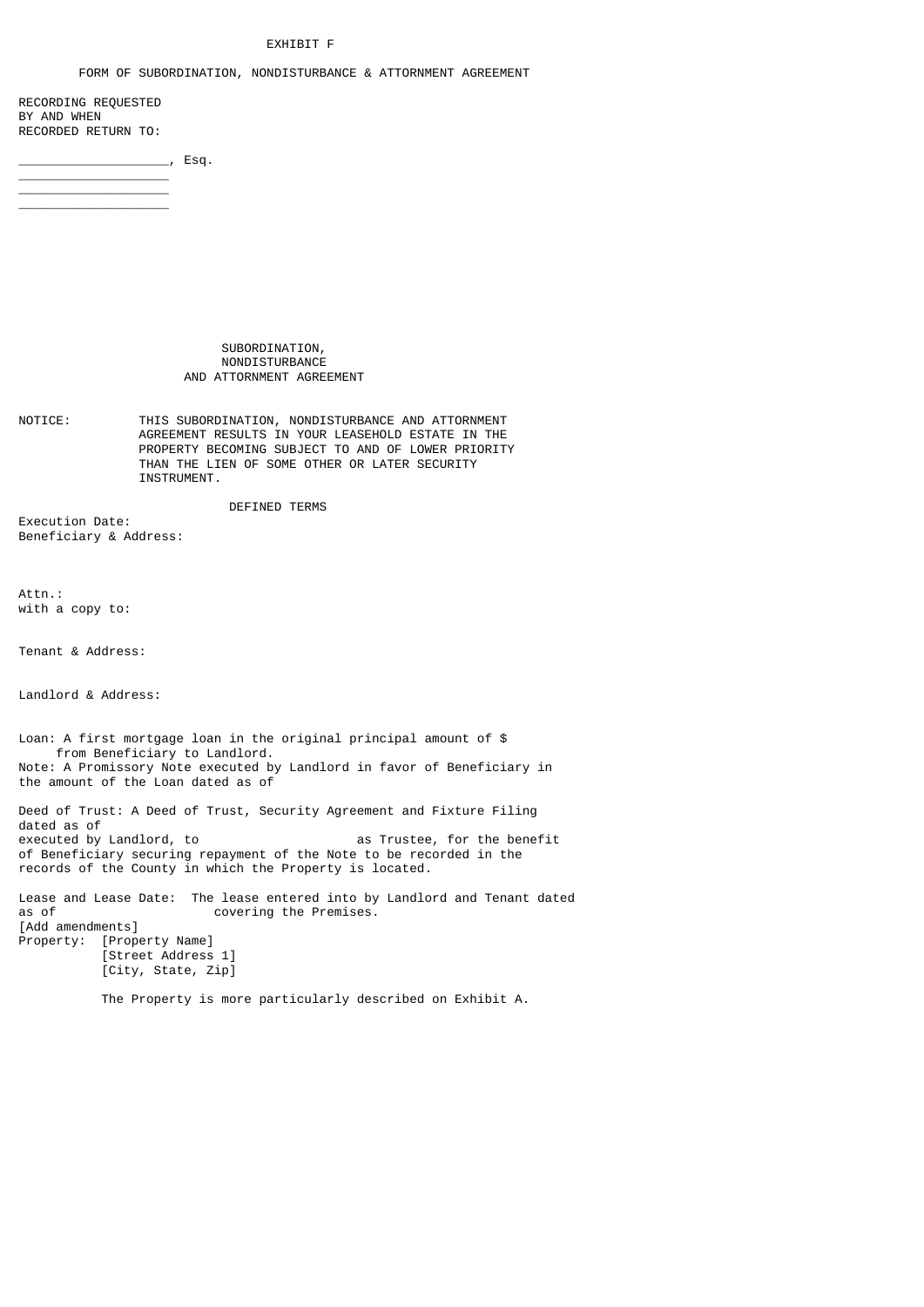THIS SUBORDINATION, NONDISTURBANCE AND ATTORNMENT AGREEMENT (the "Agreement") is made by and among Tenant, Landlord, and Beneficiary and affects the Property described in Exhibit A. Certain terms used in this Agreement are defined in the Defined Terms. This Agreement is entered into as of the Execution Date with reference to the following facts:

 A. Landlord and Tenant have entered into the Lease covering certain space in the improvements located in and upon the Property (the "Premises").

 B. Beneficiary has made or is making the Loan to Landlord evidenced by the Note. The Note is secured, among other documents, by the Deed of Trust.

 C. Landlord, Tenant and Beneficiary all wish to subordinate the Lease to the lien of the Deed of Trust.

 D. Tenant has requested that Beneficiary agree not to disturb Tenant's rights in the Premises pursuant to the Lease in the event Beneficiary forecloses the Deed of Trust, or acquires the Property pursuant to the trustee's power of sale contained in the Deed of Trust or receives a transfer of the Property by a conveyance in lieu of foreclosure of the Property (collectively, a "Foreclosure Sale") but only if Tenant is not then in default under the Lease and Tenant attorns to Beneficiary or a third party purchaser at the Foreclosure Sale (a "Foreclosure Purchaser").

 NOW THEREFORE, in consideration of the premises and the mutual covenants contained herein, the parties agree as follows:

 1. Subordination. The Lease and the leasehold estate created by the Lease and all of Tenant's rights under the Lease are and shall remain subordinate to the Deed of Trust and the lien of the Deed of Trust, to all rights of Beneficiary under the Deed of Trust and to all renewals, amendments, modifications and extensions of the Deed of Trust.

 2. Acknowledgments by Tenant. Tenant agrees that: (a) Tenant has notice that the Lease and the rent and all other sums due under the Lease have been or are to be assigned to Beneficiary as security for the Loan. In the event that Beneficiary notifies Tenant of a default under the Deed of Trust and requests Tenant to pay its rent and all other sums due under the Lease to Beneficiary, Tenant shall pay such sums directly to Beneficiary or as Beneficiary may otherwise request. (b) Tenant shall send a copy of any notice or statement under the Lease to Beneficiary at the same time Tenant sends such notice or statement to Landlord. (c) This Agreement satisfies any condition or requirement in the Lease relating to the granting of a nondisturbance agreement.

3. Foreclosure and Sale. In the event of a Foreclosure Sale,

 (a) So long as Tenant complies with this Agreement and is not in default under any of the provisions of the Lease, the Lease shall continue in full force and effect as a direct lease between Beneficiary and Tenant, and Beneficiary will not disturb the possession of Tenant, subject to this Agreement. Tenant agrees to attorn to and accept Beneficiary as landlord under the Lease and to be bound by and perform all of the obligations imposed by the Lease. Upon Beneficiary's acquisition of title to the Property, Beneficiary will perform all of the obligations imposed on the Landlord by the Lease except as set forth in this Agreement; provided, however, that Beneficiary shall not be: (i) liable for any act or omission of a prior landlord (including Landlord); or (ii) subject to any offsets that Tenant might have against any prior landlord (including Landlord); or (iii) bound by any rent or additional rent which Tenant might have paid in advance to any prior landlord (including Landlord) for a period in excess of one month or by any security deposit, cleaning deposit or other sum that Tenant may have paid in advance to any prior landlord (including Landlord); or (iv) bound by any amendment, modification, assignment or termination of the Lease made without the written consent of Beneficiary; (v) obligated or liable with respect to any representations or warranties contained in the Lease; (vi) liable to Tenant or any other party for any conflict between the provisions of the Lease and the provisions of any other lease affecting the Property which is not entered into by Beneficiary; or (vii) subject to any defenses that Tenant might have against any prior landlord (including Landlord) except:

 (x) after foreclosure, to the extent of a failure by Beneficiary, after notice and expiration of any grace or cure period applicable to a landlord default, to cure a continuing condition of default of landlord under the Lease which is capable of cure by Beneficiary; and

(y) before foreclosure, if landlord shall have failed to cure a default of landlord within the time provided for in the Lease, and if Beneficiary has failed to cure such default within an additional thirty (30) days after receipt of notice thereof, or if such default cannot be cured within that time, then within such additional time as may be necessary, if, within such thirty (30) days, Beneficiary has commenced and is diligently pursuing the remedies necessary to cure such default (including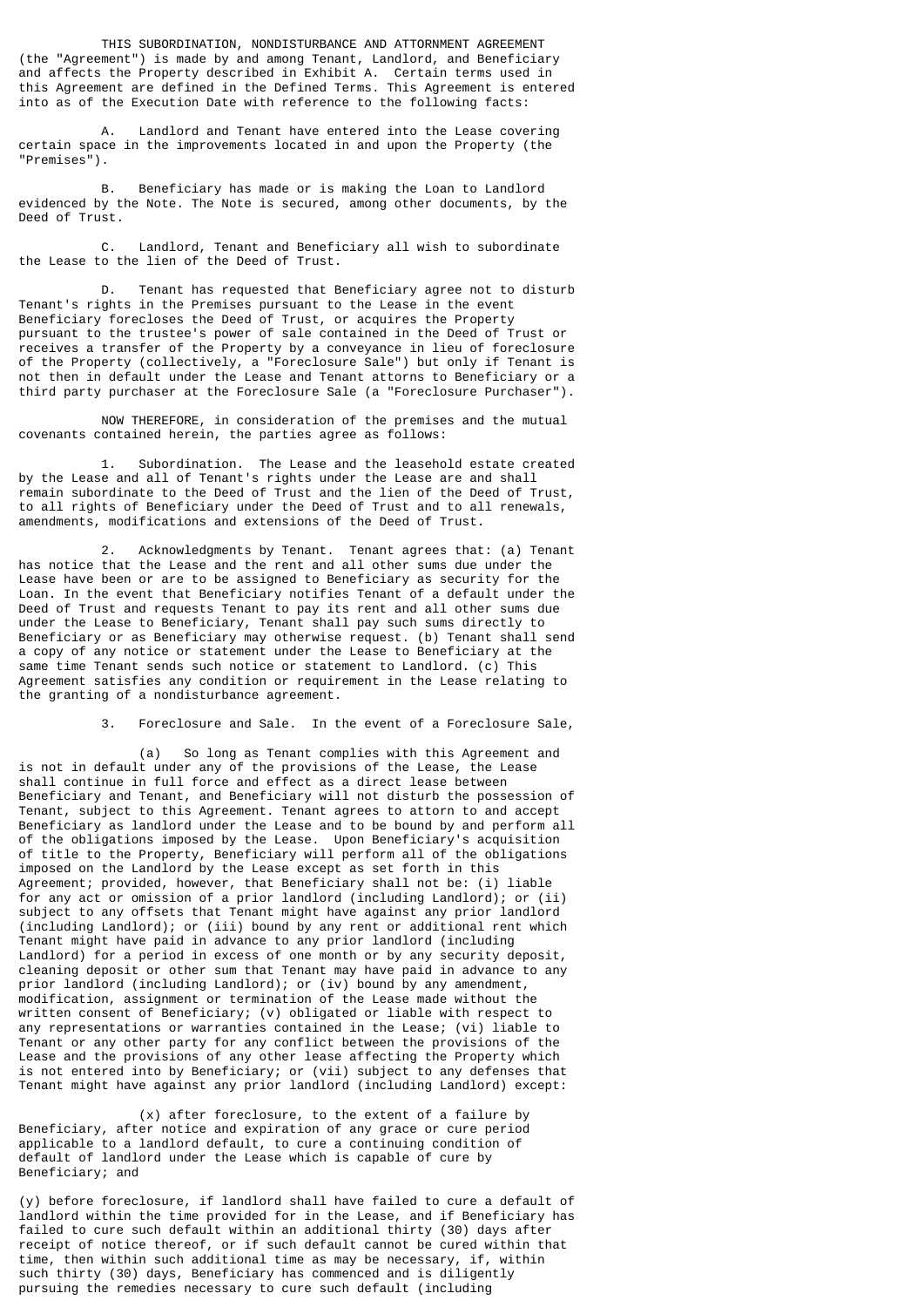commencement of foreclosure proceedings or other proceedings to acquire possession of the Property, if necessary to effect such cure), and such period of time shall be extended by any period within which Beneficiary is prevented from commencing or pursuing such foreclosure proceedings or other proceedings to acquire possession of the Property by reason of landlord's bankruptcy, and until the time allowed as aforesaid for Beneficiary to cure such defaults has expired without cure, Tenant shall have no right to, and shall not, terminate the Lease on account of default.

 (b) Upon the written request of Bene-ficiary after a Foreclosure Sale, the parties shall execute a lease of the Premises upon the same provisions as contained in the Lease between Landlord and Tenant, except as set forth in this Agreement, for the unexpired term of the Lease.

 4. Subordination and Release of Purchase Options. Lessee represents that it has no right or option of any nature to purchase the Property or any portion of the Property or any interest in the Borrower. To the extent Tenant has or acquires any such right or option, these rights or options are acknowledged to be subject and subordinate to the Mortgage and are waived and released as to Beneficiary and any Foreclosure Purchaser.

 5. Acknowledgment by Landlord. In the event of a default under the Deed of Trust, at the election of Beneficiary, Tenant shall and is directed to pay all rent and all other sums due under the Lease to Beneficiary.

 6. Construction of Improvements. Beneficiary shall not have any obligation or incur any liability with respect to the completion of the improvements in which the Premises are located at the commencement of the term of the Lease.

 7. Notice. All notices under this Agreement shall be deemed to have been properly given if delivered by overnight courier service or mailed by United States certified mail, with return receipt requested, postage prepaid to the party receiving the notice at its address set forth in the Defined Terms (or at such other address as shall be given in writing by such party to the other parties) and shall be deemed complete upon receipt or refusal of delivery.

 8. Miscellaneous. Beneficiary shall not be subject to any provision of the Lease that is incon-sistent with this Agreement. Nothing contained in this Agreement shall be construed to derogate from or in any way impair or affect the lien or the provisions of the Deed of Trust. This Agreement shall be governed by and construed in accordance with the laws of the State of in which the Property is located.

 9. Liability and Successors and Assigns. In the event that Beneficiary acquires title to the Premises or the Property, Beneficiary shall have no obligation nor incur any liability beyond Beneficiary's then equity interest in the building in which the Premises is located, and Tenant shall look solely to such equity interest for the payment and performance of any obligations imposed upon Beneficiary under this Agreement or under the Lease. This Agreement shall run with the land and shall inure to the benefit of the parties and, their respective successors and permitted assigns including a Foreclosure Purchaser. If a Foreclosure Purchaser acquires the Property or if Beneficiary assigns or transfers its interest in the Note and Deed of Trust or the Property, all obligations and liabilities of Beneficiary under this Agreement shall terminate and be the responsibility of the Foreclosure Purchaser or other party to whom Beneficiary's interest is assigned or transferred. The interest of Tenant under this Agreement may not be assigned or transferred except in connection with an assignment of its interest in the Lease which has been consented to by Beneficiary.

 IN WITNESS WHEREOF, the parties have executed this Subordination, Nondisturbance and Attornment Agreement as of the Execution Date.

NOTICE: THIS SUBORDINATION, NONDISTURBANCE AND ATTORNMENT AGREEMENT CONTAINS PROVISIONS WHICH ALLOW THE PERSON OBLIGATED ON THE LEASE TO OBTAIN A LOAN, A PORTION OF WHICH MAY BE EXPENDED FOR OTHER PURPOS-ES THAN IMPROVEMENT OF THE PROPERTY.

IT IS RECOMMENDED THAT THE PARTIES CONSULT WITH THEIR ATTORNEYS PRIOR TO THE EXECUTION OF THIS SUBORDINATION, NONDISTURBANCE AND ATTORNMENT AGREEMENT.

BENEFICIARY: \_\_\_\_\_\_\_\_\_\_\_\_\_\_\_\_\_\_\_\_\_\_\_\_\_\_\_\_\_\_\_\_\_\_\_,

| DENEFICIARI. |  |
|--------------|--|
|              |  |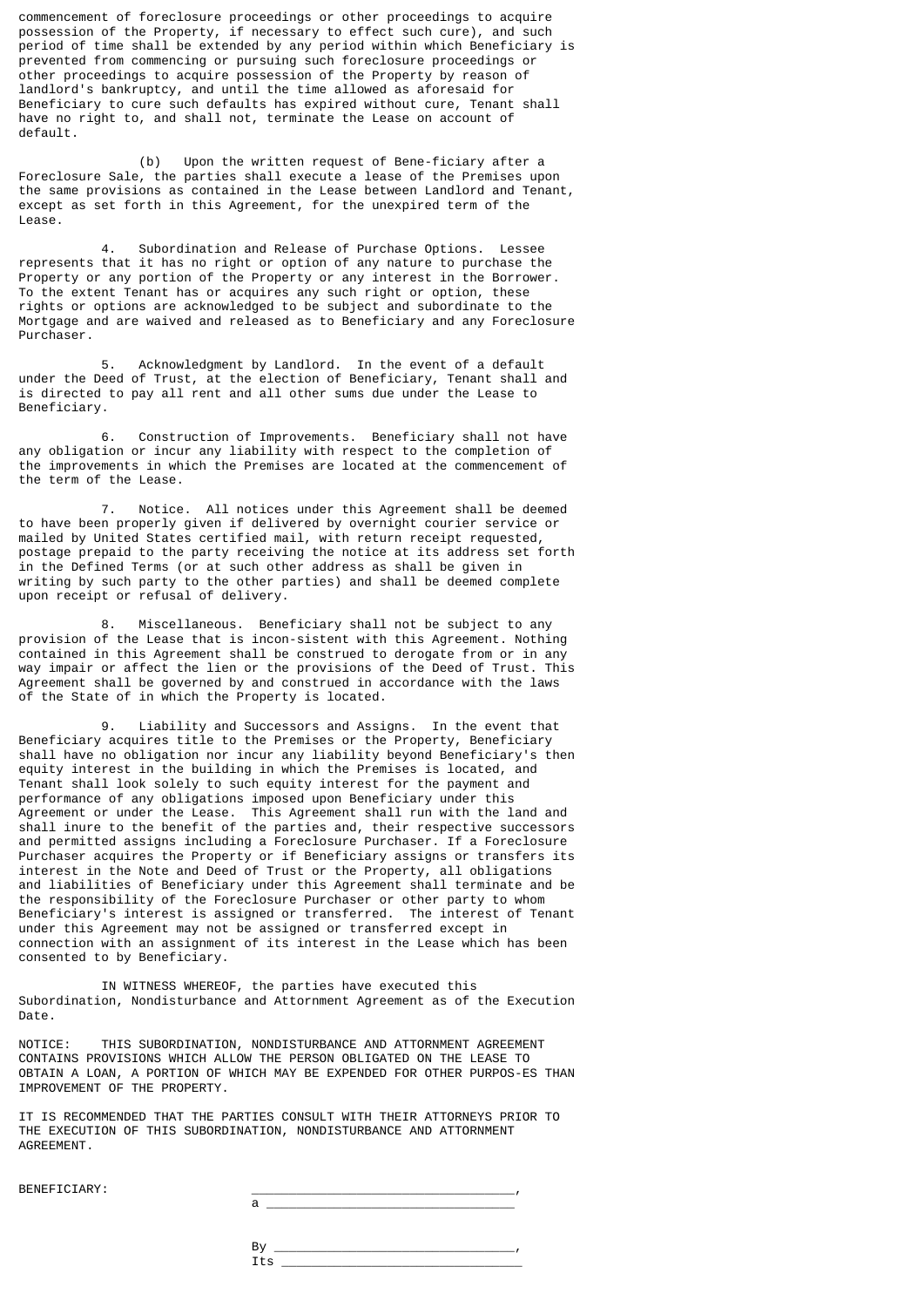TENANT:

 $\overline{\phantom{a}}$  $\overline{a}$  $\frac{By}{Its}$  $\overline{\phantom{a}}$ 

LANDLORD: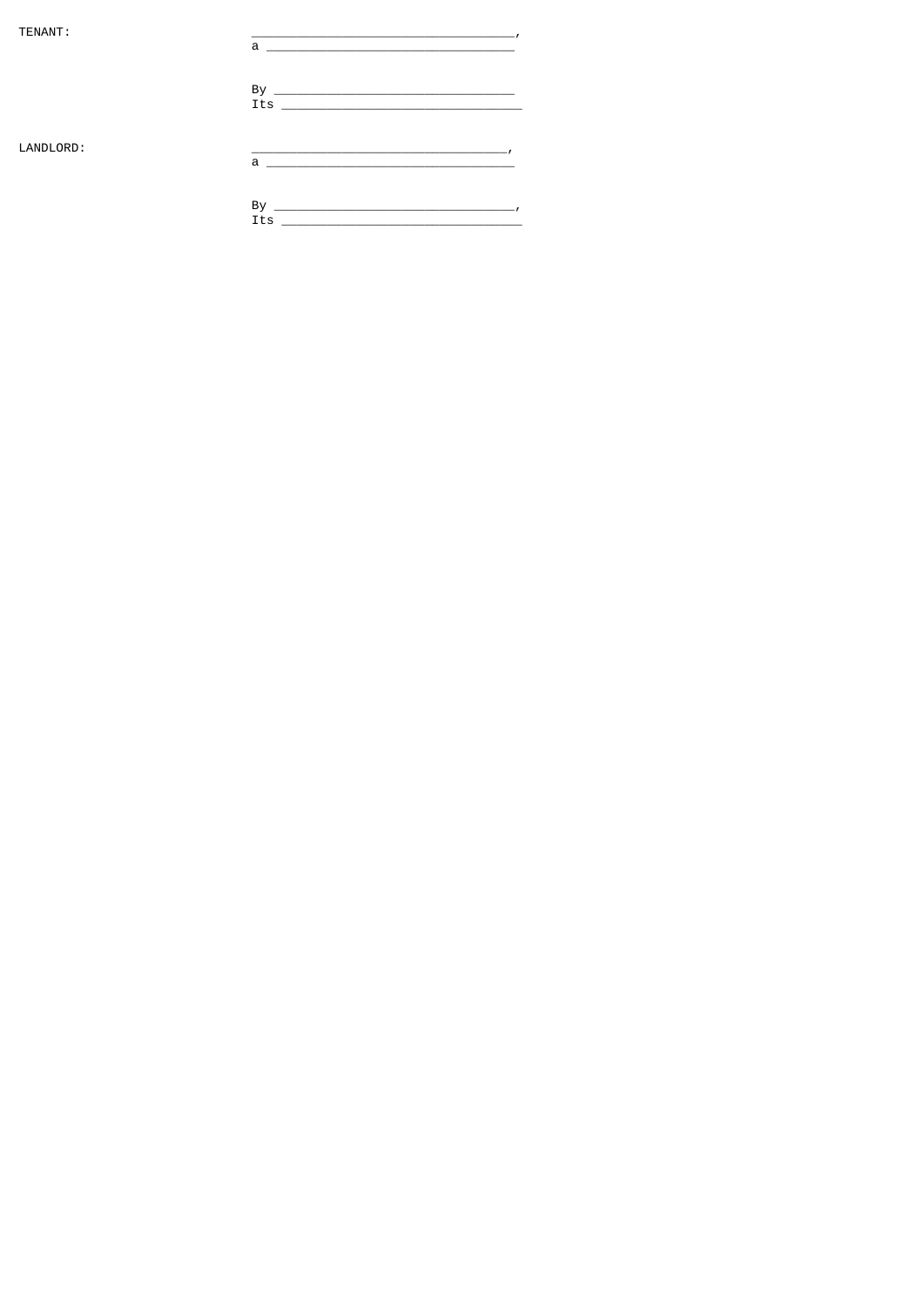PROPERTY DESCRIPTION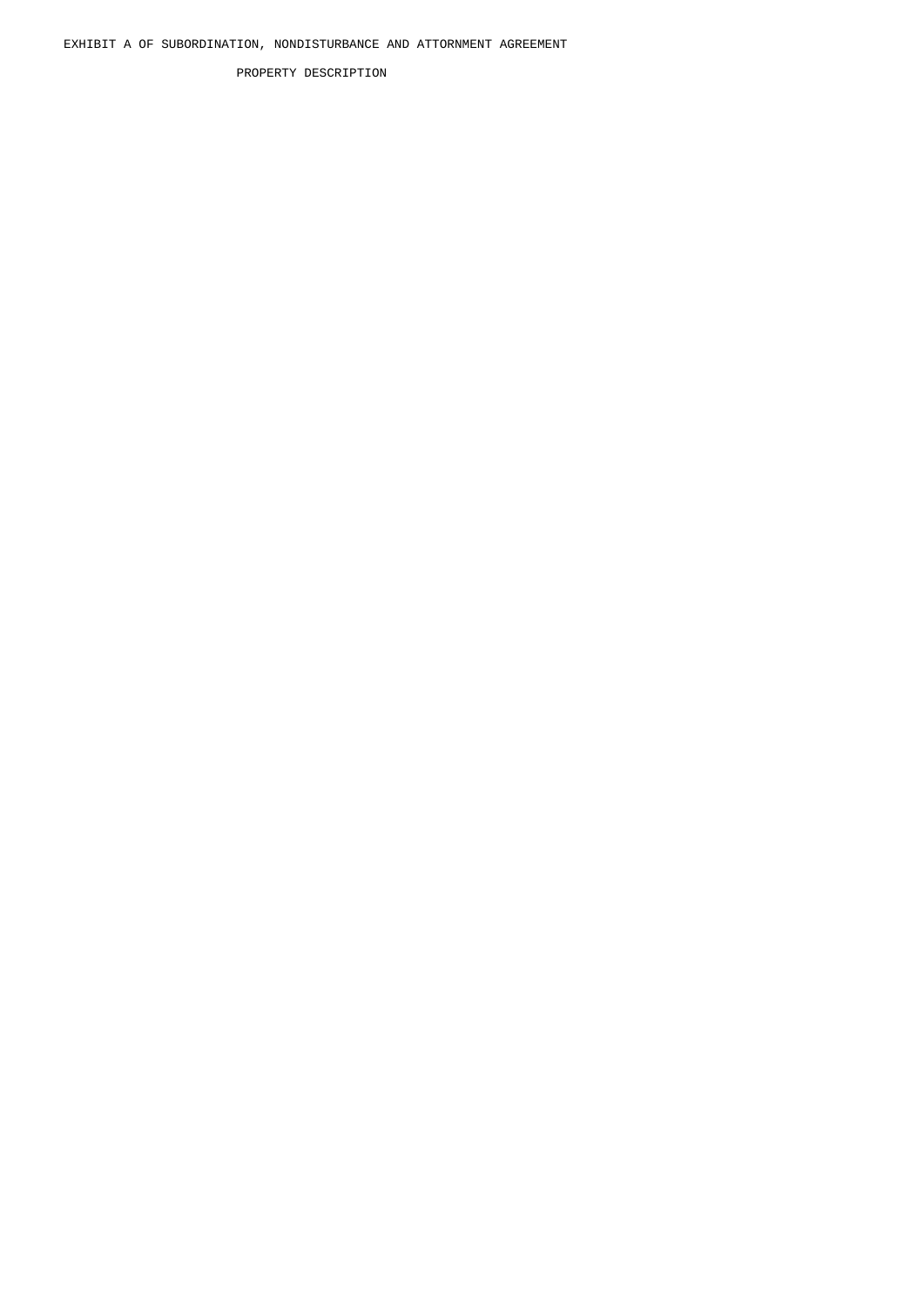State of \_\_\_\_\_\_\_\_\_\_\_\_\_

County of \_\_\_\_\_\_\_\_\_\_\_\_

On \_\_\_\_\_\_\_\_\_\_\_\_\_\_, 199\_ before me, \_\_\_\_\_\_\_\_\_\_\_\_\_\_\_\_\_\_\_\_, personally appeared \_\_\_\_\_\_\_\_\_\_\_\_\_\_\_\_\_\_\_, personally known to me (or proved to me on the basis of satisfactory evidence) to be the person whose name is subscribed to the within instrument and acknowledged to me that he/she executed the same in his/her authorized capacity, and that by his/her signature on the instrument the person, or the entity upon behalf of which the person acted, executed the instrument. WITNESS my hand and official seal. Signature \_\_\_\_\_\_\_\_\_\_\_\_\_\_\_\_\_\_\_\_\_\_\_\_\_\_\_\_\_\_\_\_ (Seal) \*\*\*\*\*\*\*\*\*\*\*\*\*\*\*\*\*\*\*\*\*\*\*\*\*\*\*\*\*\*\*\*\*\*\*\*\*\*\*\*\*\*\*\*\*\*\*\*\*\*\* State of County of  $\overline{\phantom{a}}$ On \_\_\_\_\_\_\_\_\_\_\_\_\_\_, 199\_ before me, \_\_\_\_\_\_\_\_\_\_\_\_\_\_\_\_\_\_\_\_\_\_\_\_, personally appeared by appeared and personally known to me (or proved to r appeared to me (or proved to me on the basis of satisfactory evidence) to be the person whose name is subscribed to the within instrument and acknowledged to me that he/she executed the same in his/her authorized capacity, and that by his/her signature on the instrument the person, or the entity upon behalf of which the person acted, executed the instrument. WITNESS my hand and official seal. Signature \_\_\_\_\_\_\_\_\_\_\_\_\_\_\_\_\_\_\_\_\_\_\_\_\_\_\_\_\_\_\_\_ (Seal) \*\*\*\*\*\*\*\*\*\*\*\*\*\*\*\*\*\*\*\*\*\*\*\*\*\*\*\*\*\*\*\*\*\*\*\*\*\*\*\*\*\*\*\*\*\*\*\*\*\*\* State of \_\_\_\_\_\_ County of \_\_\_\_\_\_\_\_\_\_\_\_ On \_\_\_\_\_\_\_\_\_\_\_\_\_\_, 199\_ before me, \_\_\_\_\_\_\_\_\_\_\_\_\_\_\_\_\_\_\_\_, personally appeared \_\_\_\_\_\_\_\_\_\_\_\_\_\_\_\_\_\_\_, personally known to me (or proved to me on the basis of satisfactory evidence) to be the person whose name is subscribed to the within instrument and acknowledged to me that he/she executed the same in his/her authorized capacity, and that by his/her signature on the instrument the person, or the entity upon behalf of which the person acted, executed the instrument. WITNESS my hand and official seal. Signature \_\_\_\_\_\_\_\_\_\_\_\_\_\_\_\_\_\_\_\_\_\_\_\_\_\_\_\_\_\_\_\_ (Seal)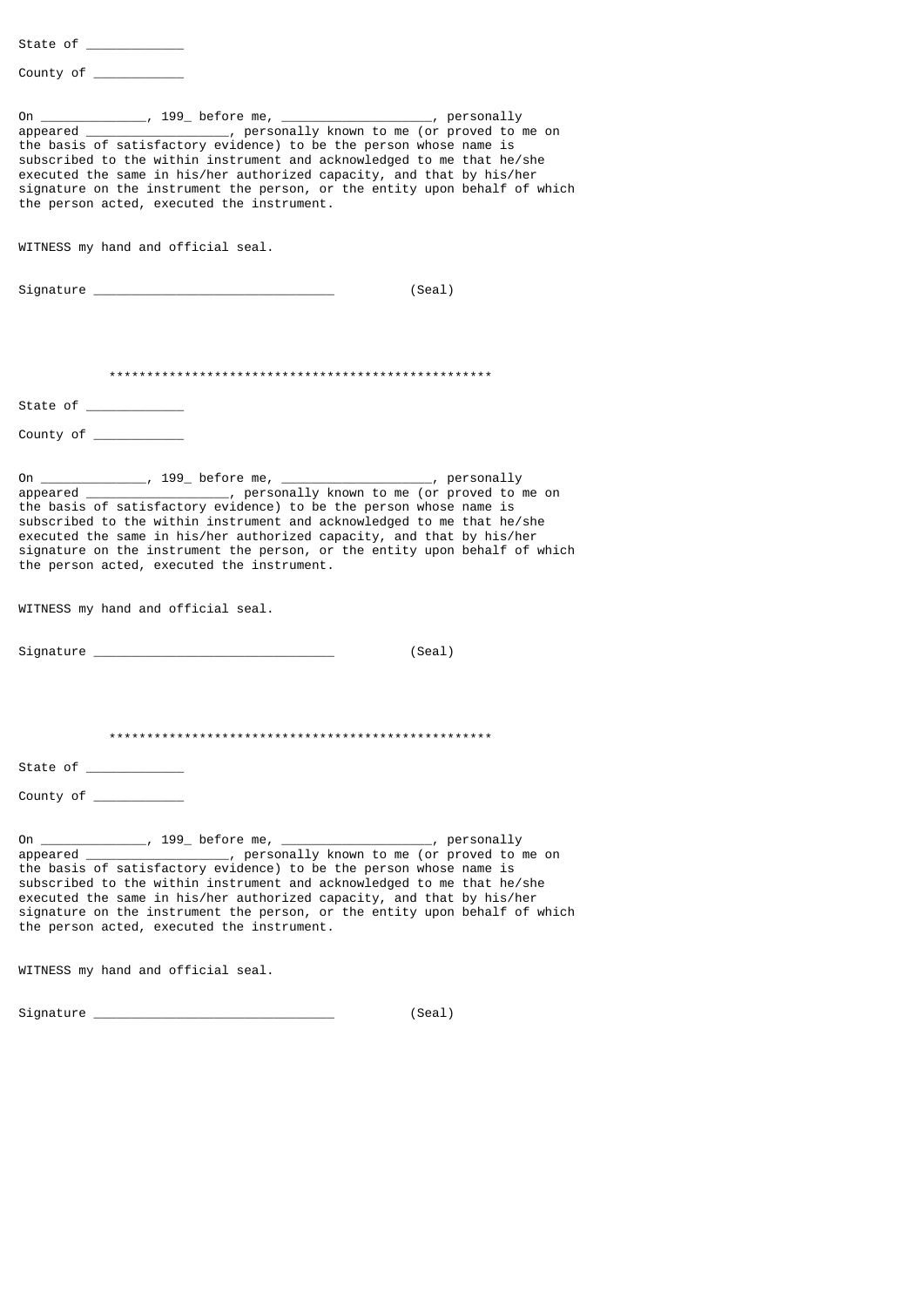# RIDER TO LEASE ADDITIONAL PROVISIONS

 This Rider to Lease ("Rider") is attached to and a part of a certain Lease dated as of November 7, 1997 executed concurrently herewith by METROPOLITAN LIFE INSURANCE COMPANY, a New York corporation, as Landlord, and ADVANCED POLYMER SYSTEMS, a Delaware corporation (for purposes of this Rider, "Advanced Polymer" or "Tenant"), as Tenant, for the Premises as described therein (the "Lease").

## SECTION 1. DEFINED TERMS; FORCE AND EFFECT

Capitalized terms used in this Rider shall have the same meanings set forth in the Lease except as otherwise specified herein and except for terms capitalized in the ordinary course of punctuation. This Rider forms a part of the Lease and is being entered into as an additional consideration for this Lease. Without limiting the generality of the foregoing, any default by any party hereunder shall have the same force and effect as a default under the Lease. Should any inconsistency arise between this Rider and any other provision of the Lease as to the specific matters which are the subject of this Rider, the terms and conditions of this Rider shall control.

# SECTION 2. CONDITION PRECEDENT TO LEASE.

This Lease and the obligations of each party hereunder are expressly subject to the condition precedent of Landlord successfully entering into and obtaining a legally binding written agreement with The 3DO Company ("3DO") modifying 3DO's pre-existing lease of the Premises to provide for 3DO's surrender of possession of the Premises and termination of 3DO's rights to the Premises satisfactory in all respects in form and substance to Landlord, in Landlord's sole discretion (the "3DO Surrender Agreement"). If such condition precedent is not satisfied or waived in writing by Landlord in its sole discretion, this Lease shall be null and void, and of no force or effect. Landlord shall give Tenant written notice (by telecopy or by any other means permitted by the Lease) of the satisfaction of this condition precedent or shall notify Tenant of the satisfaction of this condition precedent by delivering to Tenant the keys and possession of the Premises.

# SECTION 3. OPTION TO EXTEND.

 (a) Landlord hereby grants Tenant a single option to extend the initial Term of the Lease for an additional period of five (5) years (such period may be referred to as the "Option Term"), as to the entire Premises as it may then exist, upon and subject to the terms and conditions of this Section (the "Option To Extend"), and provided that at the time of exercise of such right: (i) Tenant must be in occupancy of the entire Premises; and (ii) there has been no material adverse change in Tenant's financial position from such position as of the date of execution of the Lease, as certified by Tenant's independent certified public accountants, and as supported by Tenant's certified financial statements, copies of which shall be delivered to Landlord with Tenant's written notice exercising its right hereunder.

 (b) Tenant's election (the "Election Notice") to exercise the Option To Extend must be given to Landlord in writing no earlier than the date which is two hundred and seventy (270) days before the Expiration Date and no later than the date which is one hundred and eighty (180) days prior to the Expiration Date. If Tenant either fails or elects not to exercise its Option to Extend by not timely giving its Election Notice, then the Option to Extend shall be null and void.

 (c) The Option Term shall commence immediately after the expiration of the initial Term of the Lease. Tenant's leasing of the Premises during the Option Term shall be upon and subject to the same terms and conditions contained in the Lease except that (i) the Basic Annual Rent pursuant to the Lease shall be amended to equal the "Option Term Basic Annual Rent", defined and determined in the manner set forth in the immediately following Subsection; (ii) the Security Deposit shall not be reduced; (iii) Tenant shall accept the Premises in its "as is" condition without any obligation of Landlord to repaint, remodel, repair, improve or alter the Premises or to provide Tenant any allowance therefor; and (iv) there shall be no further option or right to extend the term of the Lease. If Tenant timely and properly exercises the Option To Extend, references in the Lease to the Term shall be deemed to mean the initial Term as extended by the Option Term unless the context clearly requires otherwise.

 (d) The Option Term Basic Annual Rent shall mean the greater of (i) the Basic Annual Rent payable by Tenant under this Lease calculated at the rate applicable for the last year of the initial Term, or (ii) the new basic annual rents which would apply (with Additional Rent payable as provided under this Lease) at the "Prevailing Market Rent". As used herein Prevailing Market Rent shall mean the rent and all other monetary payments and escalations, including consumer price increases, that Landlord could obtain from a third party desiring to lease the Premises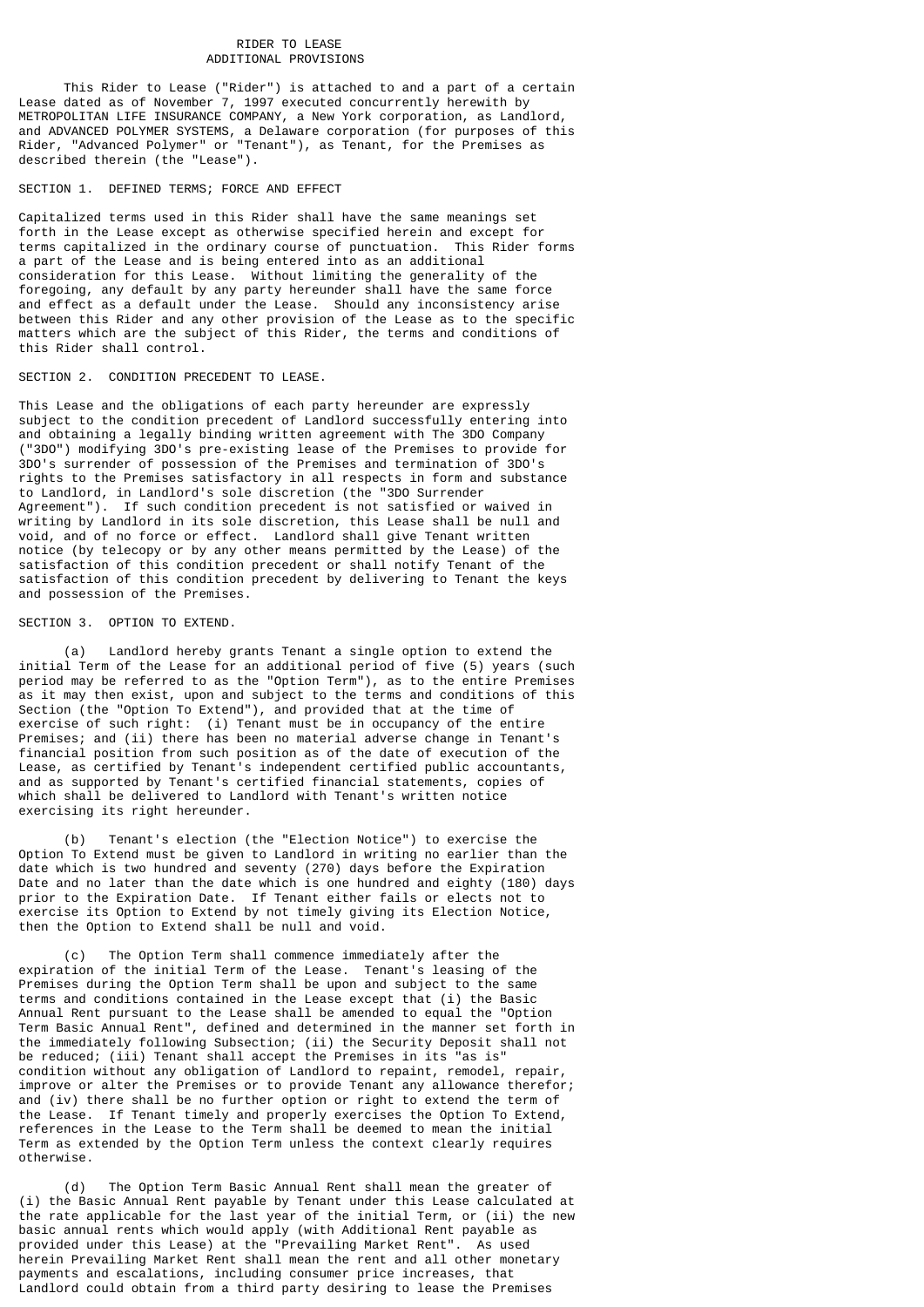for a term equal to the Option Term and commencing when the Option Term is to commence under market leasing conditions, and taking into account the following: the size, location and floor levels of the Premises; the type and quality of tenant improvements; age and location of the Project; quality of construction of the Project; services to be provided by Landlord or by tenant; the rent, all other monetary payments and escalations obtainable for new leases of space comparable to the Premises in the Project and in comparable office/research and development buildings within an eight (8) mile radius, and other factors that would be relevant to such a third party in determining what such party would be willing to pay therefor, provided, however, that Prevailing Market Rent shall be determined without reduction or adjustment for "Tenant Concessions" (as defined below), if any, being offered to prospective new tenants of comparable space. For purposes of the preceding sentence, the term "Tenant Concessions" shall include, without limitation, so-called free rent, tenant improvement allowances and work, moving allowances, and lease takeovers. The determination of Prevailing Market Rent based upon the foregoing criteria shall be made by Landlord, in the good faith exercise of Landlord's business judgment. Within thirty (30) days after Tenant's exercise of the Option To Extend, Landlord shall notify Tenant of Landlord's determination of Option Term Rent for the Premises. If Landlord's determination of Prevailing Market Rent is greater than the Preceding Rent, and if Tenant, in Tenant's sole discretion, disagrees with the amount of Prevailing Market Rent determined by Landlord, Tenant may elect to revoke and rescind the exercise of the option by giving written notice thereof to Landlord within thirty (30) days after notice of Landlord's determination of Prevailing Market Rent.

 (e) This Option to Extend is personal to Advanced Polymer and may not be used by, and shall not be transferable or assignable (voluntarily or involuntarily) to any person or entity.

 (f) Upon the occurrence of any of the following events, Landlord shall have the option, exercisable at any time prior to commencement of the Option Term, to terminate all of the provisions of this Section with respect to the Option to Extend, with the effect of canceling and voiding any prior or subsequent exercise so this Option to Extend is of no force or effect:

 (i) Tenant's failure to timely exercise the Option to Extend in accordance with the provisions of this Section.

 (ii) The existence at the time Tenant exercises the Option to Extend or at the commencement of the Option Term of any default on the part of Tenant under the Lease or of any state of facts which with the passage of time or the giving of notice, or both, would constitute such a default.

 (iii) Tenant's third default under the Lease prior to the commencement of the Option Term, notwithstanding that all such defaults may subsequently be cured.

In the event of Landlord's termination of the Option to Extend pursuant to this Section, Tenant shall reimburse Landlord for all costs and expenses Landlord incurs in connection with Tenant's exercise of the Option to Extend including, without limitation, costs and expenses with respect to any brokerage commissions and attorneys' fees, and with respect to the design, construction or making of any tenant improvements, repairs or renovation or with respect to any payment of all or part of any allowance for any of the foregoing.

 (g) Without limiting the generality of any provision of the Lease, time shall be of the essence with respect to all of the provisions of this Section.

 IN WITNESS WHEREOF, the parties hereto have executed this Rider as of the date first set forth in the Lease.

| LANDLORD:                                                      | TENANT:                                             |
|----------------------------------------------------------------|-----------------------------------------------------|
| METROPOLITAN LIFE INSURANCE<br>COMPANY, a New York corporation | ADVANCED POLYMER SYSTEMS,<br>a Delaware corporation |
| By: /s/Edward J. Hayes                                         | By: /s/Michael 0'Connell                            |
| Its: Assistant Vice President                                  | Its: Executive VP/CFO                               |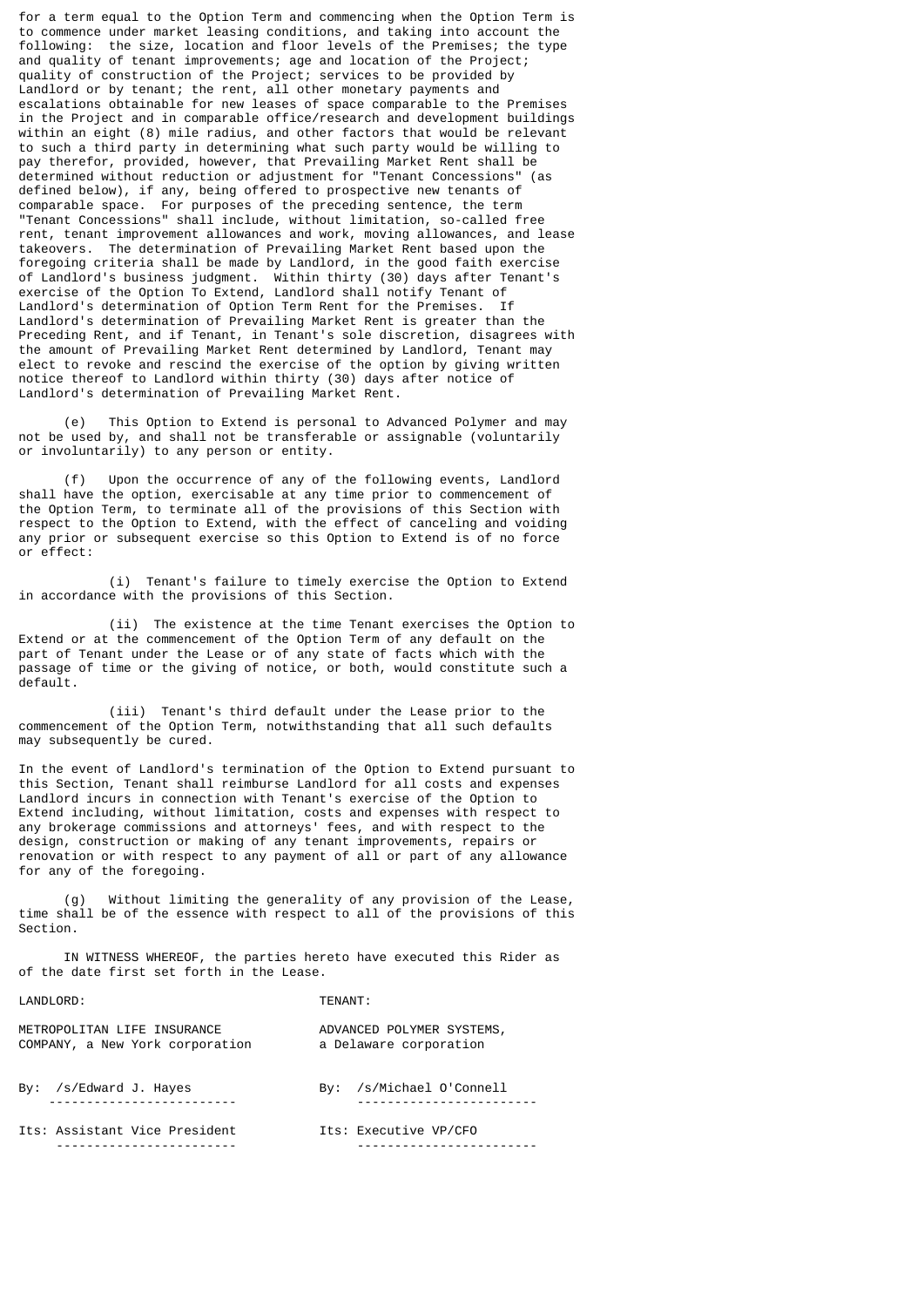This Construction Addendum ("Addendum") is made and entered into as of November 7, 1997, by and between Metropolitan Life Insurance Company, a New York corporation ("Landlord"), and Advanced Polymer Systems, a Delaware corporation ("Tenant").

#### **RECTTALS**

 A. Pursuant to the terms of that certain Lease of even date herewith (the "Lease"), Landlord leased to Tenant, and Tenant hired from Landlord, those certain premises consisting of approximately 26,067 square feet of space (the "Premises"), which is a part of Building No. 1 (the "Building") in Phase I of Seaport Centre, Redwood City, California (the "Project"), as more particularly described in the Lease.

 B. Subject to the terms and provisions hereof, Landlord has agreed that Tenant may construct certain tenant improvements in the Premises. Accordingly, Landlord and Tenant now desire to set forth the terms and conditions upon which Tenant shall construct the tenant improvements in the Premises, as more particularly set forth hereinbelow. Capitalized terms used but not defined herein shall have the meaning ascribed to them in the Lease.

NOW THEREFORE, the parties agree as follows:

# 1. GENERAL REQUIREMENTS FOR CONSTRUCTION.

 1.1 TENANT'S OBLIGATION TO CONSRUCT. Tenant shall construct and install, in a good and workmanlike manner, the tenant improvements and fixtures generally described in Exhibit "A" attached hereto (the "Tenant Improvements") in accordance with the Final Plans (as defined in Section 2.2 below) and otherwise in strict compliance with this Addendum. Tenant shall be solely responsible for all cost and expenses related to the construction and installation of the Tenant Improvements, subject to reimbursement by Landlord pursuant to Section 4 below.

 1.2 TENANT'S ACCESS TO THE PRESMISES. Tenant shall coordinate with the Seaport Centre project manager for access to the Premises and the scheduling of construction work therein. exercise due diligence and best efforts to ensure that Tenant's construction and installation of the Tenant Improvements does not unreasonably interfere with the use and enjoyment of other tenants of the Building or the Project. If any shutdown of plumbing, electrical or air conditioning equipment of the Building becomes necessary during the course of construction of the Tenant Improvements, Tenant shall notify Landlord and Landlord and Tenant shall agree upon when, and upon what conditions, such shutdown may be made in order to cause the least disruption to other tenants in the Building. Any damage to the Building or the Project caused by Tenant or its contractor or subcontractors in connection with the construction of the Tenant Improvements shall be immediately repaired at Tenant's sole cost and expense.

2. DEVELOPMENT OF PLANS.

 2.1 PRELIMINARY PLANS. Prior to Tenant's commencement of the construction and installation of the Tenant Improvements, Tenant shall prepare and deliver to Landlord preliminary plans and specifications (the "Preliminary Plans") setting forth the Tenant Improvements to be constructed in the Premises. Within five (5) business days following delivery of the Preliminary Plans, Landlord shall approve the Preliminary Plans or deliver to Tenant written notice of Landlord's disapproval of the Preliminary Plans. Such notice shall specify all changes that must be made to the Preliminary Plans as a condition of Landlord's approval thereof. Within five (5) business days following receipt of Landlord's notice of disapproval, Tenant shall deliver a revised set of Preliminary Plans to Landlord, which Preliminary Plans shall incorporate all changes specified in Landlord's notice of disapproval.

 2.2 FINAL PLANS. As soon as the Preliminary Plans are approved by Landlord, Tenant shall prepare final plans, specifications and working drawings for the Tenant Improvements (the "Final Plans") that are consistent with and logical evolutions of the approved Preliminary Plans and shall deliver the same to Landlord for approval. Concurrently with the delivery of the Final Plans, Tenant shall deliver to Landlord for Landlord's approval a schedule of values ("Schedule of Values") allocating costs to the various portions of the work involved in the construction and installation of the Tenant Improvements and setting forth Tenant's reasonable, good faith estimate of the timing of Landlord's disbursements of the Tenant Improvement Allowance (as defined in Section 4.1 below) and the amount of each such disbursement. If Landlord disapproves the Final Plans and/or the Schedule of Values, Landlord shall deliver to Tenant, as soon as reasonably possible but within five (5) business days following receipt thereof, written notice of such disapproval. Such notice shall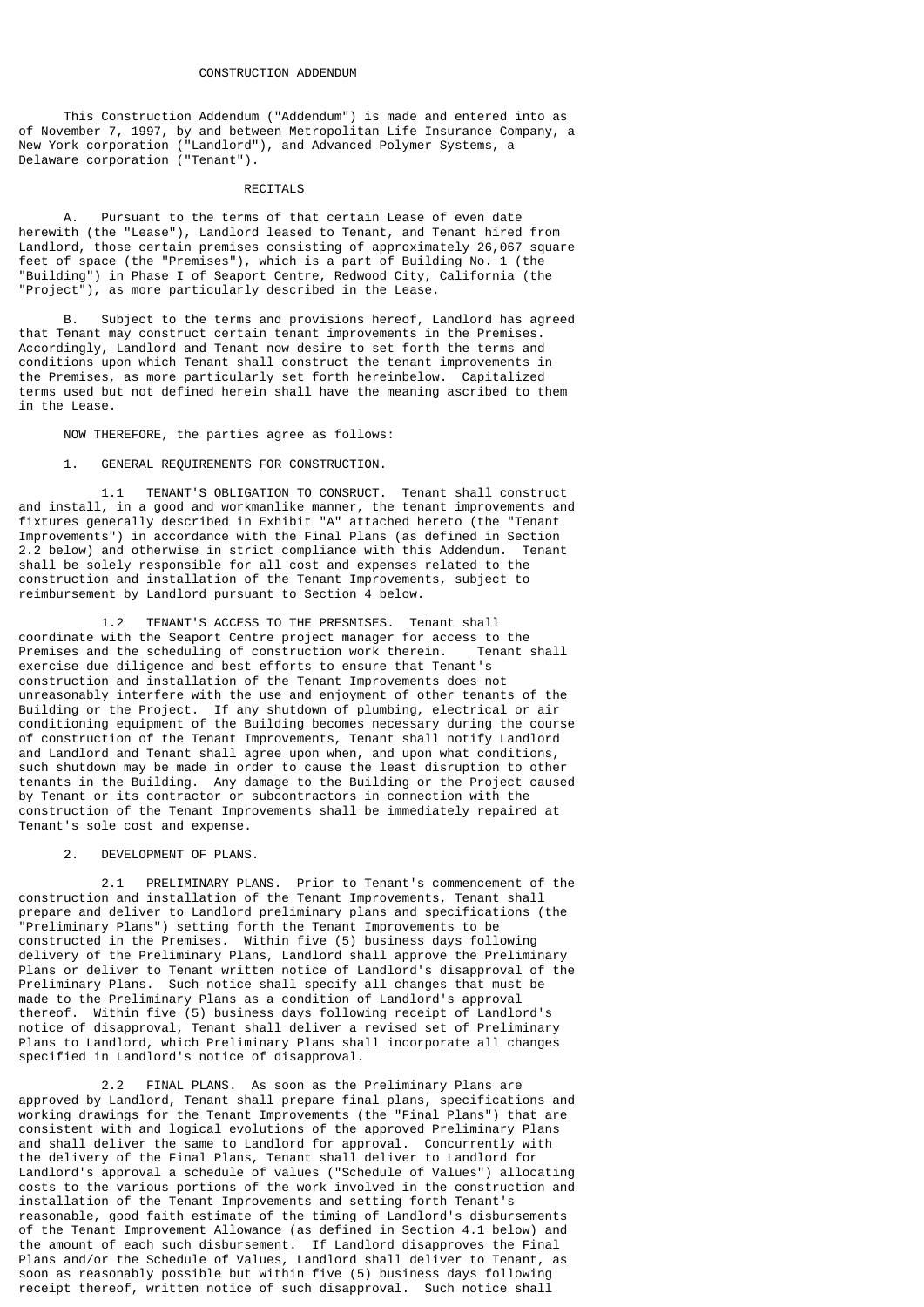specify all changes that must be made to the Final Plans and/or the<br>Schedule of Values as a condition of Landlord's annroyal thereof within Schedule of Values as a condition of Landlord's approval thereof. five (5) business days following receipt of Landlord's notice of disapproval, Tenant shall deliver a revised set of Final Plans and/or Schedule of Values to Landlord, which Final Plans and/or Schedule of Values shall incorporate all changes specified in Landlord's notice of disapproval. As soon as Landlord approves the Final Plans and the Schedule of Values submitted by Tenant, Landlord and Tenant shall each sign the same. Except as otherwise specifically provided in this Addendum, the term "Final Plans" as hereinafter used shall mean the final plans, specifications, working drawings and Schedule of Values approved by Landlord for the construction of the Tenant Improvements.

 2.3 FORM OF FINAL PLANS; APPROVAL OF ARCHITECT. The Final Plans shall include tracings and other reproducible drawings, shall be in a form satisfactory for filing with appropriate governmental authorities and shall conform to all applicable codes, rules, regulations and ordinances of all governing authorities. All plans submitted by Tenant to Landlord shall be prepared by an architect selected by Tenant and approved by Landlord. Landlord's approval of Tenant's architect shall not constitute Landlord's warranty that said architect is professionally qualified.

 2.4 LANDLORD'S APPROVAL. If the Final Plans otherwise conform to the Preliminary Plans and this Addendum, Landlord's approval thereof shall not be unreasonably withheld. If the Final Plans show work requiring a modification or change to the shell of the Building, Landlord shall not be deemed unreasonable if Landlord disapproves such Final Plans or if Landlord conditions its consent to such Final Plans upon Tenant paying to Landlord, prior to the commencement of construction, the full cost of modifying or changing the shell of the Building. Landlord may, at Landlord's option, have the Preliminary Plans or the Final Plans reviewed by Landlord's architect, engineer and/or construction manager; provided, however, that any such review shall be performed within the time periods set forth above for Landlord's review of the Preliminary Plans and the Final Plans. The cost of any such review shall be reimbursed by Tenant to Landlord within ten (10) days following demand therefor by Landlord. In no event shall the approval by Landlord (or Landlord's architect, engineer or construction manager) of the Preliminary Plans or the Final Plans constitute a representation or warranty by Landlord (or Landlord's architect, engineer or construction manager) of: (i) the accuracy or completeness thereof, (ii) the absence of design defects or construction flaws therein, or (iii) the compliance thereof with applicable laws; and the parties agree that Landlord (and Landlord's architect, engineer and construction manager) shall incur no liability by reason of such approval.

 2.5 CHANGES. There shall be no changes to the Final Plans without the prior written consent of Landlord. All change orders requested by Tenant shall be made in writing and shall specify any added or reduced cost resulting therefrom. Any change proposed by Tenant shall be approved or disapproved by Landlord within five (5) business days following Landlord's receipt of plans and specifications therefor. Landlord's failure to approve any proposed change within said five (5) day period shall be deemed Landlord's disapproval thereof.

### 3. CONSTRUCTION OF TENANT IMPROVEMENTS.

 3.1 PERMITS AND APPROVALS. Tenant shall submit the Final Plans to all appropriate governmental agencies for approval and shall not commence construction or installation of the Tenant Improvements described therein unless and until Tenant has obtained all necessary permits and approvals required for the construction and installation of the same and has delivered a copy or copies thereof to Landlord.

 3.2 CONSTRUCTION DOCUMENTS. Prior to the commencement of construction and installation of the Tenant Improvements, Tenant shall submit to Landlord, for Landlord's approval, the following (collectively, the "Construction Documents"): (a) the name of the proposed general contractor and a copy of the proposed construction contract for the Tenant Improvements, which shall be consistent with the terms hereof, (b) a written assignment of such construction contract, creating in favor of Landlord a prior perfected security interest in all of Tenant's rights thereunder and containing the written consent of Tenant's general contractor to such assignment, (c) a copy of the architect's contract for the Tenant Improvements, which shall be consistent with the terms hereof, (d) a written assignment of such architect's contract, creating in favor of Landlord a prior perfected security interest in all of Tenant's rights under said architect's contract and containing the written consent of Tenant's architect to

such assignment, and (e) a list of all subcontractors and materials suppliers proposed to be used by Tenant in connection with the construction of the Tenant Improvements. Within five (5) business days following the delivery of all of the Construction Documents, Landlord shall approve such information or deliver to Tenant written notice of Landlord's disapproval of all or any information contained therein. If Landlord disapproves the proposed construction contract or the proposed architect's contract for the Tenant Improvements, Landlord's notice shall specify all changes that must be made to the proposed architect's and/or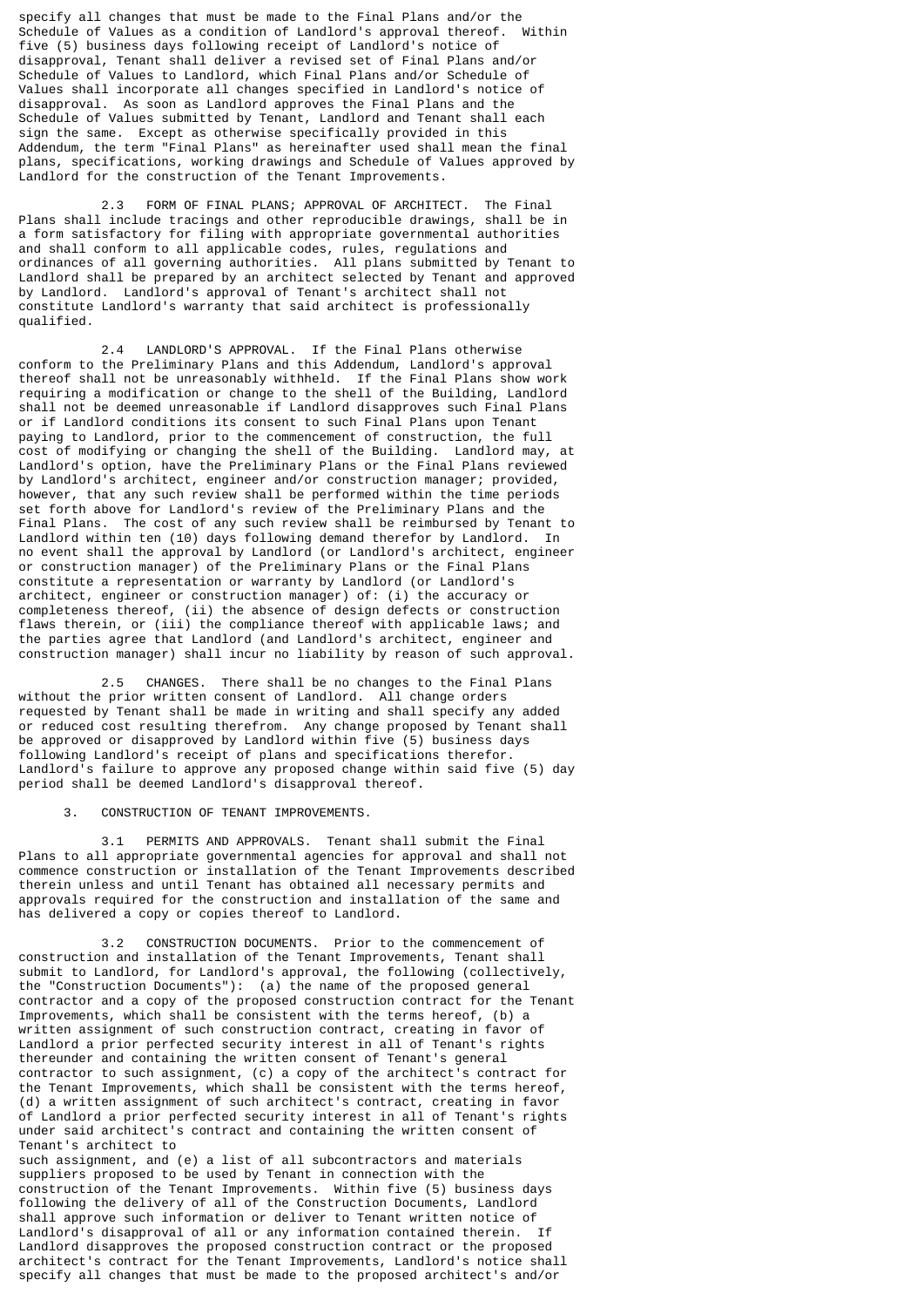contractor's agreements as a condition of Landlord's approval thereof. Within five (5) business days following receipt of Landlord's notice of disapproval, Tenant shall deliver to Landlord revised copies of the proposed architect's and/or contractor's agreements, which revised copies shall incorporate all changes specified in Landlord's notice of disapproval. If Landlord disapproves the general contractor, any subcontractor or materials supplier, the parties shall negotiate in good faith to select another contractor, subcontractor or materials supplier mutually acceptable to the parties. Landlord shall be entitled to withhold its approval of the general contractor, any subcontractor, or any materials supplier, who, in Landlord's determination, is financially or otherwise professionally unqualified to construct the Tenant Improvements. In addition, Landlord may condition its approval of a general contractor upon Tenant obtaining a performance bond and labor and materials payment bond, each in an amount equal to one hundred percent (100%) of the estimated cost of the Tenant Improvements and in a form acceptable to Landlord, in the event Landlord determines that such bonds are necessary to ensure lien-free completion of the Tenant Improvements. Landlord's failure to disapprove a contractor, subcontractor or materials supplier shall not constitute Landlord's warranty that any contractor, subcontractor or supplier not so disapproved is in fact qualified. Following approval by Landlord, Tenant shall not materially amend or consent to the material amendment of the construction contract or the bonds, if the same are required, without Landlord's prior written approval.

 3.3 COMMENCEMENT AND COMPLETION OF CONSTRUCTION. Following Tenant's satisfaction of all of the requirements of Section 2 above and this Section 3, Tenant shall commence construction and installation of the Tenant Improvements in accordance with the Final Plans and shall pursue the same diligently to completion. Tenant covenants to give Landlord at least ten (10) days' prior written notice of its commencement of construction or delivery of materials related thereto to enable Landlord to post a notice of nonresponsibility respecting the Tenant Improvements to be constructed in the Premises.

All work done in connection with the Tenant Improvements shall be performed in compliance with all applicable laws, ordinances, rules, orders and regulations of all federal, state, county and municipal governments or agencies now in force or that may be enacted hereafter, with the requirements and standards of any insurance underwriting board, inspection bureau or insurance carrier insuring the Premises pursuant to the terms of the Lease, and with all directives, rules and regulations of the fire marshal, health officer, building inspector, or other proper officers of any governmental agency now having or hereafter acquiring jurisdiction.

 3.4 BUILDING SYSTEMS. In no event shall Tenant interfere with the provision of heating, plumbing, electrical or mechanical system services to the Building, make any structural changes to the Building, make any changes to the heating, plumbing, electrical or mechanical systems of the Building, or make any changes to the Premises which would weaken or impair the structural integrity of the Building, alter the aesthetic appearance of the Building exterior, or which would affect any warranties applicable to the Building or any improvements constructed or installed by Landlord therein, without Landlord's prior written consent, which consent may be withheld in Landlord's sole discretion.

 3.5 INSPECTIONS. In addition to any right of Landlord under the Lease and this Addendum to enter the Premises for the purpose of posting notices of nonresponsibility, Landlord and its officers, agents or employees shall have the right at all reasonable times to enter upon the Premises and inspect the Tenant Improvements and to determine that the same are in conformity with the Final Plans and all of the requirements of this Addendum. Landlord, however, is under no obligation to supervise, inspect or inform Tenant of the progress of construction and Tenant shall not rely upon Landlord therefor. Neither the right herein granted to Landlord to make such inspections, nor the making of such inspections by Landlord, shall operate as a waiver of any rights of Landlord to require that the construction and installation of the Tenant Improvements conform with the Final Plans and all the requirements of this Addendum.

 3.6 PROTECTION AGAINST LIEN CLAIMS. Tenant agrees to fully pay and discharge all claims for labor done and materials and services furnished in connection with the construction of the Tenant Improvements, to diligently file or procure the filing of a valid notice of completion within ten (10) days following completion of construction of the Tenant Improvements, to diligently file or procure the filing of a notice of cessation upon any cessation of labor on the Tenant Improvements for a continuous period of thirty (30) days or more, and to take all reasonable steps to forestall the assertion of claims of lien against the Premises or the Project, or any part thereof, or any right or interest appurtenant thereto. Upon the request of Landlord, Tenant shall provide Landlord with satisfactory evidence of the release or removal (including removal by appropriate surety bond) of all liens recorded against the Premises, the Project, or any portion thereof, and all stop notices received by Tenant.

3.7 INSURANCE.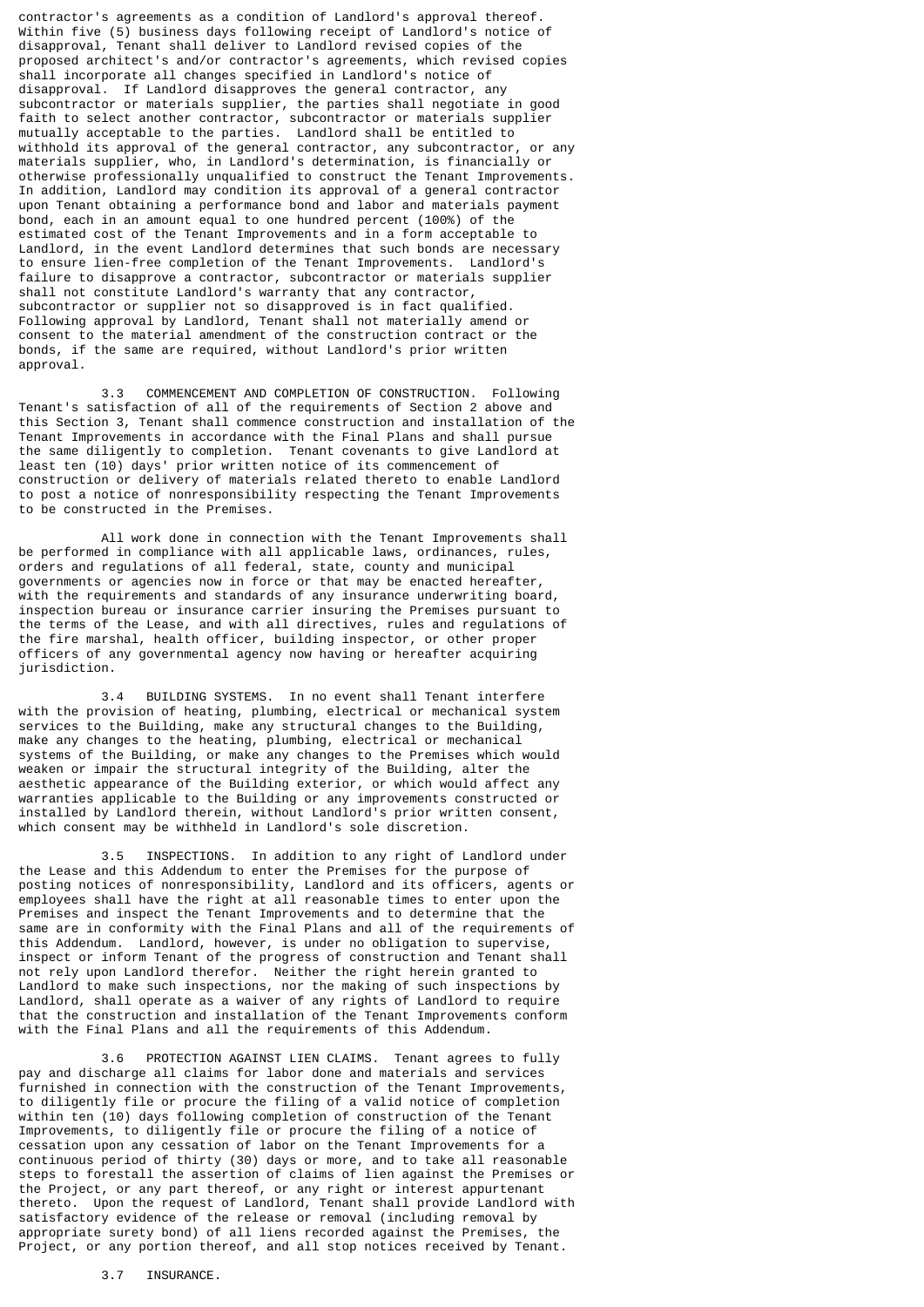(a) At least five (5) days prior to the date Tenant commences construction of the Tenant Improvements, Tenant shall submit to Landlord evidence of the following insurance coverage: (i) general liability insurance as required by Paragraph 19 of the Lease, which shall include contractor's protective liability coverage; (ii) workers' compensation insurance as required by Paragraph 19 of the Lease, with limits in accordance with the statutory requirements of the State of California; and (iii) broad form "Builder's Risk" property damage insurance with limits of not less than one hundred percent (100%) of the estimated value of the Tenant Improvements. All such policies shall provide that thirty (30) days' written notice must be given to Landlord prior to termination or cancellation. The insurance specified in (i) and (iii) above shall name Landlord and Landlord's property manager as additional insureds and shall provide that Landlord, although an additional insured, may recover for any loss suffered by Landlord or Landlord's agents by reason of the negligence of Tenant or Tenant's contractors, subcontractors and/or employees. Tenant hereby waives, and Tenant shall use best efforts to cause each of its contractors and subcontractors to waive, all rights to recover against Landlord and its agents, contractors and employees for any loss or damage arising from a cause covered by insurance required to be carried by Tenant hereunder to the extent of such coverage and shall cause each respective insurer to waive all rights of subrogation against Landlord and its agents, contractors and employees in connection therewith to the same extent.

 (b) At least five (5) days prior to the date Tenant commences construction of the Tenant Improvements, Tenant shall deliver to Landlord certificates of insurance from the carrier(s) providing insurance to Tenant's contractor(s) (and, upon Landlord's request, from the carrier(s) providing insurance to Tenant's architect) evidencing the following types of coverage in such amounts as are reasonably determined by Landlord to be necessary: (i) professional liability insurance; (ii) commercial general liability insurance; (iii) business automobile liability insurance; (iv) workers' compensation insurance; and (v) umbrella liability insurance. The insurance specified in (i), (ii), (iii) and (v) above shall name Landlord and Landlord's property manager as additional insureds, and all such policies shall provide that thirty (30) days' written notice must be given to Landlord prior to termination or cancellation.

 3.8 Final Documents. Following completion of the Tenant Improvements, Tenant shall comply with the following: (a) Tenant shall obtain and deliver to Landlord a copy of the certificate of occupancy for the Tenant Improvements from the governmental agency having jurisdiction thereof; (b) Tenant shall promptly cause a notice of completion to be validly recorded for the Tenant Improvements; (c) Tenant shall furnish Landlord with unconditional waivers of lien in statutory form from all parties performing labor and/or supplying equipment and/or materials in connection with the Tenant Improvements, including Tenant's architect(s); (d) Tenant shall deliver to Landlord a certificate of Tenant's architect(s) certifying completion of the Tenant Improvements in substantial accordance with the Final Plans; (e) Tenant shall deliver to Landlord a certificate of Tenant's contractor(s) certifying completion of the Tenant Improvements in substantial accordance with the construction contract(s) approved by Landlord; (f) Tenant shall deliver to Landlord a full set of reproducible as-built drawings (signed and dated by the general contractor and each responsible subcontractor) for the Tenant Improvements; and (g) Tenant shall deliver to Landlord copies of all written construction and equipment warranties and manuals related to the Tenant Improvements.

 3.9 Indemnification. Tenant shall, at Tenant's sole cost and expense, defend, indemnify, save and hold Landlord harmless from and against any and all claims, liabilities, demands, losses, expenses, damages or causes of actions (whether legal or equitable in nature) asserted by any person, firm, corporation, governmental body or agency or entity arising out of the construction of the Tenant Improvements. Tenant shall pay to Landlord upon demand all claims, judgments, damages, losses or expenses (including attorneys' fees) incurred by Landlord as a result of any legal action arising out of the construction of the Tenant Improvements.

#### 4. TENANT IMPROVEMENT ALLOWANCE.

 4.1 AMOUNT OF ALLOWANCE. Subject to the terms and conditions of this Addendum, Landlord shall pay to Tenant an amount not in excess of \$104,268.00 (the "Tenant Improvement Allowance") on account of all construction costs, space planning and design fees, architecture and engineering fees, permit fees and construction management fees (including Landlord's construction management fee) incurred by Tenant in designing and constructing the Tenant Improvements in the Premises. In no event shall Tenant be entitled to any cash payment, credit, offset or other benefit whatsoever based on any excess of the Tenant Improvement Allowance over the actual costs of the construction and installation of the Tenant Improvements.

4.2 TENANT'S COST. Any cost incurred in the design or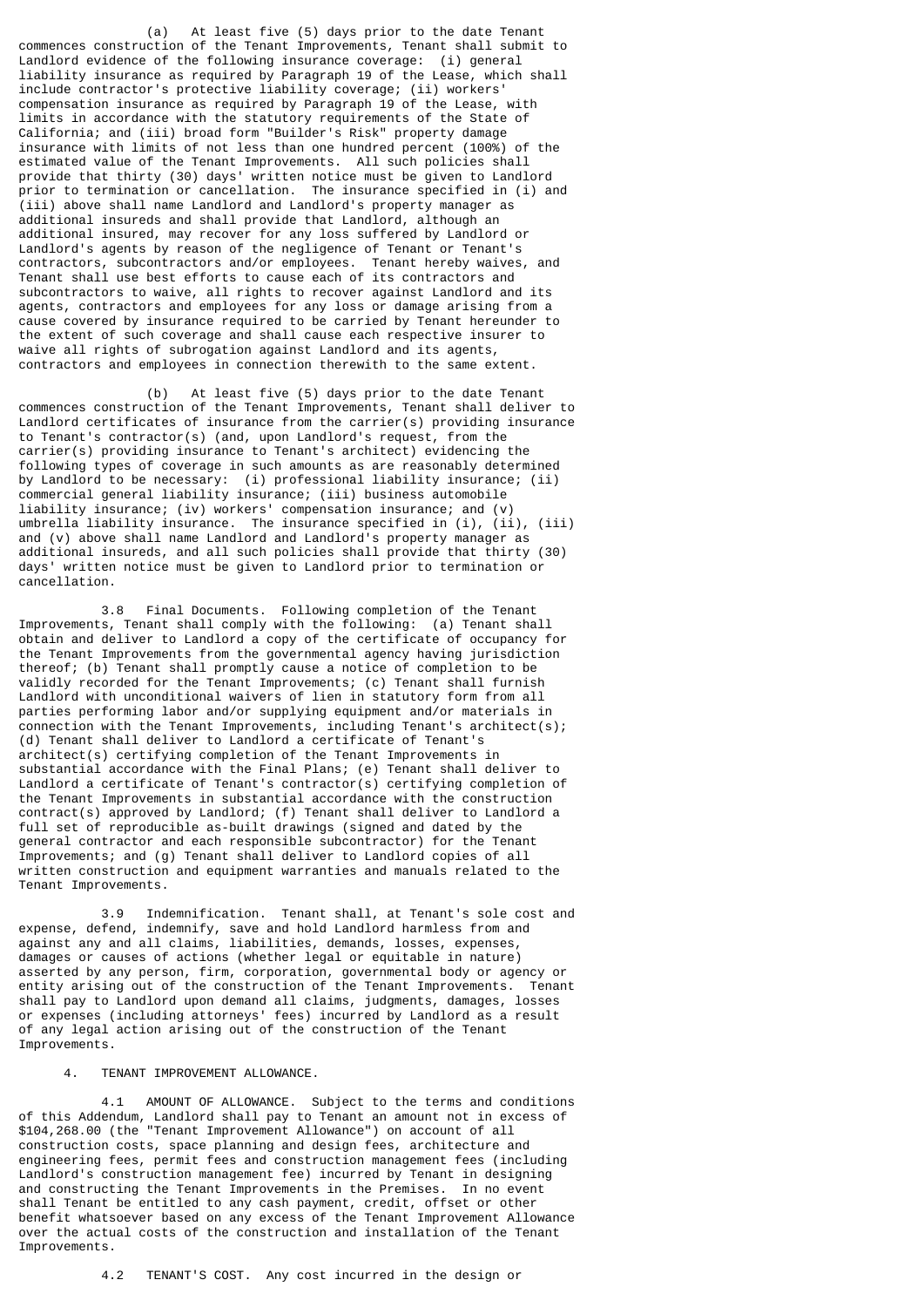construction of the Tenant Improvements in excess of the Tenant Improvement Allowance shall be borne by Tenant in accordance with the terms and conditions set forth below. Prior to the construction of the Tenant Improvements, Tenant shall cause its general contractor to submit<br>an estimate of the total cost of constructing the Tenant Improvements . In an estimate of the total cost of constructing the Tenant Improvements. the event that the aggregate of the cost estimated by Tenant's general contractor and the cost of designing the Tenant Improvements (collectively, the "Improvements Cost") exceeds the Tenant Improvement Allowance, Landlord and Tenant shall determine Landlord's share of the Improvements Cost ("Landlord's Share") and Tenant's share of the Improvements Cost ("Tenant's Share") as follows:

 (a) Landlord's Share shall be a fraction, the numerator of which is the Tenant Improvement Allowance, and the denominator of which is the Improvements Cost.

 (b) Tenant's Share shall be a fraction, the numerator of which is the portion of the Improvements Cost that exceeds the Tenant Improvement Allowance, and the denominator of which is the Improvements Cost.

 (c) Prior to the commencement of construction of the Tenant Improvements, Tenant shall deposit in a separate bank account ("Tenant's Construction Account") funds equal to Tenant's Share of the Improvements Cost and shall deliver to Landlord reasonable evidence of the establishment of Tenant's Construction Account and the deposit therein of Tenant's Share of the Improvements Cost. Tenant's Construction Account shall be used only for the purpose of funding Tenant's Share of the Improvements Cost, and Tenant shall instruct the bank maintaining Tenant's Construction Account to send to Landlord duplicate statements of each disbursement or withdrawal from Tenant's Construction Account. In the event of any change order or other event which would increase the Improvements Cost, Tenant's Share shall be appropriately adjusted to reflect the increase in the Improvements Cost, and Tenant shall promptly deposit sufficient funds into Tenant's Construction Account to equal the then outstanding unpaid amount of Tenant's Share of such increased Improvements Cost.

 4.3 PROCEDURE FOR DISBURSEMENT OF THE TENANT IMPROVEMENT ALLOWANCE. On or before the twenty-fifth (25th) day of each calendar month during the construction of the Tenant Improvements, but in no event more frequently than once every thirty (30) days, Tenant shall deliver to Landlord such invoices marked paid and other evidence as Landlord shall reasonably require of the cost of the design of the Tenant Improvements and the cost of the Tenant Improvements already constructed and Landlord shall pay within forty-five (45) days of confirmation of such amount Landlord's Share of each amount invoiced by Tenant's architect or Tenant's general contractor; provided, however, that such invoices and other evidence shall not be submitted by Tenant to Landlord until all of the following, if appropriate, have occurred: (i) Landlord has reasonably and timely determined that all of the Tenant Improvements constructed to date have been satisfactorily completed in accord-ance with the Construction Documents, based upon certifications satisfactory to Landlord delivered by Tenant and Tenant's architect; and (ii) Tenant has delivered to Land-lord unconditional partial lien releases from the general contractor and each subcontractor. Following substantial completion of the Tenant Improvements and prior to Landlord's final disbursement of the Tenant Improvement Allowance (which shall include a retention of ten percent (10%) of the Tenant Improvement Allowance), Tenant shall comply with the requirements set forth in Section 3.8 above, together with the following: (a) Tenant shall have submitted to Landlord a cost breakdown of Tenant's final and total construction costs incurred in connection with the Tenant Improvements, together with receipted invoices showing evidence of full payment therefor; (b) Tenant shall have completed Landlord's punchlist items, which list shall be provided by Landlord to Tenant in accordance with Section 5 below; and (c) the Lease shall be in full force and effect and there shall exist no event of default under the Lease or this Addendum, and no condition, event or act which, with the passage of time or the giving of notice, or both, would constitute an event of default under the Lease or this Addendum. Notwithstanding any provision hereof to the contrary, the Tenant Improvement Allowance is available only to reimburse Tenant to the extent of qualified applications, if any, for reimbursement which meet all the requirements of this Addendum and which are submitted by Tenant to Landlord within one year after the date of the Lease, and Landlord has no obligation to pay or fund any balance of the Tenant Improvement Allowance in excess of the total of qualified applications, if any, submitted by such date and such remaining amount shall be retained by Landlord as its property free of any claim by Tenant to such amount.

 4.4 CONSTRUCTION MANAGEMENT. Insignia Commercial Group, Inc. shall be retained by Landlord to supervise the construction of the Tenant Improvements. A construction management fee, in an amount not to exceed the lesser of (a) Ten Thousand Dollars or (b) two percent (2.0 %) of the total amount of the construction contract(s) with Tenant's general contractor(s) for all the work in connection with construction of the Tenant Improvements, shall be payable out of the Tenant Improvement Allowance.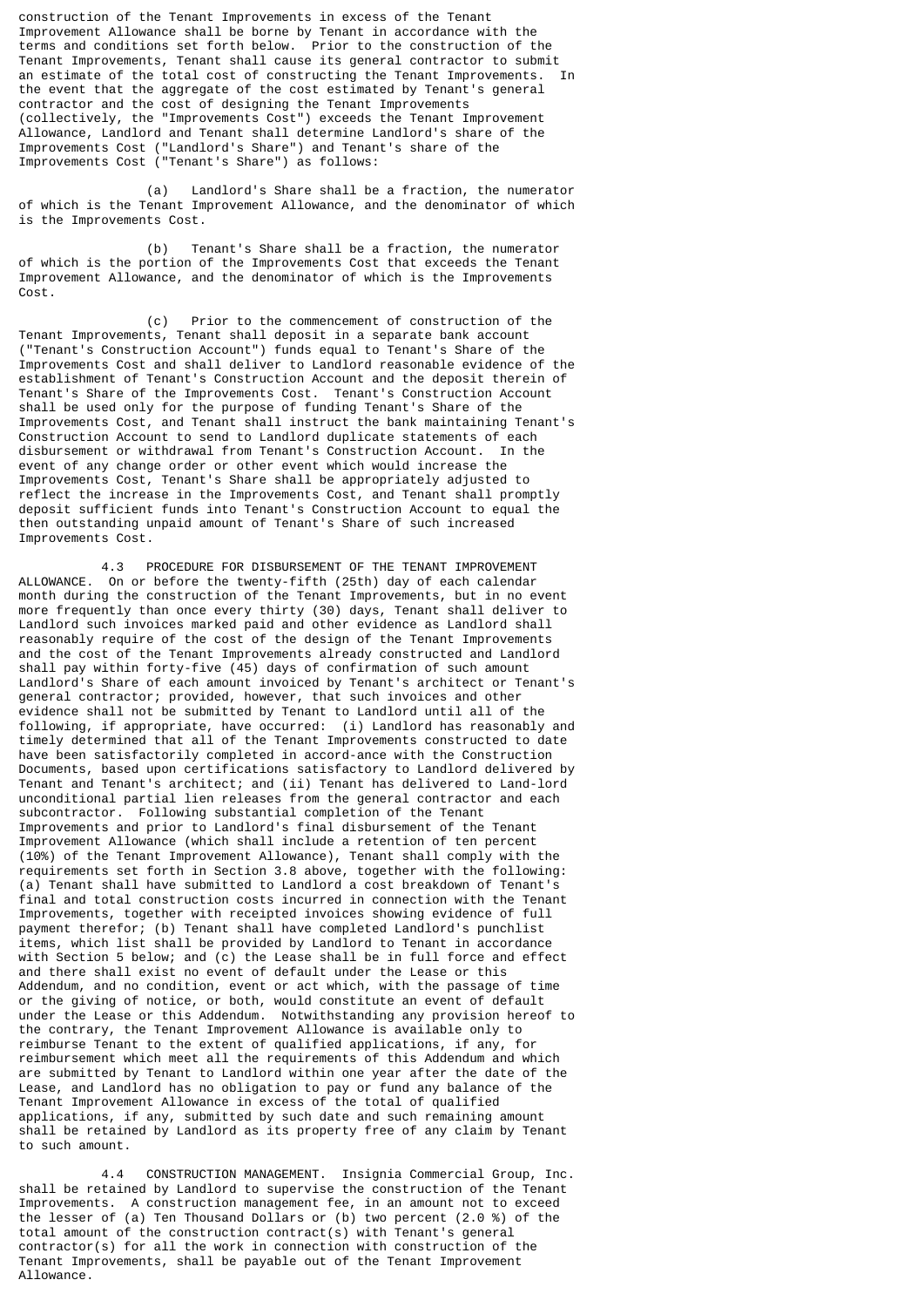5. WALK-THROUGH OF TENANT IMPROVEMENTS. Within two (2) business days following the completion of the Tenant Improvements, Tenant shall notify Landlord of the completion thereof and shall provide Landlord an opportunity to inspect the Tenant Improvements. Within ten (10) business days following Tenant's notice, Landlord (or its representative) shall walk-through and inspect Tenant's work on the Tenant Improvements and shall either approve Tenant's work or advise Tenant in writing of any defects or uncompleted items. Tenant shall promptly repair such defects or uncompleted items to Landlord's reasonable satisfaction. Landlord's approval of the Tenant Improvements, or Landlord's failure to advise Tenant of any defects or uncompleted items in the Tenant Improvements, shall not relieve Tenant of responsibility for constructing and installing the Tenant Improvements in accordance with the Final Plans and this Addendum, and in compliance with all applicable laws.

 6. NATURE OF IMPROVEMENTS. The ownership of the Tenant Improvements shall be governed by Paragraph 7 of the Lease, with the Tenant Improvements constituting "alterations, additions, or improvements" to or of the Premises as used thereunder.

 7. DEFAULT. Each of the following events shall constitute an event of default ("Default") under this Addendum:

 (a) Failure to comply with those conditions set forth in this Addendum which are required to be fulfilled by Tenant prior to the commencement and installation of Tenant Improvements;

 (b) Failure to commence and/or complete construction of the Tenant Improvements in compliance with this Addendum;

 (c) Deviations in construction from the Final Plans (as determined by Landlord or its representative) without the approval of Landlord, the appearance of defective workmanship or materials in the construction of the Tenant Improvements which are not corrected by Tenant within thirty (30) days after notice from Landlord (or if the defect is such that it cannot reasonably be corrected within said thirty (30) day period, the correction of such defect is not initiated by Tenant within said thirty (30) day period and thereafter prosecuted diligently to completion), or any other failure by Tenant to complete construction and installation of the Tenant Improvements in accordance with the conditions set forth in this Addendum; and

 (d) The default or breach by Tenant of any provision of the Lease.

 8. REMEDIES. In the event of a default by Tenant hereunder, Landlord shall thereafter have no further obligation to disburse any portion of the Tenant Improvement Allowance unless and until such default is cured, and any such default shall be a default under the Lease and shall entitle Landlord to exercise all remedies set forth in the Lease. In addition, upon the occurrence of a default by Tenant hereunder, Landlord shall have the right (but not the obligation), at Tenant's sole cost and expense, to enter upon the Premises and take over and complete construction and installation only as to those areas where the construction or installation of the Tenant Improvements has been commenced and such other areas to the extent necessary to relet the Premises, and to make disbursements from the Tenant Improvement Allowance toward completion of the Tenant Improvements. In connection therewith, Landlord may discharge or replace the contractors or subcontractors performing such work. In no event shall Landlord be required to expend its own funds to complete the Tenant Improvements if the Tenant Improvement Allowance is insufficient. Where substantial deviations from the Final Plans have occurred which have not been approved by Landlord, or defective or unworkmanlike labor or materials are being used in construction of the Tenant Improvements, Landlord shall have the right to demand that such labor or materials be corrected, and if the same are not so corrected, shall have the right to immediately order the stoppage of all construction until such condition is corrected. After issuance of such an order in writing, no further work shall be done on the Tenant Improvements without the prior written consent of Landlord unless and until said condition has been fully corrected.

 9. MISCELLANEOUS. Time is of the essence of this Addendum. The invalidity or unenforceability of any one or more provisions of this Addendum will in no way affect the validity or enforceability of any other provision. This Addendum and the Lease to which this Addendum is attached constitute the entire agreement of the parties with respect to the subject matter hereof. This Addendum may not be modified or amended except by a written agreement signed by Landlord and Tenant. The captions of the paragraphs of this Addendum are for convenience and reference only, and in no way modify, amplify or interpret the provisions of this Addendum.

 10. ATTORNEYS' FEES. If any action or proceeding is commenced to enforce the provisions of this Addendum, the prevailing party in such action or proceeding will have the right to recover from the other party its reasonable attorneys' fees and costs and expenses of litigation.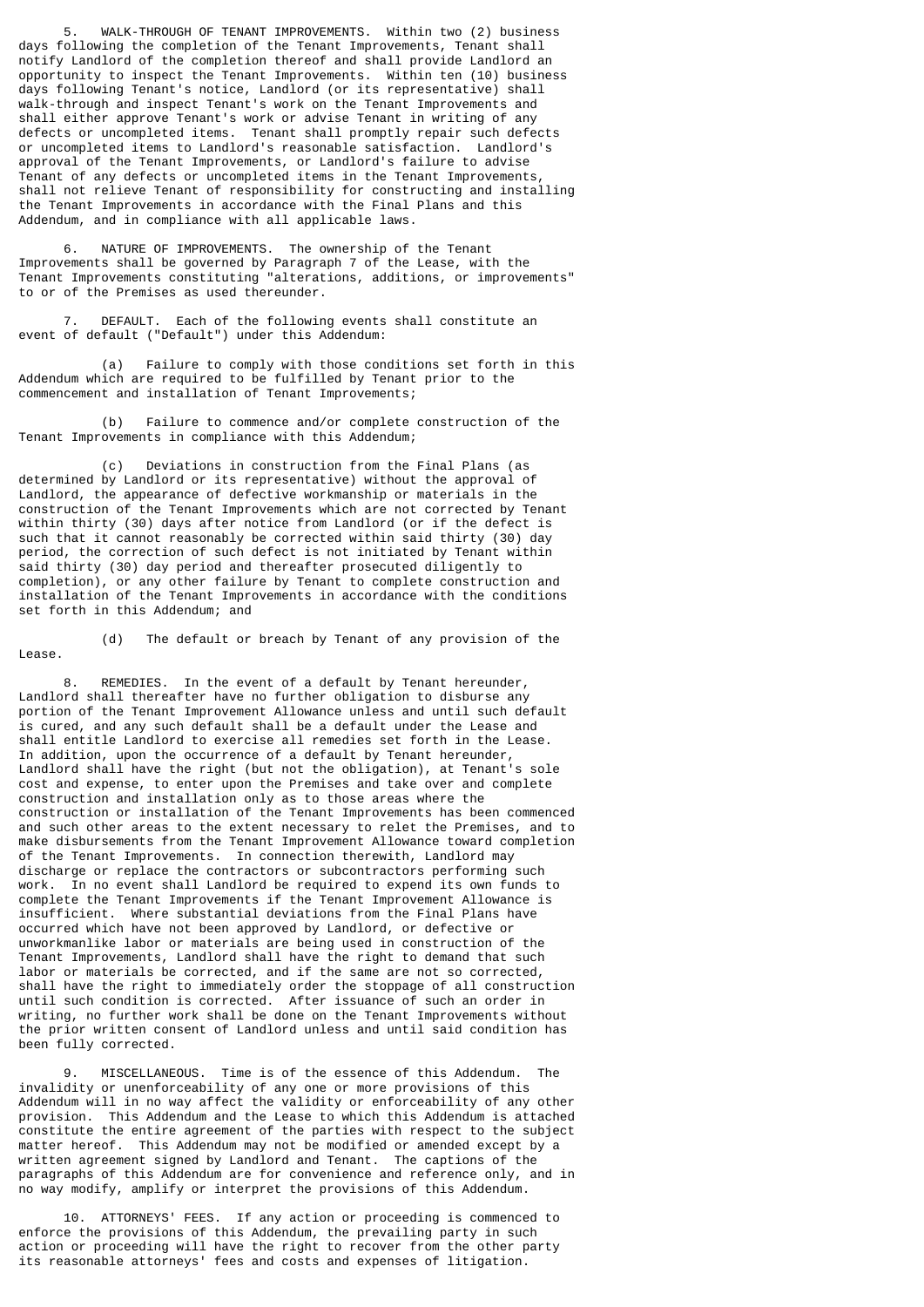11. CONFLICT. In the event of any conflict between the terms of the Lease and the terms of this Addendum concerning the construction of the Tenant Improvements, the terms of this Addendum shall prevail.

# LANDLORD:

Metropolitan Life Insurance Company, a New York corporation

By: /s/Edward J. Hayes -----------------------------------

Its: Assistant Vice President -----------------------------------

TENANT:

Advanced Polymer Systems, a Delaware corporation

### By: /s/Michael O'Connell

-----------------------------------

### Its: Executive VP/CFO

-----------------------------------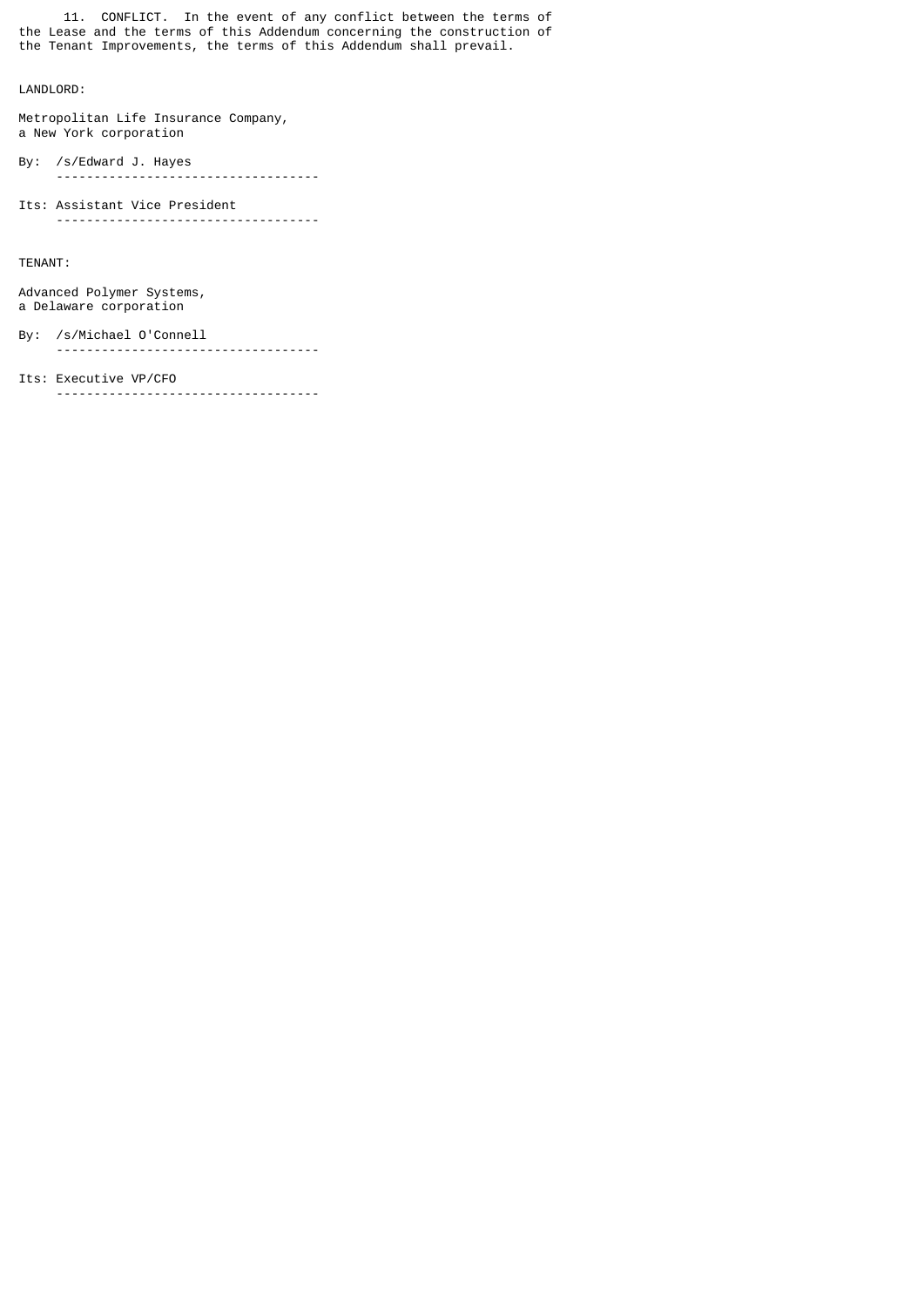# EXHIBIT A

This exhibit includes a floor plan of construction improvements to the original premises.